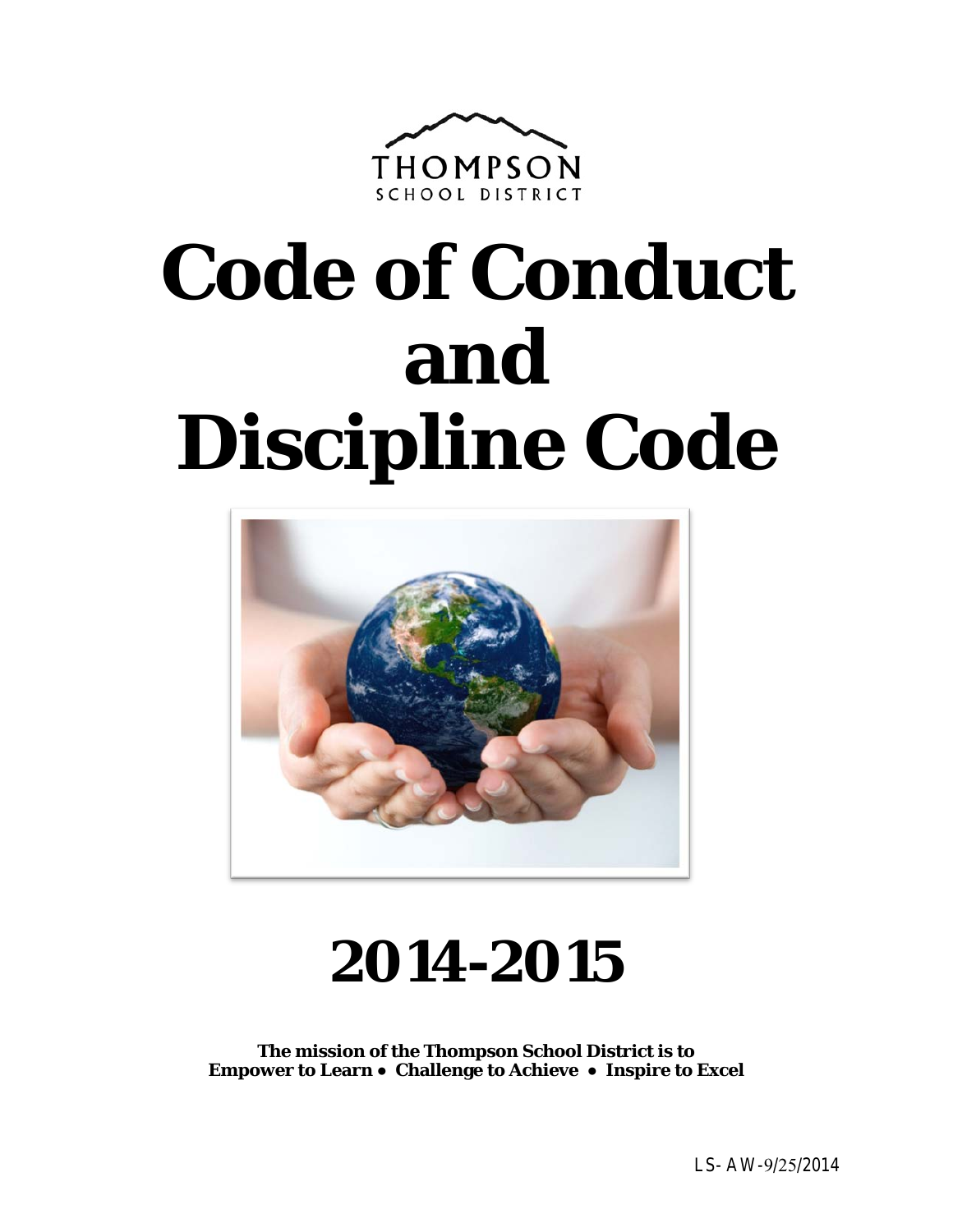| <b>Table of Contents</b> |  |
|--------------------------|--|
|                          |  |

| <b>Board of Education Policies</b> |  |
|------------------------------------|--|
|                                    |  |

| POSTSECONDARY OPTIONS/CONCURRENT ENROLLMENT (IHCDA)  16             |  |
|---------------------------------------------------------------------|--|
|                                                                     |  |
|                                                                     |  |
|                                                                     |  |
|                                                                     |  |
|                                                                     |  |
|                                                                     |  |
|                                                                     |  |
|                                                                     |  |
|                                                                     |  |
|                                                                     |  |
|                                                                     |  |
| <b>STUDENT DISTRIBUTION OF NON-CURRICULAR MATERIALS (JICEC)  35</b> |  |
|                                                                     |  |
|                                                                     |  |
|                                                                     |  |
|                                                                     |  |
| STUDENT INTERROGATIONS, SEARCHES AND ARRESTS (JIH) 42               |  |
|                                                                     |  |
|                                                                     |  |
|                                                                     |  |
|                                                                     |  |
|                                                                     |  |
|                                                                     |  |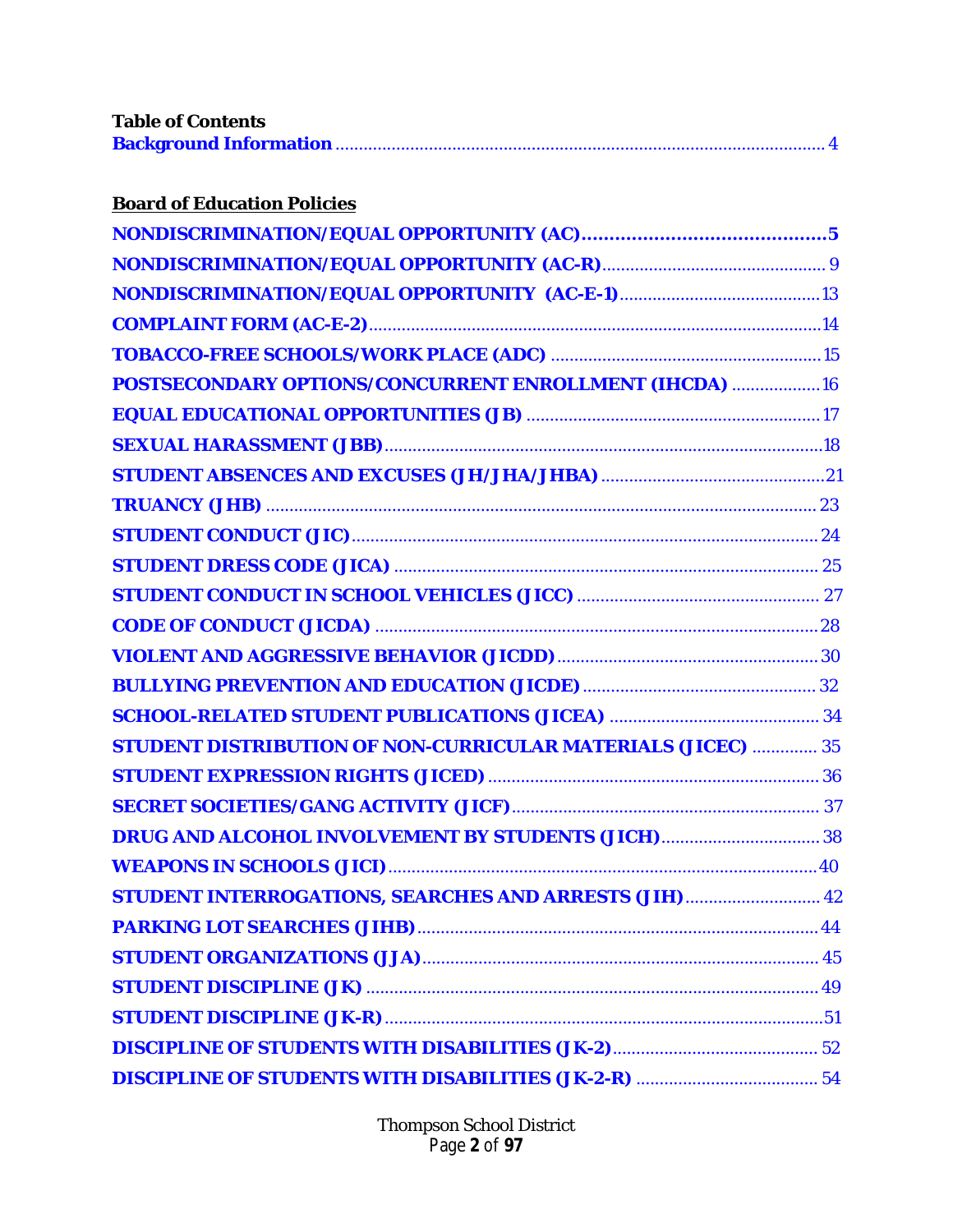| <b>CLASSROOM REMOVAL/SUSPENSION/EXPULSION/DENIAL OF ADMISSION</b>      |
|------------------------------------------------------------------------|
| <b>EDUCATIONAL ALTERNATIVES FOR EXPELLED STUDENTS (JKF) 61</b>         |
|                                                                        |
|                                                                        |
|                                                                        |
|                                                                        |
|                                                                        |
|                                                                        |
| NOTIFICATION OF RIGHTS UNDER THE PROTECTION OF PUPIL RIGHTS            |
|                                                                        |
|                                                                        |
|                                                                        |
|                                                                        |
| <b>STUDENT RECORDS/RELEASE OF INFORMATION ON STUDENTS (JRA/JRC) 81</b> |
| <b>STUDENT RECORDS/RELEASE OF INFORMATION ON STUDENTS (JRA/JRC-E)</b>  |
| <b>STUDENT USE OF THE INTERNET AND ELECTRONIC COMMUNICATIONS</b>       |
| (JS)89 STUDENT USE OF THE INTERNET AND ELECTRONIC COMMUNICATIONS       |
| $(JS-E)$                                                               |
| <b>STUDENT INTERNET AND ELECTRONIC COMMUNICATIONS FORM  95</b>         |
|                                                                        |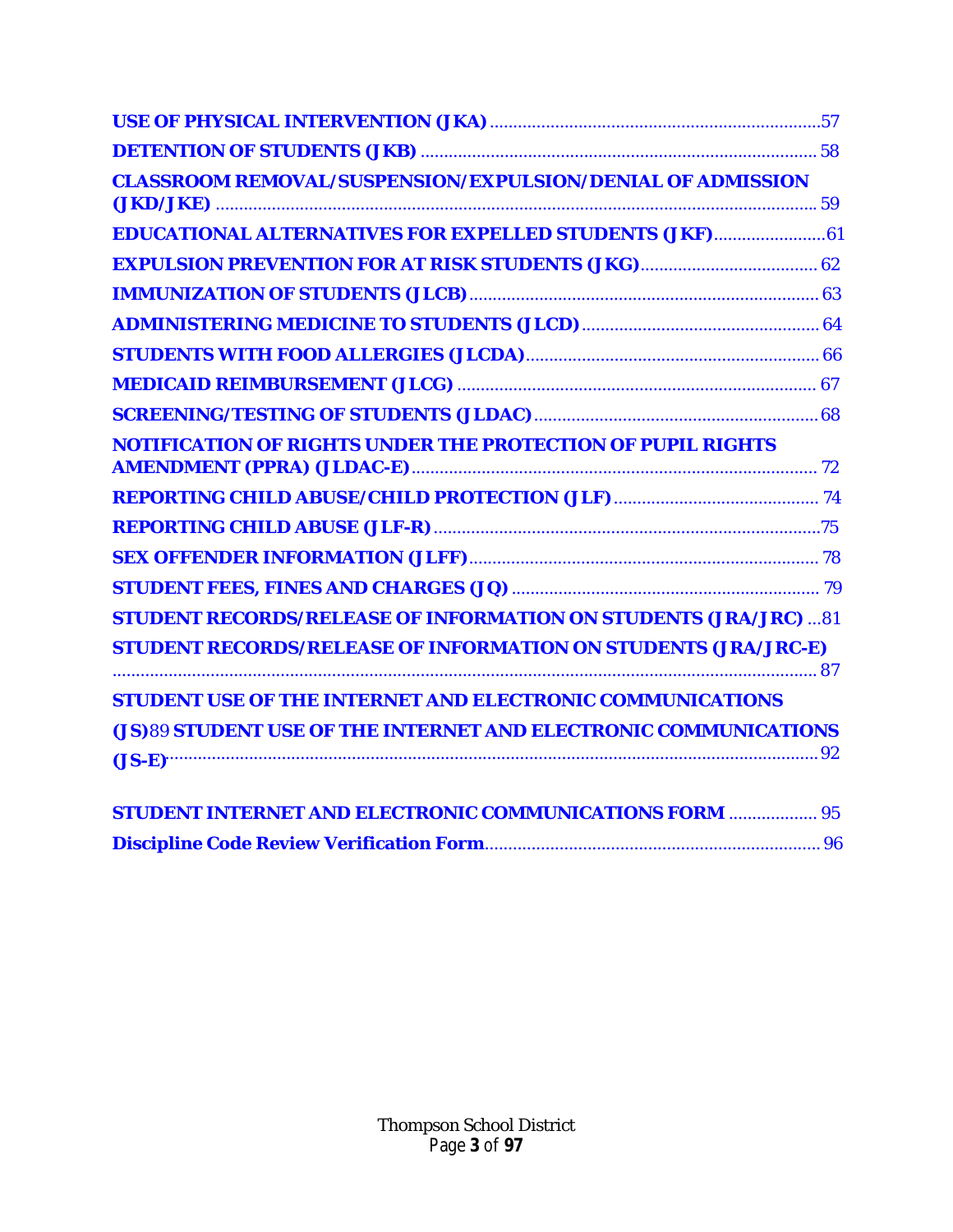#### **BACKGROUND INFORMATION**

<span id="page-3-0"></span>In order for the district to be in compliance with legislation, a committee was appointed to review and revise as needed the current discipline policies. The committee was made up of principals, teachers, parents, a board member, and representatives from central administration. After meeting, the committee distributed draft policies for input from the Board of Education, staff and students. Input from these groups was received and revisions in the draft policies were made. The revised policies were sent to legal counsel for review. The Board of Education adopted these policies known as the "Discipline Code". Since the original adoption of policies, subsequent changes have been adopted by the Board of Education and are included in this new version of the code. (Any changes or revisions of these policies require a reprinting and redistribution of the code.)

The goal of the Thompson School District is to help each student grow and succeed in schools which are safe and orderly. Effective schools have rules which are reasonable and understood by all (parents, students, employees). Students play an important role in making sure they conduct themselves as good citizens and encourage their fellow students to do likewise. The purpose of this publication is to outline student rights and responsibilities and provide the guidelines/rules which make up the "Discipline Code" for the Thompson School District.

Questions concerning this document may be directed to individual building principals or the district superintendent at 613-5000.

A copy of this document and all Board of Education policies including those referenced in this book are available on-line at [www.thompsonschools.org.](http://www.thompsonschools.org./)

Copies of specific policies are available upon request within three business days.

Thompson School District Page **4** of **97**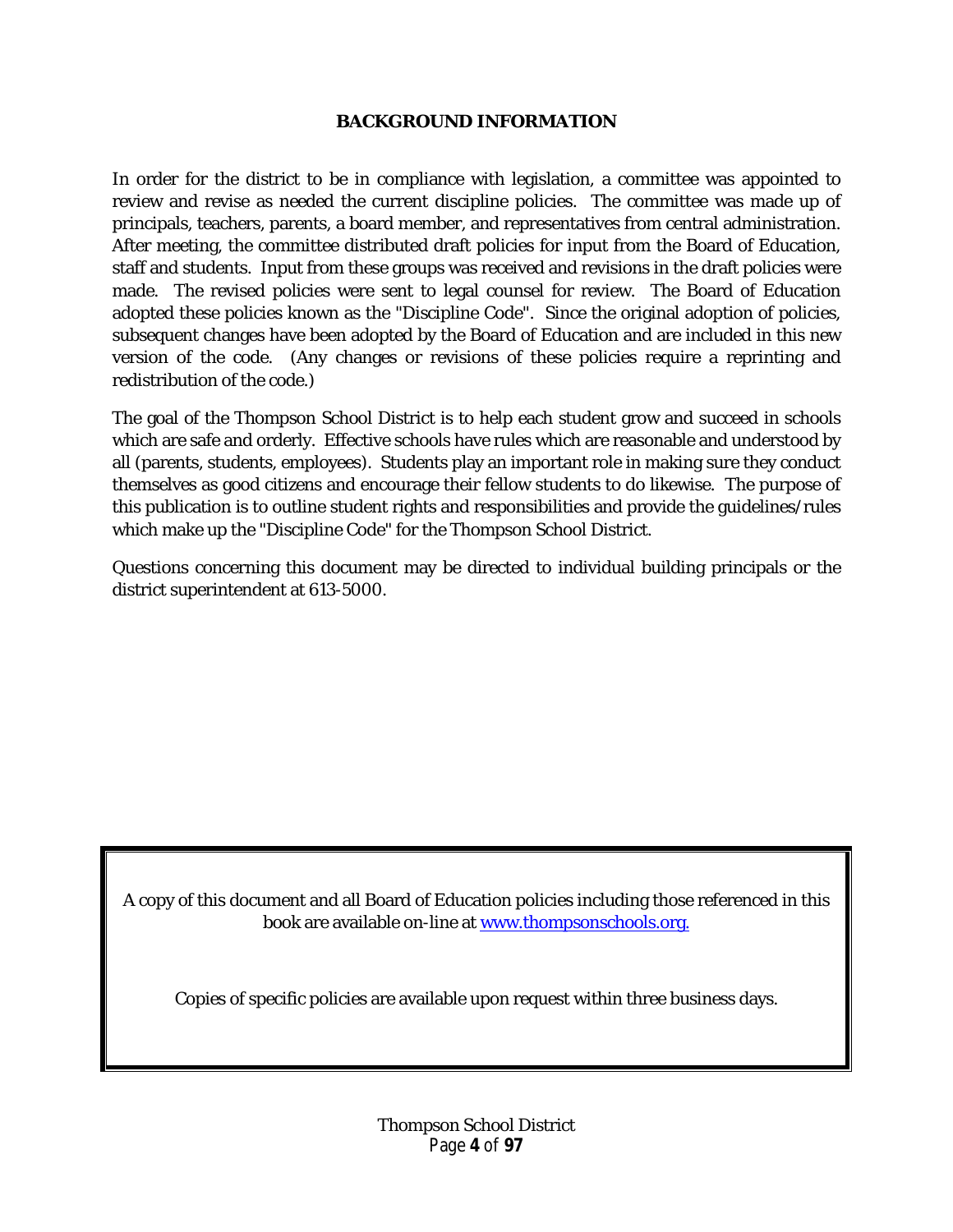# **Policies Covering Information Required by Law to be distributed to Students/Parents**

#### **NONDISCRIMINATION/EQUAL OPPORTUNITY (AC)** Revised November 14, 2012

<span id="page-4-0"></span>The district is committed to providing a safe learning and work environment where all members of the school community are treated with dignity and respect. The schools in the district are subject to all federal and state laws and constitutional provisions prohibiting discrimination on the basis of race, color, sex (which includes marital status), sexual orientation, national origin, religion, ancestry, ethnicity, disability and/or any other status protected by law. Accordingly, no otherwise qualified student or employee, applicant for employment or member of the public shall be excluded from participation in, be denied the benefits of, or be subjected to discrimination under any district program or activity on the basis of race, color, national origin, ancestry, ethnicity, religion, sex (which includes marital status), sexual orientation, disability, or other status protected by law. Discrimination against employees and applicants for employment based on age or genetic information is also prohibited pursuant to state and/or federal law.

This policy and regulation shall be used to address all concerns regarding discrimination and harassment, except those regarding sexual harassment which are addressed in policies GBAA and JBB.

In keeping with these statements, the following shall be objectives of this district:

- 1. To promote the rights and responsibilities of all individuals as set forth in the state and federal constitutions, pertinent legislation and applicable judicial interpretations.
- 2. To encourage positive experiences in terms of human values for children and adults who have differing personal and family characteristics or who come from various socioeconomic, racial and ethnic groups.
- 3. To consider carefully, in all decisions made which affect the schools, the potential benefits or adverse consequences that those decisions might have on the human relations aspects of all segments of society.
- 4. To utilize educational experiences to build each individual's pride in the community in which he or she lives.
- 5. To initiate a process of reviewing all policies and practices of this district in order to achieve the objectives of this policy to the greatest extent possible.
- 6. To investigate and resolve promptly any complaints of discrimination and harassment in violation of this policy.
- 7. To investigate and appropriately discipline employees and students found to be responsible for incidents of harassment or discrimination in violation of district policy.

#### **Annual Notice**

The district shall issue a written notice prior to the beginning of each school year that advises

Thompson School District Page **5** of **97**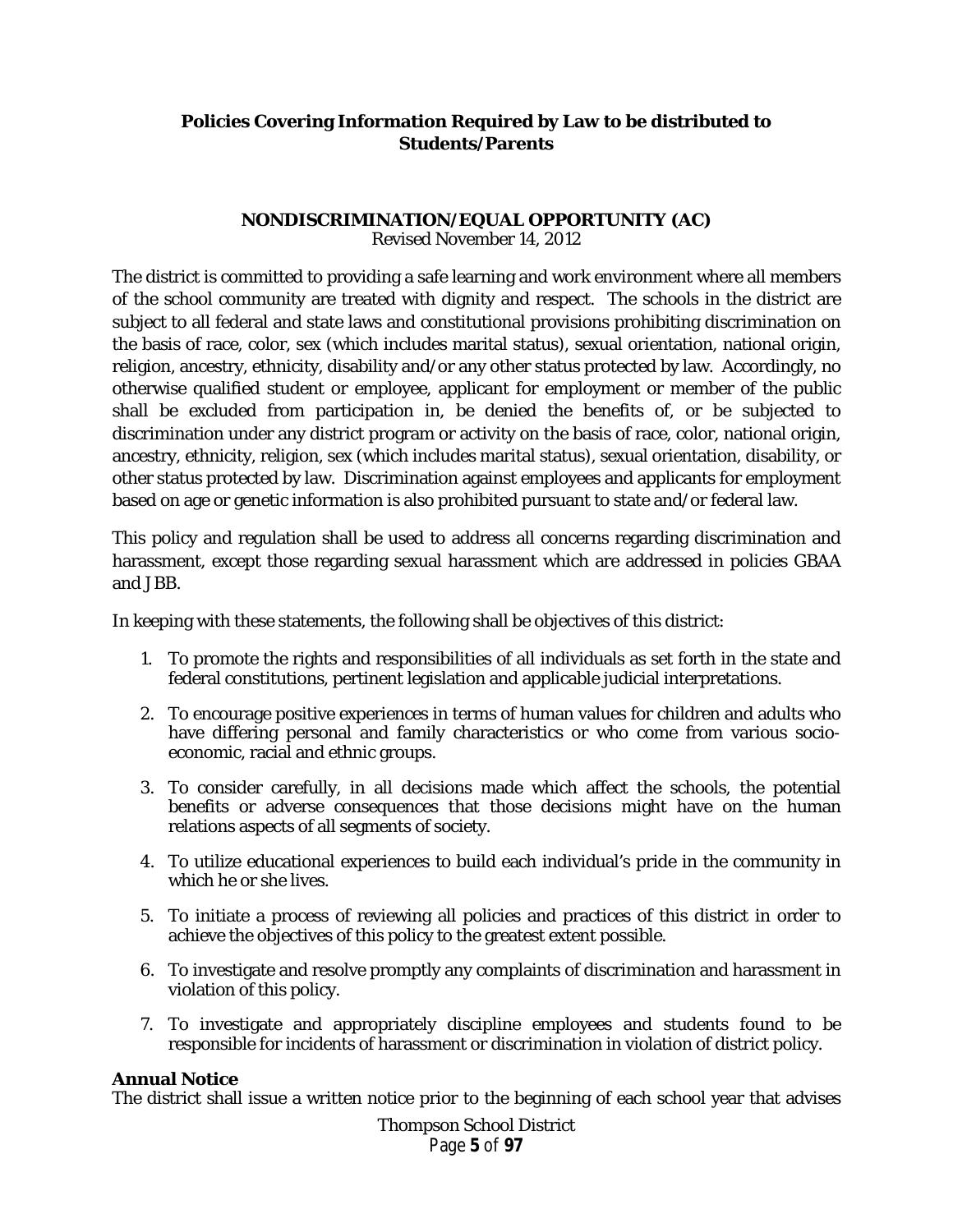students, parents, employees and the general public that the educational programs, activities and employment opportunities offered by the district are offered without regard to race, color, sex (which included marital status), sexual orientation, religion, national origin, ancestry, ethnicity, disability or any other status protected by law. With respect to employment practices, the district shall also issue written notice that it does not discriminate on the basis of age or genetic information. The announcement shall also include the name/title, address, email address and telephone number of the person(s) designated to coordinate the district's Title IX and Section 504 and ADA compliance activities. *See* Exhibit AC-E-1.

This notice will be made available to persons who are visually impaired in an appropriate mode of communication.

The notice shall appear on a continuing basis in all district media containing general information, including: teachers' guides, school publications, the district's website, recruitment materials, application forms, vacancy announcements, student handbooks, school program notices, summer program newsletters and annual letters to parents.

# **Harassment Is Prohibited**

Harassment based on a person's race, color, national origin, ancestry, ethnicity, religion, sex (which includes marital status), sexual orientation, age, disability or other status protected by law is a form of discrimination prohibited by this policy. Preventing and remedying such harassment in schools is essential to ensure a nondiscriminatory, safe environment in which students can learn, employees can work, and members of the public can access and receive the benefit of district facilities and programs. All such harassment, by district employees, students and third parties, is strictly prohibited.

All employees and students share the responsibility to ensure that harassment does not occur at any district school, on any district property, at any district or school-sanctioned activity or event, or off school property when such conduct has a nexus to the school, or any district curricular or non-curricular activity or event.

For purposes of this policy, harassment is any unwelcome, hostile and offensive verbal, written or physical conduct based on or directed at a person's race, color, national origin, ancestry, ethnicity, religion, sex (including marital status), sexual orientation, age, disability or other status protected by law that: (1) results in physical, emotional or mental harm, or damage to property; (2) is sufficiently severe, persistent, or pervasive that it interferes with an individual's ability to participate in or benefit from an educational program or activity or creates an intimidating, hostile or threatening environment; or (3) substantially disrupts the orderly operation of the school. Board policy on sexual harassment (GBAA for employees and JBB for students) will apply to complaints alleging sexual harassment.

Harassing conduct may take many forms, including, but not limited to:

- 1. verbal acts and name-calling
- 2. graphic depictions and written statements, which may include use of cell phones or the internet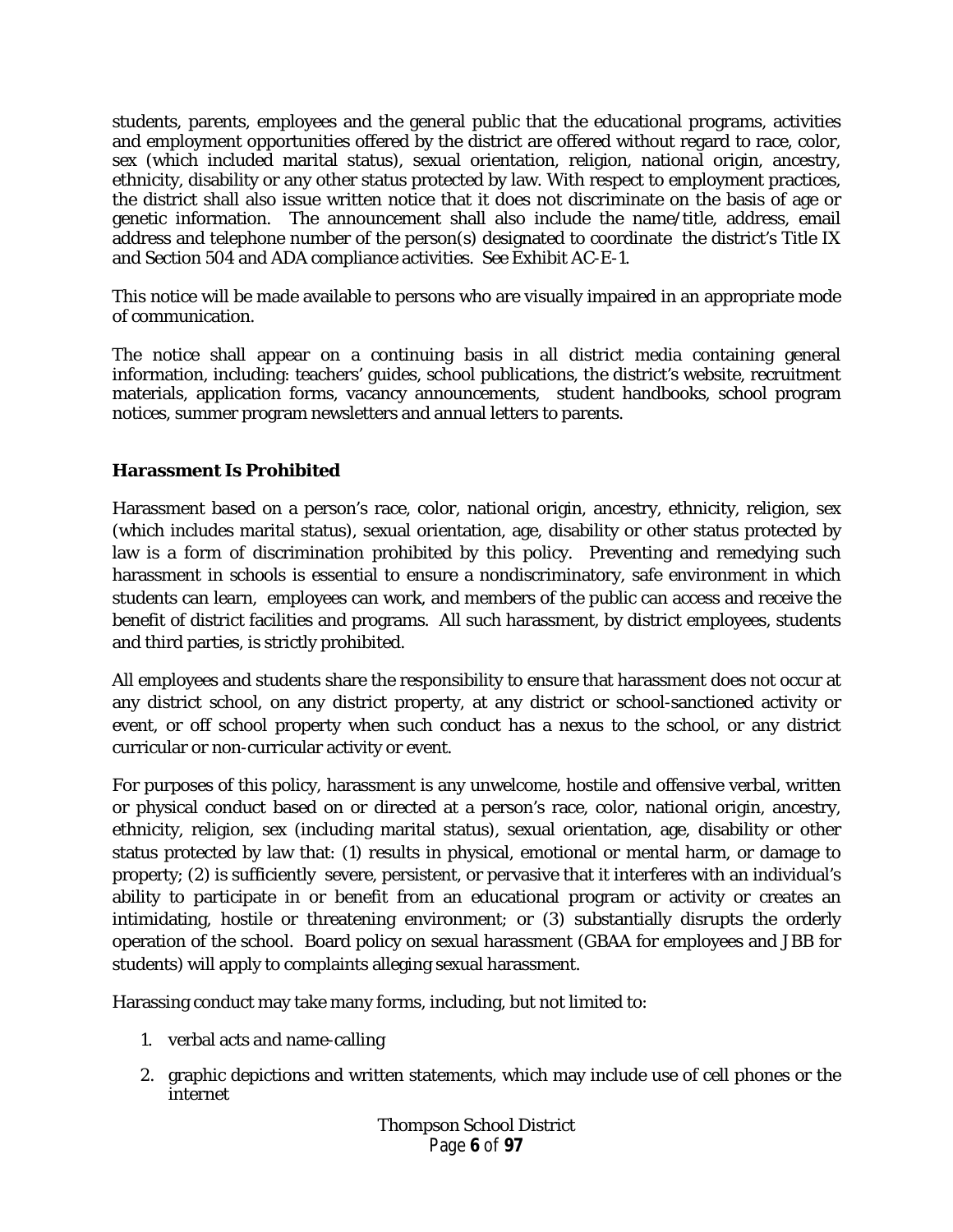3. other conduct that may be physically threatening, harmful or humiliating

# **Reporting Discrimination and Harassment**

Any student who believes he or she has been a victim of discrimination or harassment as defined in this policy, or who has witnessed such discrimination or harassment, shall immediately report it to an administrator, counselor, teacher or the appropriate district compliance officer and file a complaint as set forth in the regulation which accompanies this policy. *See* Regulation AC-R and Exhibits AC-E-1 and AC-E-2.

Any employee, applicant for employment or member of the public who believes he or she has been a victim of discrimination or harassment, or who has witnessed such discrimination or harassment, shall file a complaint with either an immediate supervisor or the appropriate district compliance officer. *See* Regulation AC-R and Exhibits AC-E-1 and AC-E-2.

If the individual alleged to have engaged in prohibited conduct is the person designated as the compliance officer, the complaint shall be made to the superintendent who shall designate an alternate compliance officer to investigate the matter.

#### **District Action**

All employees who witness discrimination or harassment shall take prompt and effective action to stop it, as prescribed by the district.

The district shall take appropriate action to promptly and impartially investigate allegations of discrimination and harassment, to end discriminatory or harassing behavior, to prevent the recurrence of such behavior, and to prevent retaliation against any individuals who file complaints and any persons who participate in an investigation. When appropriate, the district shall take interim measures during the investigation to protect against discrimination, harassment or retaliation.

To the extent possible, all reports of discrimination or harassment will be kept confidential. Students or employees who knowingly file false complaints or give false statements in an investigation shall be subject to discipline, up to and including suspension/expulsion for students and termination of employment. No student, employee or member of the public shall be subject to adverse treatment in retaliation for any good faith report of harassment under this policy.

Upon determining that incidents of discrimination or harassment in violation of this policy are occurring in particular district settings or activities, the district shall implement measures designed to remedy the problem in those areas or activities.

Any student or employee who engages in discrimination or harassment in violation of this policy shall be disciplined according to applicable Board policies and the district shall take reasonable action to restore lost educational or employment opportunities to the individual(s).

In cases involving potential criminal conduct, the district compliance officer shall determine whether appropriate law enforcement officials should be notified.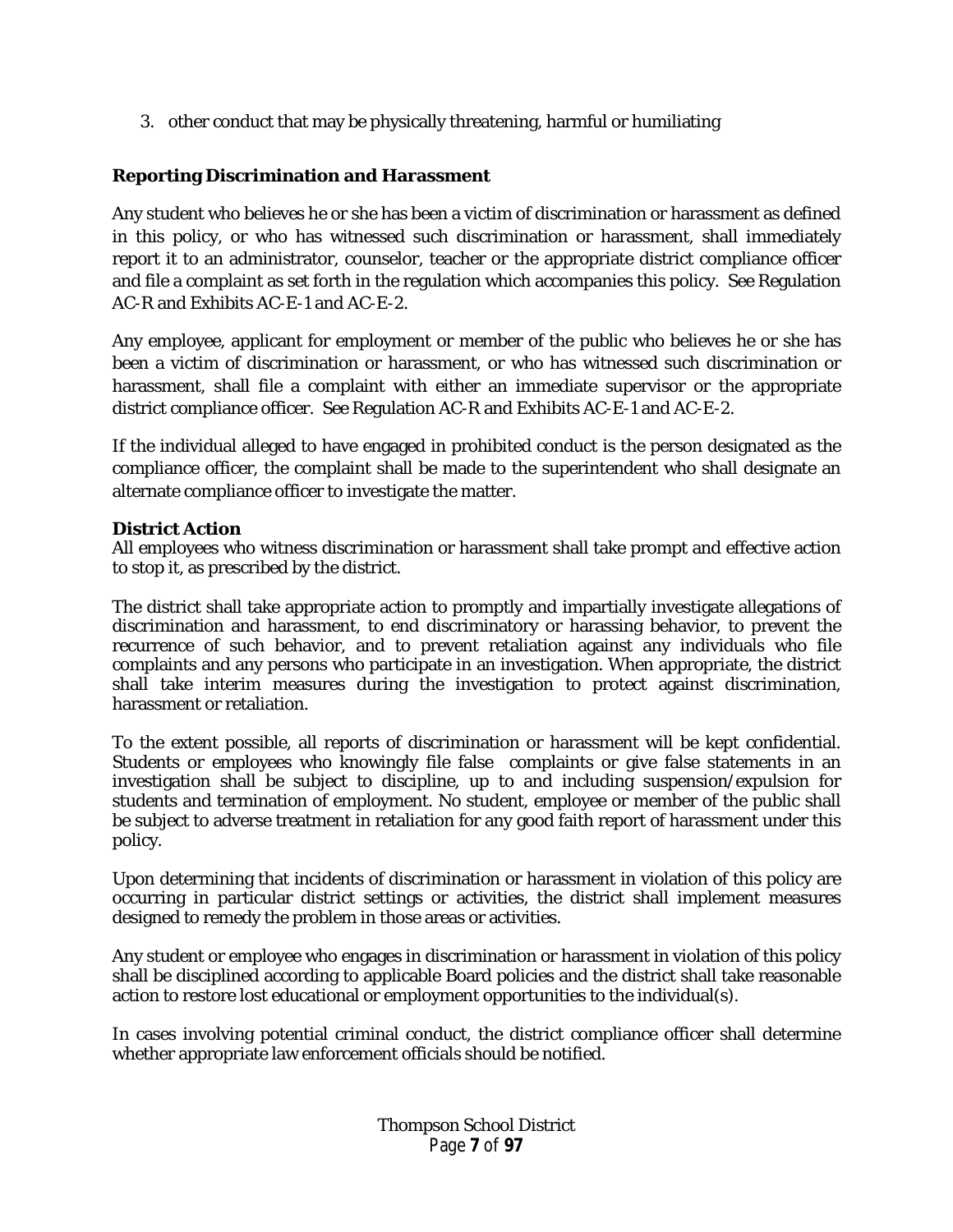#### **Notice and Training**

To reduce discrimination and harassment and ensure a respectful school environment, the administration is responsible for providing notice of this policy to all district schools and departments. The policy and compliant process shall be referenced in student and employee handbooks and otherwise available to students, employees and members of the public through electronic or hard-copy distribution.

Students and employees shall receive periodic training related to recognizing and preventing discrimination and harassment in violation of this policy. Employees shall receive additional training related to handling reports of discrimination and harassment. The training will include, but not be limited to:

- awareness of groups protected under state and federal law
- how to recognize and react to discrimination and harassment in violation of this policy
- harassment prevention strategies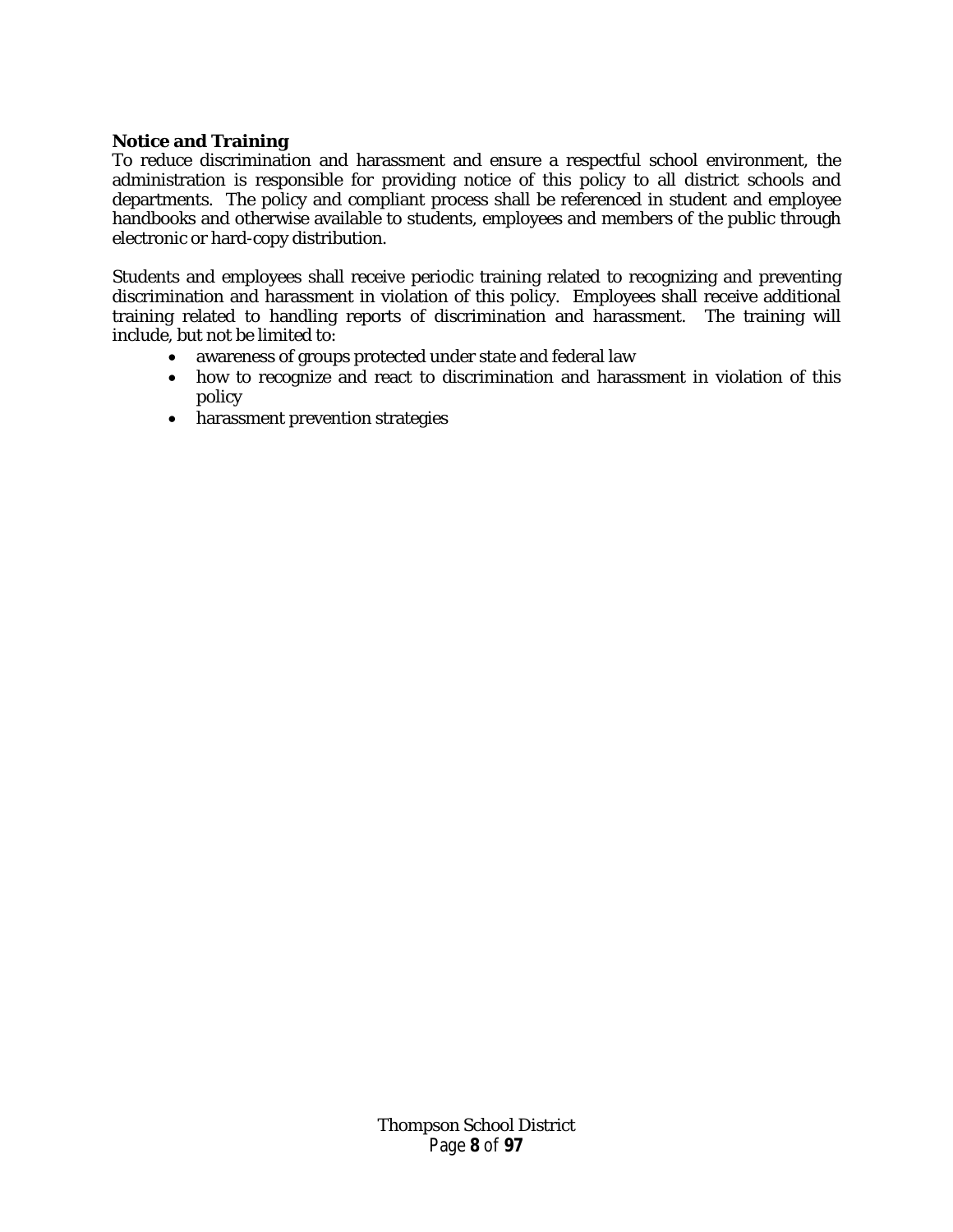#### **NONDISCRIMINATION/EQUAL OPPORTUNITY (AC-R)**

(Complaint and Compliance Process)

Revised November 14, 2012

<span id="page-8-0"></span>The district is committed to providing a working and learning environment that is free from discrimination and harassment on the basis of any status protected by law. The district shall promptly respond to concerns and complaints of such discrimination and/or harassment; take action in response when discrimination and/or harassment is discovered; impose appropriate sanctions on offenders in a case-by-case manner; and protect the privacy of all those involved in discrimination and/or harassment complaints to the extent required by state and federal law. When appropriate, the complaint shall be referred to law enforcement for investigation.

The district has adopted the following procedures to promptly and fairly address concerns and complaints about discrimination and/or harassment. Complaints may be submitted orally or in writing to the appropriate compliance officer.

#### **Definitions**

- 1. The term "compliance officer" refers to the employee(s) designated by the Board of Education to receive, investigate, and respond to complaints of alleged discrimination and harassment and otherwise coordinate the district's efforts to ensure a working and learning environment that is free from discrimination and harassment. The compliance officer(s) shall be identified by name/title, address, and telephone number. See exhibit AC-E-1. If the designated individual(s) is not qualified or unable to act as such, the superintendent shall designate an administrator who shall serve until a successor is appointed by the Board.
- 2. The term "aggrieved individual" shall mean a student, the parents or guardians of a student under the age of 18 acting on behalf of a student, an employee of the district, or member of the public who is directly affected by and/or is a witness to an alleged violation of Board policy prohibiting discrimination or harassment.

#### **Compliance Officer Duties**

The compliance officer(s) shall be responsible for conducting an investigation and coordinating all complaint procedures and processes for any alleged violation of Board policy prohibiting discrimination or harassment on the basis of a person's race, color, national origin, ancestry, ethnicity, religion, sex (which includes marital status), sexual orientation, age, disability or other status protected by law. The compliance officer(s)'s duties shall include providing notice to students, parents/guardians of students, employees, and the general public concerning the district's applicable policies and complaint process, providing training for employees regarding the prohibition of discrimination/harassment in all district programs, activities and employment practices, disseminating information concerning the forms and procedures for the filing of complaints, and identifying and addressing any patterns or systemic problems that arise during the review of complaints. The compliance officer(s) may delegate any or all of the foregoing responsibilities as necessary and/or appropriate under the circumstances.

**Complaint Procedure**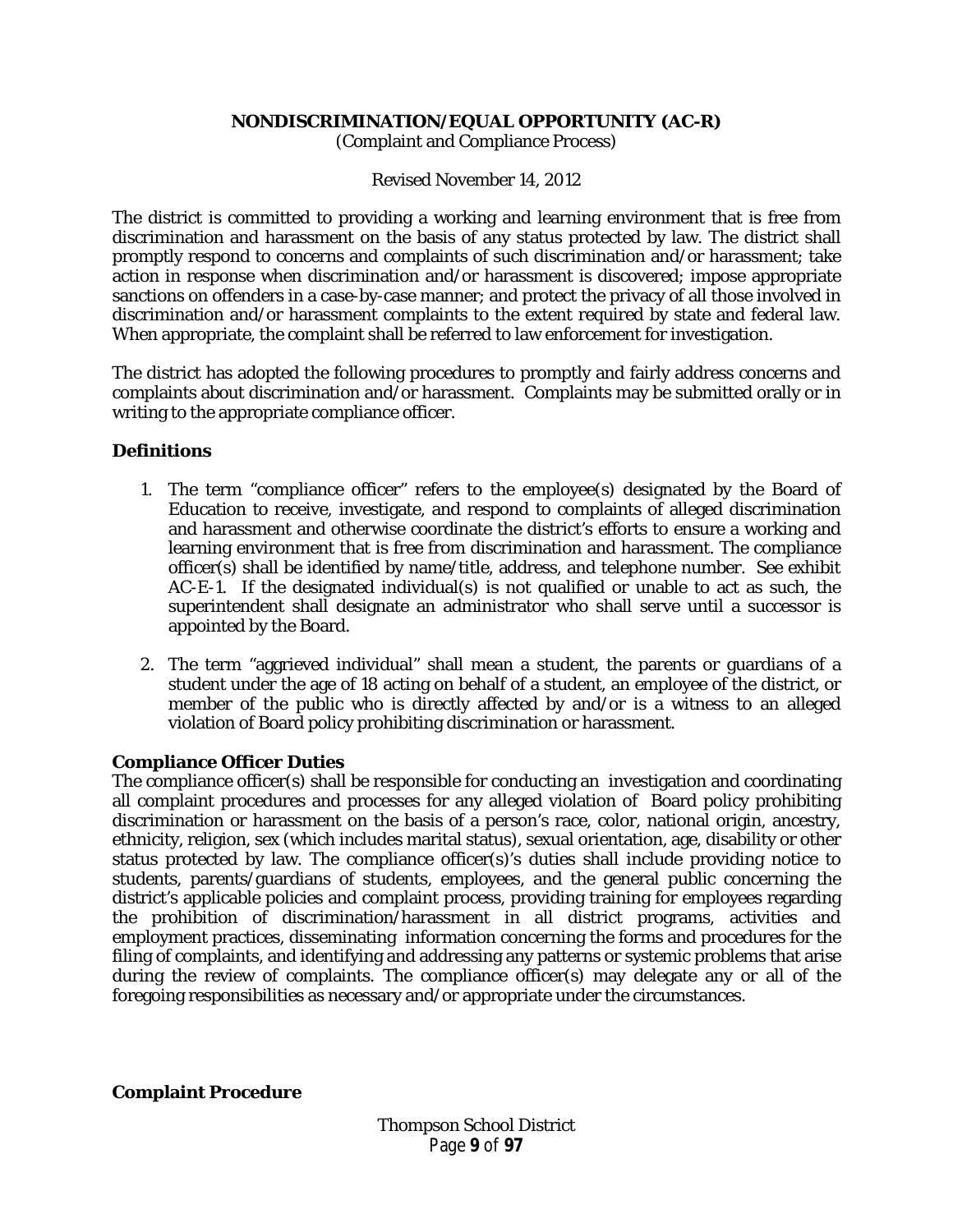An aggrieved individual is encouraged to promptly report the incident as provided in Board policy and this regulation. All reports received by teachers, counselors, principals or other district employees shall be promptly forwarded to the appropriate compliance officer. If the compliance officer is the individual alleged to have engaged in the prohibited conduct, the complaint shall be forwarded to the superintendent for appointment of an appropriate alternate investigator.

Any aggrieved individual may file, with the appropriate compliance officer, a complaint charging the district, another student or any school employee with discrimination or harassment in violation of Board policy. Complaints may be made orally or in writing. Persons who wish to file a written complaint shall be encouraged to use the district's designated complaint form (*see* AC-E-2), available from HR and building administrators.

All complaints shall include a detailed description of the alleged events, the dates the alleged events occurred, and the names of the parties involved, including any witnesses. The complaint shall be made as soon as possible after the alleged incident of discrimination or harassment.

The compliance officer shall confer with the alleged victim of the unlawful discrimination or harassment, and, if a student, his or her parents/guardians, as soon as is reasonably possible, but no later than five school days following the district's receipt of the complaint in order to obtain a clear understanding of the basis for the complaint.

At the initial meeting, the compliance officer shall explain the avenues for informal and formal action, provide a description of the complaint process, and explain that the alleged victim and the individual alleged to have engaged in prohibited conduct have the right to exit the informal process and request a formal resolution of the matter at any time. The compliance officer shall also explain that whether or not the individual files a written complaint or otherwise requests action, the district will nonetheless investigation the matter as it is required by law to take steps to correct discrimination or harassment, to prevent it from recurring, and to guard against retaliation against anyone who makes a report or participates in an investigation. The compliance officer shall also explain that any request for confidentiality shall be honored so long as doing so does not preclude the district from responding effectively and preventing future discrimination and/or harassment in violation of district policy.

Within five school days following the initial meeting with the alleged victim, the compliance officer shall attempt to meet with the individual alleged to have engaged in the prohibited conduct and, if a student, his or her parents/guardians in order to obtain a response to the complaint. Such person(s) shall be informed of all allegations that, in the compliance officer's judgment, are necessary to achieve a full and accurate disclosure of material information or to otherwise resolve the complaint.

#### **Informal Action**

If the alleged victim and the individual alleged to have engaged in the prohibited conduct request that the matter be resolved in an informal manner, and the compliance officer believes that the matter is suitable to such resolution, the compliance officer may attempt to resolve the matter informally through mediation, counseling or other non-disciplinary means. If both parties feel a resolution has been achieved through the informal process, then no further action will be taken. No party shall be compelled to resolve a complaint of unlawful discrimination or harassment informally, and either party may request an end to an informal process at any time. Informal resolution shall not be used to process complaints against a school employee and shall

> Thompson School District Page **10** of **97**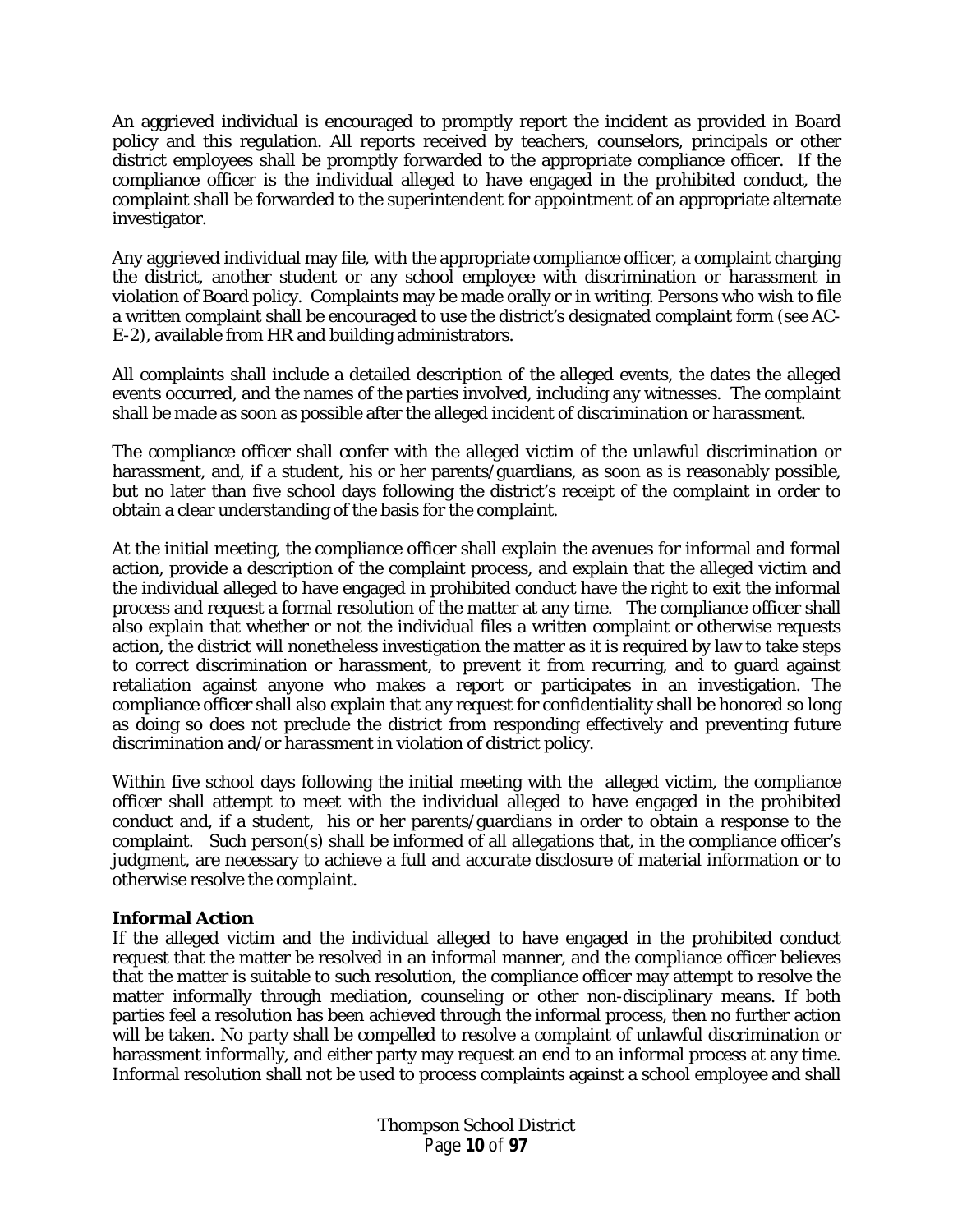not be used between students where the underlying offense involves sexual assault or other acts of violence.

#### **Formal Action**

If informal resolution is inappropriate, unavailable or unsuccessful, the compliance officer shall promptly investigate the allegations to determine whether and/or to what extent discrimination or harassment has occurred in violation of Board policy. If the complaint alleges sexual harassment in violation of Board policies GBA or JBB, the investigation will be conducted in accordance with both the provisions of those policies as well as the steps outlined below.

The compliance officer may consider the following types of information in determining whether discrimination or harassment occurred:

- a. statements by any witness to the alleged incident
- b. evidence about the relative credibility of the parties involved
- c. evidence relative to whether the individual alleged to have engaged in prohibited conduct has been found to have engaged in prohibited conduct against others
- d. evidence of the alleged victim's reaction or change in behavior following the alleged prohibited conduct
- e. evidence about whether the alleged victim took action to protest the conduct
- f. evidence and witness statements or testimony presented by the parties involved
- g. other contemporaneous evidence
- h. any other evidence deemed relevant by the compliance officer

In deciding whether conduct is a violation of Board policy, all relevant circumstances shall be considered by the compliance officer, including, but not limited to:

- a. the degree to which the conduct affected one or more student's education or one or more employee's work environment
- b. the type, frequency and duration of the conduct
- c. the identity of and relationship between the individual alleged to have engaged in the prohibited conduct and the alleged victim
- d. the number of individuals alleged to have engaged in the prohibited conduct and number of alleged victims of the prohibited conduct
- e. the age of the individual alleged to have engaged in the prohibited conduct and the alleged victim
- f. the size of the school, location of the incident and context in which it occurred
- g. other incidents at the school

Within ten (10) school days following the meeting with the individual alleged to have engaged in the prohibited conduct or the termination of the informal resolution process, whichever occurs later, the compliance officer shall complete an investigation and issue a written report to the alleged victim or his/her legal guardian, the individual alleged to have engaged in the prohibited conduct or his/her legal guardian, and the district superintendent. The report shall include a determination of whether the allegations have been substantiated as factual and whether they constitute a violation of Board policy. To the extent there has been a violation of Board policy, the compliance officer will ensure that prompt, corrective action is taken.

If either party is not satisfied with the compliance officer's determination, a written request for review may be filed with the superintendent. Within ten (10) school days of receiving the request for review, the superintendent shall conduct any additional investigation necessary and issue a written report to the alleged victim or his/her legal guardian, the individual alleged to have engaged in the prohibited conduct or his/her legal guardian, and the compliance officer. Thompson School District

Page **11** of **97**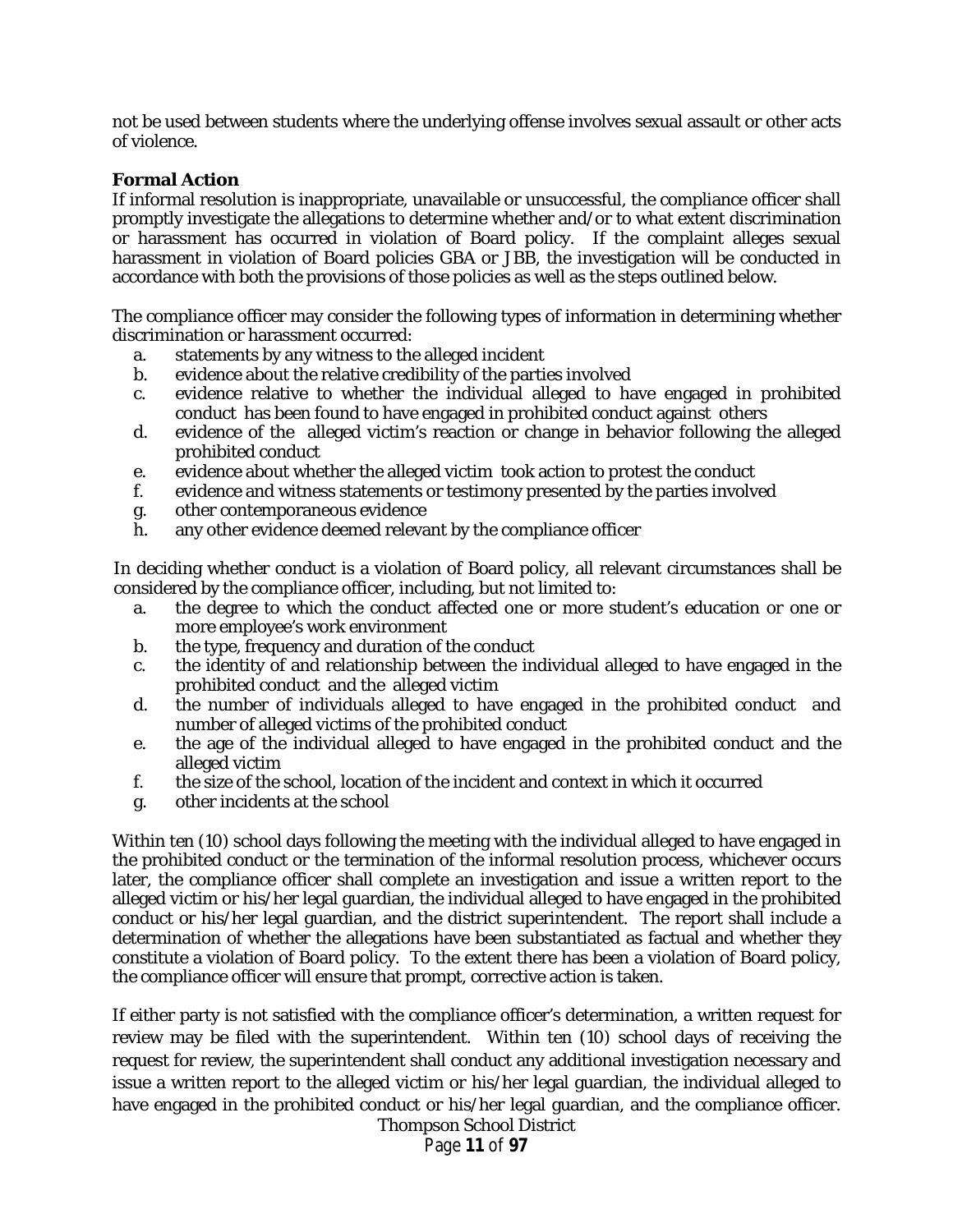The superintendent's review shall be limited to whether or not the complaint policy was adequately followed and whether there has been a violation of Board policy. Any action taken by the superintendent shall be final.

# **Section 504 Hearing Procedure**

In addition to utilizing the complaint procedures described above, if a complaint involves a student's identification, evaluation, or educational placement under Section 504 of the Rehabilitation Act, the student's parents or legal guardians also have the option of requesting an impartial due process hearing. The district's due process hearing procedures are as follows:

- An impartial due process hearing may be requested by filing written notice with the district's Section 504/ADA Compliance Officer.
- Upon receiving a written request for a hearing, the district's Section 504/ADA Compliance Officer will select an impartial hearing officer to decide the matter.
- The district-appointed hearing officer will schedule a due process hearing to occur as soon as reasonably practicable for the parent/legal guardian and district. The parent/legal guardian and district may be represented by legal counsel at the hearing, may examine relevant records, and participate in the hearing.
- Within ten (10) school days after the conclusion of the hearing, the hearing officer will issue a written decision. The decision shall include applicable findings of fact and conclusions of law. The hearing officer shall submit the written decision to the parent/legal guardian and the superintendent. The decision of the hearing officer shall constitute the final administrative decision in the matter.
- If either the parent/legal guardian or the district is not satisfied with the decision rendered by the hearing officer, the parent/legal guardian or district may initiate legal proceedings in a court of competent jurisdiction.

#### **Outside Agencies**

Complaints regarding violations of Title VI (race, national origin), Title IX (sex/gender), Section 504/ADA (handicap or disability), may be filed directly with the Office of Civil Rights, U.S. Department of Education, 1244 North Speer Blvd., Suite 310, Denver, CO 80204. Complaints regarding violations of Title VII (employment) and the ADEA (prohibiting age discrimination in employment) may be filed directly with the Federal Office of Equal Employment Opportunity Commission, 303, East 17th Avenue, Suite 510, Denver, CO 80202, or the Colorado Civil Rights Commission, 1560 Broadway, Suite 1050, Denver, CO 80202.

> Thompson School District Page **12** of **97**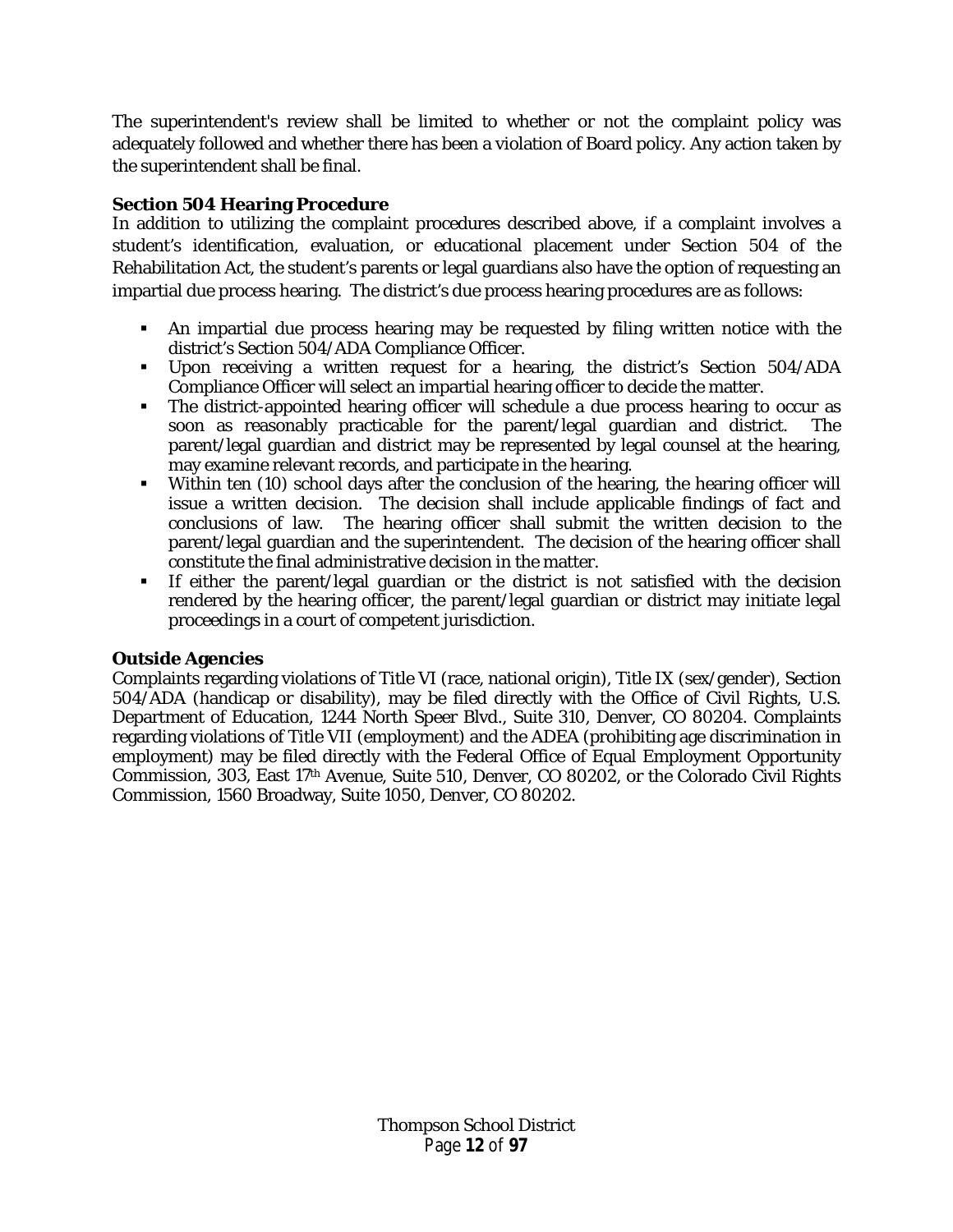#### **NONDISCRIMINATION/EQUAL OPPORTUNITY (AC-E-1)**

Revised November 14, 2012

<span id="page-12-0"></span>The individual named as the district's compliance officer for purposes of Section 504 of the Rehabilitation Act of 1973 and the Americans with Disabilities Act (ADA) specific to students is:

> Director of Student Support Services Thompson R2-J School District 800 South Taft Avenue Loveland, CO 80537 970-613-5000

The above-listed individual has been designated to assist the district, specific to students, with its response to complaints of discrimination and/or harassment on the basis of disability.

The individual named as the district's compliance officer for purposes of Section 504 of the Rehabilitation Act of 1973 and the American with Disabilities Act (ADA) specific to employees, and Title IX and/or other federal and state civil rights laws for both students and employees is:

> Director of Human Resources Thompson R2-J School District 800 South Taft Avenue Loveland, CO 80537 970-613-5000

The above-listed individual has been designated to assist the district with its response to complaints of discrimination and/or harassment on the basis of race, color, national origin, ancestry, ethnicity, religion, sex (which includes marital status), sexual orientation, age, disability or other category protected by law for students and employees. In addition, this individual has been designated to assist the district, specific to employees, with its response to complaints of discrimination and/or harassment on the basis of disability.

> Thompson School District Page **13** of **97**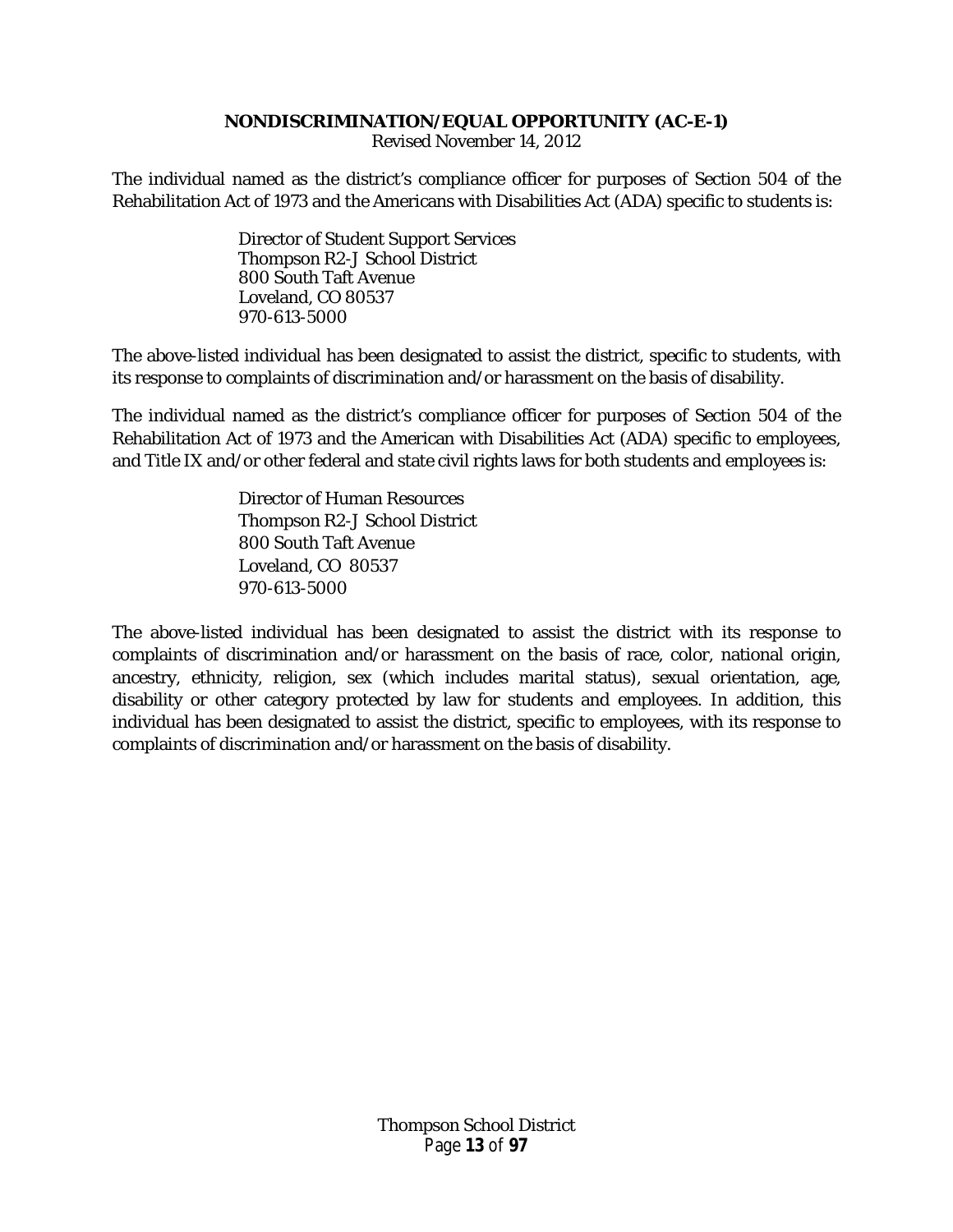# **COMPLAINT FORM (AC-E-2)**

Adopted November 14, 2012

<span id="page-13-0"></span>The district does not permit discrimination on the basis of race, color, national origin, ancestry, ethnicity, religion, sex (which includes marital status), sexual orientation, age, disability or other category protected by law in any of its programs or activities. If you believe that discrimination or harassment has occurred in violation of Board Policy, please complete, sign, and submit this form to the appropriate district compliance officer, Thompson R2-J School District, 800 South Taft Avenue, Loveland, Colorado, 80537.

Date:

Complainant:

Name of Student (if applicable):

Address: Phone:

- 1. Describe the alleged violation in specific terms. Include: (a) the specific incident or activity that is viewed as discrimination or harassment; (b) the individual(s) involved; (c) the dates, times, and locations of the incident or activity; and (d) why you believe the incident constitutes a violation of Board Policy AC.
- 2. Describe any relevant communication that has already occurred to address the issue. Please specify the type of communication, dates of communication, and names of individuals involved (attach additional pages if needed).
- 3. Please describe how you would propose to resolve this issue (attach additional pages if needed).

Complainant's Signature

\_\_\_\_\_\_\_\_\_\_\_\_\_\_\_\_\_\_\_\_\_\_\_\_\_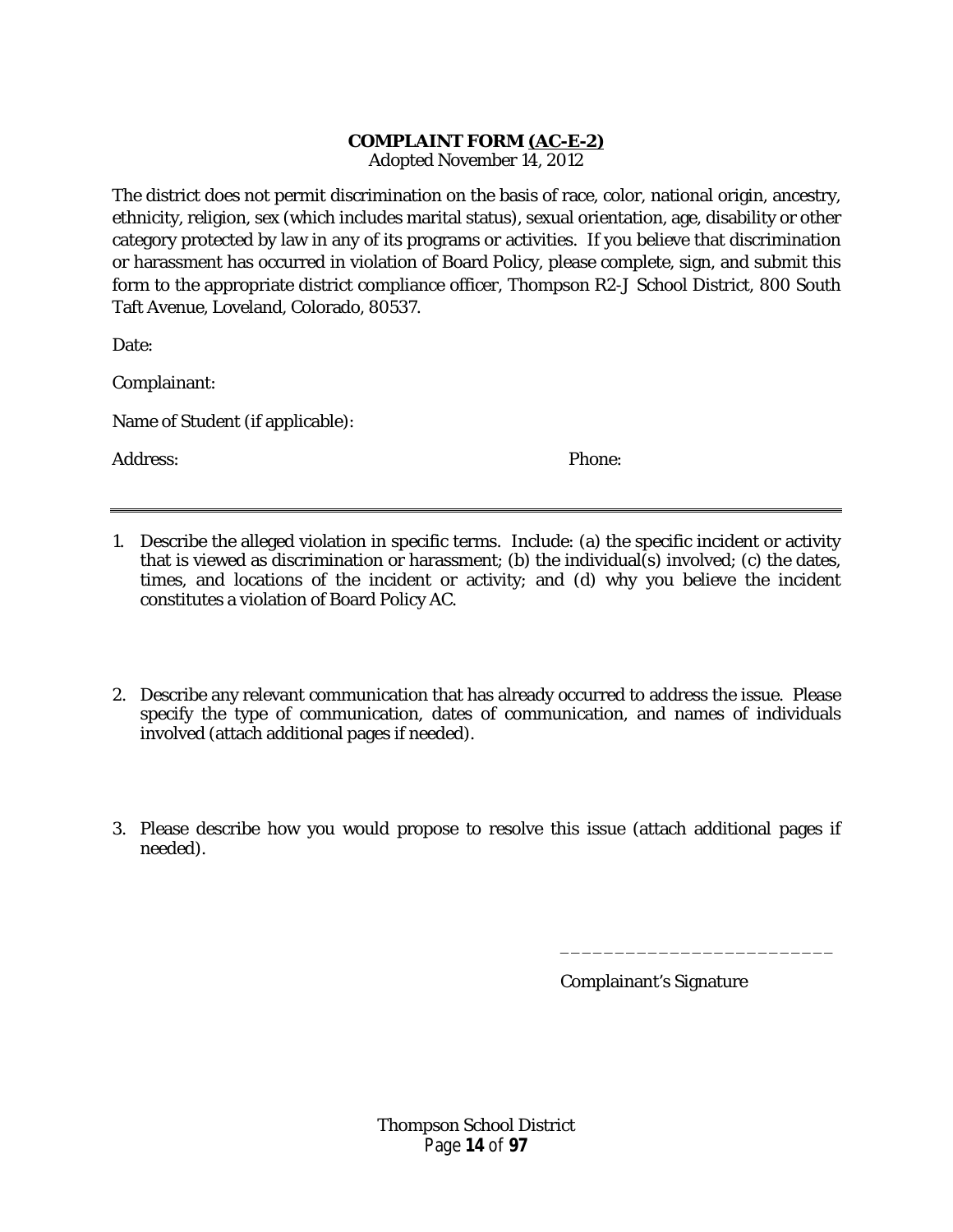# **TOBACCO-FREE SCHOOLS/WORK PLACE (ADC)**

Revised September 19, 2012

<span id="page-14-0"></span>To promote the general health, welfare and well-being of students and staff, smoking, chewing or any use of any tobacco product by staff, students and members of the general public is prohibited on all district property.

Possession of any tobacco product by students is also prohibited on school property.

As an educational organization, the Thompson School District will discourage students from using tobacco by providing positive adult examples and effective anti-tobacco educational programs.

For purposes of this policy, the following definitions shall apply:

- 1. "District property" means all property owned, leased, rented or otherwise used by the district, including but not limited to the following:
	- a. interior portions of any building or other structure
	- b. all grounds over which the district exercises control, including areas around any buildings, playgrounds, athletic fields, recreation areas and parking areas
	- c. all vehicles used by the district<br>d. at a district sanctioned activity
	- at a district sanctioned activity or event
- 2. "Tobacco product" means:
	- a. Any other product that contains nicotine or tobacco or is derived from tobacco and is intended to be ingested or inhaled by or applied to the skin of an individual, including but not limited to cigarettes, cigars, pipe tobacco, snuff, and chewing tobacco.
	- b. Any electronic device that can be used to deliver nicotine to the person inhaling from the device, including but not limited to an electronic cigarette, cigar, cigarillo or pipe.
	- c. "Tobacco product" does not include any product that has been approved by the appropriate federal agency as a tobacco use cessation product.
- 3. "Use" shall mean lighting, chewing, smoking, ingesting, or application of any tobacco product.

Signs will be posted in prominent places on all school property to notify the public that smoking or other use of tobacco products is prohibited in accordance with state law and this policy. This policy shall be published in all employee and student handbooks, posted on bulletin boards and announced at staff meetings.

Any member of the general public considered by the superintendent or designee to be in violation of this policy shall be instructed to leave school district property. Employees found to be in violation of this policy shall be subject to appropriate disciplinary action.

Disciplinary measures for students who violate this policy will include in-house detention, revocation of privileges and exclusion from extracurricular activities. Repeated violations may result in suspension from school. In accordance with state law, no student will be expelled solely for tobacco use.

> Thompson School District Page **15** of **97**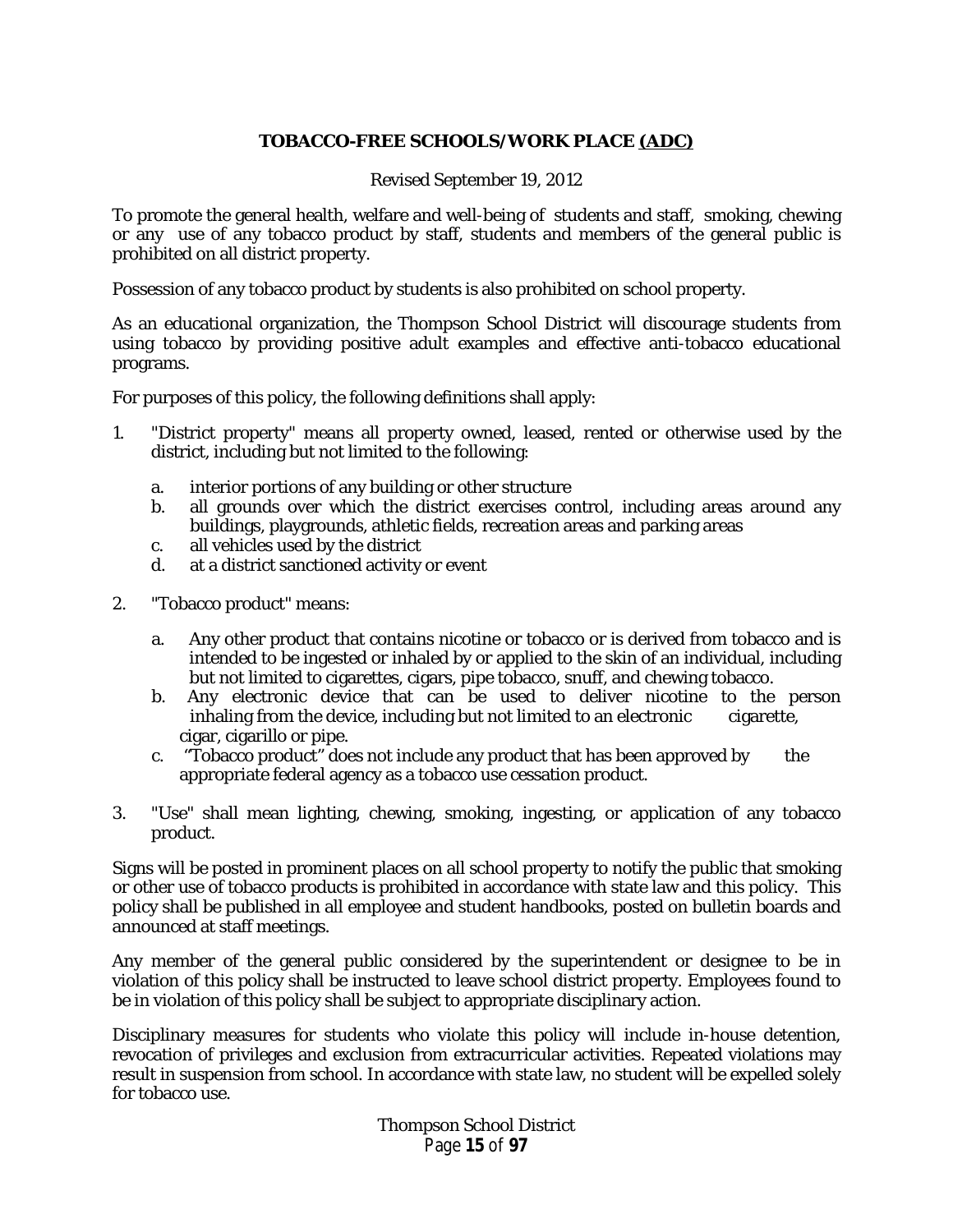# <span id="page-15-0"></span>**POSTSECONDARY OPTIONS/CONCURRENT ENROLLMENT (IHCDA)** Revised July 8, 1998

The Board believes that students who are capable of and wish to pursue college level work while in high school should be permitted to do so. Accordingly, the district provides some classes that provide simultaneous high school and college credit.

State law provides a postsecondary option for high school students meeting specified criteria. Students participating in this program shall be granted a high school diploma upon evidence that they have completed the required academic work.

Students participating in this program shall still be considered as enrolled in the district and eligible for all high school activities at their high school of enrollment as long as they meet the requirements of the Colorado High School Activities Association.

# **Postsecondary Options Act**

The Postsecondary Options Act enables 11th and 12th grade students who are not more than 21 years of age to enroll in Colorado postsecondary schools and colleges and to receive simultaneous high school and college credit for some courses. When high school credit is allowed, the school district will pay the tuition fee up to a maximum of two courses per academic term.

To be eligible for the program, a determination must be made by the student and his/her parent or legal guardian, with the advice and counsel of a Thompson School District high school principal or designee (counselor), that he/she is in need of course work at a higher academic level than that available at his or her Thompson School District high school; or is deemed by school personnel to show a high degree of maturity and responsibility, especially with regard to potential for completing postsecondary courses; or the student must be deemed by the high school principal or designee (counselor) to be in need of a different learning environment. The student also must meet the prerequisites of the postsecondary classes. The principal or designee (counselor) may also approve a student taking a postsecondary class that duplicates one offered at the high school when a scheduling conflict prevents the student from enrolling within the district or when it has been determined that the student is in need of a different learning environment. After students have completed the credit hours and courses required for graduation, the district will no longer pay for postsecondary courses.

Grade placement for home-schooled students will be determined by the Home School Administrator.

This program is not available for summer school.

The district shall not be responsible for the costs of student fees, books, transportation, etc.

Information about the postsecondary options program, including the appeals procedure if high school credit is denied, shall be distributed annually to all students in grades nine through twelve and to their parents.

The Board shall comply with all reporting requirements of the State Board of Education.

Thompson School District Page **16** of **97**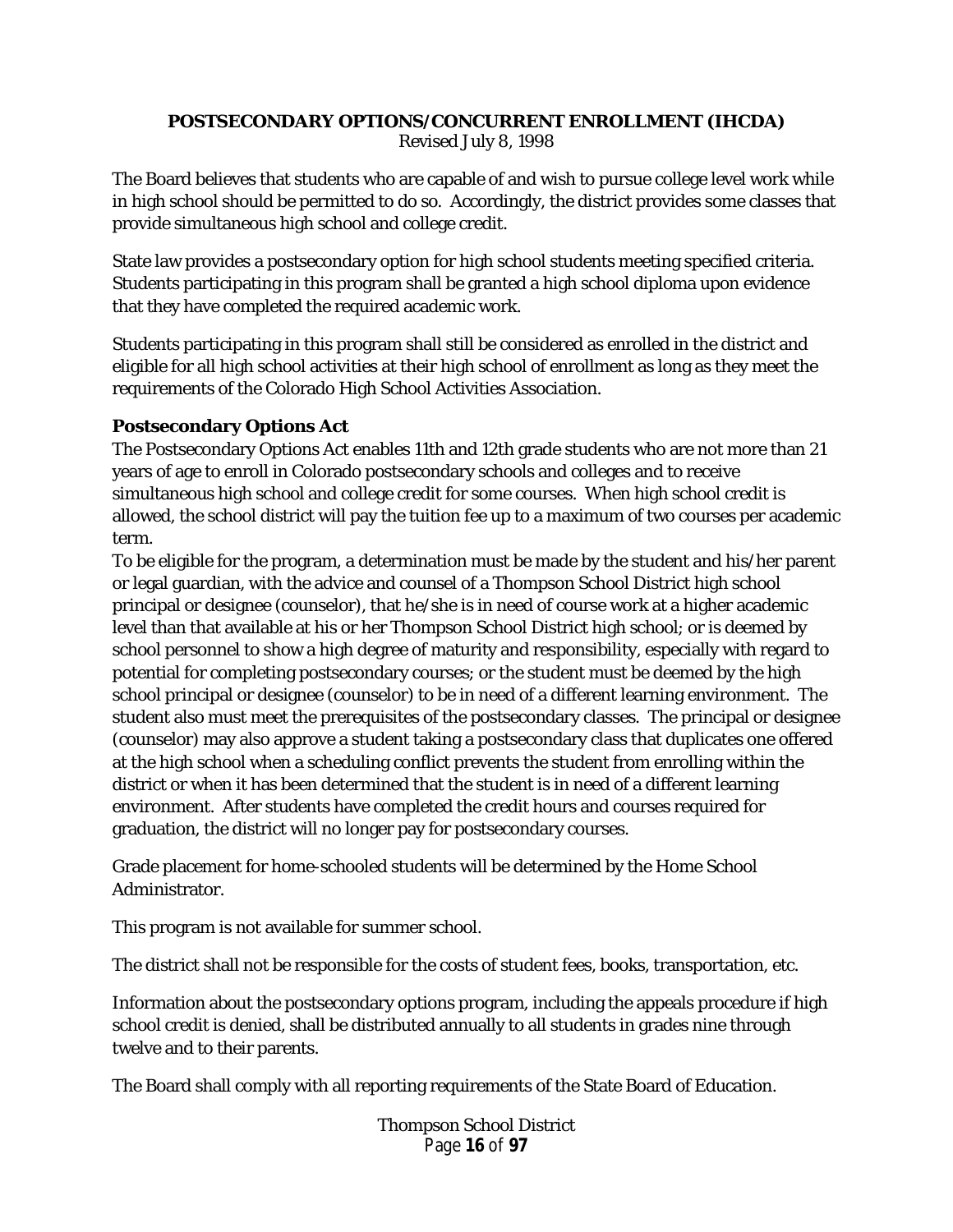# **EQUAL EDUCATIONAL OPPORTUNITIES (JB)**

Revised November 14, 2012

<span id="page-16-0"></span>Every student of this district shall have equal opportunities through programs offered in the district regardless of race, color, ancestry, ethnicity, sex, sexual orientation, religion, marital status, national origin, disability or any other status protected by law.

The concept of equal educational opportunity shall guide the Board and staff in making decisions related to district facilities, selection of education materials, equipment, curriculum and regulations affecting students. Students with identified physical and mental impairments that constitute disabilities shall be provided with a free, appropriate public education, consistent with the requirements of federal and state laws and regulations.

In order to ensure that district programs are in compliance with applicable laws and regulations, the Board directs the superintendent or designee(s) to periodically monitor the following areas:

- 1. curriculum and materials review curriculum guides, textbooks and supplemental materials for discriminatory bias
- 2. training provide training for students and staff to identify and alleviate problems of discrimination
- 3. student access review programs, activities and practices to ensure that all students have equal access and are not segregated except when permissible by law or regulation
- 4. district support ensure that district resources are equitably distributed among school programs including but not limited to staffing and compensation, facilities, equipment and related matters
- 5. student evaluation instruments review tests, procedures and guidance and counseling materials for stereotyping and discrimination
- 6. discipline review discipline records and any relevant data to ensure the equitable implementation and application of Board discipline policies

Any concerns or complaints of discrimination in violation of this policy and/or other applicable policies shall be addressed in accordance with Board policy AC and regulation AC-R.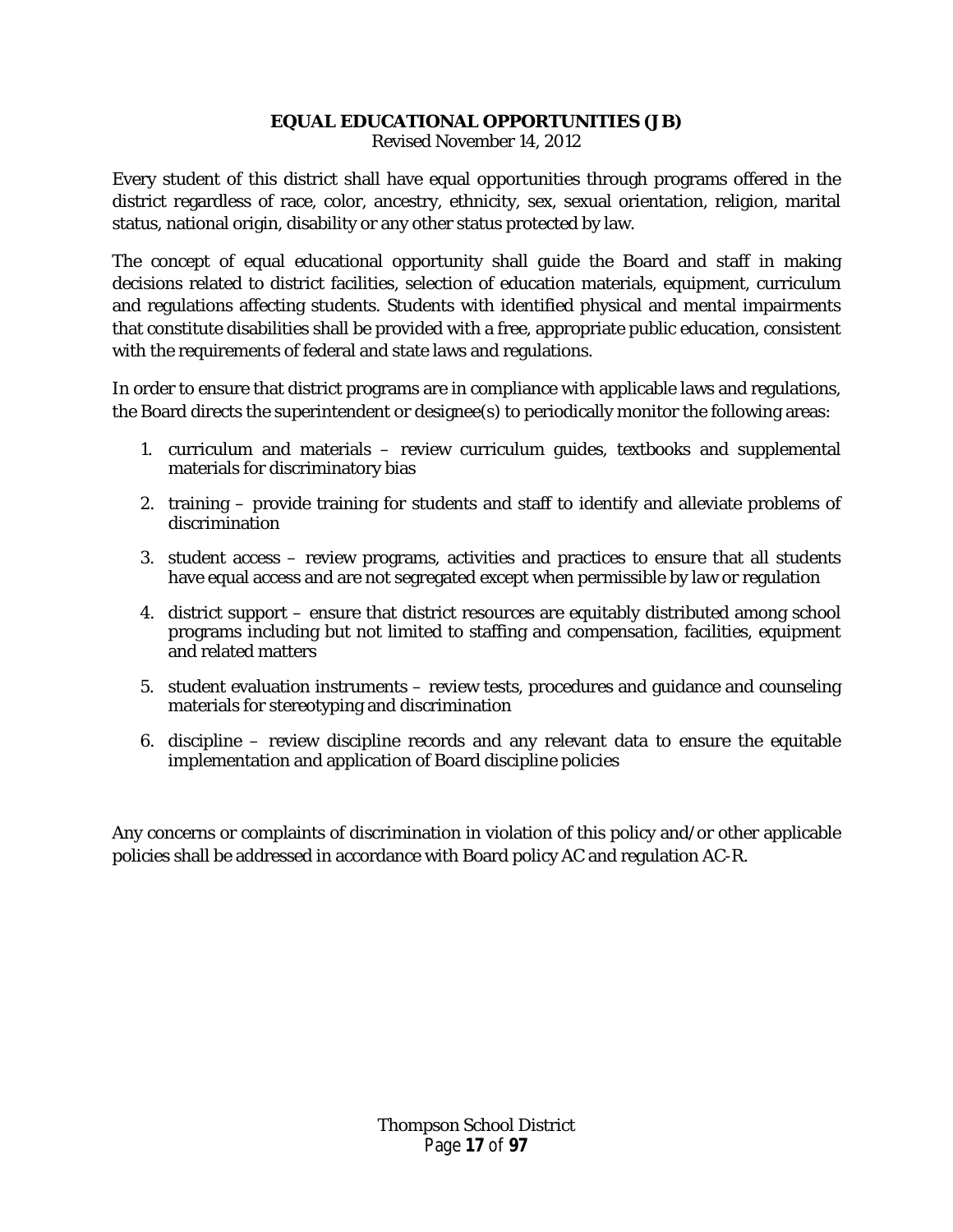#### **SEXUAL HARASSMENT (JBB)**

#### Revised November 14, 2012

<span id="page-17-0"></span>The Board of Education recognizes that sexual harassment can interfere with a student's academic performance and his/her emotional and physical well-being. Preventing and remedying sexual harassment in schools is essential to insure a nondiscriminatory, safe environment in which students can learn. In addition, sexual harassment is recognized as a form of sex discrimination and thus a violation of the laws that prohibit sex discrimination, as addressed in Board policy AC.

#### **District's Commitment**

The district is committed to maintaining a learning environment that is free from sexual harassment. It shall be a violation of policy for any employee or third party to harass students or for students to harass other students through conduct or communications of a sexual nature. It is also a violation of this policy for a student, employee, or third party to retaliate against anyone who reports sexual harassment or participates in a harassment investigation.

The district shall investigate all reports and formal complaints of sexual harassment brought by students, employees or third parties, and appropriate prompt and equitable corrective action shall be taken. Corrective action includes taking all reasonable steps necessary to end the harassment, to remedy the effects on the victim, to prevent harassment from recurring, and to prevent retaliation against anyone who reports sexual harassment or participates in a harassment investigation.

#### **Sexual Harassment Prohibited**

Unwelcome sexual advances, requests for sexual favors, or other verbal, non-verbal or physical conduct of a sexual nature may constitute sexual harassment, regardless of whether the harasser and the student being harassed are of the same or opposite sex and regardless of whether the student resists or submits to the harasser, when:

- 1. Submission to such conduct is made either explicitly or implicitly a term or condition of a student's participation in an education program or activity.
- 2. Submission to or rejection of such conduct by a student is used as the basis for education decisions affecting the student.
- 3. Such conduct has the purpose or effect of adversely affecting a student's ability to participate in or benefit from an education program or activity, or of creating an intimidating, hostile or offensive educational environment.

Any conduct of a sexual nature directed by a student toward an employee or by an employee to a student is presumed to be unwelcome and shall constitute sexual harassment.

Acts of verbal or physical aggression, intimidation or hostility based on sex, but not involving conduct of a sexual nature, may also constitute sexual harassment.

> Thompson School District Page **18** of **97**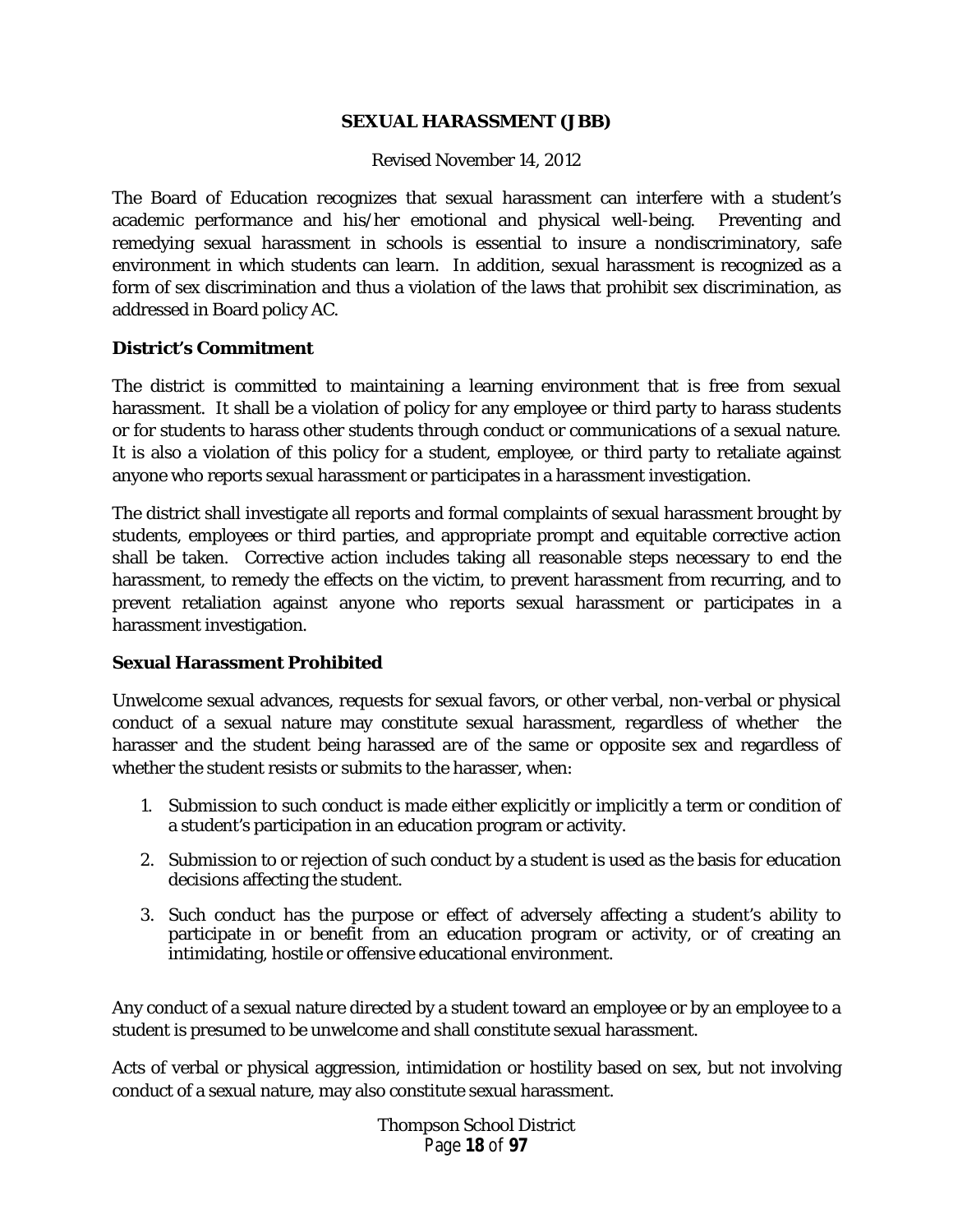Sexual harassment as defined above may include, but is not limited to:

- 1. sexually oriented verbal "kidding," abuse or harassment
- 2. pressure for sexual activity
- 3. repeated remarks to a person with sexual implications
- 4. unwelcome touching, such as patting, pinching or constant brushing against the body of another
- 5. suggesting or demanding sexual involvement, accompanied by implied or explicit threats concerning one's safety, grades or similar personal concerns
- 6. sexual violence

# **Reporting, Investigation, and Sanctions**

Students are encouraged to report all incidents of sexual harassment to a teacher, counselor or principal in their school building and to file a complaint, through the district's complaint and compliance process (see Regulation AC-R and Exhibit AC-E-2). All reports and written complaints of sexual harassment from students, district employees and third parties, shall be forwarded to the district's Title IX compliance officer for investigation.

All matters involving sexual harassment reports shall remain confidential to the extent possible as long as doing this does not preclude the district from responding effectively to the harassment or from preventing future harassment. Filing of a complaint or otherwise reporting sexual harassment shall not reflect upon the individual's status or affect his/her grades.

Upon receiving a complaint of sexual harassment, the Title IX compliance officer shall investigate and respond to the matter in accordance with Board regulation AC-R. While the investigation is underway, the Title IX compliance officer shall take any interim preventative measures necessary to ensure the safety of, and to avoid retaliation against, the alleged victim(s), any witnesses, and any reporting individuals.

Where appropriate, the matter may be referred to law enforcement. If the matter is referred to law enforcement, the district may be asked to suspend its investigation pending the outcome of the criminal investigation and/or prosecution of the matter. If so, the district will implement appropriate interim steps to ensure the safety of, and to avoid retaliation against, the alleged victim(s), any witnesses, and any reporting individuals while criminal proceedings are underway. Once law enforcement authorities are finished with the matter, the district will ensure that it completes its investigation and, if applicable, takes any additional action necessary to remedy the matter.

In determining whether alleged conduct constitutes sexual harassment, the totality of the circumstances, the nature of the conduct and the context in which the alleged conduct occurred shall be investigated. Throughout the investigation, the Title IX compliance officer shall maintain contact with the alleged victim of harassment.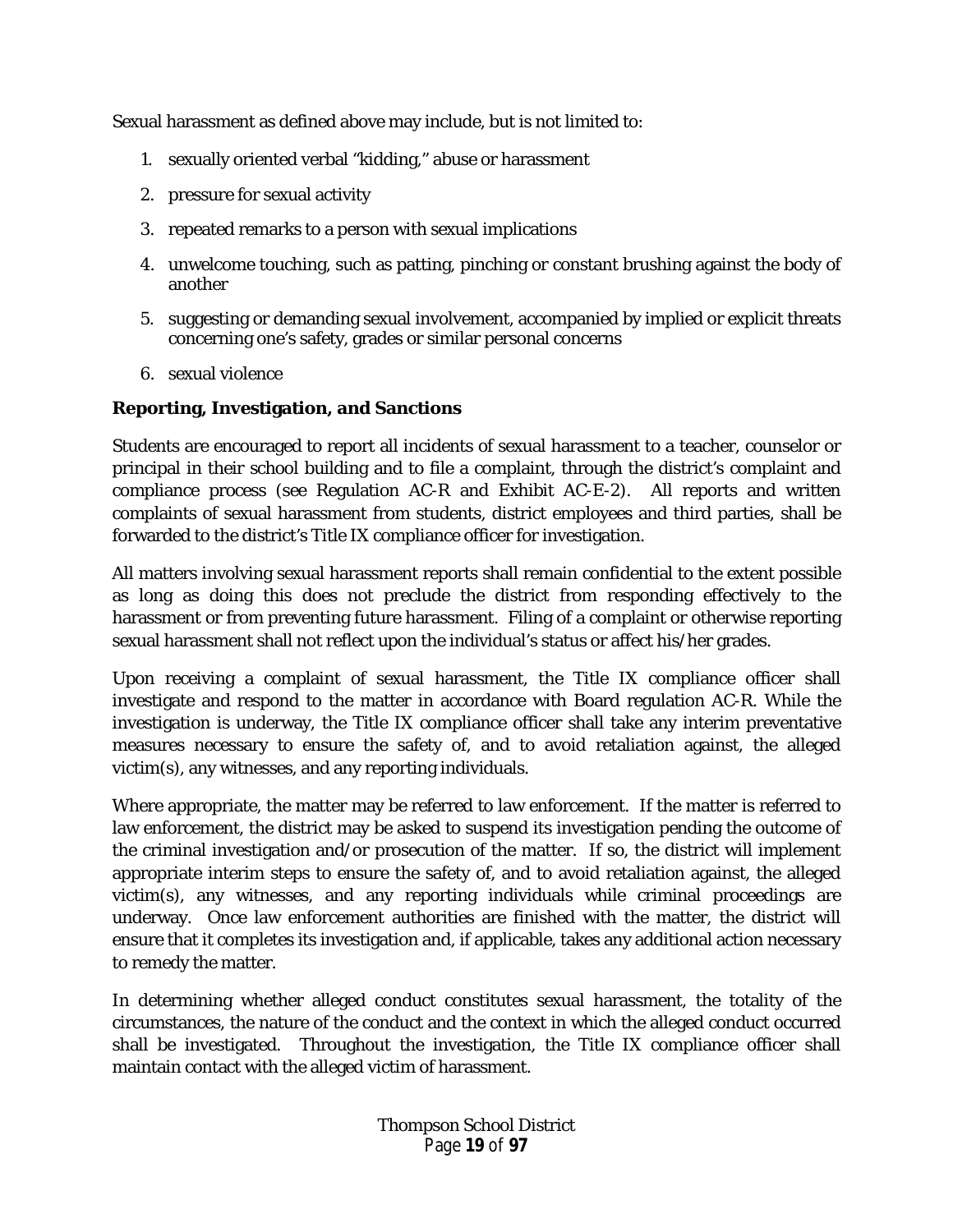Upon finding a violation of this policy, the Title IX compliance officer shall ensure that appropriate remedial action is taken to address the impact on the individual harassed, to prevent future occurrences of harassment, and to safeguard against retaliation against those involved in reporting the incident. Finally, the Title IX compliance officer shall ensure that documentation of the investigation and any corrective action taken is maintained in a system that allows the district to track complaints by school site and throughout the district.

Any employee whose conduct is considered to be in violation of this policy shall face disciplinary action, which may include termination of employment. Any student found to have engaged in sexual harassment in violation of this policy shall be subject to discipline, including, but not limited to, being placed under a remedial discipline plan, suspension or expulsion, subject to applicable procedural requirements and in accordance with applicable law. Conduct of a sexual nature directed toward students shall, in appropriate circumstances, be reported as child abuse for investigation by appropriate authorities in conformity with Board policy JLF.

# **Notice and Training**

Notice of this policy shall be circulated to all schools and departments and incorporated in all student handbooks.

All students and district employees shall receive periodic training related to recognizing and preventing sexual harassment. District employees shall receive additional periodic training related to handling reports of sexual harassment.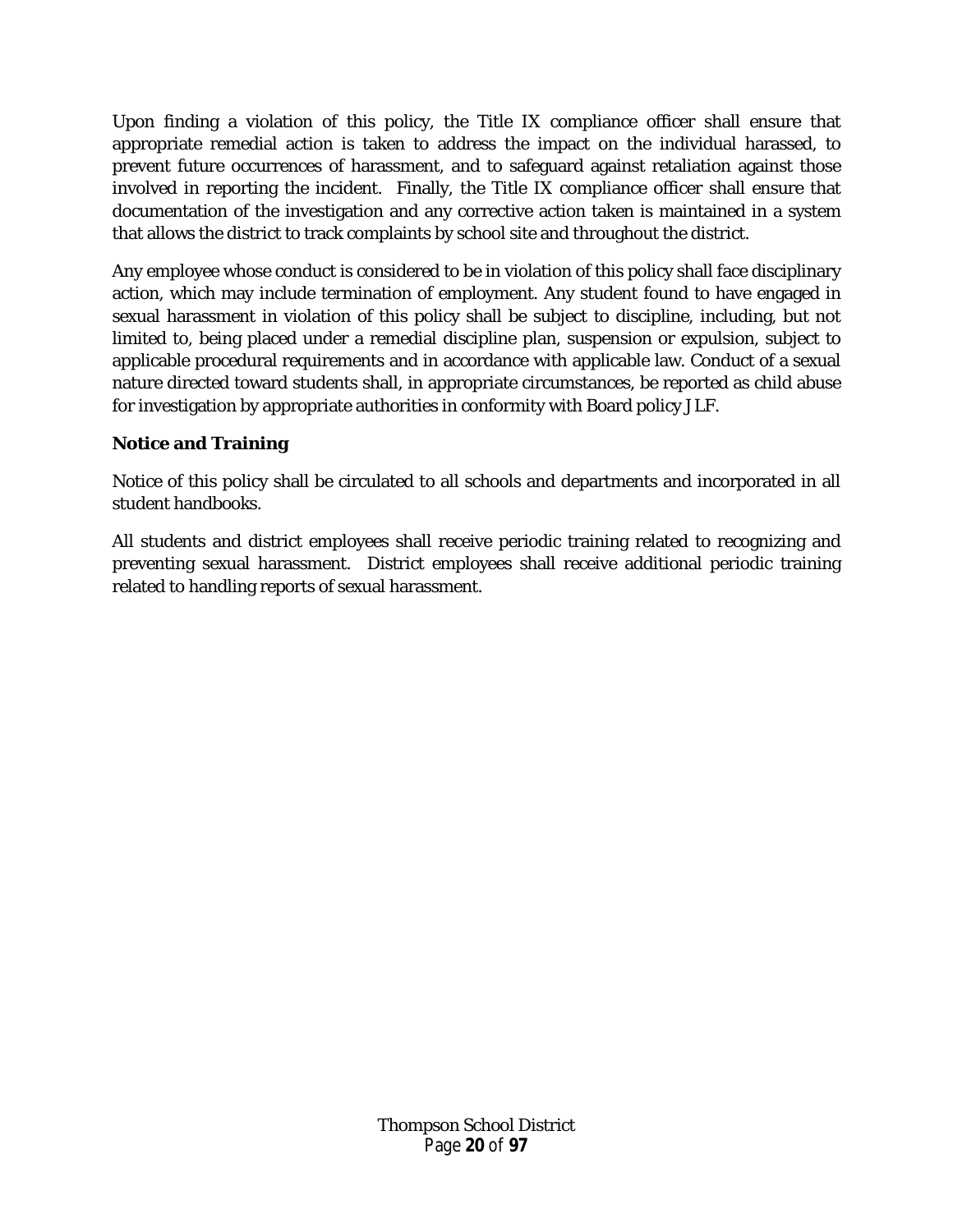## **STUDENT ABSENCES AND EXCUSES (JH/JHA/JHBA)**

Revised September 18, 2013

<span id="page-20-0"></span>The Board of Education believes that regular and punctual attendance contributes strongly to student academic success and builds habits that are required in the world of work. Frequent tardiness or absence disrupts the continuity of learning; often the work missed cannot be made up adequately. No other single factor is as closely linked with failing grades and dropping out of school. Students with good attendance generally achieve higher grades, enjoy school more and are more employable after leaving school.

State law makes parents/guardians responsible for seeing that their children attend school regularly or receive equivalent instruction. The Board is required to designate an attendance officer to enforce the provisions of the compulsory attendance law, counsel students and parents/guardians, investigate the causes of nonattendance and report findings to the Board. State law also allows the Board by resolution to authorize one or more school employees to represent the school district in judicial proceedings to enforce compulsory attendance. This report will be made during the fourth quarter of the year.

Each school in the district shall develop a policy/procedure regarding absences and tardies in accordance with the provisions of this policy, the accompanying regulation, and procedures adopted by the Board on December 6, 2000, and communicate them to its school community. The school attendance policy will be determined by students, staff and parents/guardians of the school under the leadership of the principal. It must include procedures for recording and monitoring attendance and notifying parents/guardians of nonattendance, limits on number of excused absences and tardies, incentives for regular attendance, and consequences for unexcused absences or excessive excused absences.

The school attendance policy should be designed as a teaching tool. Students should develop positive attitudes about attendance and punctuality; learn that getting to school regularly and on time builds important skills for later life, accept responsibility for their actions, and understand the negative consequences of poor attendance. Each school policy shall clarify the intent, systems and procedures for all concerned; be perceived as fair and just; be as efficient as possible while accomplishing its purposes; and include options for keeping students in school, such as behavior modification strategies for repeat or frequent offenders. Excessive absences are normally a symptom of other problems and attempts should be made to deal with whatever the other problem might be.

# **Special Considerations**

Because of the close ties between elementary children and their families, elementary schools should respond to unexcused absences with a family focus and the goal of finding and dealing with the underlying causes for the absences. The school should provide helpful, nonthreatening assistance if needed. Elementary students and their parents/guardians need to think of the school as a friendly place and that learning is useful and desirable. As much as

> Thompson School District Page **21** of **97**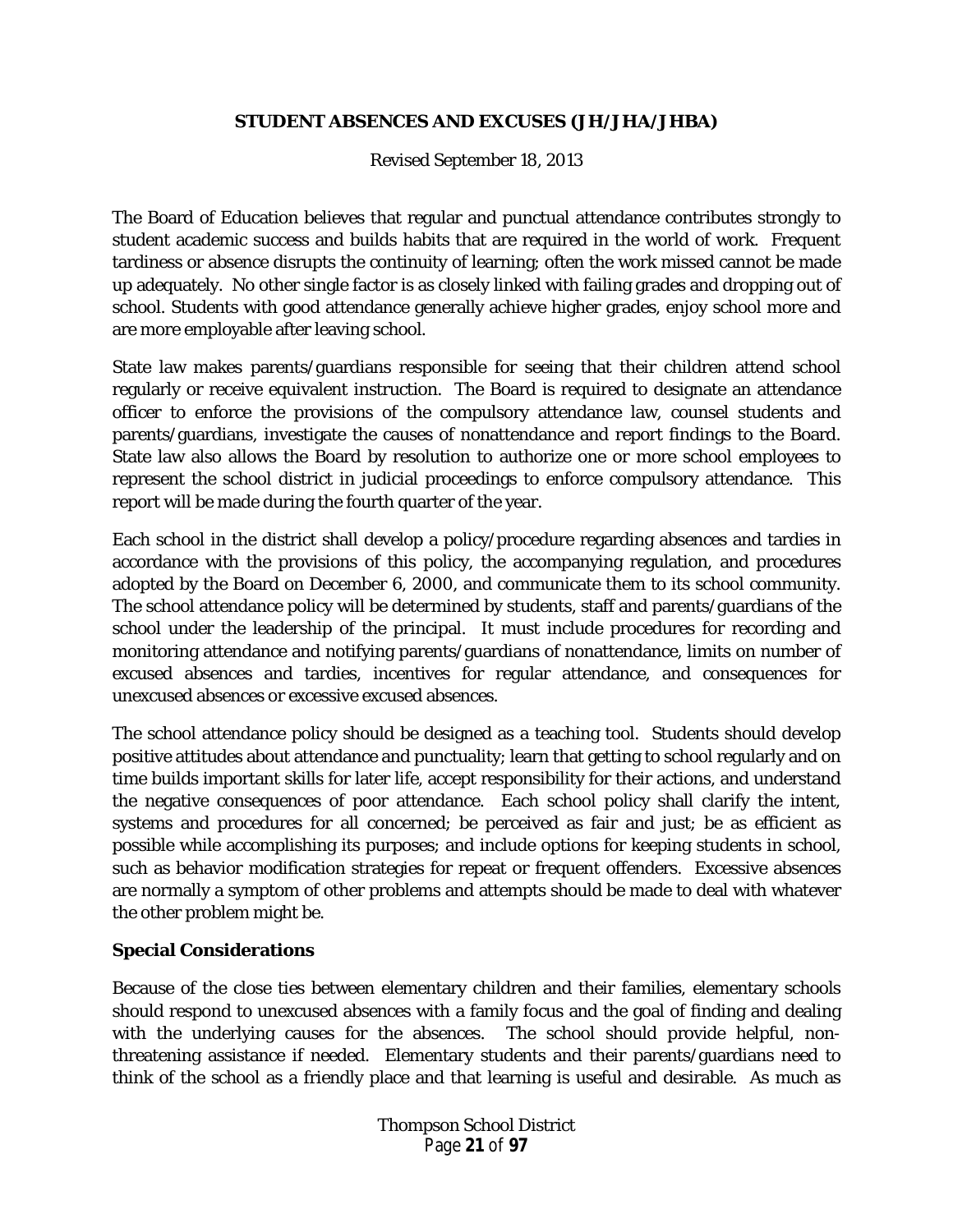possible, the attendance procedure should reinforce these attitudes and not be punitive or authoritarian.

Middle school policies should attempt to be corrective with an emphasis on individual responsibility and needs. The consequences of repeated truancies or unexcused absences should be made clear. Consequences should be progressive, beginning by emphasizing the seriousness of the behavior and moving to loss of credit and referral to outside authority.

> Thompson School District Page **22** of **97**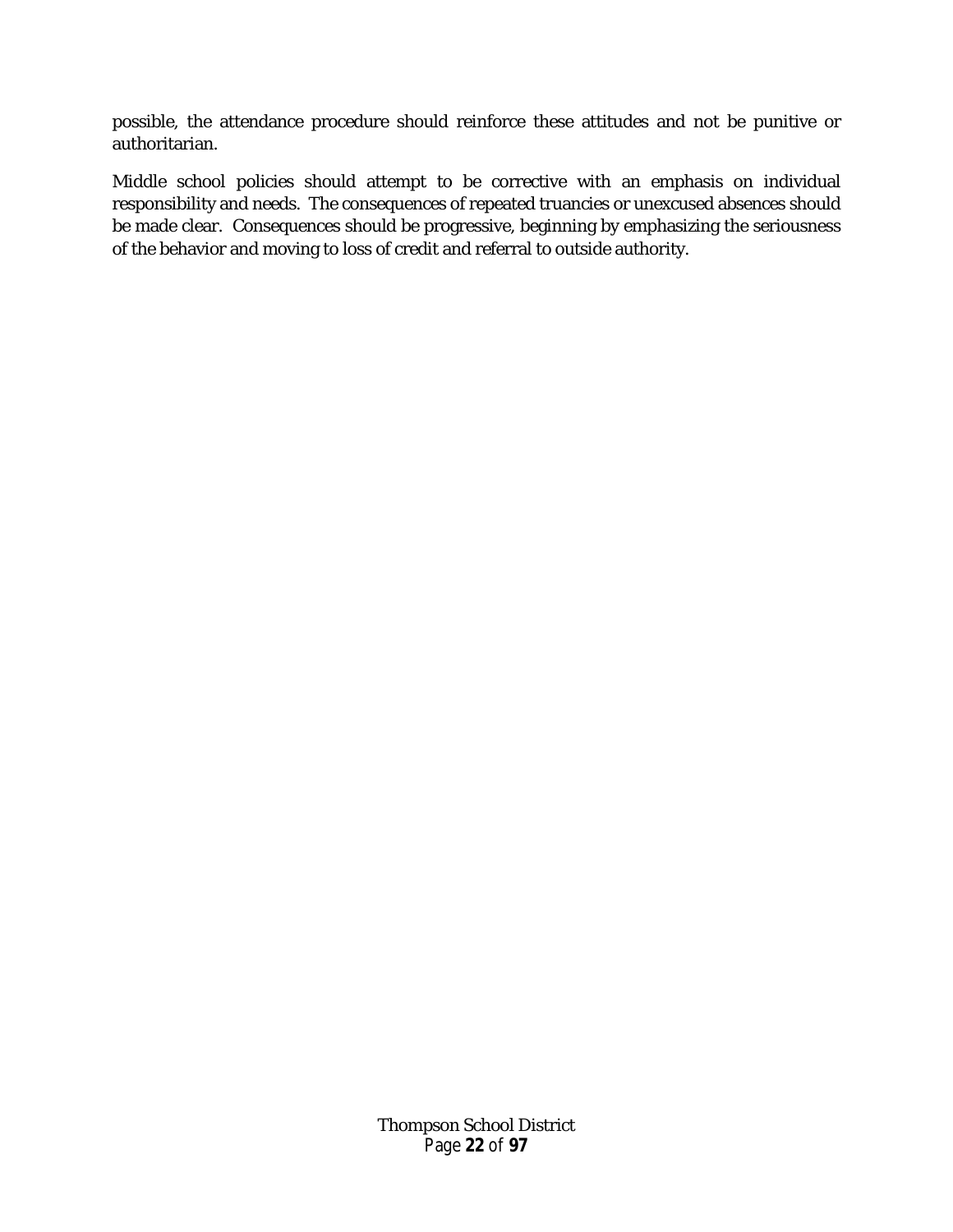#### **TRUANCY (JHB)**

Revised September 18, 2013

<span id="page-22-0"></span>If a student is absent without an excuse signed by the parent/guardian or if the student leaves school or a class without permission of the teacher or administrator in charge, the student shall be considered truant. An "habitual truant" shall be defined as a student of compulsory attendance age who has four unexcused absences from school or from class in any one month or 10 unexcused absences during any school year. Absences due to suspension or expulsion shall not be counted in the total of unexcused absences.

The school shall establish a system of monitoring individual unexcused absences. When a student fails to report on a regularly scheduled school day and school employees have received no indication that the parent/guardian is aware of the absence, school employees or volunteers under the direction of school employees shall make a reasonable effort to notify the parent/guardian by telephone.

A plan shall be developed for a student who is at risk of being declared habitually truant with the goal of assisting the child to remain in school. When practicable, the child's parent/guardian or legal custodian shall participate with district employees during the development of the plan. Appropriate school personnel shall make reasonable efforts to meet with the parent/guardian or legal custodian to review and evaluate the reasons for the child's truancy.

> Thompson School District Page **23** of **97**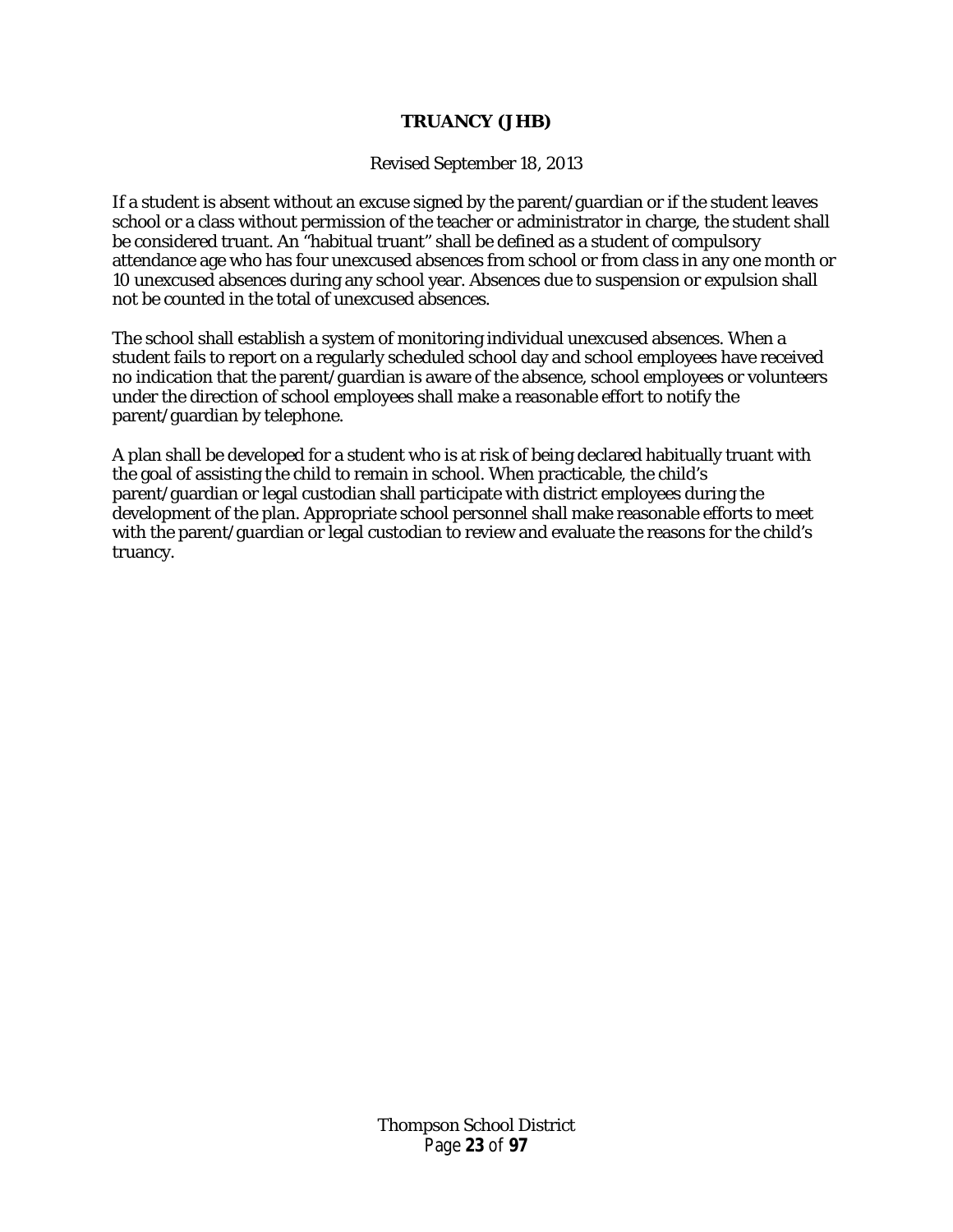# **STUDENT CONDUCT (JIC)**

## Revised September 18, 2013

<span id="page-23-0"></span>It is the intention of the Board of Education that district schools help students achieve maximum development of individual knowledge, skills and competence and that students become responsible, contributing members of society. Every student in a public school in this district has the right to learn in an environment that is safe, conducive to the learning process, and free from unnecessary disruption.

In accordance with law, the Board has adopted a written student conduct and discipline code based upon the principle that every student is expected to follow accepted rules of conduct and to show respect for and to obey persons in authority. The code l emphasizes that certain behavior, especially behavior that disrupts the classroom, is unacceptable and may result in disciplinary action. At each site, the code shall be enforced uniformly, fairly and consistently for all students.

All Board policies and regulations containing the letters "JIC" in the file name shall constitute the conduct section of the legally required code.

The Board shall consult with parents/guardians, students, teachers, administrators, and other community members in the development of the conduct and discipline code.

The district shall arrange to have the conduct and discipline code provided to each student upon enrollment in elementary, middle, and high school. The district shall take reasonable measures to ensure each student is familiar with the code. Copies shall be posted, kept online, or kept on file in each school of the district. In addition, any significant change in the code shall be provided to students and posted in each school.

In all instances, students shall be expected to conduct themselves in keeping with their level of maturity, acting with due regard for the supervisory authority vested by the Board in all district employees, the educational purpose underlying all school activities, the widely shared use of district property, and the rights and welfare of other students. All employees of the district shall be expected to share the responsibility for supervising the behavior of students and for seeing that they abide by the conduct and discipline code.

> Thompson School District Page **24** of **97**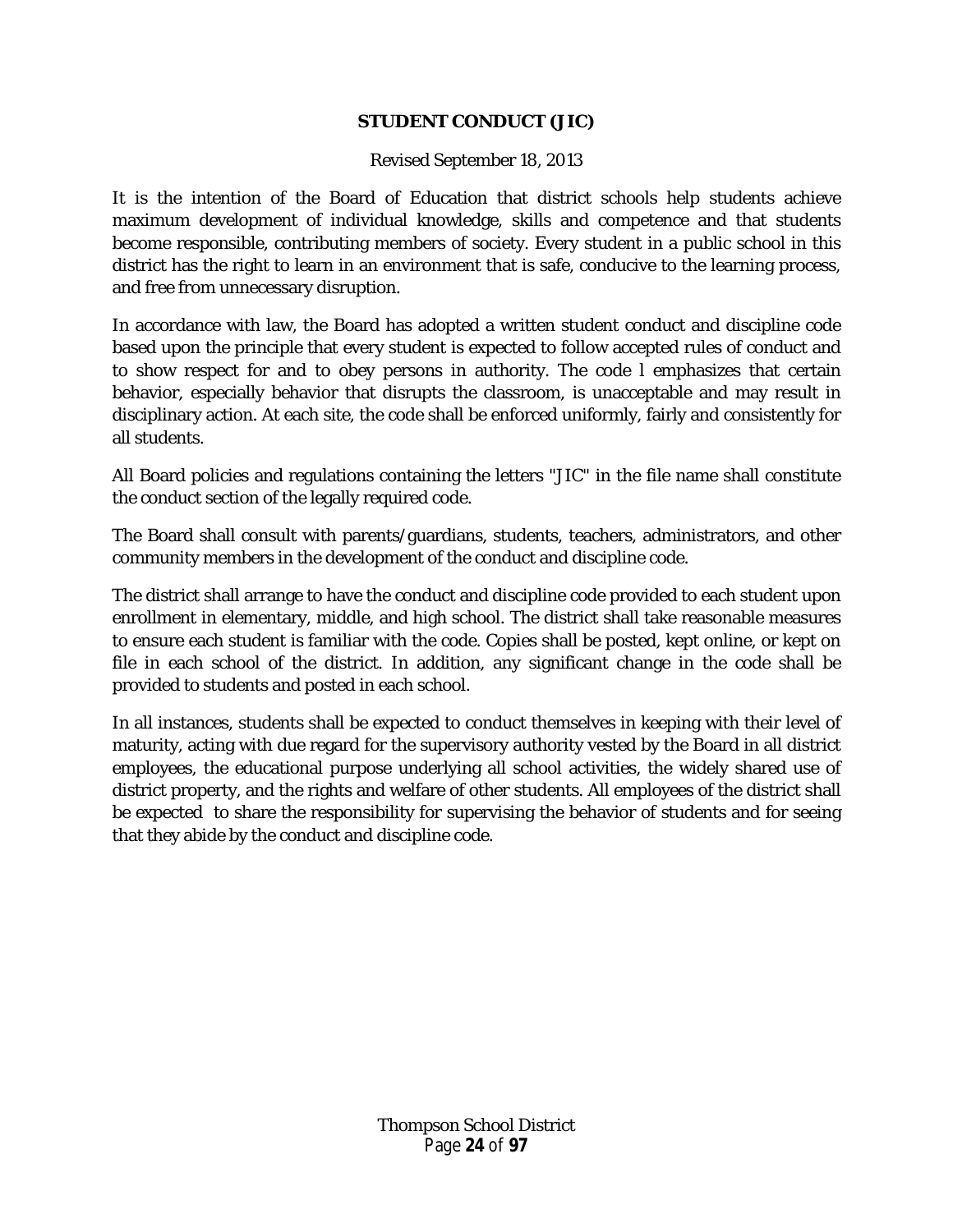#### **STUDENT DRESS CODE (JICA)**

Reviewed September 5, 2012

<span id="page-24-0"></span>A safe and disciplined learning environment is essential to a quality education program. District-wide standards on student attire are intended to help students concentrate on schoolwork, reduce discipline problems, and improve school order and safety. The Board of Education recognizes that students have a right to express themselves through dress and personal appearance; however, students shall not wear apparel that is deemed disruptive or potentially disruptive to the classroom environment or to the maintenance of a safe and orderly school.

Any student deemed in violation of the dress code shall be required to change into appropriate clothing or make arrangements to have appropriate clothing brought to school immediately. In this case, there shall be no further penalty.

#### **Unacceptable Items**

The following items are deemed disruptive to the classroom environment or to the maintenance of a safe and orderly school and are not acceptable in school buildings, on school grounds, or at school activities:

- 1. shorts, dresses, skirts, or other similar clothing that is inappropriately sheer, short, tight or low-cut (e.g. midriffs, halter tops, backless clothing, tube tops, garments made of fishnet, mesh or similar material, muscle tops, etc.) that bare or expose traditionally private parts of the body including, but not limited to, the stomach, buttocks, back and **breasts**
- 2. tank tops or other similar clothing with narrow straps
- 3. sunglasses, bandanas and/or hats worn inside the building
- 4. any clothing, paraphernalia, grooming, jewelry, hair coloring, accessories, or body adornments that are or contain any advertisements, symbols, words, slogans, patches, or pictures that:
	- a. refer to drugs, tobacco, alcohol, or weapons
	- b. are of a sexual nature
	- c. by virtue of color, arrangement, trademark, or other attribute denote membership in gangs which advocate drug use, violence, or disruptive behavior
	- d. are obscene, profane, vulgar, lewd, or legally libelous
	- e. threaten the safety or welfare of any person
	- f. promote any activity prohibited by the student code of conduct
	- g. otherwise disrupt the teaching-learning process
	- h. are racist in nature or include derogatory comments or slurs against groups of people

**Exceptions**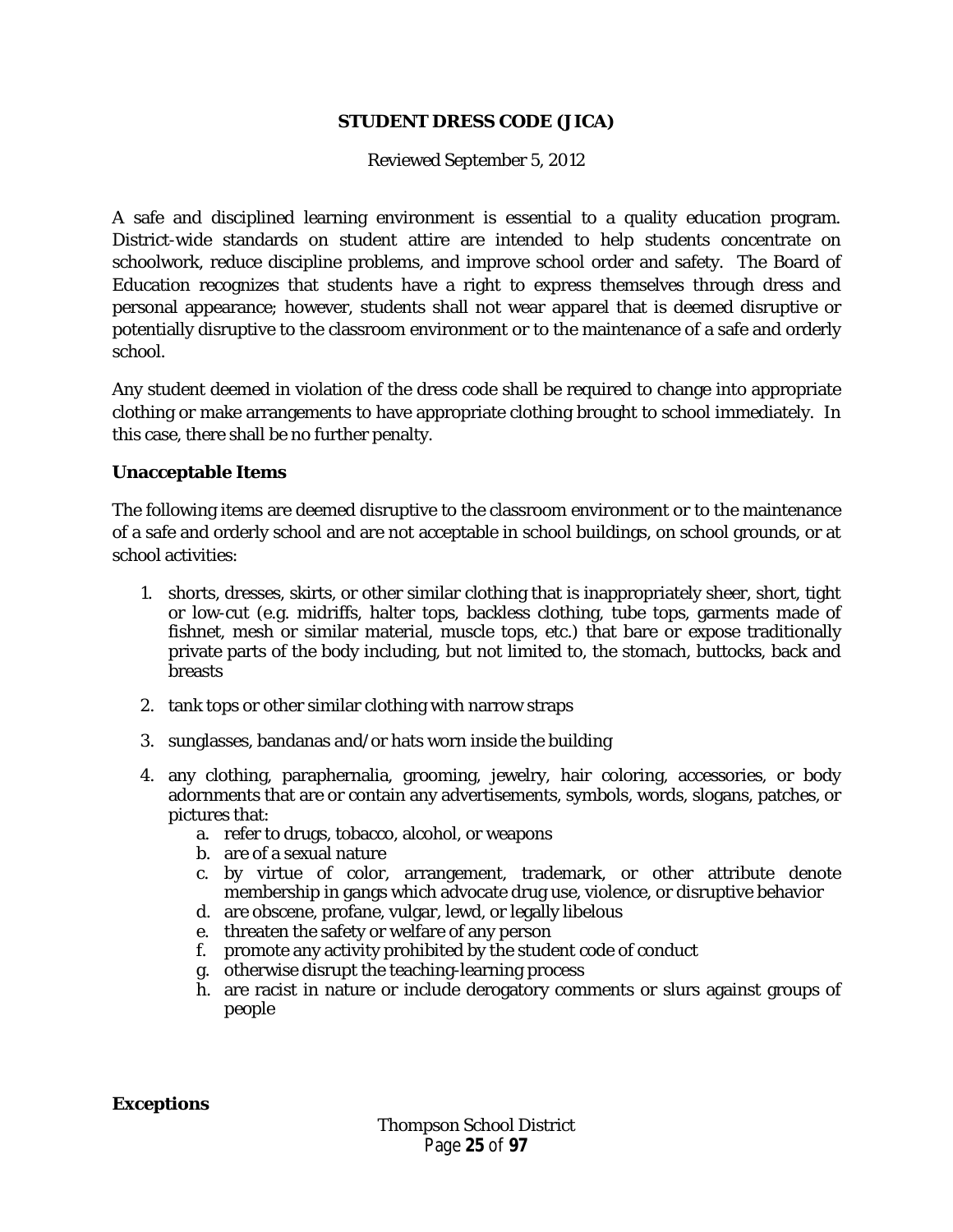Appropriate athletic clothing may be worn in physical education classes. Clothing normally worn when participating in school-sponsored extra-curricular or sports activities (such as cheerleading uniforms and the like) may be worn to school when approved by the sponsor or coach.

Principals, in conjunction with the school accountability committee, may develop and adopt school-specific dress codes that are consistent with this policy.

> Thompson School District Page **26** of **97**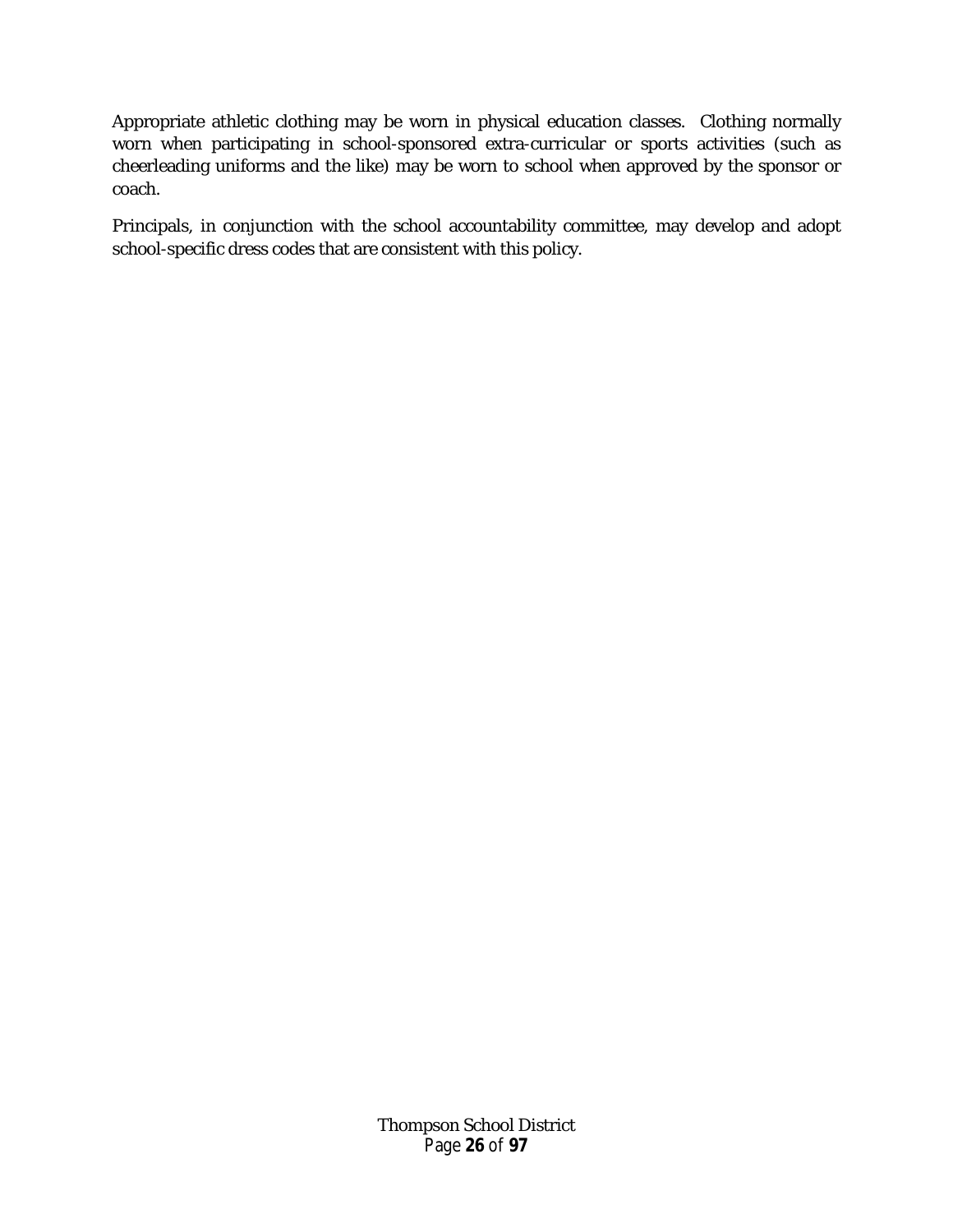# **STUDENT CONDUCT IN SCHOOL VEHICLES (JICC)**

Revised November 14, 2012

<span id="page-26-0"></span>The privilege of riding a school bus (or other district-provided transportation) is contingent upon a student's good behavior and observance of regulations for student conduct both at bus stops and on board buses (whether on a regular route or special trip).

Students are under the authority and supervision of the bus driver while on the school bus and while entering or leaving the vehicle and shall follow his/her directions. Principals are responsible for student conduct while students are waiting for buses at school; in cooperation with the transportation department, they shall use their professional judgment regarding any student behavior problem. The director of transportation may authorize a driver to refuse transportation to a student.

Any conduct on a school bus that distracts the driver, endangers or threatens others, or violates any other rule of the School Bus Conduct Code or Student Code of Conduct is prohibited. After due warning has been given to the student and parents/guardians, transportation privileges may be withheld.

Students responsible for damage to seats or any other parts of the bus may be denied transportation until reimbursement is made to the district.

Flagrant, willful or repeated violation of student conduct regulations or conduct detrimental to safe operation of the bus may constitute habitually disruptive behavior (see Policy JKC). Such behavior shall be reported to the school principal or his/her designee in accordance with district policy JK, Student Discipline, and the corresponding regulation and may result in student suspension or expulsion.

> Thompson School District Page **27** of **97**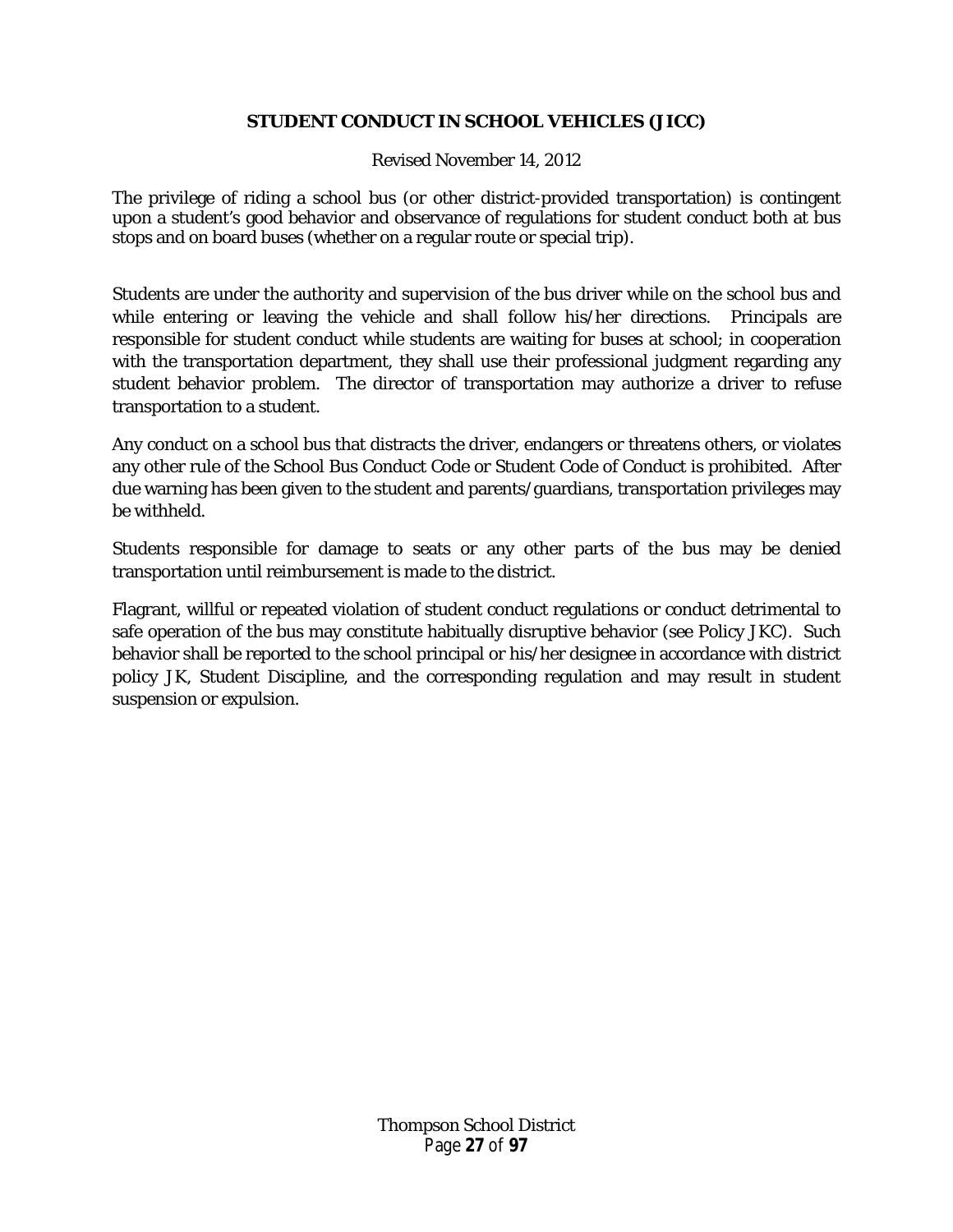# **CODE OF CONDUCT (JICDA)**

#### Revised November 14, 2012

<span id="page-27-0"></span>The principal may suspend and/or recommend expulsion of a student who engages in one or more of the following specific activities while in school buildings, on school grounds, on district property, at district sanctioned activities or events, when being transported in any vehicle dispatched by the district or one of its schools, or off school property when such conduct has a nexus to school or any district curricular or non-curricular activities or events. Suspension or expulsion shall be mandatory for serious violations in a school building or on school property.

- 1. Causing or attempting to cause damage to school property or stealing or attempting to steal school property of value.
- 2. Causing or attempting to cause damage to private property or stealing or attempting to steal private property.
- 3. Causing or attempting to cause physical injury to another person.
- 4. Commission of any act which if committed by an adult would be robbery or first or second-degree assault as defined by state law.
- 5. Violation of criminal law.
- 6. Violation of district or building regulations.
- 7. Violation of the district's policy on dangerous weapons in the schools. Expulsion shall be mandatory for using or possessing a firearm, in accordance with federal law.
- 8. Violation of the district's alcohol use/drug abuse policy.
- 9. Violation of the district's tobacco-free policy.
- 10. Violation of the district's policy regarding sexual harassment.
- 11. Throwing objects, except as part of a supervised school activity, which can cause bodily injury or damage property.
- 12. Directing profanity, vulgar language, or obscene gestures toward other students, school employees or visitors to the school.
- 13. Violation of the district's nondiscrimination policy.
- 14. Committing extortion, coercion, or blackmail, i.e., obtaining money or other objects of value from an unwilling person or forcing an individual to act through the use of force or threat of force.
- 15. Lying or giving false information, either verbally or in writing, to a school employee.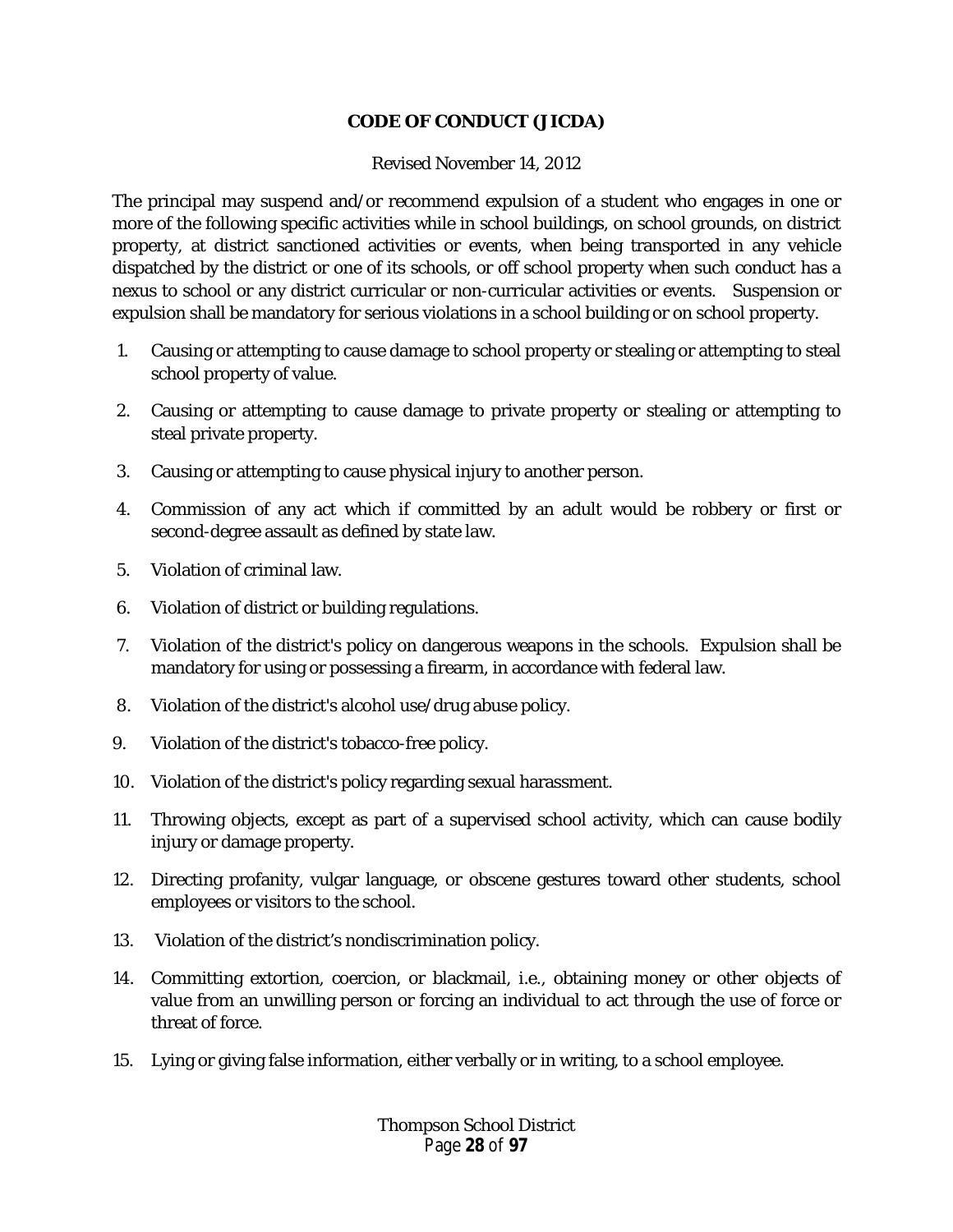- 16. Scholastic dishonesty, which includes but is not limited to cheating on a test, altering student records, plagiarism, or unauthorized collaboration with another person in preparing written work.
- 17. Continued willful disobedience or open and persistent defiance of proper authority.
- 18. Behavior on or off school property that is detrimental to the welfare, safety, or morals of other students or school employees.
- 19. Repeated interference with the school's ability to provide educational opportunities to other students.
- 20. Non-compliance with the school or district student dress code.
- 21 Use and/or possession of fireworks or ammunition.
- 22. Bringing or possessing items that are disruptive to the educational process or a positive school climate.
- 23. Engaging in "hazing" activities such as forcing prolonged physical activity, forcing excessive consumption of any substance, forcing prolonged deprivation of sleep, food or drink, or any other behavior, which recklessly endangers the health, or safety of an individual for purposes of initiation into any student group.
- 24. Engaging in bullying behavior.
- 25. Making a false accusation of criminal activity against a district employee to law enforcement or to the district.

Each principal shall post a copy of these rules in a prominent place in each school and shall distribute a copy to each student. Copies also shall be available to any patron of the district upon request.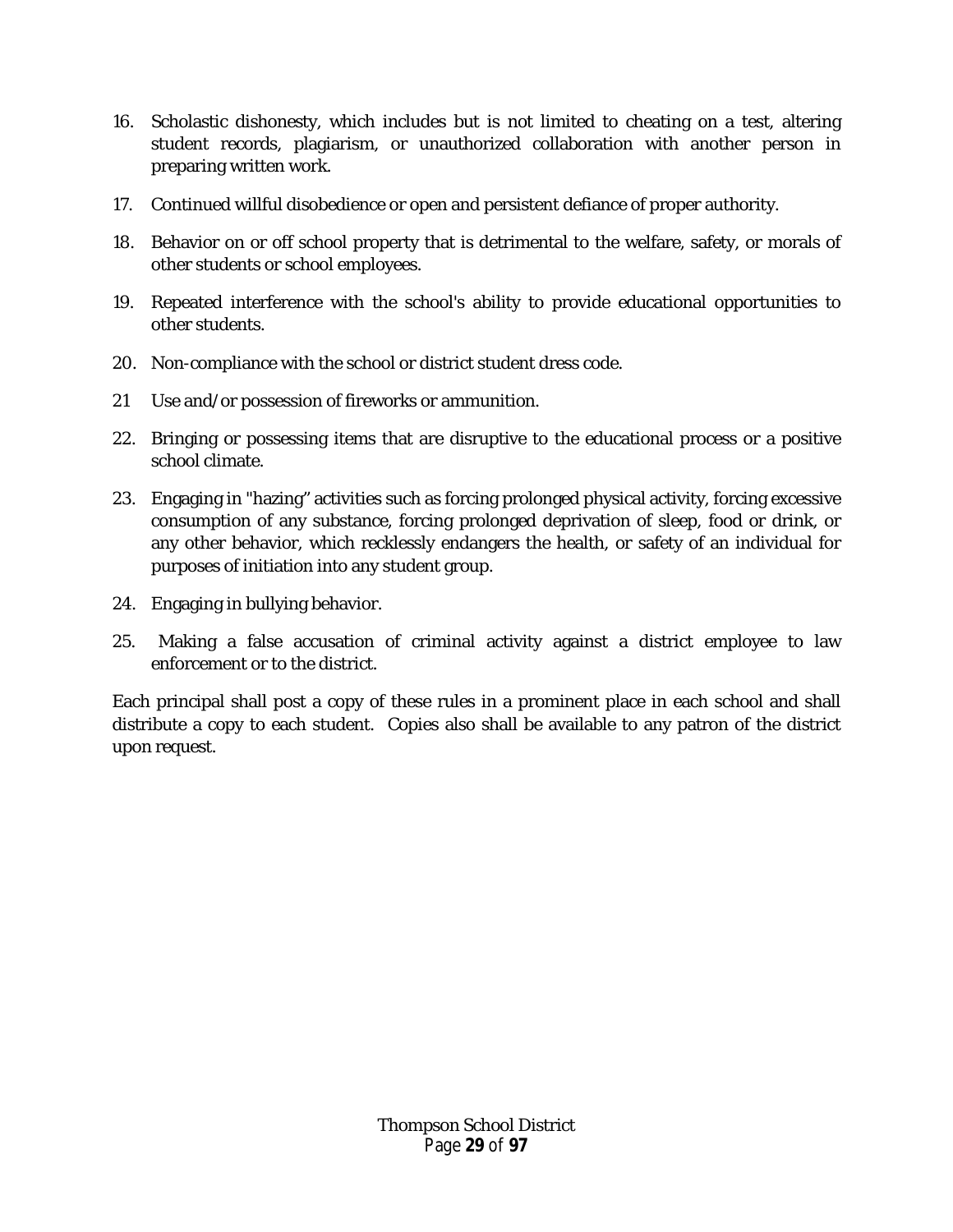# **VIOLENT AND AGGRESSIVE BEHAVIOR (JICDD)**

#### Revised November 14, 2012

<span id="page-29-0"></span>The Board of Education recognizes there are certain behaviors that, if tolerated, would quickly destroy the type of learning environment to which the students and staff of the district are entitled. These behaviors, categorized as violent or aggressive, will not be tolerated and shall result in immediate action being taken by the district.

Students exhibiting violent or aggressive behavior or warning signs of future violent or aggressive behavior shall be subject to appropriate disciplinary action including suspension, expulsion and/or referral to law enforcement authorities. At the district's discretion and when appropriate, the student shall receive appropriate intervention designed to address the problem behavior. The Board shall be informed of all intervention efforts by schools.

Students shall be taught to recognize the warning signs of violent and aggressive behavior and shall report questionable behavior or potentially violent situations to appropriate school officials. All reports shall be taken seriously.

Acts of violence and aggression shall be documented and communicated by the staff to the principal and the appropriate district level administrator. The immediate involvement of the parents/guardians is also essential. Law enforcement officials shall be involved if there is any violation of law.

An act of violence and aggression is any expression, direct or indirect, verbal or behavioral, of intent to inflict harm, injury or damage to persons or property. A threat of violence and aggression carries with it implied notions of risk of violence and a probability of harm or injury.

The following behaviors are defined as violent and aggressive:

- 1. possession, threat with or use of a weapon as described in the district's weapons policy
- 2. physical assault the act of striking or touching a person or that person's property with a part of the body or with any object with the intent of causing hurt or harm
- 3. verbal abuse includes, but is not limited to, swearing, screaming, obscene gestures or threats directed, either orally (including by telephone) or in writing, at an individual, his or her family or a group
- 4. intimidation an act intended to frighten or coerce someone into submission or obedience
- 5. extortion the use of verbal or physical coercion in order to obtain financial or material gain from others
- 6. bullying —the use of coercion to obtain control over another person or to be habitually cruel to another person which can occur through written, verbal or electronically transmitted expression or by means of a physical act or gesture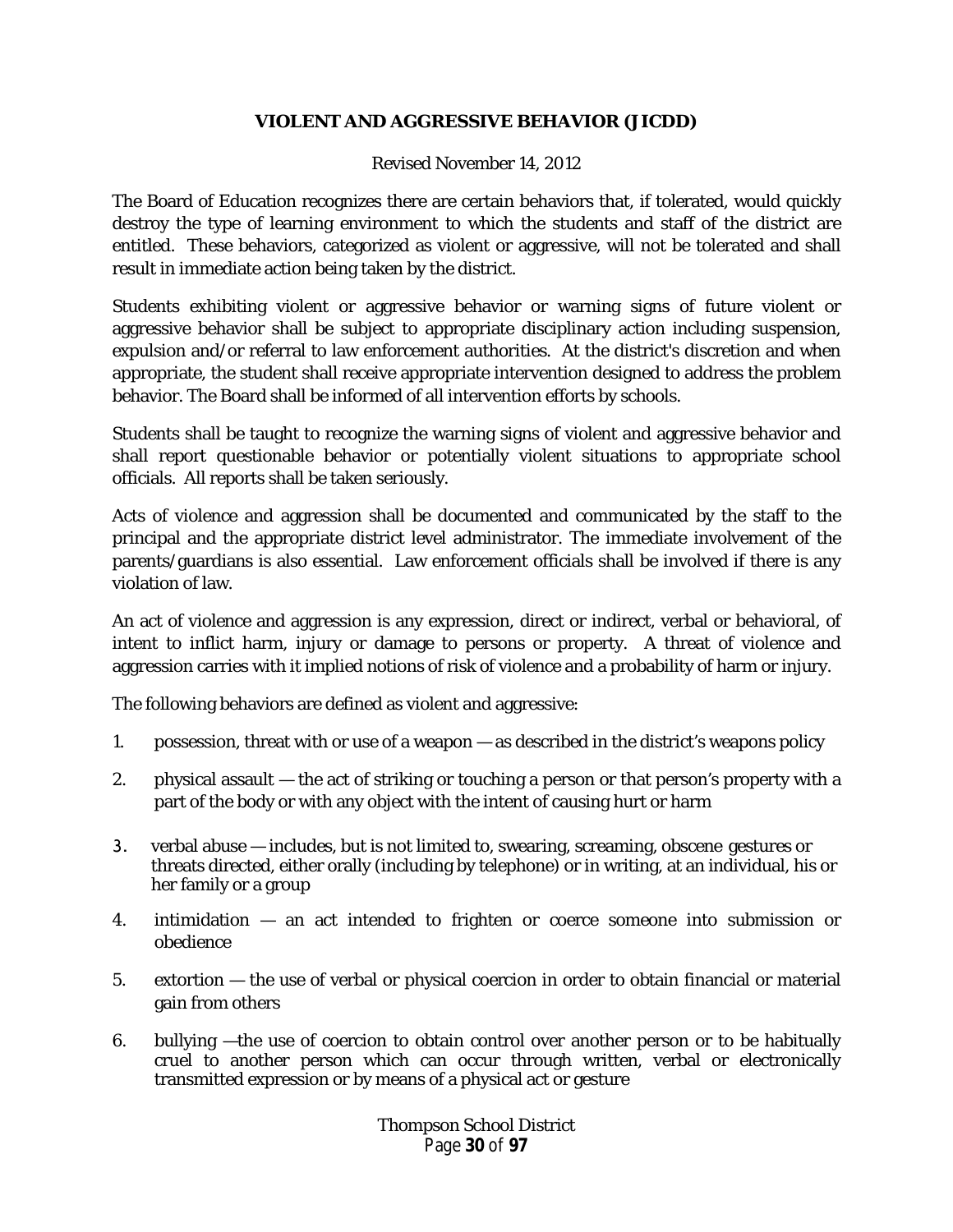- 7. gang activity as described in the district's secret societies/gang activity policy
- 8. sexual harassment as described in the district's sexual harassment policy
- 9. stalking the unwanted persistent following, contacting, watching or any other such threatening actions that compromise the peace of mind or the personal safety of an individual
- 10. defiance a serious act or instance of defying or opposing legitimate authority
- 11. discriminatory slurs insulting, disparaging or derogatory comments made directly or by innuendo regarding a person's race, color, ancestry, ethnicity, age, sex (which includes marital status), sexual orientation, religion, national origin, disability, and/or other status protected by law
- 12. vandalism damaging or defacing property owned by or in the rightful possession of another
- <span id="page-30-0"></span>13. terrorism — a threat to commit violence communicated with the intent to terrorize or with reckless disregard for the risk of creating such terror or to cause serious public inconvenience, such as the evacuation of a building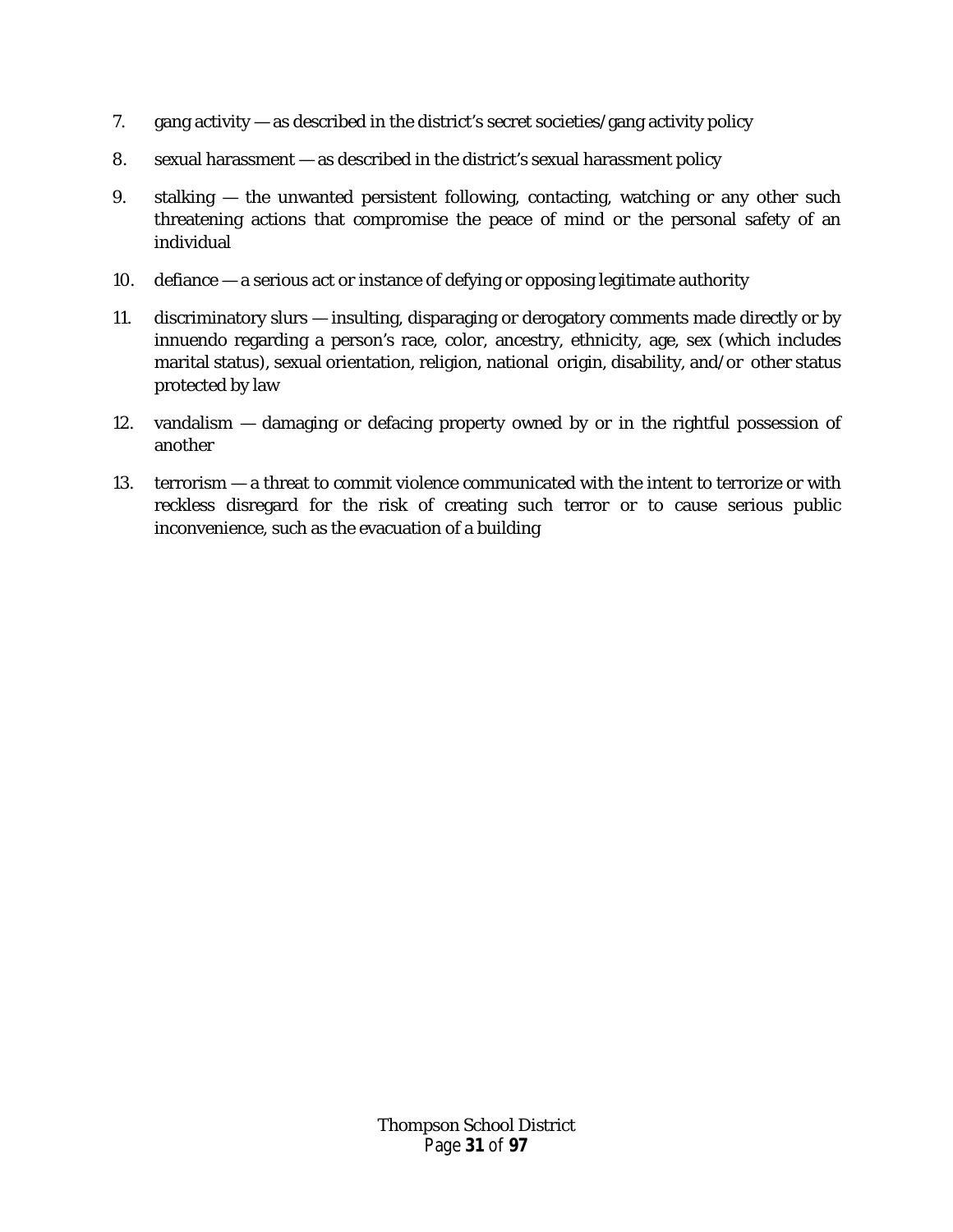# **BULLYING PREVENTION AND EDUCATION (JICDE)**

#### Revised November 14, 2012

The Board of Education believes that all students are entitled to a safe and secure school environment, conducive to teaching and learning that is free from threat, harassment, and any type of bullying behavior. The purpose of this policy is to promote consistency of approach and to create a climate in which all types of bullying are regarded as unacceptable.

Bullying is defined as the use of coercion to obtain control over another person or to be habitually cruel to another person. Bullying can occur through written, verbal or electronically transmitted (cyber-bullying) expression or by means of a physical act or gesture. Bullying is prohibited against any student for any reason, including but not limited to any such behavior that is directed toward a student on the basis of his or her academic performance or any basis protected by law, including race, color, ancestry, ethnicity, age, sex (which includes marital status), sexual orientation, national origin, religion, and/or disability, whether such characteristic(s) is actual or perceived. Bullying is prohibited on district property, at district sanctioned activities and events, when students are being transported in any vehicle dispatched by the district or one of its schools, off school property when such conduct has a nexus to school or any district curricular or non-curricular activity or event.

A student who engages in any act of bullying will be subject to appropriate disciplinary action including but not limited to suspension, expulsion and/or referral to law enforcement authorities. The severity and pattern, if any, of the bullying behavior shall be taken into consideration when disciplinary decisions are made.

The district shall develop a comprehensive program to address bullying at all school levels. The program shall be aimed toward accomplishing the following goals:

- 1. To send a clear message to students, staff, parents and community members that bullying will not be tolerated.
- 2. To train staff and students in taking proactive steps to prevent bullying from occurring. This includes educating students on acceptable behavior through classroom presentations, counseling and positive support, and restorative practices.
- 3. To implement procedures for immediate intervention, investigation and confrontation of students engaged in bullying behavior.
- 4. To make reasonable efforts to change the behavior of students engaged in bullying behaviors through re-education on acceptable behavior, discussions, counseling, and appropriate consequences including disciplinary actions if the bullying behavior persists.
- 5. To foster a productive partnership with parents and community members in order to help maintain a bully-free environment.
- 6. To support victims of bullying through individual and/or peer intervention as well as education in prevention methods.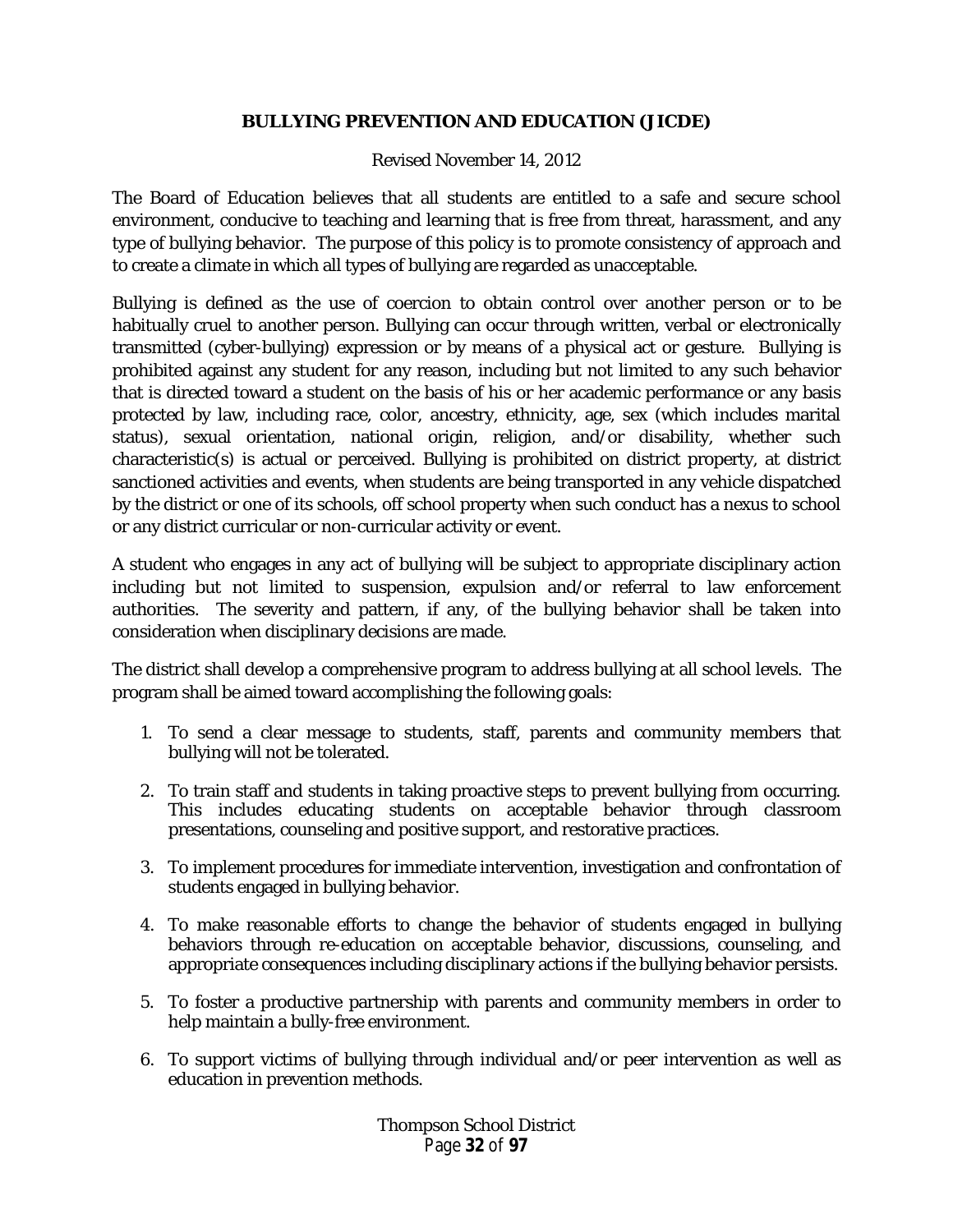- 7. To develop peer support networks, social skills, and confidence for all students.
- 8. To recognize and promote positive, supportive behaviors of students toward one another on a regular basis.

Thompson School District Page **33** of **97**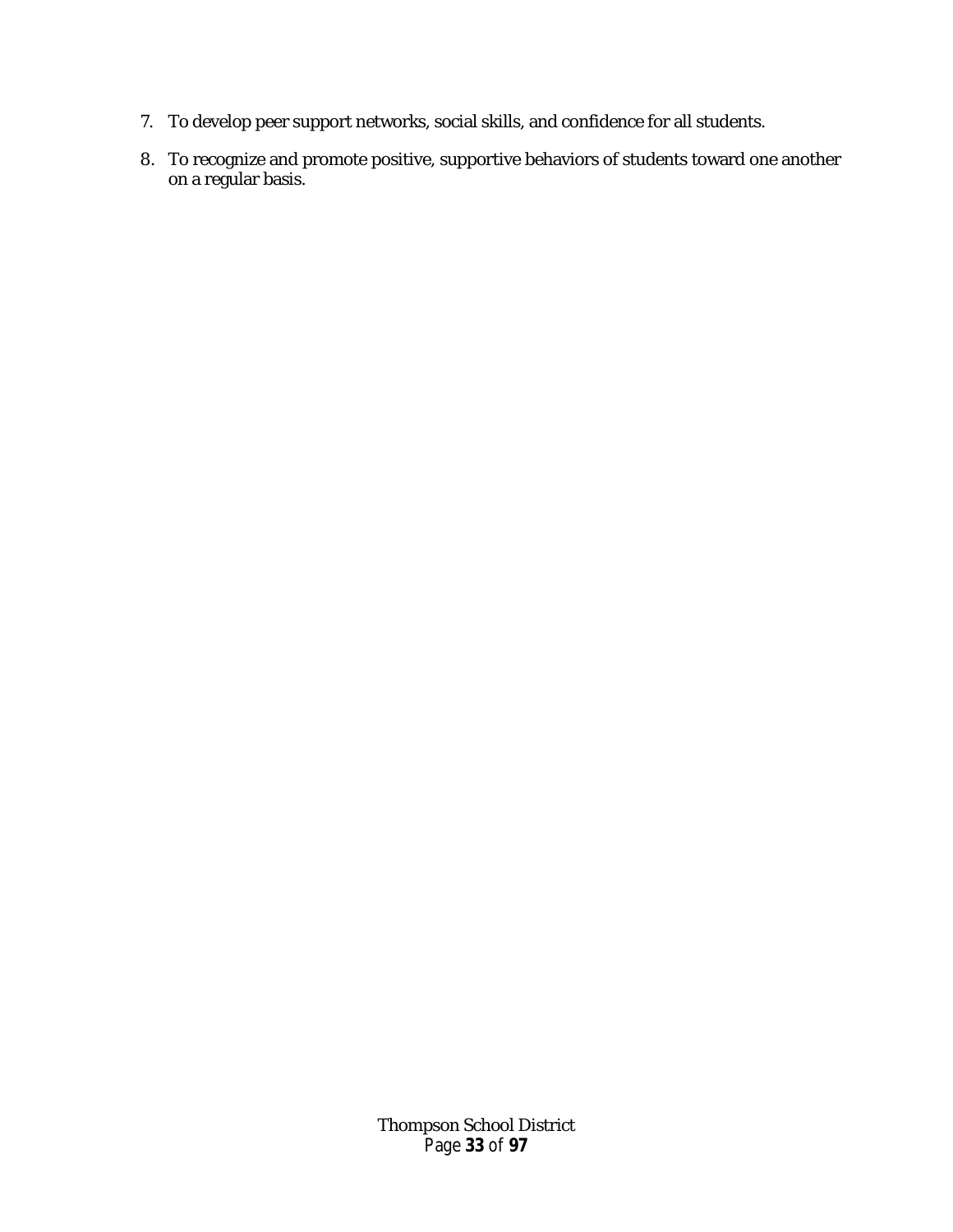# **SCHOOL-RELATED STUDENT PUBLICATIONS (JICEA)**

Revised June 2, 1993

<span id="page-33-0"></span>School-sponsored student publications are a public forum for students as well as an educational activity through which students can gain experience in reporting, writing, editing and understanding responsible journalism. Because the Board recognizes creative student expression as an educational benefit of the school experience, it encourages freedom of comment, both oral and written, consistent with an orderly educational environment.

The Board encourages students to express their views in school-sponsored publications and to observe rules for responsible journalism. Responsible journalism means avoiding expression which is false as to any person who is not a public figure or involved in a matter of public concern; which is obscene, libelous, slanderous or defamatory under state law; which creates a clear and present danger of the commission of unlawful acts, violation of school rules or material and substantial disruption of the orderly operation of the school; which violates the privacy rights of others; or which threatens violence to property of persons. Consequently, such expression shall not be permitted.

Student editors of school-sponsored publications shall be responsible for determining the news, opinion and advertising content of their publications subject to the limitations of this policy and state law. The publications advisor within each school shall be responsible for supervising the production of school-sponsored publications and for teaching and encouraging free and responsible expression and professional standards of journalism.

The publications advisor has authority to establish or limit writing assignments for students working with publications and to otherwise direct and control the learning experience that publications are intended to provide when participation in a school-sponsored publication is part of a school class or activity for which grades or school credits are given.

All school-sponsored student publications shall contain a disclaimer that expression made by students in the exercise of freedom of speech or freedom of the press is not an expression of Board policy. The school district and employees are provided immunity for civil or criminal penalties for any expression made or published by students.

The superintendent shall develop, for approval by the Board, a written official school publication code, which shall include:

- 1. A statement of the purposes of official school publications
- 2. Responsibilities of official school publications' advisors and student editors
- 3. A list of prohibited materials
- 4. Reasonable provisions for the time, place and manner of distributing schoolsponsored student publications within the school district's jurisdiction
- 5. Procedures for resolving differences

Teachers of yearbook, journalism or student yearbook classes shall distribute the publications code to their students at the beginning of each semester.

> Thompson School District Page **34** of **97**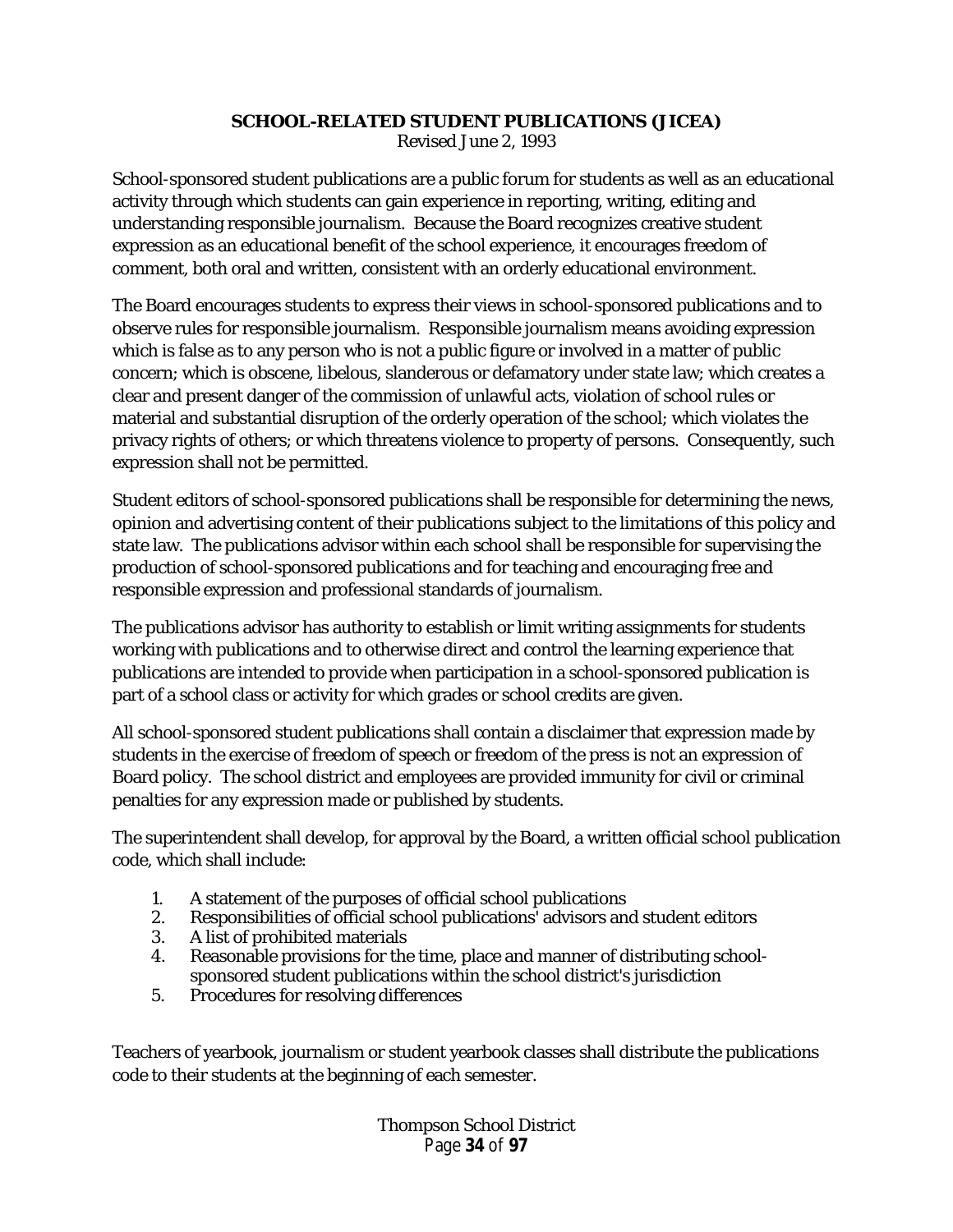# <span id="page-34-0"></span>**STUDENT DISTRIBUTION OF NON-CURRICULAR MATERIALS (JICEC)**

Adopted June 18, 2008 (CASB-July 07)

To understand Constitutional values such as the right to free speech, students must not only study such principles but also have an opportunity to put them into practice. However, there are limitations on the right of student free speech in the school setting that have been upheld by the courts because of the unique nature of the school community.

It is the goal of this policy to strike a necessary balance between a student's right of free speech and the school's need to maintain an orderly and safe school environment which respects the rights of all students on school grounds and during school-sponsored activities.

Students shall be allowed to distribute non-curricular written materials on school property subject to restrictions on time, place and manner of distribution set out in the accompanying regulations and the prohibitions set out below and in state law.

Any material in any media containing expression which is obscene, pornographic, sexually explicit, libelous, slanderous or defamatory shall be prohibited. Students shall not distribute any material which advocates commission of unlawful acts or violation of Board or district policy and/or regulations, violates another person's right to privacy, causes a material and substantial disruption of the orderly operation of the school, or threatens violence to property or persons. Also prohibited are materials that contain insulting words or words the very expression of which injures or harasses other people and which are inconsistent with the shared values of a civilized social order (e.g. threats of violence or defamation of a person's race, sexual orientation, religion, ethnicity, national origin, etc.).

Students who distribute materials in violation of this policy may be subject to appropriate disciplinary action, including suspension and/or expulsion. School equipment and supplies shall not be used for publication of such material.

> Thompson School District Page **35** of **97**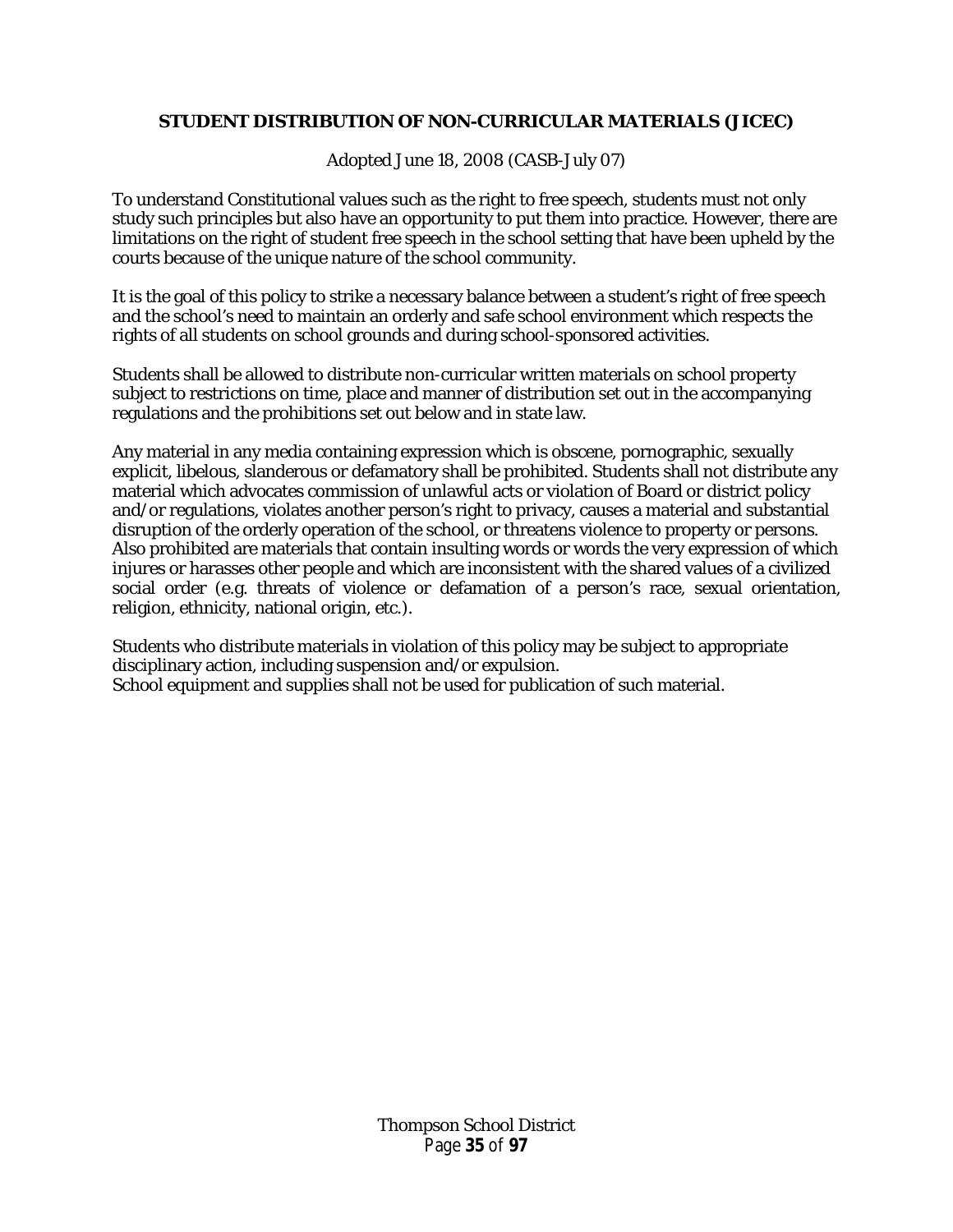# **STUDENT EXPRESSION RIGHTS (JICED)**

Adopted June 18, 2008 (CASB-July 07)

<span id="page-35-0"></span>While students do not shed their constitutional rights when they enter the school or engage in school-related activities, it is the Board of Education's responsibility to adopt rules reasonably necessary to maintain proper discipline among students and create an effective learning environment.

For purposes of this policy, student expression includes expression in any media, including but not limited to written, oral, visual, audio, and electronic media in all classroom and other school- related activities, assignments, and projects, as well as distribution of non-curricular materials on school grounds and at school events.

Students shall not turn in, present, publish or distribute expression that is disruptive to the classroom environment, disruptive to the maintenance of a safe and orderly school, or pervasively vulgar or harmful to students. This restriction includes, but is not limited to expression which is:

- 1. Obscene, pornographic or sexually explicit
- 2. Libelous, slanderous, defamatory, or otherwise unlawful under state law
- 3. Profane or vulgar
- 4. False as to any person who is not a public figure or involved in a matter of public concern
- 5. Creates a clear and present danger of the commission of unlawful acts, the violation of lawful school regulations, or the material and substantial disruption of the orderly operation of the school
- 6. Violates the rights of others to privacy
- 7. Threatens violence to property or persons
- 8. Attacks any person because of race, color, sexual orientation, age, religion, national origin, or disability
- 9. Tends to create hostility or otherwise disrupt the orderly operation of the educational process
- 10. Advocates illegal acts of any kind, including the use of illegal drugs, tobacco or alcohol

<span id="page-35-1"></span>Violation of this policy shall result in disciplinary action against the student consistent with district student discipline policies.

> Thompson School District Page **36** of **97**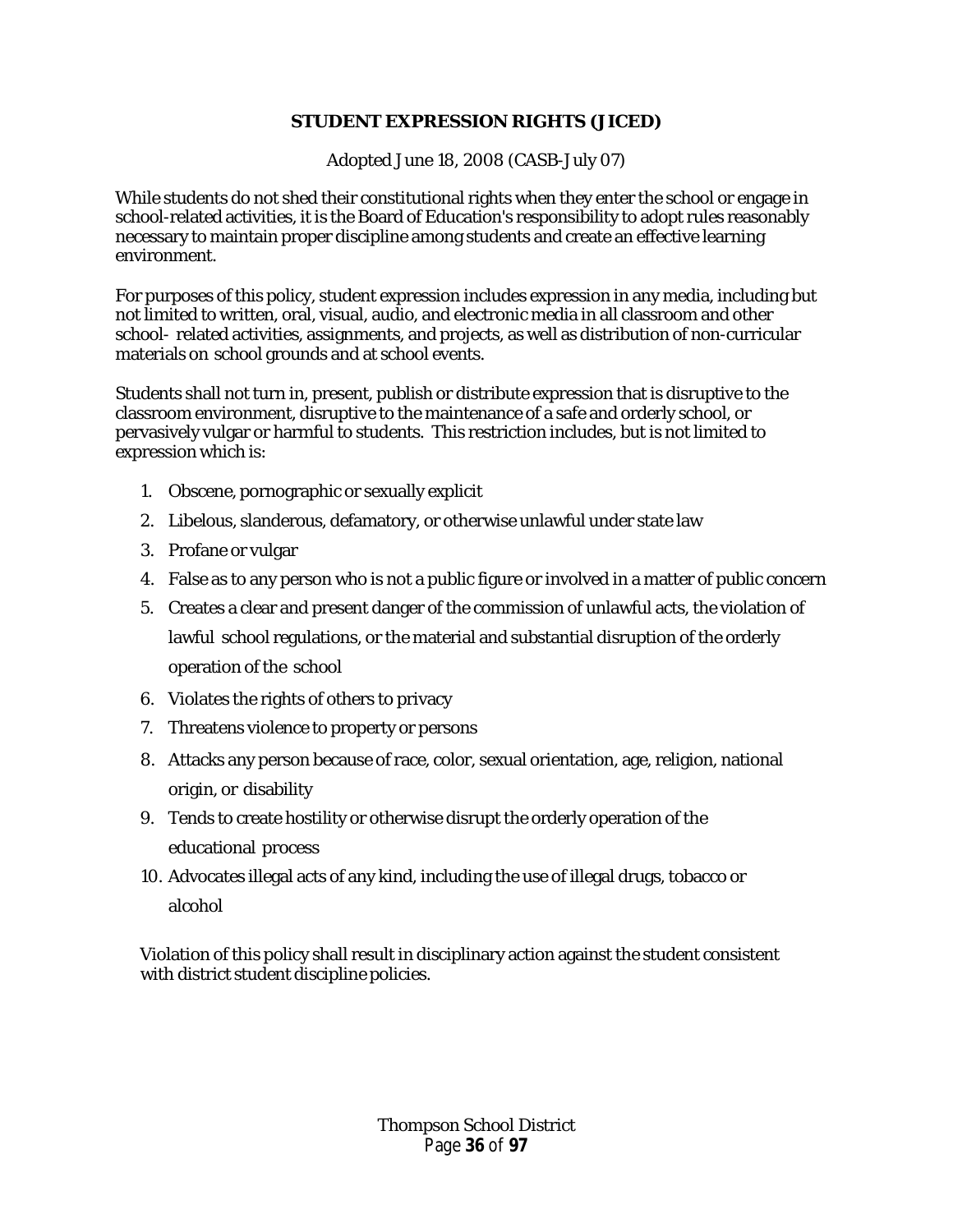# **SECRET SOCIETIES/GANG ACTIVITY (JICF)**

Reviewed September 5, 2012

The Board of Education desires to keep schools and students free from threat or harmful influence of any groups or gangs which advocate drug use, violence, or disruptive behavior. The principal or designee shall maintain continual, visible supervision of school premises, school vehicles and school-related activities to deter gang intimidation of students and confrontations between members of different gangs.

The superintendent or designee shall establish open lines of communication with local law enforcement authorities so as to share information and provide mutual support in this effort.

The superintendent or designee shall provide in-service training to help staff members identify gangs and gang symbols, recognize early manifestations of disruptive activities and respond appropriately to gang behavior. Staff members shall be informed about conflict management techniques and alerted to intervention measures and community resources which may help students.

# **Gang Symbols**

The Board prohibits the presence on school premises, in school vehicles and at school-related activities of any apparel, jewelry, accessory, notebook or manner of grooming which by virtue of its color, arrangement, trademark or any other attribute denotes membership in or affiliation with gangs which advocate drug use, violence or disruptive behavior. This policy shall be applied at the principal's discretion after consultation with the superintendent or designee as the need for it arises at individual school sites.

# **Prevention Education**

The Board realizes that many students become involved in gangs without understanding the consequences of gang membership. Early intervention is a key component of efforts to break the cycle of gang membership. Therefore gang violence prevention education in the schools may start with students in third grade.

> Thompson School District Page **37** of **97**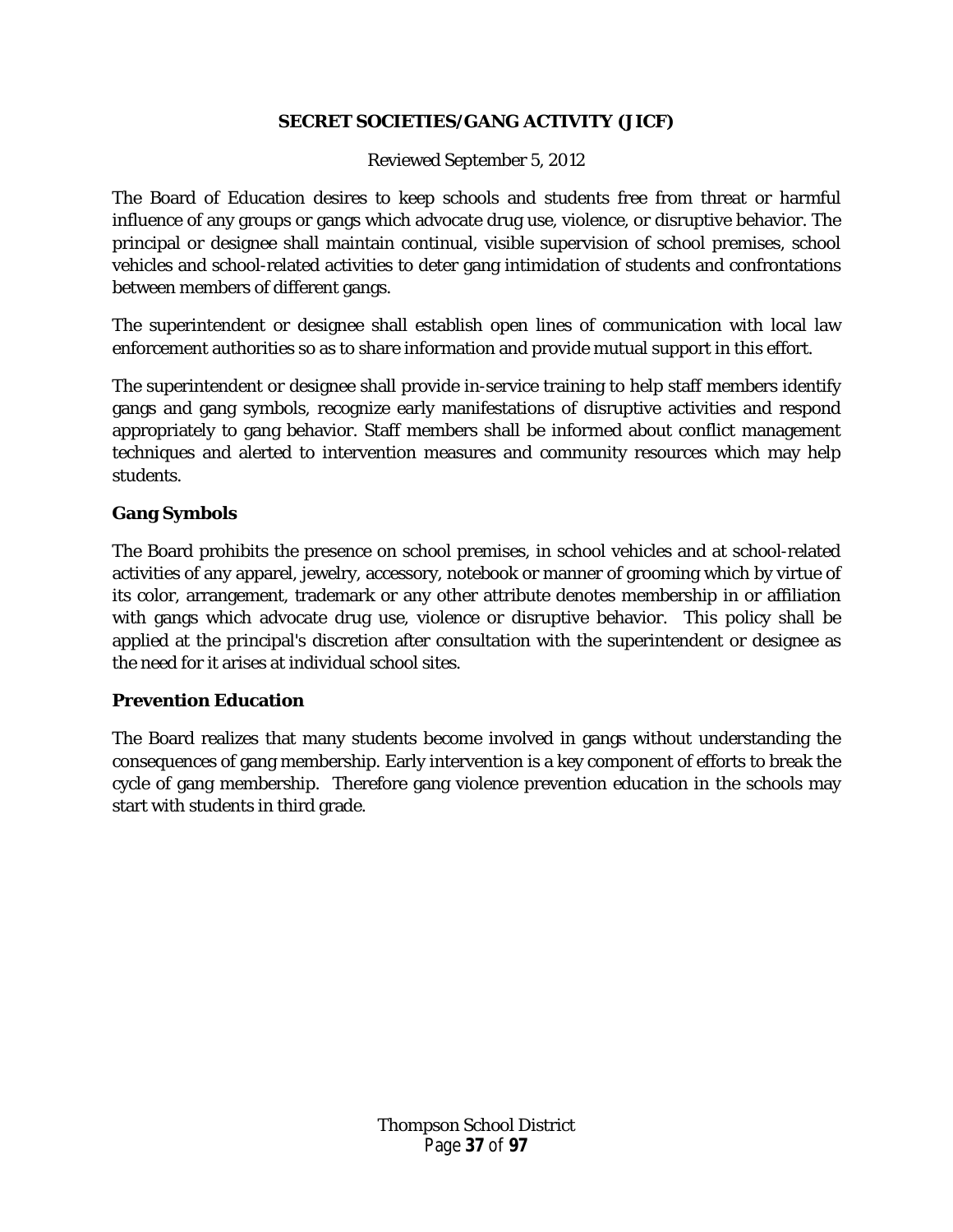### **DRUG AND ALCOHOL INVOLVEMENT BY STUDENTS (JICH)**

Statutory Reference Revisions per CASB January 23, 2014

The district shall promote a healthy environment for students by providing education, support and decision making skills in regard to alcohol, drugs and other controlled substances and their abuse. In order to accomplish this goal, a cooperative effort must be made among the schools, parents/guardians, community and its agencies.

It shall be a violation of Board policy and considered to be behavior detrimental to the welfare or safety of other students or employees for any student to possess, use, sell, distribute or procure or to be under the influence of a controlled substance.

Student use, possession, distribution or sale of alcohol or controlled substances and the abuse of other drugs is prohibited in all district schools and on district property, in district vehicles, and at district activities or sanctioned events.

For purposes of this policy, controlled substances include but are not limited to narcotic drugs, hallucinogenic or mind-altering drugs or substances, amphetamines, barbiturates, stimulants, depressants, marijuana, anabolic steroids, toxic vapors smelled or inhaled for the purpose of causing a condition of euphoria, excitement, exhilaration, stupefaction, or dulled senses of the nervous system, or any other controlled substances as defined in law, or any prescription or nonprescription drug, medication, vitamin or other chemical substances including inhalants not taken in accordance with the Board policy and regulations on administering medicines to students.

This policy also includes substances that are represented by or to the student to be any such controlled substance or what the student believes to be any such substance.

This policy shall apply to any student who is on district property, in attendance at school, in a district vehicle or taking part in any district sponsored or sanctioned activity or whose conduct at any time or place interferes with the operations of the district or the safety or welfare of students, employees, or school visitors.

Disciplinary sanctions and interventions for violation of this policy shall be in accordance with Board policy concerning student suspension, expulsion and other disciplinary interventions. Situations in which a student seeks counseling or information from a professional staff member for the purpose of overcoming substance abuse or dependency shall be handled on an individual basis and shall not be considered a violation of this policy. When appropriate, parents/guardians shall be involved and effort made to direct the substance abuser to sources of help.

The Board of Education, in recognition that substance abuse is a community problem, will seek to cooperate actively with any other public organization or agency that shows promise in bringing drug education and intervention to the awareness of students, parents/guardians and the community.

Whenever possible, employees shall provide parents/guardians and students dealing with substance abuse issues with information about education and rehabilitation programs which are available. Information provided to students and/or parents/guardians about community substance abuse treatment programs or other resources shall be accompanied by a disclaimer to clarify that the district assumes no financial responsibility for the expense of drug or alcohol Thompson School District

Page **38** of **97**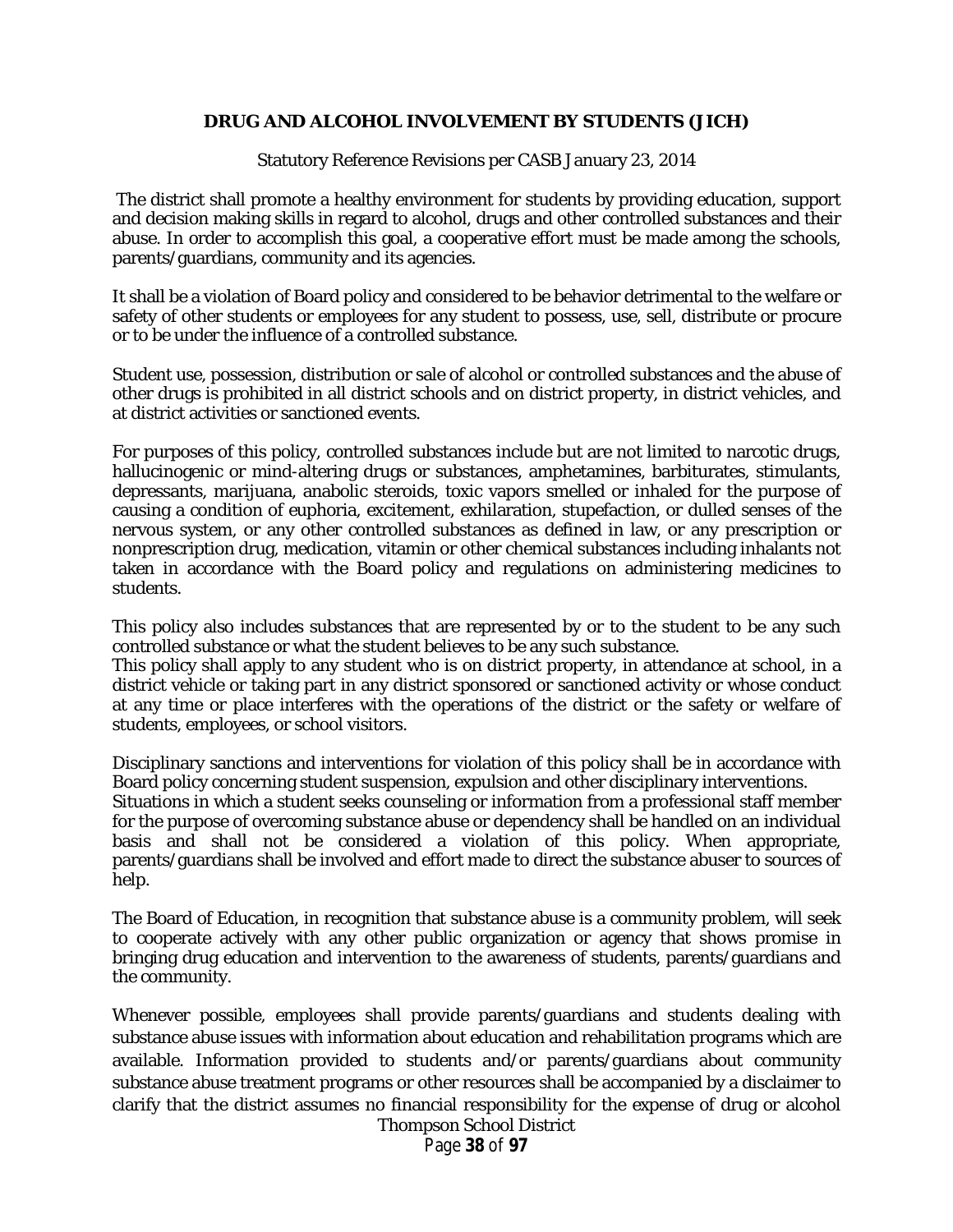assessment or treatment provided by other agencies or groups unless otherwise required by law. The Board or designee shall conduct a periodic review of its drug prevention program to determine its effectiveness, to implement any required changes and to insure that the disciplinary sanctions required are consistently enforced.

> Thompson School District Page **39** of **97**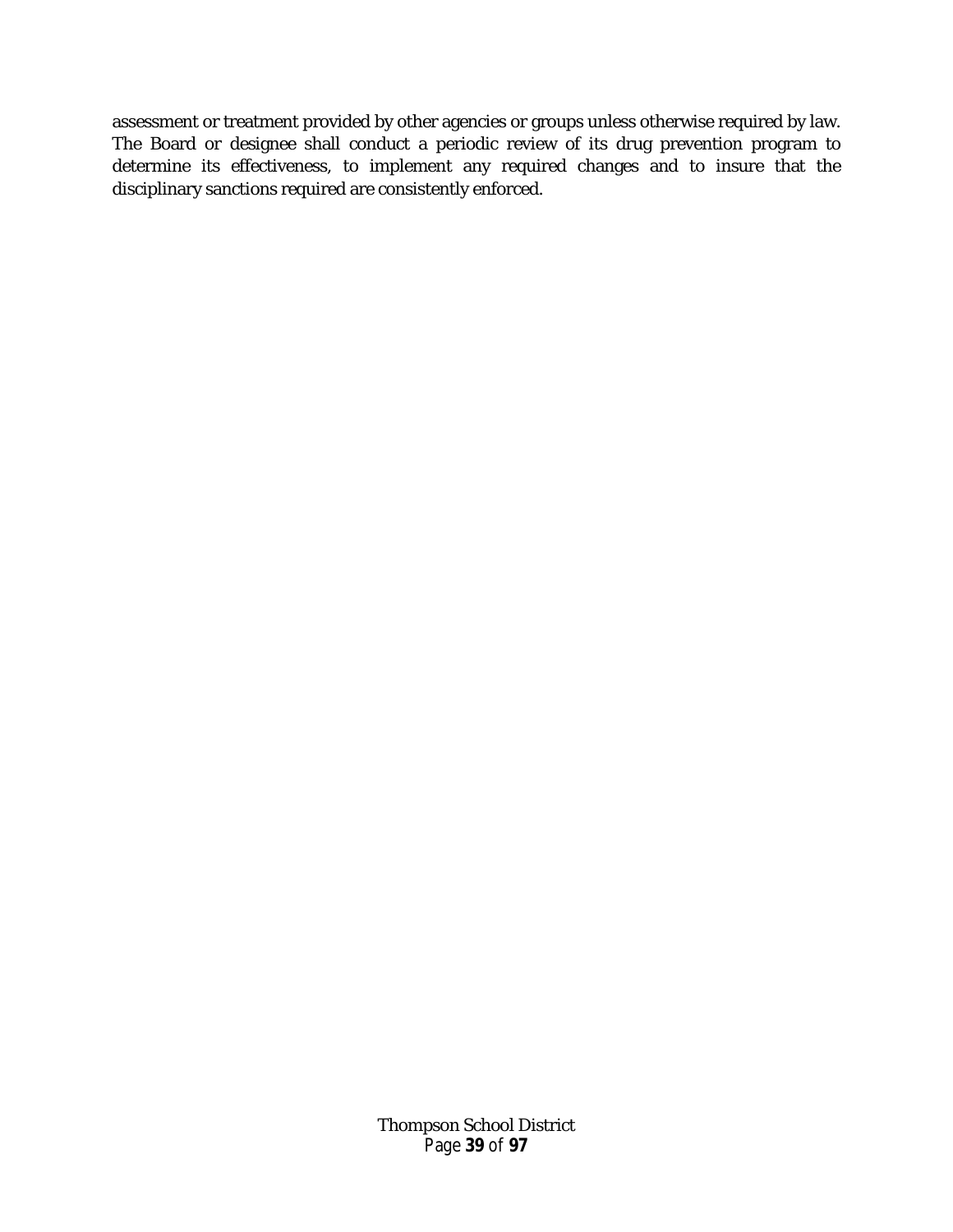### **WEAPONS IN SCHOOLS (JICI)**

Revised September 18, 2013

The Board of Education will not tolerate student possession or use of weapons on district grounds. Such behavior is unacceptable, detrimental to the safety of others, and destructive to a positive learning environment.

#### **Dangerous Weapons**

Using, possessing or threatening to use a dangerous weapon on district property, when being transported in vehicles dispatched by the district or one of its schools, during a schoolsponsored or district-sponsored activity or event, or off school property when the conduct has a reasonable connection to school or any district curricular or non-curricular event without the authorization of the school or the district is prohibited. An exception to this policy may be made for students participating in an authorized extracurricular activity or team involving the use of firearms.

As used in this policy, "dangerous weapon" means:

- 1. A firearm
- 2. Any pellet, BB gun or other device, whether operational or not, designed to propel projectiles by spring action or compressed air
- 3. A fixed blade knife with a blade that exceeds three inches in length.
- 4. A spring-loaded knife or a pocket knife with a blade exceeding three and one-half inches in length.
- 5. Any object, device, instrument, material, or substance, whether animate or inanimate, that is used or intended to be used to inflict death or serious bodily injury including, but not limited to, a slingshot, bludgeon, nunchucks, brass knuckles or artificial knuckles of any kind.

Students who use, possess, or threaten to use a dangerous weapon in violation of this policy may be subject to disciplinary action in accordance with Board policy concerning student suspensions, expulsions and other disciplinary interventions.

In accordance with federal law, expulsion shall be mandatory for no less than one full calendar year for any student who is determined to have brought or possessed a firearm at school in violation of this policy. The superintendent may reduce the length of this mandatory expulsion period in writing on a case-by-case basis. Such modification shall be in writing.

#### **Firearm Facsimiles**

Carrying, using actively displaying or threatening with the use of a firearm facsimile that could reasonably be mistaken for an actual firearm on district property, when being transported in vehicles dispatched by the district or one of its schools, during a school-sponsored or districtsponsored activity or event, and off school property when such conduct has a reasonable connection to school, or any district curricular or non-curricular event without the authorization of the school or school district is prohibited. Students who violate this policy provision may be subject to disciplinary action, including but not limited to suspension and/or expulsion, in accordance with Board policy concerning student suspensions, expulsions, and other disciplinary interventions.

A student may seek prior authorization from the building principal to carry, bring, use or possess a firearm facsimile that could reasonably be mistaken for an actual firearm on school

> Thompson School District Page **40** of **97**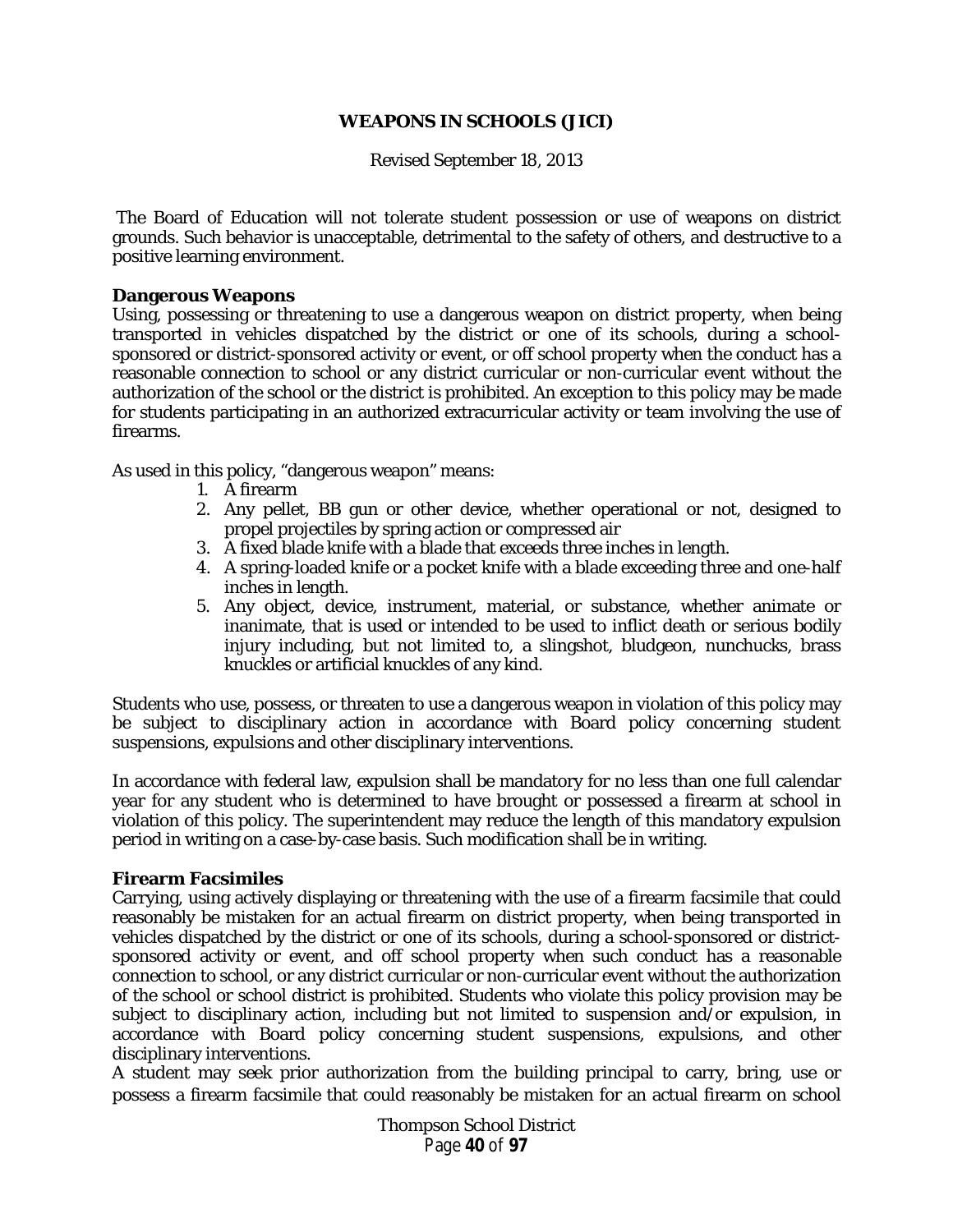property for purposes of a school-related or non-school related activity. A student's failure to obtain such prior authorization is a violation of this policy provision and may result in disciplinary action, including but not limited to suspension and/or expulsion. The principal's decision to deny or allow a student to carry, bring, use or possess a firearm facsimile that could reasonably be mistaken for an actual firearm on school property shall be final.

School administrators shall consider violations of this policy provision on a case-by-case basis to determine whether suspension, expulsion or any other disciplinary action is appropriate based upon the individual facts and circumstances involved.

Any student bringing a firearm or weapon to school shall be referred to appropriate law enforcement officials. For purposes of this paragraph, a firearm means:

- 1. Any weapon, including a starter gun, which will or is designed to or may be readily converted to expel a projectile by the action or an explosive
- 2. The frame or receiver of any such weapon described above
- 3. Any firearm muffler or firearm silencer
- 4. Any destructive device, which includes any explosive, incendiary, or poison gas
	- a. bomb
	- b. grenade
	- c. rocket having a propellant change of more than four ounces
	- d. missile having an explosive or incendiary charge of more than one-quarter ounce
	- e. mine
	- f. similar device
- 5. Any weapon which will, or which may be readily converted to, expel a projectile by the action of an explosive or other propellant, and which had any barrel with a bore of more than one-half inch in diameter
- 6. Any combination or parts either defined or intended for use in converting any device into any destructive device described in the two immediately preceding examples, and from which a destructive device may be readily assembled

The district shall maintain records as required by law that describe the circumstances involving expulsion of students who bring weapons to school including the name of the school, the number of students expelled, and the types of weapons involved.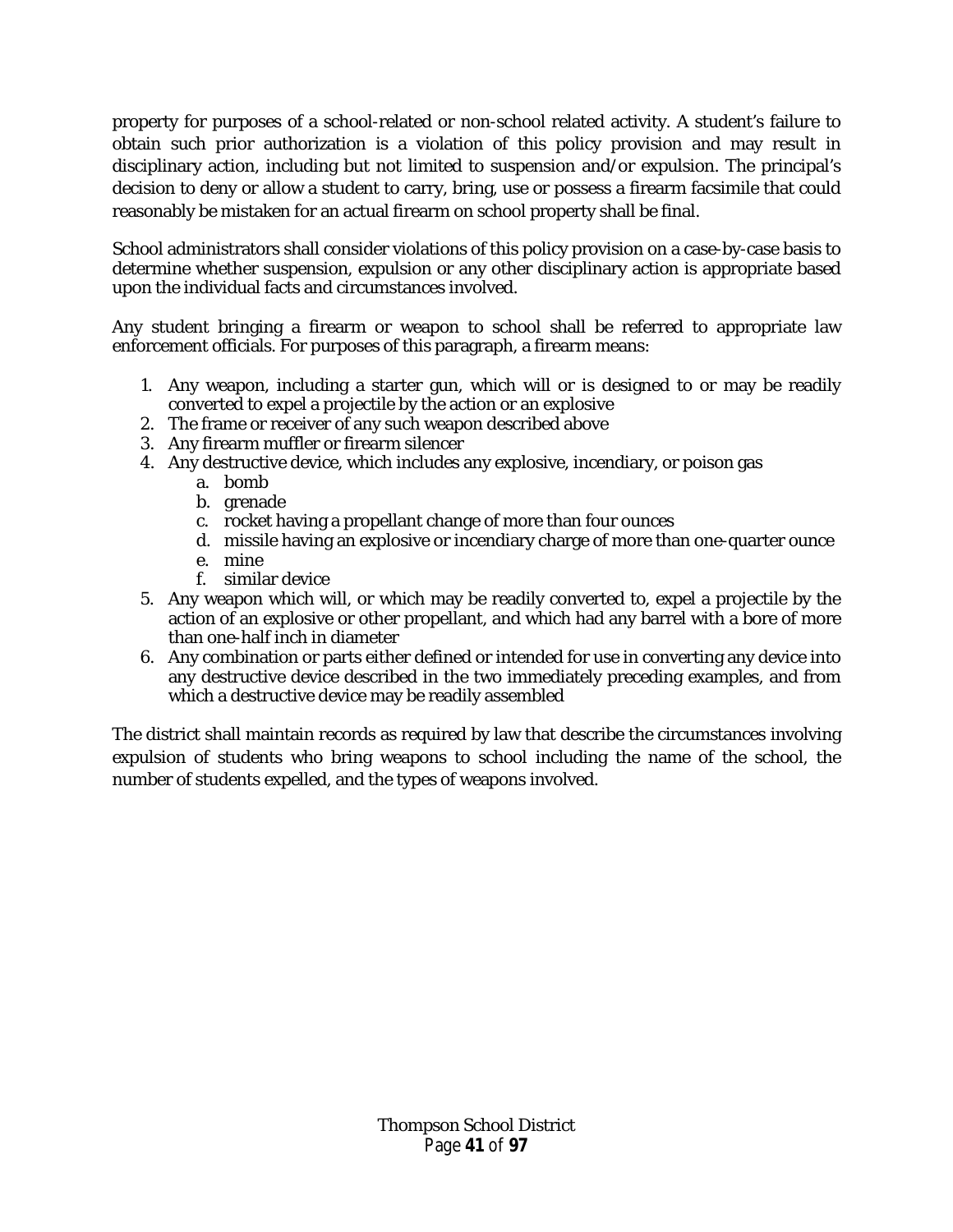### **STUDENT INTERROGATIONS, SEARCHES AND ARRESTS (JIH)**

Revised September 18, 2013

The Board of Education seeks to maintain a climate in the schools that is conducive to learning and protective of the safety and welfare of employees and students. To achieve this goal, it may be necessary for district employees to search the person and/or the personal property of the student and to seize any property deemed injurious or detrimental to the safety and welfare of students and staff.

### **Interview by District Administrators**

When a violation of Board policy or school rules occurs, the principal or designee may question potential student victims and witnesses without prior consent of the student's parent/guardian. If a district official is investigating a report of child abuse regarding the student and the suspected perpetrator is a member of the student's family, no contact with the student's family will be made.

In situations where a student is suspected of violating Board policies or school rules, the principal or designee may interview the suspected student if the district official has reasonable grounds to suspect that such a violation has occurred. The nature or extent of the questioning must be reasonable related to the objectives of the questioning. If the student denies any involvement or culpability, the student will have the opportunity to present his or her side of the story, orally, or in writing.

## **Searches Conducted by District Employees**

District employeesmay search a student and/or his property while on district premises or during a district activity in accordance with this policy and may seize any illegal, unauthorized or contraband materials.

Whenever possible, the student shall be informed of the reason(s) for conducting the search prior to the actual search. A student's failure to cooperate with district officials conducting a search shall be considered grounds for disciplinary action.

An administrative report shall be prepared by the district official conducting a search explaining the reasons for the search, the results and the names of any witnesses.

### *Search of District Property*

All lockers, desks, storage, and similar areas provided for student use on district premises are district property and remain at all times under the control of the district. All such lockers, desks, and other storage areas, as well as their contents, are subject to inspection at any time, with or without notice.

No student shall lock or impede access to any locker or storage area except with a lock provided or approved by district officials. Unapproved locks or impediments will be removed and destroyed. Students assume full responsibility for the security of their lockers and storage areas and any loss of or damage to the contents therein.

# *Search of the Student's Person or Personal Effects*

The principal or designee may search the person of a student if the district official has reasonable grounds that the search will uncover the following:

a. evidence of a violation of Board policies/regulations, school rules, or federal, state, or local laws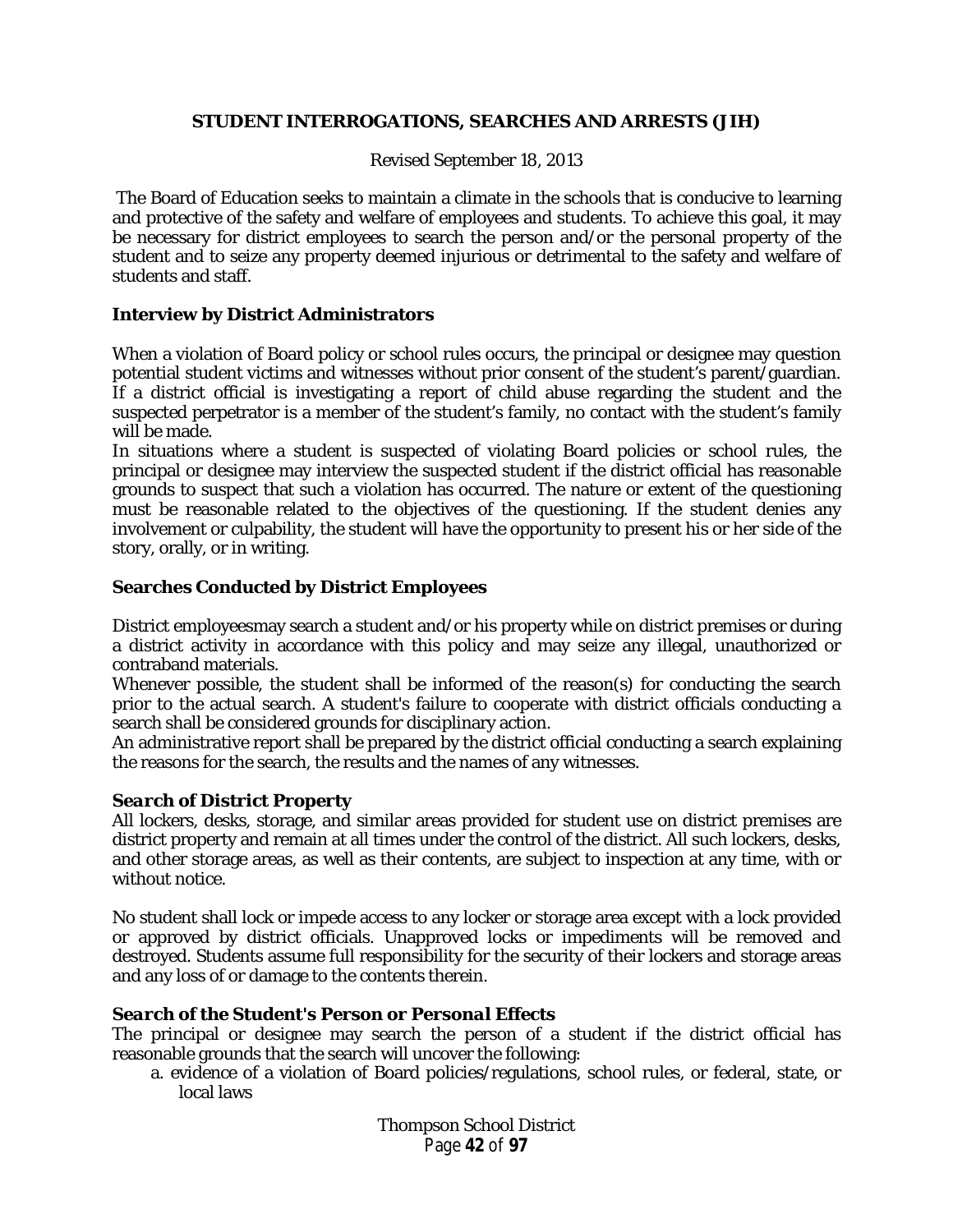b. anything which, because of its presence, presents an immediate danger of physical harm or illness to any person

Search of the person can include the student's pockets, any object in the student's possession such as a purse, backpack, book bag, or briefcase, and/or a "pat down" and manipulation of the exterior of the students' clothing.

These searches may include removal of extra layers of clothing such as extra shirts, a sweatshirt over another shirt, and jackets. Removal of hats, socks, and shoes is also permitted.

The extent of the search of a student's person or personal effects, as well as the means to conduct the search, must be reasonably related to the objectives of the search and the nature of the suspected violation. Additionally, district officials conducting the search shall be respectful of privacy considerations, in light of the sex and age of the student.

Searches of the person shall be conducted out of the presence of other students and as privately as possible. At least one additional person shall witness but not participate in the search. A person of the same gender as the student shall conduct any pat-down portion of the search.

The parent/guardian of any student searched shall be notified of the search as soon as reasonably possible.

Searches of the person that require removal of clothing other than a coat or jacket shall be referred to a law enforcement officer. District employees shall not participate in such searches.

### *Seizure of Items*

Anything found in the course of a search conducted by district officials which is evidence of a violation of law or Board policy or school rules or which by its presence presents an immediate danger of physical harm may be:

- 1. seized and offered as evidence in any suspension or expulsion proceeding. Such material shall be kept in a secure place by the principal until it is presented at the hearing.
- 2. returned to the student or the parent or guardian
- 3. turned over to any law enforcement officer in accordance with this policy
- 4. destroyed

### **Law Enforcement Officer Involvement**

#### *Interrogations and Interviews*

When law enforcement officials find it necessary to question students during the school day or periods of extracurricular activities, the principal or designee shall ascertain that the law enforcement officer has proper identification. Except when law enforcement officers have a warrant or other court order, or when emergency or other exigent circumstances exist, such interrogations and interview are discouraged during students' class time.

It is the responsibility of the law enforcement office interviewing student witnesses or interrogating student suspects to assure compliance with all applicable procedural safeguards. Upon request by law enforcement officer to interview a student witness or interrogate a student suspect, district officials shall make an effort to notify the student's parent/guardian, except in cases involving investigation of reported child abuse of a student where the suspected perpetrator is a member of the student's family. However, whether or not to postpone the interview or interrogation until the parent arrives is the law enforcement officer's decision.

> Thompson School District Page **43** of **97**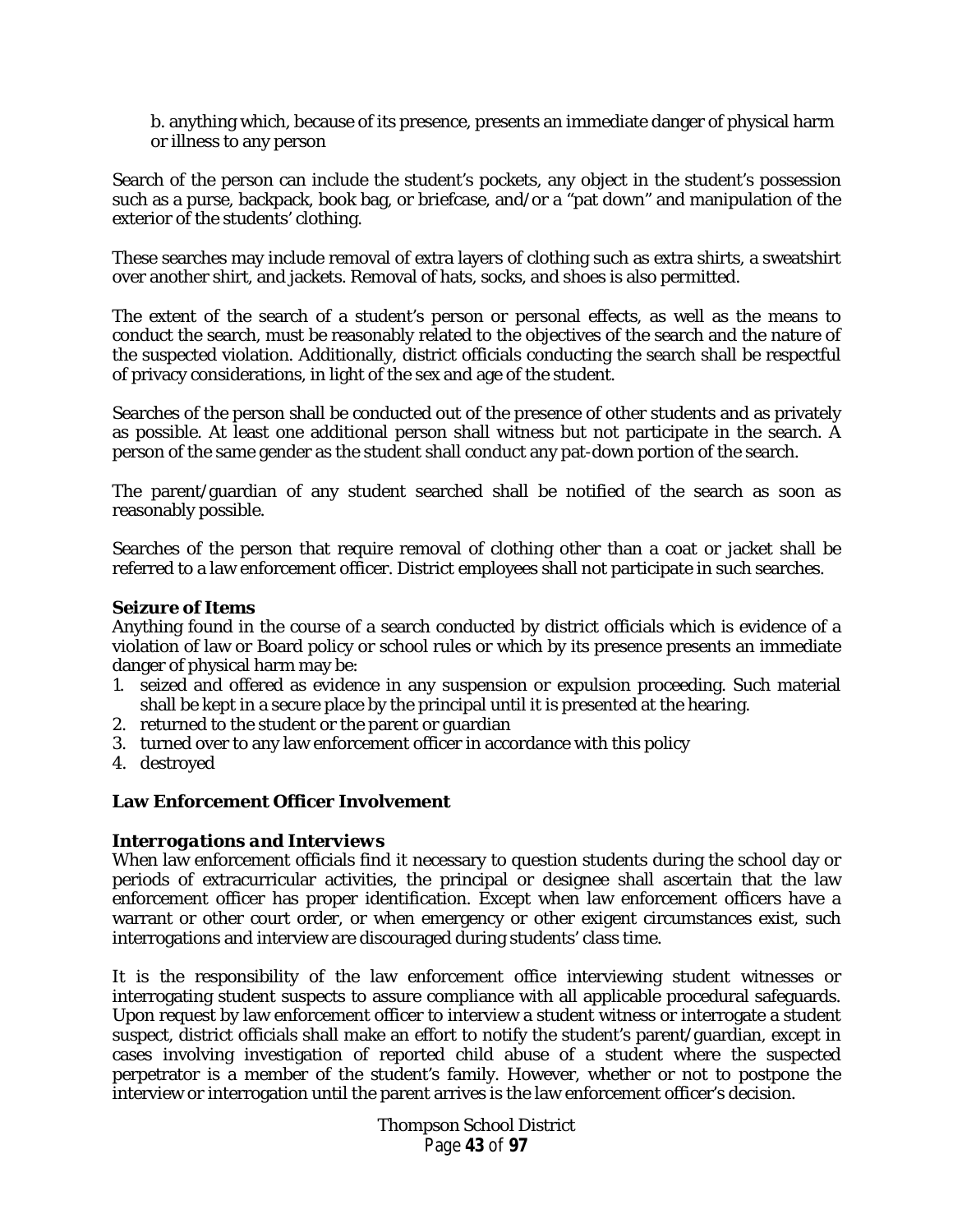## **PARKING LOT SEARCHES (JIHB)**

Adopted November 14, 2012

The privilege of bringing a student-operated motor vehicle on to school premises is conditioned on consent by the student driver to allow search of the vehicle when there is reasonable suspicion that the search will yield evidence of contraband.

Refusal by a student, parent/guardian, or owner of the vehicle to allow access to a motor vehicle on school premises at the time of a request to search the vehicle shall be cause for termination without further hearing of the privilege of bringing the vehicle on to school premises. Refusal to submit to a search also may result in disciplinary action and notification of law enforcement officials.

Routine patrolling of student parking lots and inspection of the outside of student automobiles shall be permitted at all times.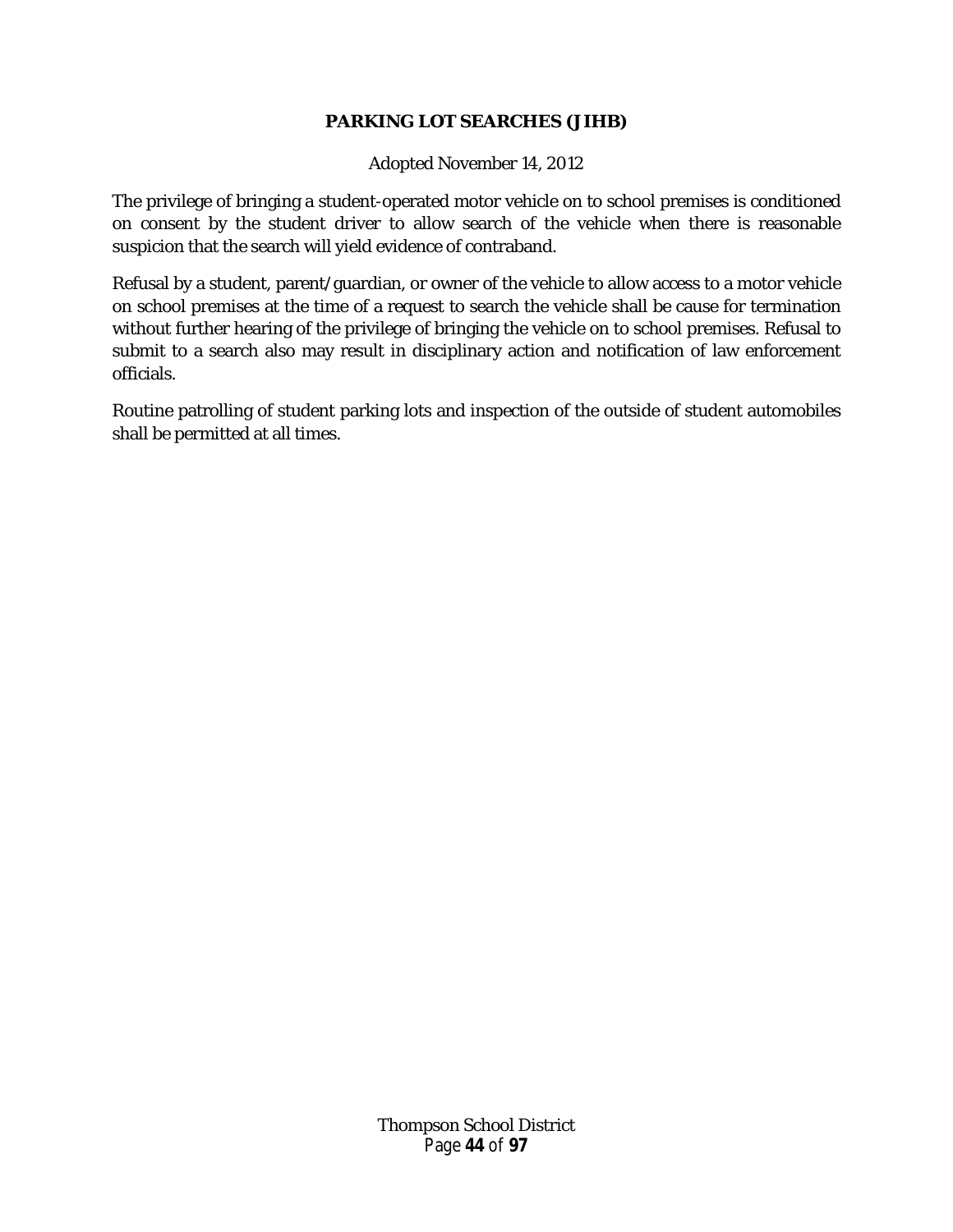#### **STUDENT ORGANIZATIONS (JJA)**

Revised May 21, 2014

The Board of Education shall permit the organization and operation of student organizations in schools and shall permit such organizations to meet on school premises during noninstructional time. The purpose of this policy is to establish criteria governing the operation of student organizations. The Thompson School District recognizes two types of student organizations: district sponsored, and student sponsored at the secondary level.

#### **GENERAL**

Membership in all student organizations shall be on a voluntary basis. Membership is open to and limited to students currently enrolled in the district or in an approved home school program. Student organizations may establish academic qualifications for membership where necessarily related to the purposes of the organization. No student shall be denied membership based on race, color, sex (which includes marital status), sexual orientation, national origin, religion, ancestry, ethnicity, disability and/or any other status protected by law. Qualifications based on gender may be imposed only where necessary to preserve the health, safety, or welfare of students or where gender is a bona fide integral qualification for the activities of the organization.

Fraternities, sororities and/or secret societies shall not receive recognition in any manner under this policy.

All forms of hazing in initiations shall be prohibited in all student organizations.

The superintendent or designee shall develop guidelines for the establishment and operation of student organizations. Among other provisions, such guidelines shall require the approval of the principal or designee prior to the formation of any club or organization in a school. The principal or designee shall also identify the procedure for scheduling meetings of student organizations and setting the time and facilities which shall be available for such meetings. These guidelines shall be made available to all students and employees.

All student organizations shall have the right to meet on school premises during noninstructional time as designated by the principal or designee. Subject to limited exceptions, no student organization shall be denied equal access to school facilities during designated meeting times on the basis of the religious, political, philosophical or other content of the speech at the meetings of such organizations. All student organizations shall operate under the fee schedule outlined in Board regulation KF-R.

The district, through the superintendent or designee, retains the authority to prohibit meetings which otherwise would be unlawful. Further, nothing in this policy shall be construed to limit the authority of the district or school to maintain discipline on school premises, to protect the well-being of students and employees and to ensure that attendance at meetings is voluntary.

Student organizations shall not engage in any activity which is contrary to law, Board policy or school rules, which disrupts or clearly threaten to disrupt the orderly operation of the school, or which would adversely affect the health, safety, or welfare of any students or employees. Failure to comply with the provisions set forth in this policy shall be grounds for revocation of the right to continue to meet under this policy.

> Thompson School District Page **45** of **97**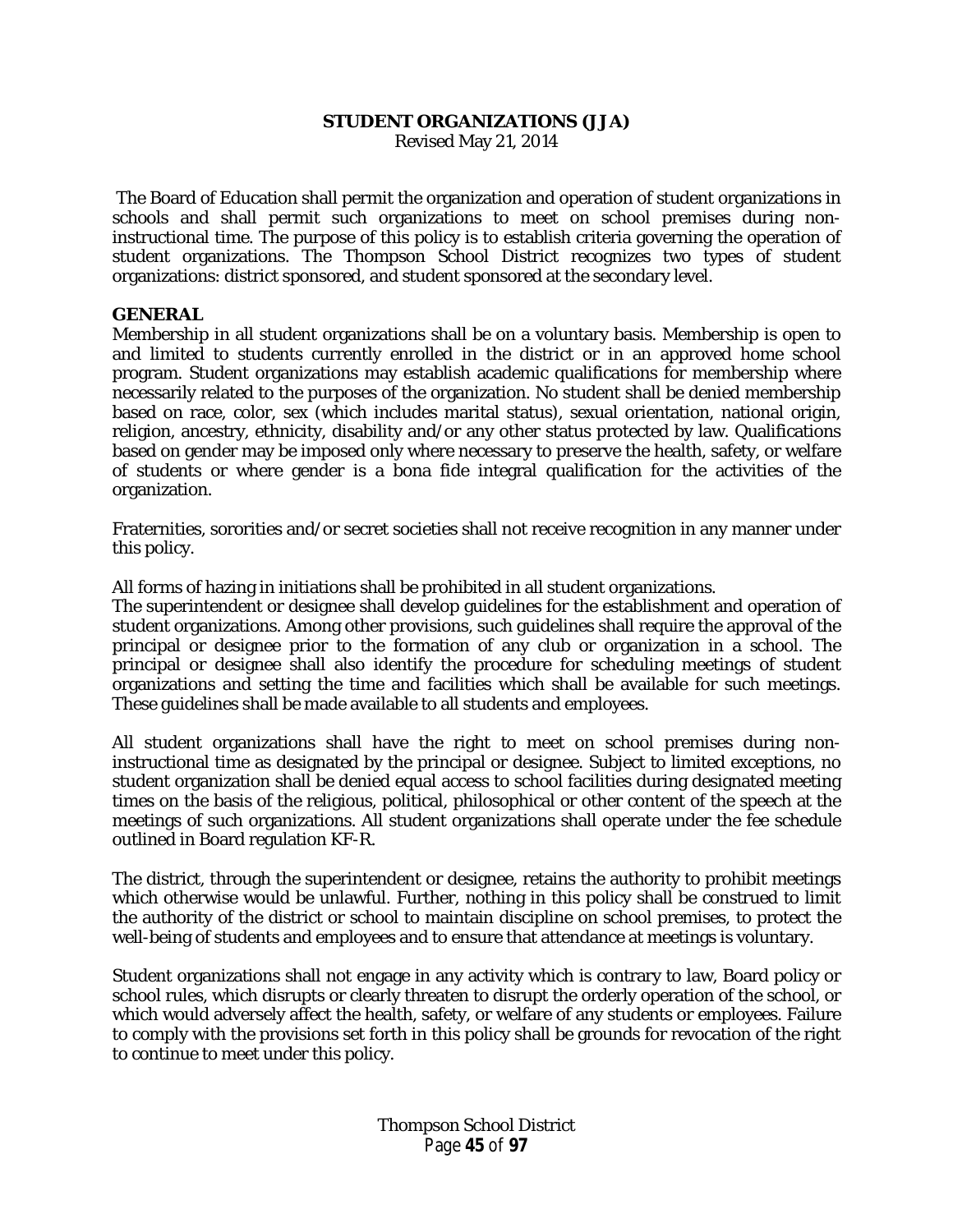### **DISTRICT SPONSORED STUDENT ORGANIZATIONS**

District sponsored student organizations shall serve as an extension of the regular school curriculum. Their function shall be to enhance the participants' educational experience and to supplement the educational program of the schools. The activities of these organizations shall bear a clear relationship to the regular curriculum. Student organizations shall be considered directly related to the curriculum if one or more of the following applies:

- 1. The subject matter of the group is actually taught in a regularly offered course.
- 2. The subject matter of the group concerns the body of knowledge of the discipline as a whole.
- 3. Participation in the group is required for a particular course.
- 4. Academic credit or extra credit is given for participation in the group.

District sponsored student organizations will meet at a designated district facility. In recognizing this requirement, the Board authorizes the use of facilities for the purpose of meetings, rehearsals, practices and competitions.

Organizations must have a duly appointed staff sponsor. This would be an advisor or coach who is a district employee and assumes the responsibility of leadership overt the organization. The duty of such individuals will be to keep and maintain a record of student participation, attend all meetings, practices or functions on or off district property, to advise and supervise students, and to keep the building principal and the enrichment coordinator informed regarding activities so that they may be included on the district calendar. The sponsor will also communicate with the district as to when activities happen and include them on the school calendar.

In order to help ensure appropriate oversight of school activities and the welfare and safety of employees and students, volunteers working with a district sponsored organization must be registered through the district, background checked, attend the volunteer training session through the Enrichment Office, complete the volunteer/confidentiality agreement and be familiar with the enrichment volunteer handbook. All requirements must be completed prior to the start of the group in accordance with Board policy KJ. This requirement applies to every individual who serves as an authorized volunteer (including parents/guardians) and applies to all volunteer service, whether it is only for a single occasion or will occur on a sporadic or regular basis, and regardless of the program, event or activity involved. A background check shall be conducted by the district, at its expense, as part of the authorized volunteer registration/application review process. This background check requirement is not meant to discourage or offend prospective volunteers, but rather to help ensure the safety and welfare of students. Volunteers may not supervise students without the direction and control of the district staff sponsor.

Organizations must comply with all policies, eligibility requirements, rule and procedures established by the district or established by CHSAA and other associations when applicable and are subject to district supervision and discipline.

District sponsored organizations who intend to travel need to submit paperwork for preapproval at the beginning of the season. Organizations who wish to travel out of state must use commercial transportation. Commercial transportation will not be funded by the district. Groups, students, staff members and volunteers will follow all laws and comply with all Board policies while traveling.

If the district sponsored organization receives or expends monies from students, it shall maintain records documenting all receipts and expenditures, in accordance with Board policy,

> Thompson School District Page **46** of **97**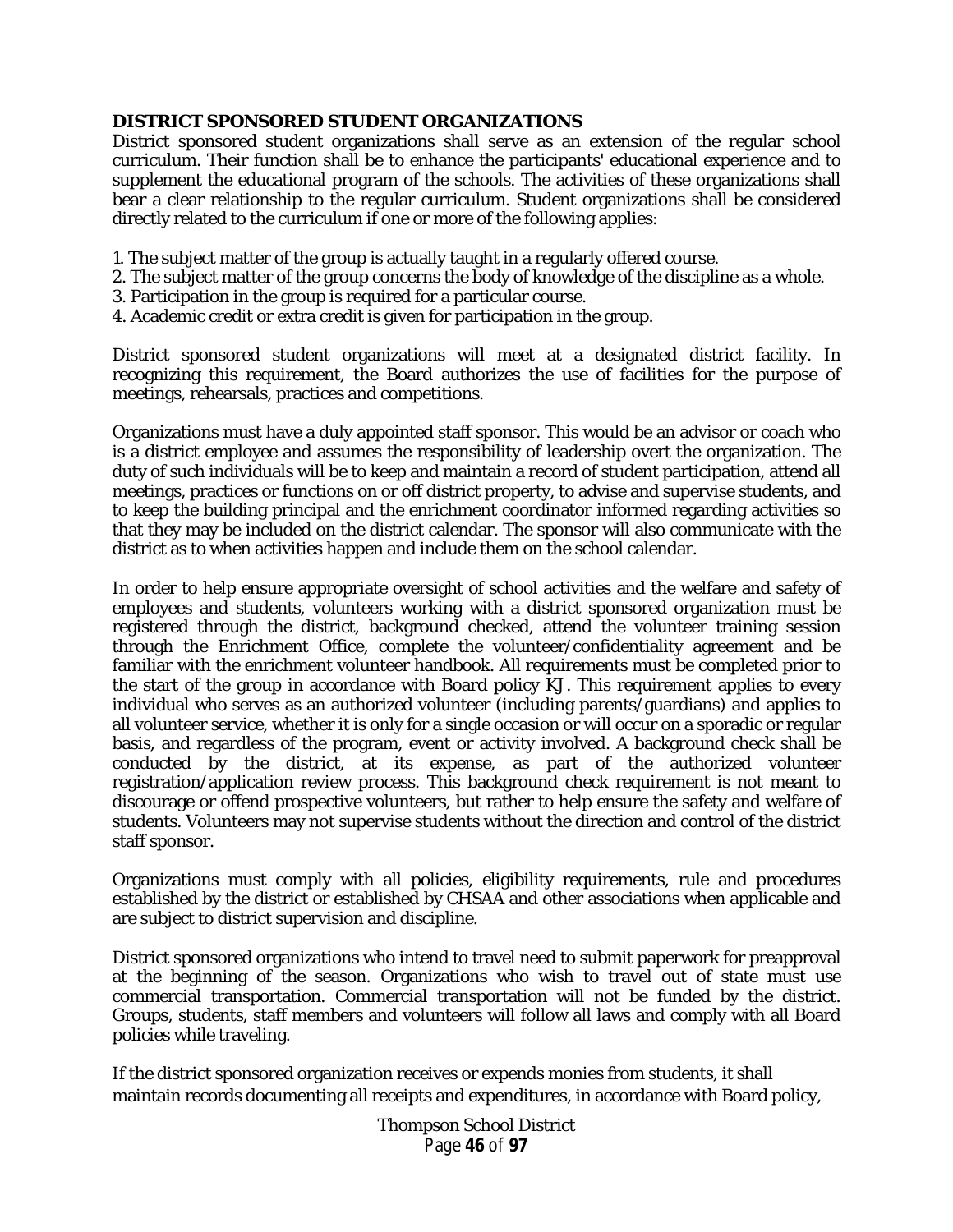and may be subject to audits to assure consistency in records at any time throughout the active season and during the calendar year.

Activities by district sponsored organizations and/or their members that constitute district related advertising, including but not limited to sponsorships, fundraisers, endorsements and exclusive provider contracts, are subject to Board Policy KHB.

District sponsored organizations shall be permitted to use the name and mascot of the school(s) they support in connection with activities conducted in accordance with applicable laws, association bylaws and rules, and Board policies and regulations, and approval of the principal or designee.

Student organizations meeting these criteria must sign and complete the "Agreement for Sponsorship" form before the beginning of the season. Upon turning in the form and being approved by the district enrichment coordinator or designee, the organization shall be an officially recognized, district sponsored organization.

#### **STUDENT SPONSORED ORGANIZATIONS (SECONDARY SCHOOLS)**

Students shall also be permitted to organize, meet and pursue activities inside and outside of the school curriculum subject to the provisions of this policy. Requests to conduct a curriculum or non-curriculum related student meeting must originate from a student or group of students. Employees, parents and any other persons who are not students enrolled in the school shall be prohibited from directing, controlling, conducting or regularly attending the meetings of such organizations.

Students must request permission for a meeting of a student-sponsored group from the principal or designee and submit all scheduling requests to the principal or designee for approval.

Curriculum or non-curriculum related student-sponsored organizations shall not be deemed to be school-sponsored or endorsed nor are they given all the privileges afforded to districtsponsored organizations. The fact that such organizations shall be permitted equal access to conduct meetings under this policy shall not constitute an expression of district or school support for the purposes of such organizations or the content of any meetings thereof.

Students may conduct meetings under this policy on school premises with the provision that meetings do not interfere with the orderly conduct of the educational activities of the school and only during non-instructional time. For the purposes of this policy, non-instructional time means time set aside by each school before actual classroom instruction begins or after actual classroom instruction ends. Meetings of curriculum and non-curriculum related student sponsored organizations must be scheduled, organized and conducted within the guidelines established by this policy. Attendance at all meetings must be voluntary.

Curriculum and non-curriculum related student-sponsored organizations shall not have an employee sponsor. However, an employee shall serve as a monitor for purposes of general supervision. Students shall be responsible for ensuring the presence of an employee monitor prior to every meeting. No employee shall be compelled to attend a meeting of any student sponsored organization if the content of such meeting is contrary to his/her belief. Employees present at any meeting of a curriculum and non-curriculum-related student-sponsored organization shall attend in a non-participatory capacity only.

> Thompson School District Page **47** of **97**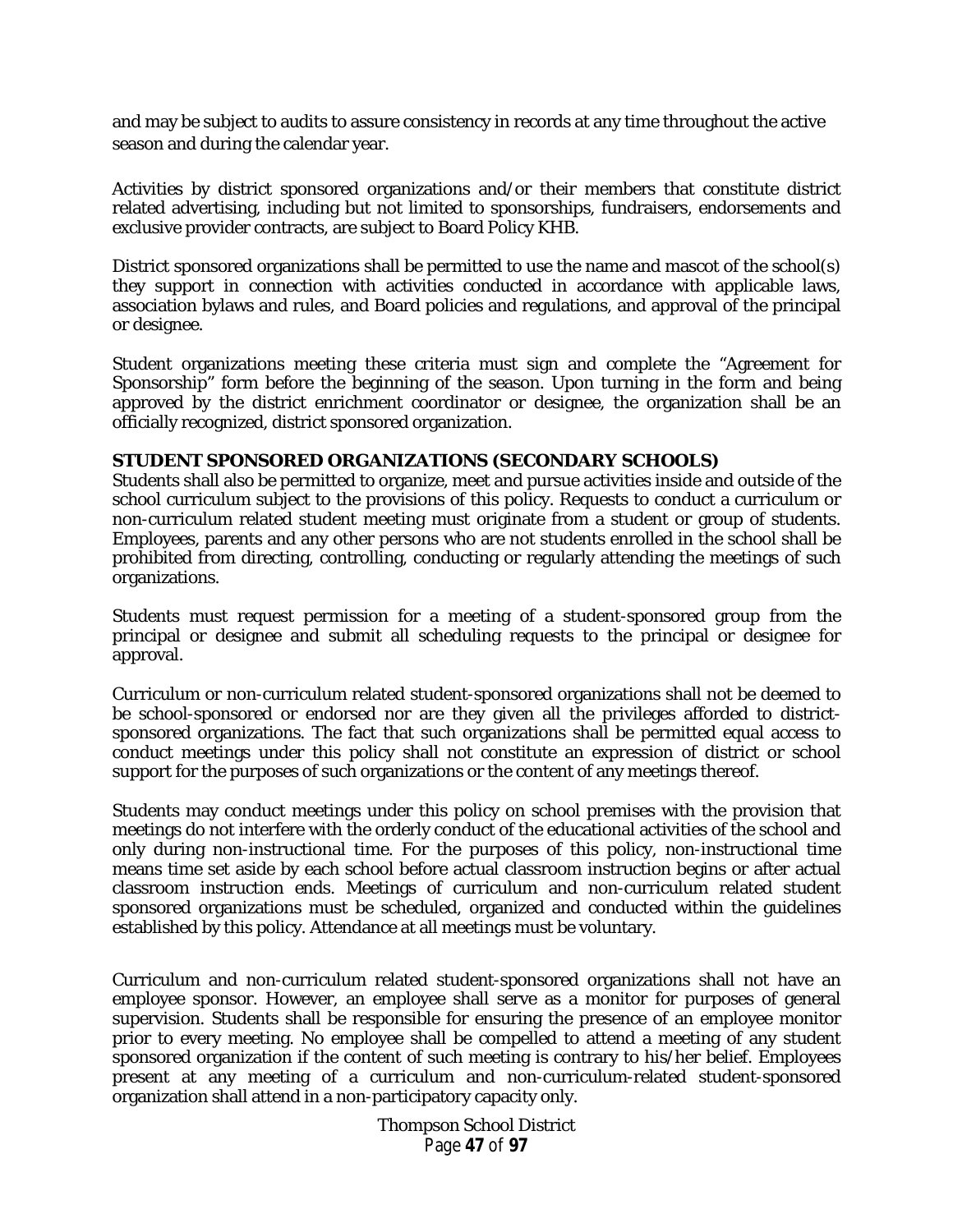Nothing in this policy shall be used to imply that the district or school is sponsoring a curriculum or non-curriculum related student-sponsored organization. No public funding or support shall be extended to any curriculum or non-curriculum related student-sponsored organization other than an opportunity to meet on school premises on an equal basis as other student organizations.

# **APPEAL**

When the principal or designee denies the request of a student organization desiring to meet or form in a particular school, the principal or designee shall inform the group of the reason for the denial. The students and/or group shall be given an opportunity to request a review of the principal or designee decision by the superintendent or designee by requesting a review in writing within ten working days of the denial of the request. The decision of the superintendent shall be final.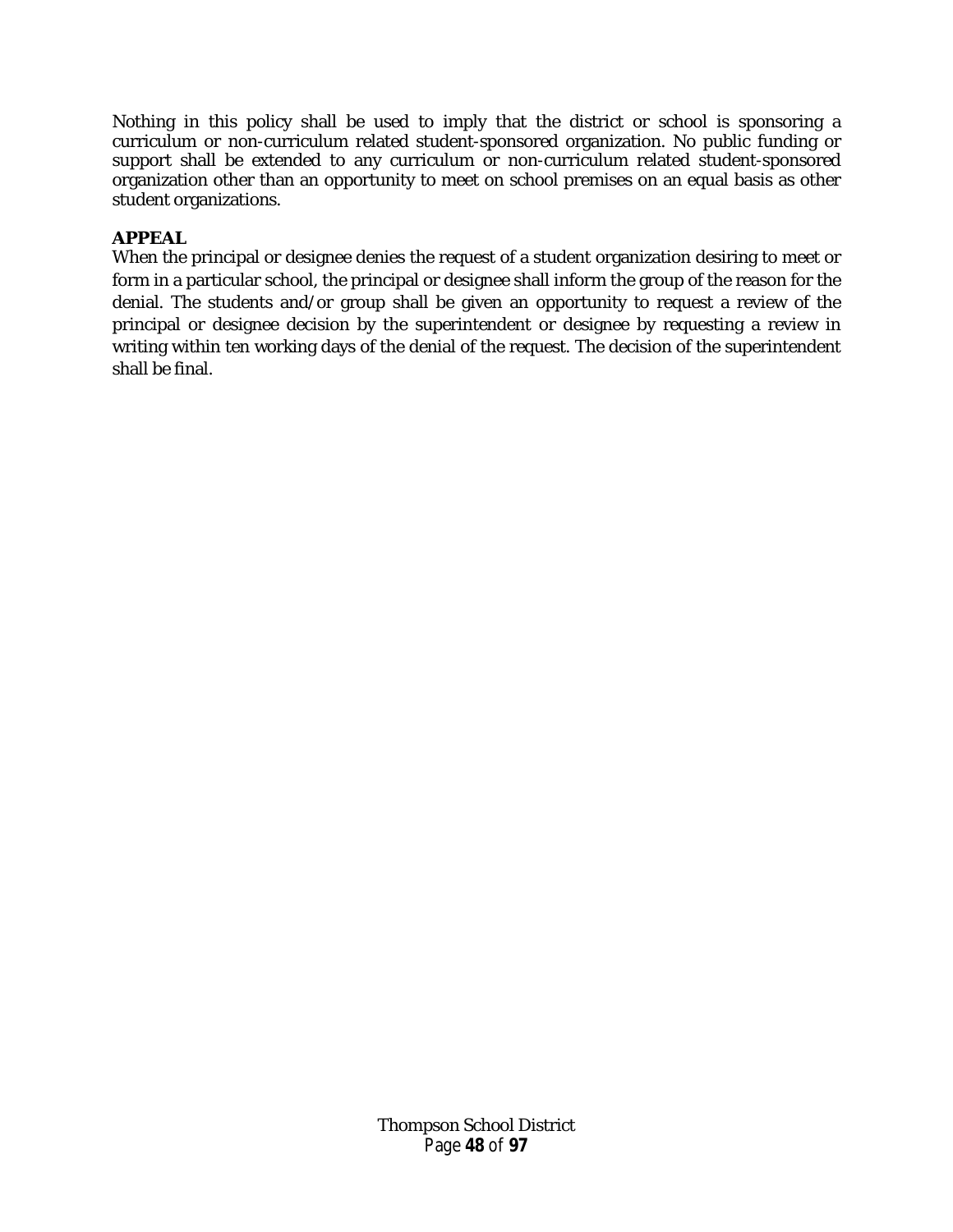#### **STUDENT DISCIPLINE (JK)**

Revised September 18, 2013

The Board of Education believes that effective student discipline is a prerequisite for sound educational practice and productive learning. The objectives of disciplining any student must be to help the student develop self-discipline and socially acceptable behavior and to allow other students to learn in an atmosphere which is safe, conducive to the learning process and free from unnecessary disruptions.

All policies and procedures for handling general and major discipline problems for all students of the district shall be designed to achieve these broad objectives.

Disorderly students also shall be dealt with in a manner that allows other students to learn in an atmosphere which is safe, conducive to the learning process and free from unnecessary disruptions.

In accordance with applicable law, the Board has adopted a written student conduct and discipline code based upon the principle that every student is expected to follow accepted rules of conduct and to show respect for and to obey persons in authority. The code also emphasizes that certain behavior, especially behavior that disrupts the classroom, is unacceptable and may result in disciplinary action. The code shall be enforced uniformly, fairly and consistently for all students. Discipline of disruptive students shall be carried out in accordance with applicable Board policy and regulation.

The district shall arrange to have the conduct and discipline code provided once to each student in elementary, middle and high school and once to each new student upon enrollment in the district. The district shall ensure reasonable measures are taken to ensure each student is familiar with the code. Copies shall be posted in each school of the district. In addition, any significant change in the code shall be distributed to each student and posted in each school. All Board policies and Board regulations containing the letters "JK" in the file name shall be considered as constituting the discipline section of the legally-required code.

The district shall enforce provisions of the code so that students demonstrating unacceptable behavior and their parents, guardians or legal custodians understand that such behavior shall not be tolerated and shall be dealt with according to the code.

The Board shall consult with administrators, teachers, parents/guardians, students and other members of the community in the development of the conduct and discipline code.

#### **Immunity for Enforcement of Discipline Code**

An act of a teacher or other employee shall not be considered child abuse if the act was performed in good faith and in compliance with Board policy and procedures.

A teacher or any other person acting in good faith and in compliance with state or federal law and regulation and the discipline code adopted by the Board and other district policies, regulations and procedures shall be immune from criminal prosecution or civil liability unless the person is acting willfully or wantonly.

> Thompson School District Page **49** of **97**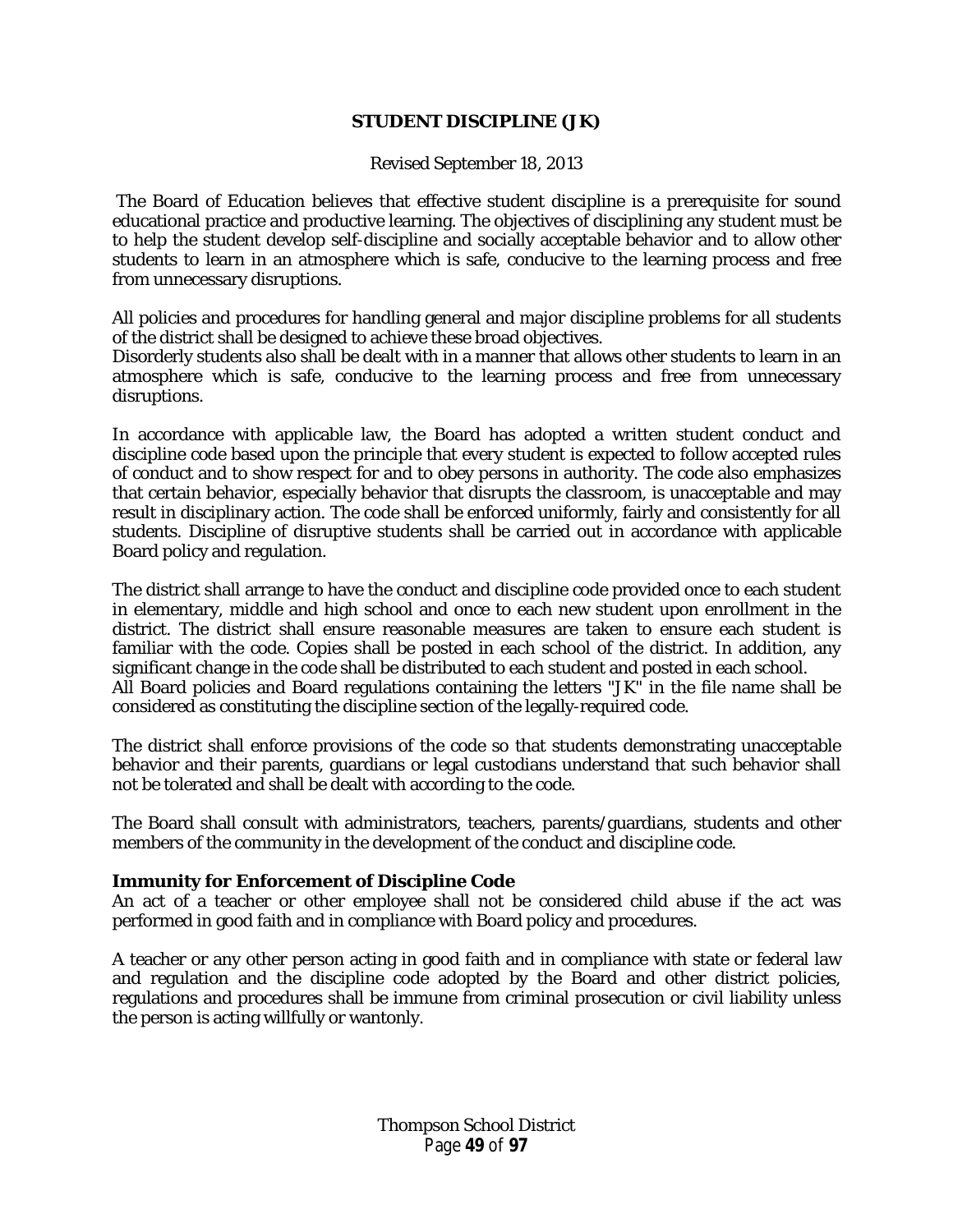## **Sharing Disciplinary Information with District Personnel**

In accordance with state law, the principal or designee shall communicate disciplinary information concerning any student enrolled in the district to any teacher who has direct contact with the student in the classroom and to any counselor who has direct contact with the student. The purpose of this requirement is to keep district personnel apprised of situations that could pose a risk to the safety and welfare of others.

For purposes of this policy, "disciplinary information" means confidential records maintained by or in possession of the principal or designee on an individual student which indicate the student has committed an overt and willful act which constitutes a violation of the district's code of student conduct and/or there is reasonable cause to believe, through information provided to the principal from another credible source, that the student could pose a threat to the health and safety of other students and district personnel based on prior misbehavior.

"Disciplinary information" is intended to include only that information of a serious nature that is not otherwise available to teachers and counselors as part of the education records maintained on students or other reports of disciplinary actions. It is appropriate for instructional staff members to request disciplinary information from the principal or designee on students in their classrooms if there is concern that the student poses a threat to the safety of other students or district officials.

Any teacher or counselor to whom disciplinary information is reported shall maintain the confidentiality of the information and shall not communicate it to any other person. The principal or designee shall inform the student and the student's parent/guardian when such disciplinary information is communicated and to provide a copy of the disciplinary information to the student and student's parent/guardian if requested to do so. The student and/or the student's parent/guardian may challenge the accuracy of disciplinary information through the procedures described in Board Policy JRA/JRC, section 6, Requests to Amend Education Records.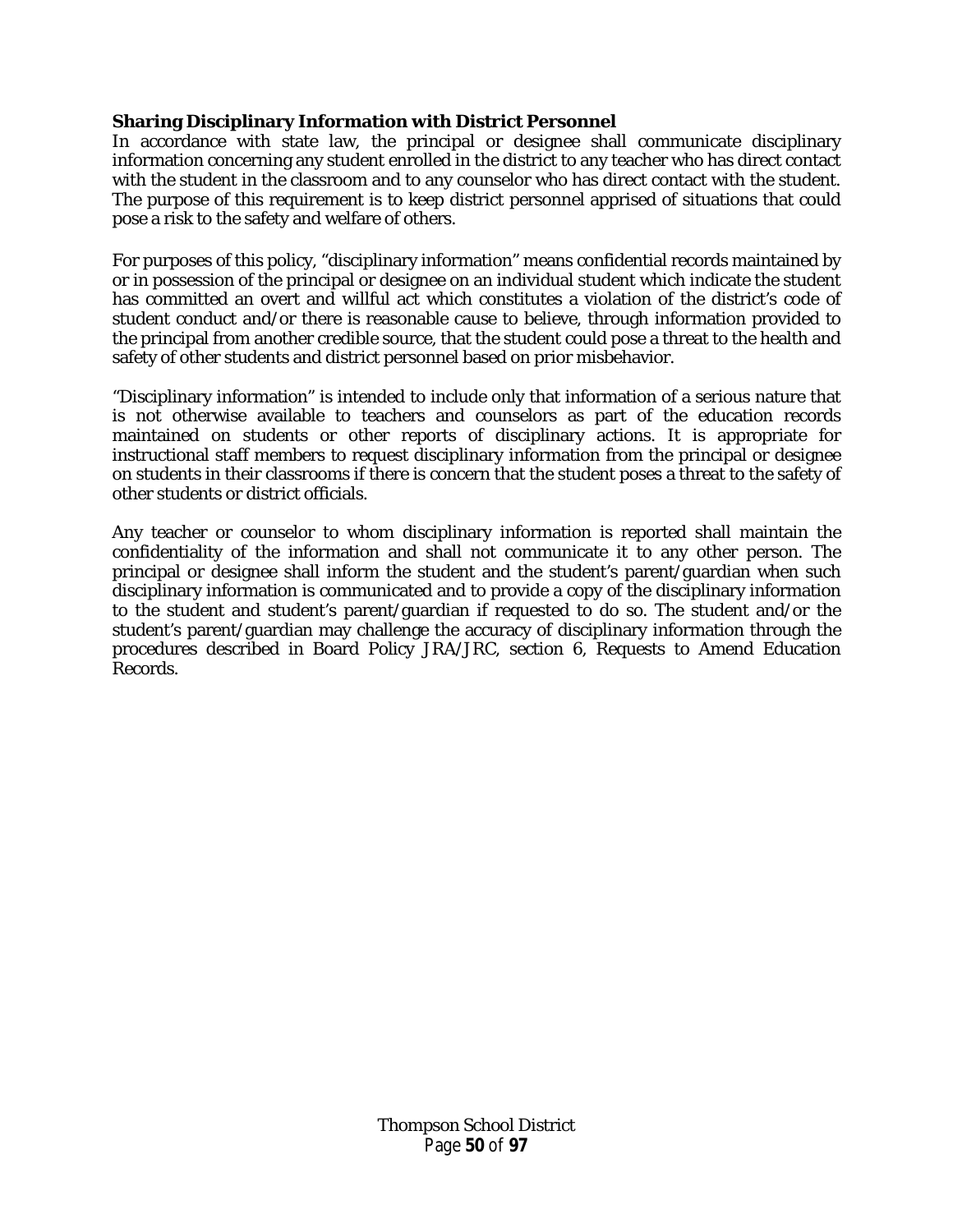#### **STUDENT DISCIPLINE (JK-R)**

#### Revised September 18, 2013

#### **Remedial Discipline Plans**

- 1. The principal may develop a plan for any student who causes a material and substantial disruption in the classroom, on school grounds, in school vehicles or at school activities or events. The goal of the remedial discipline plan shall be to address the student's disruptive behavior and educational needs while keeping the child in school.
- 2. To develop the plan, the principal will arrange for a meeting with the student, the student's parent/guardian and any members of the staff whom the principal believes should attend.
- 3. The purpose of the meeting will be to address the reasons for the student's disruptive behavior and to establish goals, objectives and timelines to modify such behavior. A written plan will be prepared which addresses the student's disruptive behavior, educational needs and what steps are necessary to keep the child in school. The plan will include incentives for good behavior and consequences if the student violates the plan.
- 4. The plan may be written in the form of a contract which the student and the parent/guardian will sign and date.
- 5. The parent/guardian will be provided a copy of the remedial discipline plan and it will be placed in the student's cumulative file.

#### **Habitually Disruptive Students**

A student may be declared "habitually disruptive" if three or more times during the course of the school year the student causes a material and substantial disruption on school grounds, in a school vehicle or at a school activity or sanctioned event.

- 1. The principal will inform the district when a student causes a second material and substantial disruption.
- 2. The student and parent/guardian will be notified in writing of each disruption which counts toward declaring the student habitually disruptive. The student and parent/guardian will also be notified in writing and by telephone or other oral communication of the definition of "habitually disruptive student."
- 3. A student who has been declared habitually disruptive shall be suspended and/or expelled in accordance with Board policy concerning student suspensions, expulsions and other disciplinary interventions.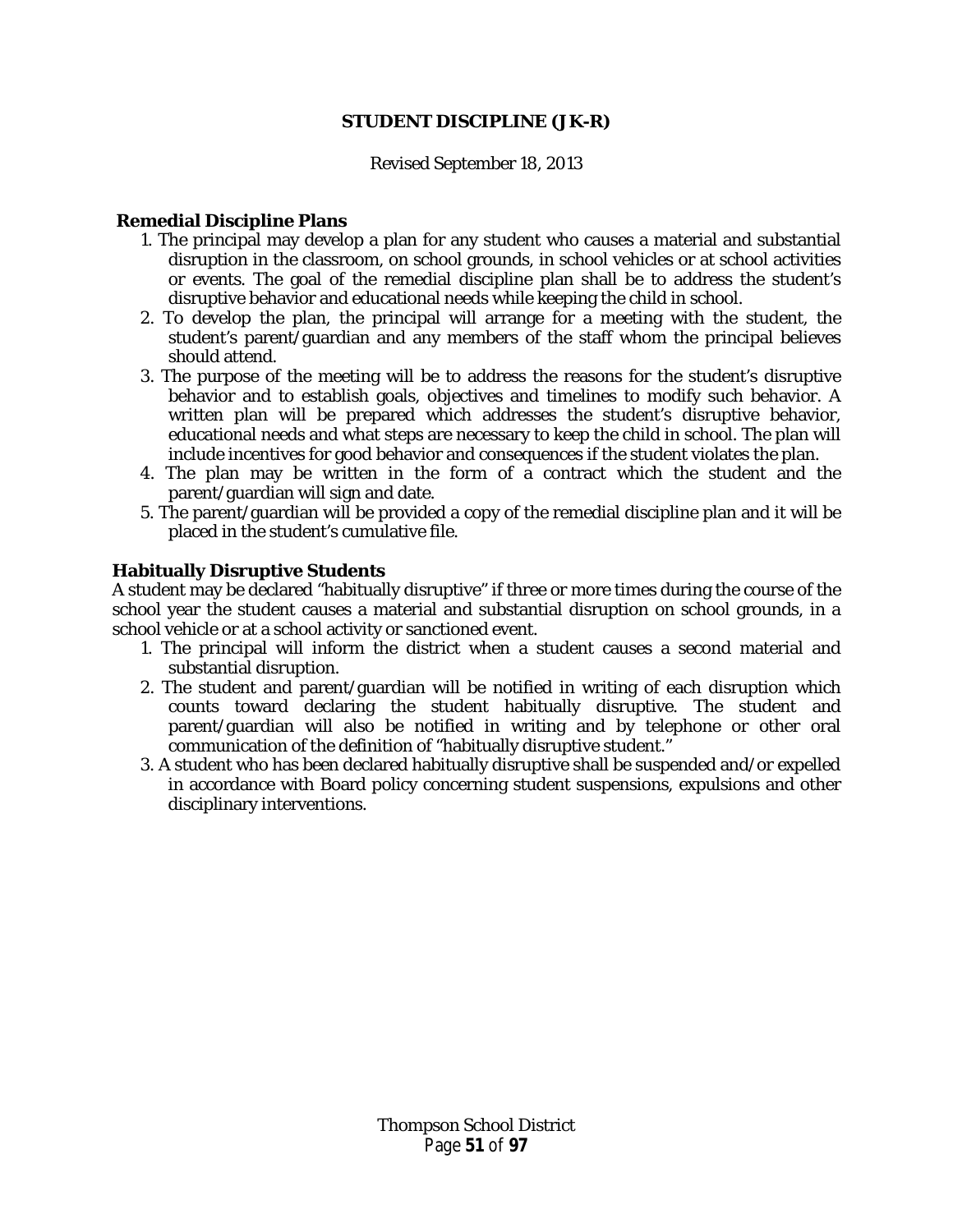## **DISCIPLINE OF STUDENTS WITH DISABILITIES (JK-2)**

### Revised February 20, 2008

Students with disabilities are not immune from the district's disciplinary process nor are they entitled to participate in programs when their behavior impairs the education of other students; however, the district will conduct their disciplinary procedures in accordance with the special guidelines for such students prescribed in state and federal regulations. The *Thompson School District Comprehensive Plan for Special Education,* available at the Department of Special Education, should be consulted for specific procedures to use in all disciplinary processes.

Nothing in this policy shall prohibit an Individualized Educational Plan (IEP) team from establishing consequences for disruptive or unacceptable behavior as part of the student's IEP and/or behavioral intervention plan.

## **Suspension or Disciplinary Change in Placement**

Students with disabilities may be suspended for up to 10 school days in any given school year for violations of the student code of conduct. These 10 days need not be consecutive. During any such suspension, the student shall not receive educational services.

Upon the  $11<sup>th</sup>$  school day of suspension or removal in a given school year, when such suspension or removal does not result in a disciplinary change of placement, educational services shall be provided, in an appropriate interim alternative setting, to the extent necessary to enable the student to continue appropriate progress in the general curriculum and towards the goals of the IEP.

# **Expulsion/Disciplinary Change in Placement**

Prior to expulsion or other disciplinary change in placement, the student's parent(s) or guardian(s) shall be notified of the decision to take such disciplinary action and of their procedural safeguards.

A review of all relevant material in the student's file shall be conducted by a team including the student's parent(s) or guardian(s) and relevant district staff members to determine whether the student's behavior was a manifestation of his or her disability.

If the review team determines that the student's conduct **was not** a manifestation of the student's disability, disciplinary procedures shall be applied to the student in the same manner as applied to non-disabled students, however the student must continue to receive the educational services determined by the IEP team, as described above. The IEP team may conduct a functional behavioral assessment of the student and develop an appropriate behavioral intervention plan or modify an existing one, if appropriate.

If the review team determines that the student's conduct **was** a manifestation of the student's disability, expulsion proceedings or other disciplinary change of placement shall be discontinued. However, the student's placement may be changed, in accordance with governing law. Within a reasonable amount of time of the manifestation determination, the IEP team

> Thompson School District Page **52** of **97**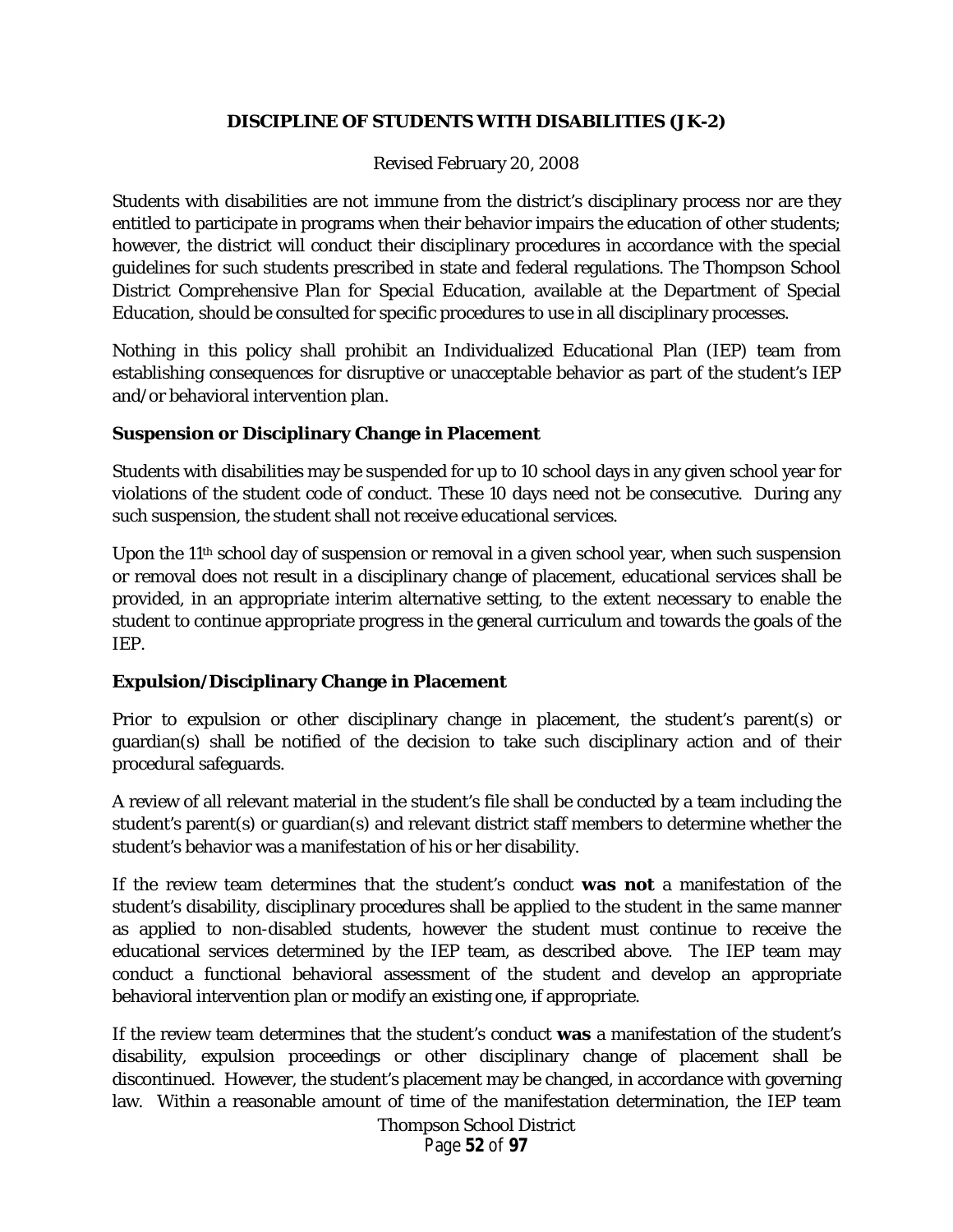must conduct a functional behavioral assessment of the student (or review an existing one) and implement (or modify) the behavior intervention plan.

# **Dangerous Students**

School personnel may remove a student with disabilities to an appropriate alternative setting for not more than 45 school days without regard to whether the behavior is determined to be a manifestation of disability if:

- 1. The student carried a weapon to or possessed a weapon at school, on school premises, or to or at a school function;
- 2. The student knowingly possessed or used illegal drugs or sold or solicited the sale of a controlled substance while at school, on school premises, or at a school function;
- 3. The student inflicted serious bodily injury upon another person while at school, on school premises, or at a school function;
- 4. Ordered by a hearing officer.

The student's IEP team shall determine the educational services to be provided to the student in the alternative setting.

# **Students Not Identified as Disabled**

If a student has not been identified as disabled but the district was deemed to have knowledge that he/she may be IDEA-eligible, then this policy will apply to that student until an appropriate determination has been completed. "Was deemed to have knowledge" includes situations where a parent has expressed concern in writing about or requested an evaluation of a child; or when a student's teacher has expressed specific concerns about a child's pattern of behavior directly to the Director of Special Education or other district supervisory personnel. If an IEP team determines that a disability exists, these regulations will continue to apply.

The district shall not be deemed to have knowledge that the student is a child with a disability if the parent has not allowed an evaluation of the student or refused services after the student was determined eligible for services; or if the student has been evaluated and it was determined that he or she is not a child with a disability.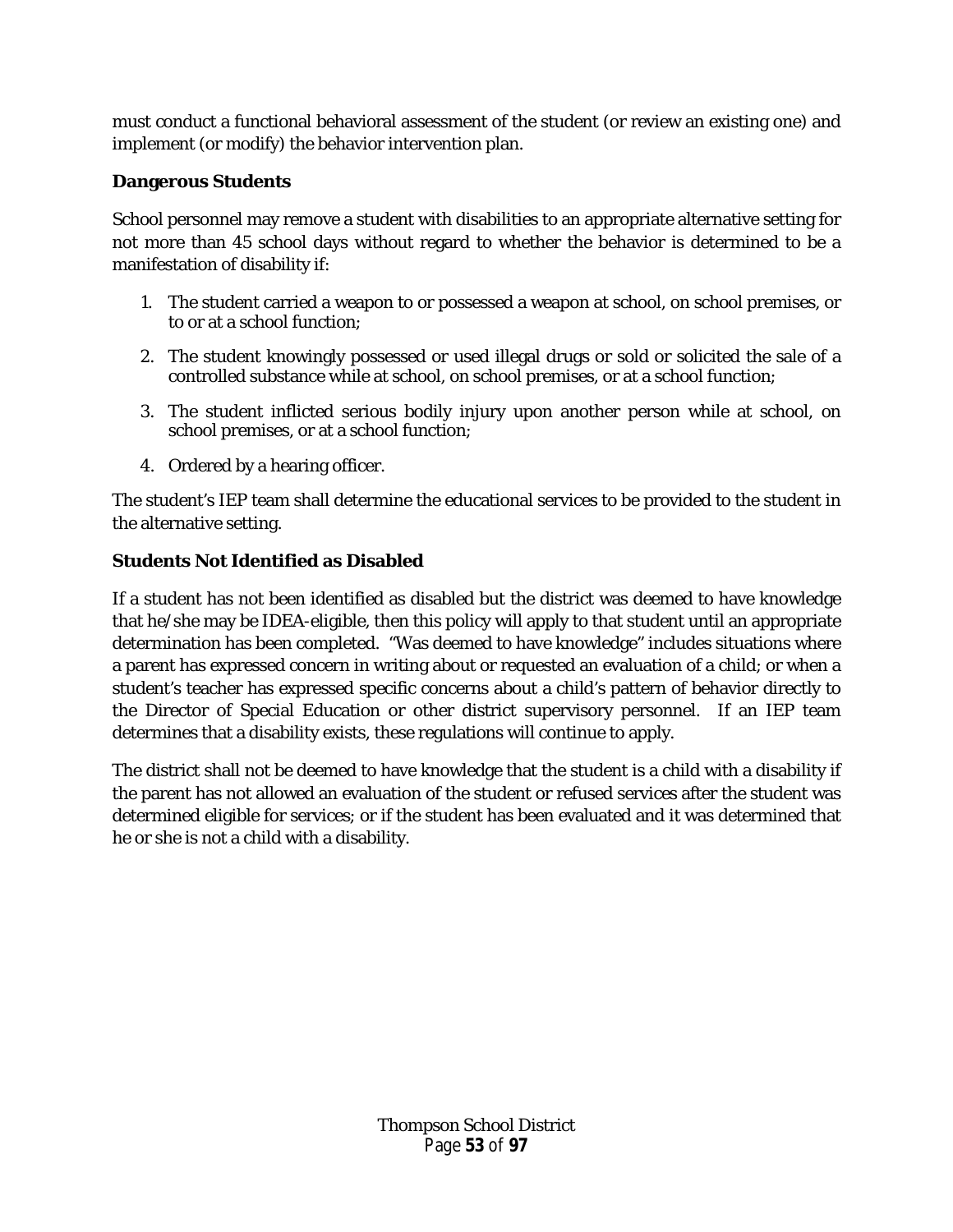### **DISCIPLINE OF STUDENTS WITH DISABILITIES (JK-2-R)**

Revised February 20, 2008

Nothing in these regulations shall prohibit an Individualized Educational Plan (IEP) team from establishing consequences for disruptive or unacceptable behavior as a part of the student's IEP. The plan shall be subject to all procedural safeguards established by the IEP process and shall be in compliance with the Individuals with Disabilities Education Act (IDEA), Education of Exceptional Children Act and Board policy.

### **Change of Placement**

Students with disabilities may be suspended or removed from school for violations of the student code of conduct so long as the removal does not constitute a change in placement.

The following removals result in a disciplinary change of placement:

- 1. Removal of more than 10 consecutive school days.
- 2. A series of removals up to 10 days each that constitute a pattern because they cumulate to more than 10 school days in a school year and because of such factors as the length of each removal, the total number of days of the removals and the proximity of the removals to one another.
- 3. Placement in an interim alternative educational setting by the district for up to 45 days for drug or weapons violations.
- 4. Placement in an interim alternative educational setting by a hearing officer for up to 45 days.

During any removal beyond 10 days in any given school year, services shall be provided to the extent necessary to enable the student to continue to appropriately progress in the general curriculum and appropriately advance toward the goals of the IEP. Once a child has been removed from school beyond 10 days, the district shall conduct a functional behavioral assessment or review and modify an existing behavior intervention plan and review and modify the IEP, if appropriate.

### **Manifestation Determination**

When a disciplinary change in placement is being considered related to a disabled student's behavior, the student's parent, relevant members of the IEP team, and others who are knowledgeable of the student's disability and behavior shall review all relevant information in the student's file. Such a review must take place immediately, if possible, but no later than 10 school days from the date of the decision to take disciplinary action.

The team will determine whether the student's behavior is a manifestation of the disability and whether the student's disability impaired his or her ability to control or understand the impact and consequences of the behavior.

> Thompson School District Page **54** of **97**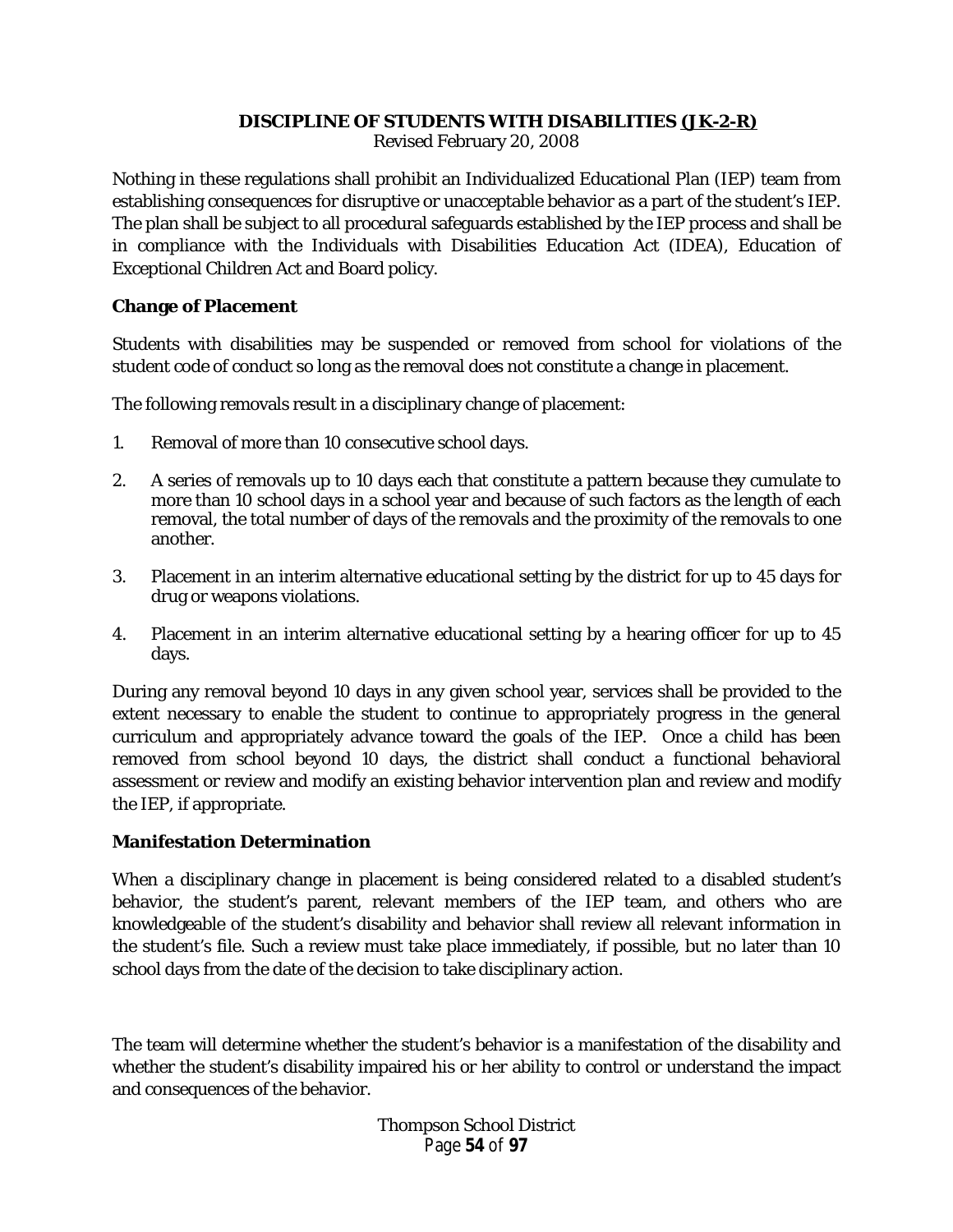# **Disciplinary Action for Behavior that is Not a Manifestation**

If the team determines that the behavior **was not** a manifestation of the disability, disciplinary procedures shall be applied to the student in the same manner as applied to non-disabled students, and services shall be provided consistent with this policy.

# **Disciplinary Action and/or Alternative Placement for Behavior that is a Manifestation**

If the team determines that the behavior **was** a manifestation of the disability, the student may not be disciplined for such behavior but will be treated in accordance with his or her IEP, any behavioral intervention plan and this policy.

Disabled students carrying weapons, knowingly possessing or using illegal drugs or selling or soliciting the sale of a controlled substance, or inflicting serious bodily injury upon another person at school or at a school function may be unilaterally removed to an alternative educational setting for the same amount of time as would be applied to a non-disabled student, but not more than 45 calendar days in any given school year.

A CDE-appointed hearing officer may order removal to an interim alternative setting for up to 45 calendar days when the district demonstrates by substantial evidence that maintaining the student's current placement is substantially likely to result in injury to the student or others.

The interim alternative educational setting and services to be provided shall be determined by the IEP team and will enable the student to progress in the general curriculum and receive the services, including those on the IEP that will enable the student to meet his or her IEP goals and including services designed to prevent the behavior from recurring.

# **Expedited Hearings**

An expedited due process hearing with a final decision due in no more than 45 days is available when:

- 1. The parent/guardian disagrees with the IEP team's manifestation determination or with any decision regarding placement.
- 2. The parent/guardian disagrees with the proposed new placement following an interim alternative educational placement.

An expedited due process hearing with a final decision due in no more than 10 days is available when the district believes it is dangerous for the student to be returned to the previous placement.

During any challenge to a manifestation determination or a placement that is not an interim alternative educational placement; the student will stay in his or her current educational placement.

> Thompson School District Page **55** of **97**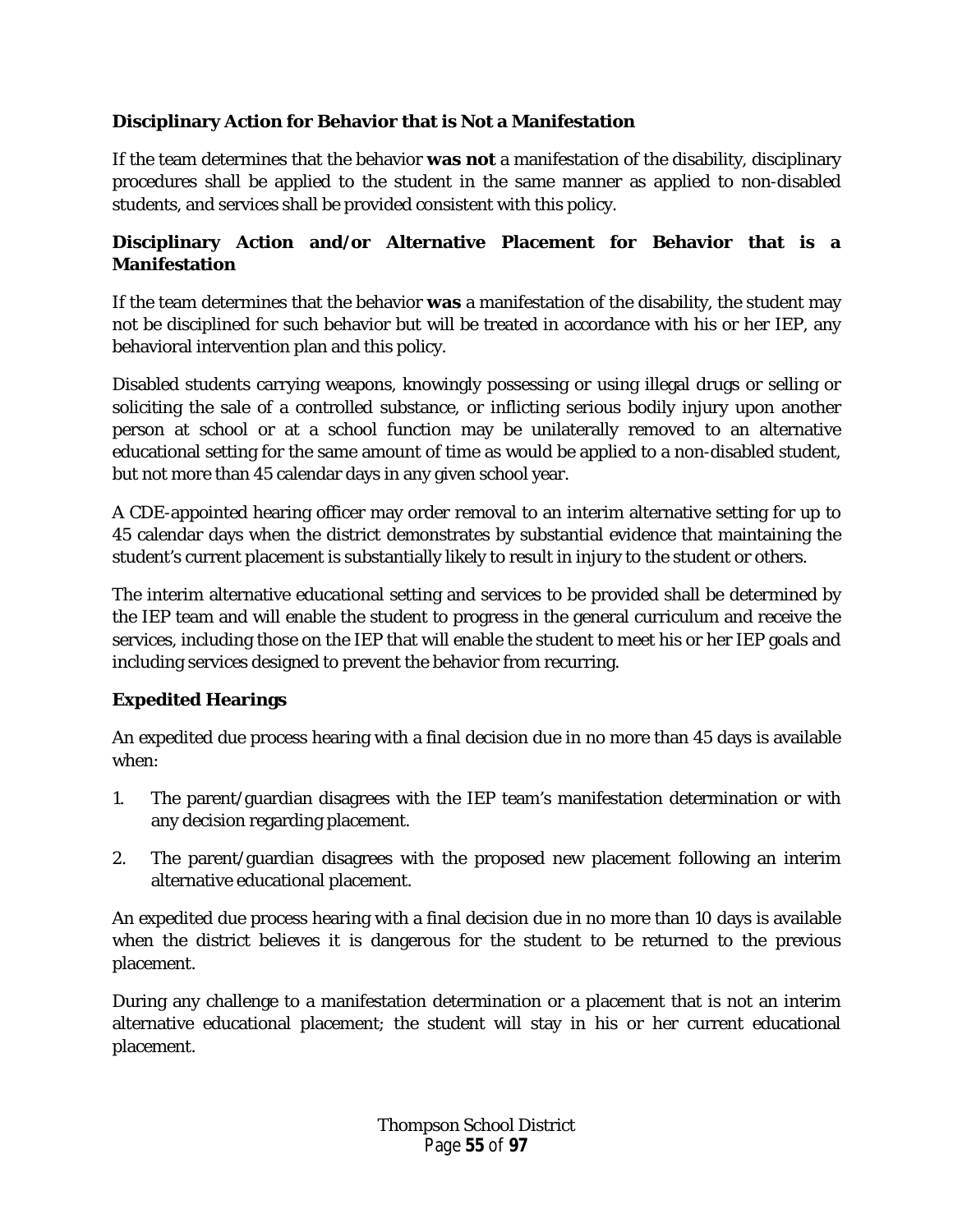During any challenge to a placement in an interim alternative educational placement, or to a manifestation determination related to behavior that led to such placement, the student will stay in the interim alternative educational setting pending the decision of the hearing officer but no longer than 45 days unless the hearing officer orders additional days or unless the district and parents agree to additional days.

# **Students not Identified as Disabled**

Students who are not identified as disabled but contend that they should be identified as disabled after discipline is proposed, are subject to the same disciplinary measures applied to children without disabilities unless the district had "knowledge" of the potential disability.

The district is deemed to have "knowledge" when:

- 1. The parent/guardian has expressed concern in writing that the student needs special education or requested an initial evaluation.
- 2. The student's behavior or performance has demonstrated a need for special education.
- 3. The student's teacher or other district personnel have expressed concern about the student's behavior or performance to the director of special education or other district personnel through the district's referral process

If one of the bases for knowledge existed and the district either conducted an evaluation and determined that the student is not a student with disabilities or determined that an evaluation was not required and provided notice to the parent, the district will not be considered to have knowledge of the potential disability.

If a request for evaluation is made during the period the student is subject to disciplinary measures, the evaluation will be expedited. If the student is determined to be eligible for special education services the district must provide the student with FAPE. Pending results of the evaluation the student remains in the educational placement determined by school authorities.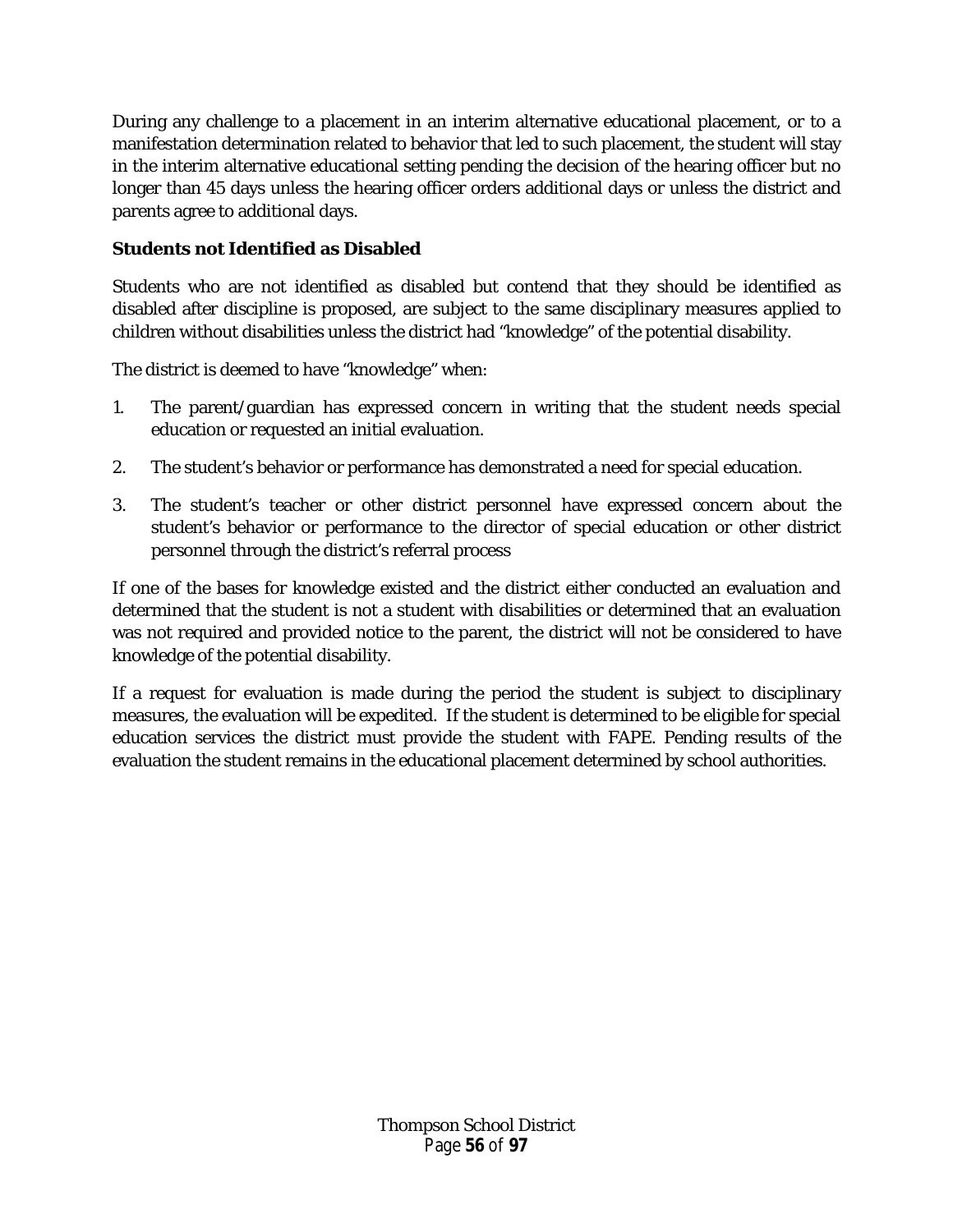# **USE OF PHYSICAL INTERVENTION (JKA)**

## Reviewed September 5, 2012

Corporal punishment shall not be administered to students by anyone in any district school.

Any person employed by the district may, within the scope of employment, use and apply such amounts of force as are reasonably necessary and appropriate for the following purposes:

- 1. to prevent a student from an act of wrong-doing
- 2. to quell a disturbance threatening physical injury to self or others
- 3. to obtain possession of weapons or other dangerous objects that are within the control of a student
- 4. for the purpose of self-defense
- 5. for the protection of persons or property
- 6. to maintain discipline

Any such acts are not in conflict with the legal definition of child abuse and shall not be construed to constitute corporal punishment within the meaning and intention of this policy.

In the case of a student with disabilities, any physical force used beyond the six specific situations listed above shall be identified on the student's individualized education program (IEP) as a form of intervention.

Under no circumstances shall a student be physically held for more than five minutes.

Any method or device used to involuntarily limit a student's freedom of movement for more than five minutes, including physical force, mechanical restraint, physical restraint, chemical restraint or seclusion, shall be in compliance with state law on protecting persons from restraint.

All incidents of force and physical intervention with a student shall be reported as soon as practicable by the employee involved to the principal or designee in accordance with Board policy and regulation JKC and JKC-R dealing with the discipline of disruptive students.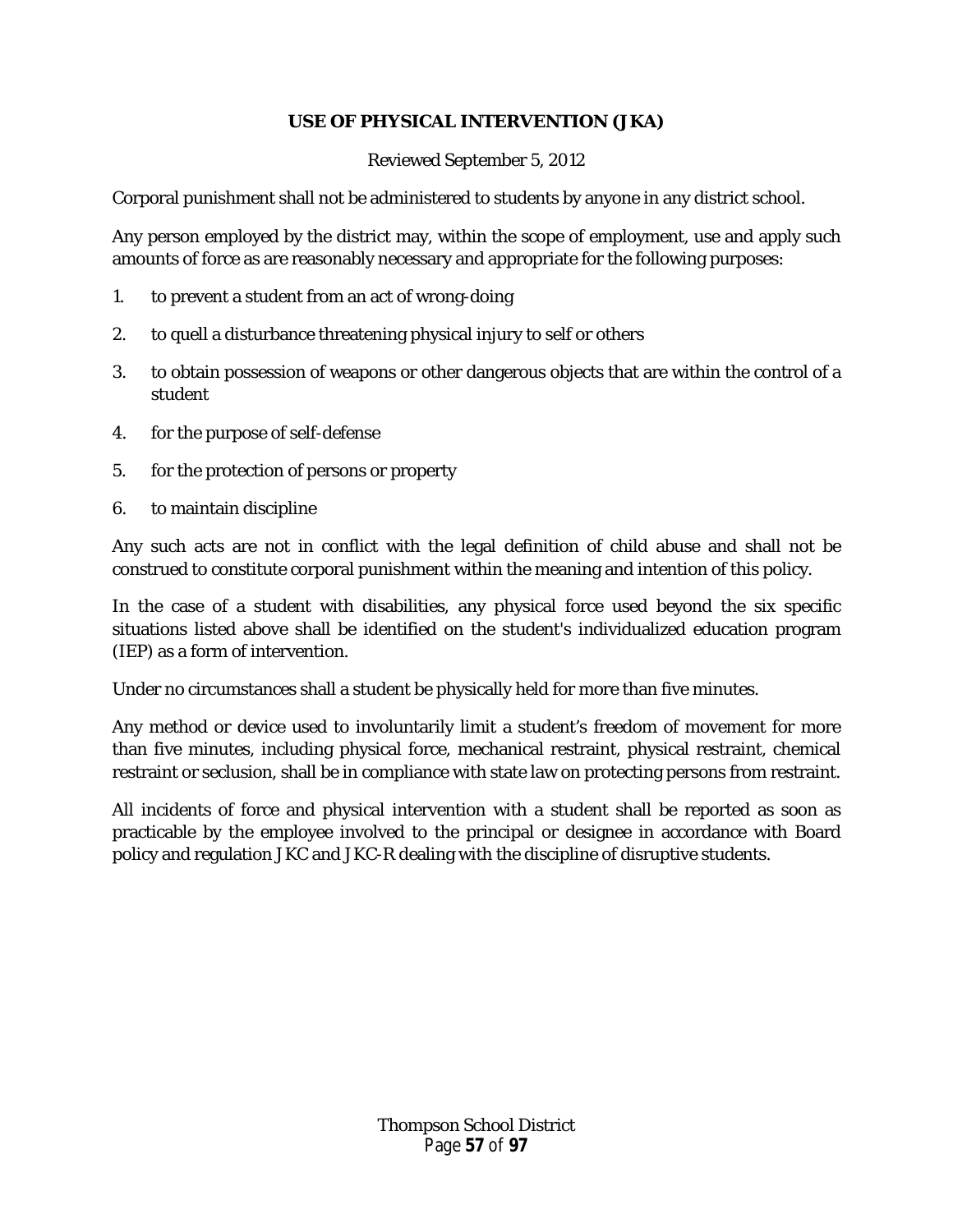## **DETENTION OF STUDENTS (JKB)**

Revised July 15, 1992

Teachers are authorized to keep students after school for making up work and for meeting other school obligations and shall provide for proper adult supervision of detained students. Students may be detained in school for disciplinary or other reasons for periods of up to one hour in addition to the normal school day.

Teachers imposing detention shall allow students enough time to notify their parents and to make arrangements to adjust their personal commitments to accommodate the detention time. School sponsored extracurricular activities shall not take precedence over detention or other disciplinary actions.

> Thompson School District Page **58** of **97**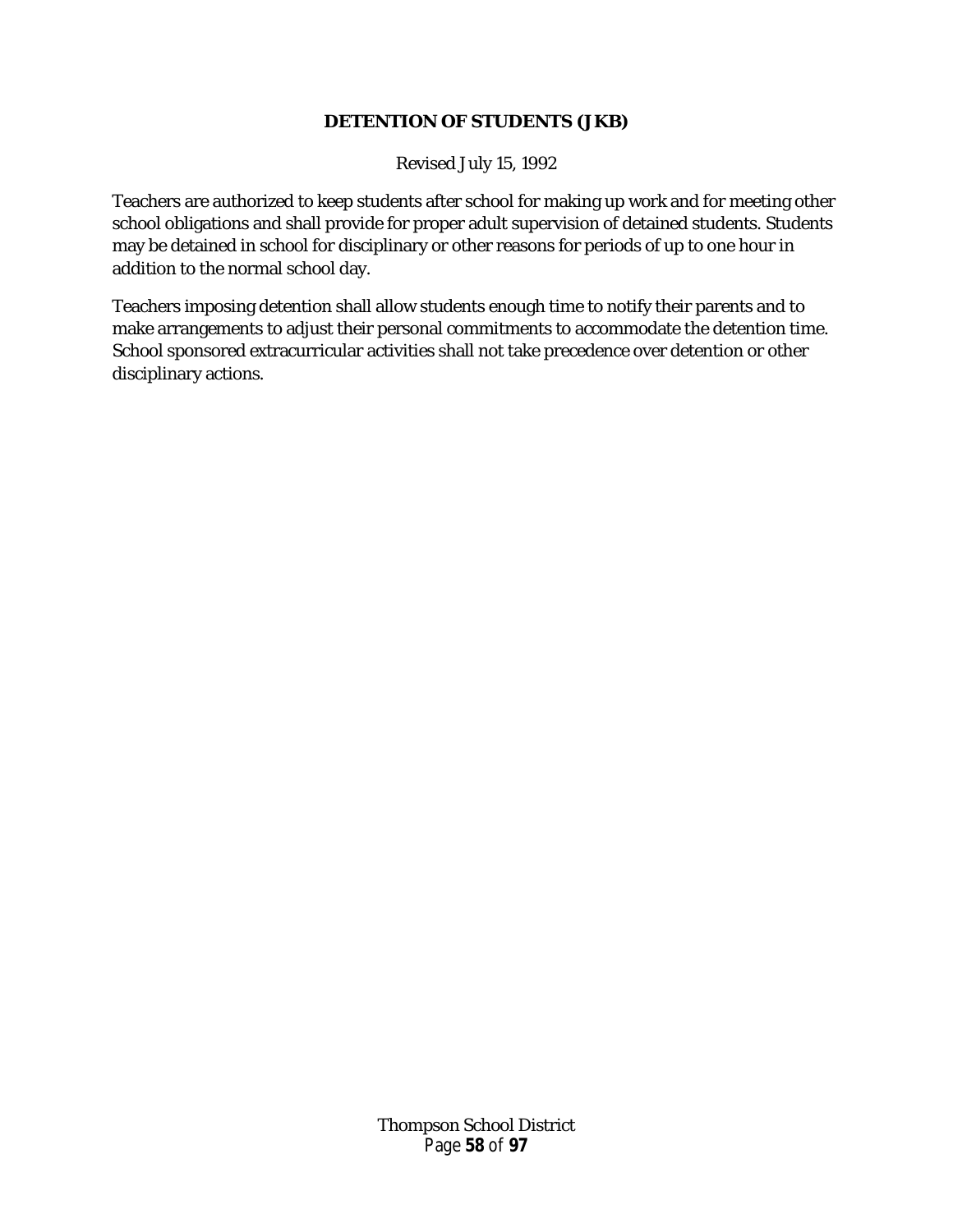### **CLASSROOM REMOVAL/SUSPENSION/EXPULSION/DENIAL OF ADMISSION (JKD/JKE)**

#### Revised September 18, 2013

The Board of Education shall provide due process of law to students through written procedures consistent with law for the suspension or expulsion of students and the denial of admission.

Proportionate disciplinary interventions and consequences shall be imposed to address the student's misconduct and maintain a safe and supportive learning environment for students and employees.

The Board and its designee(s) may consider the following factors in determining whether to suspend or expel a student:

- 1. the student's age
- 2. the student's disciplinary history
- 3. the student's eligibility as a student with a disability
- 4. the seriousness of the violation committed by the student
- 5. the threat posed to any student or employee
- 6. the likelihood that a lesser intervention would properly address the violation

### **Definitions**

- 1. "Suspension" means the exclusion of a student from attending school and participating in school activities for a specified and limited period of time, unless student contact with the district is otherwise authorized by the school or district administration.
- 2. "Expulsion" means the exclusion of a student from attending school and participating in school activities for a specified period of time beyond that provided for suspension but not to exceed one calendar year, unless student contact with the district is otherwise authorized by the school or district administration. Expulsion of a student with disabilities does not include a cessation of all educational services.
- 3. "In-school suspension" means a suspension in which the student is suspended from participation in regular school activities but receives continuous educational instruction, supervision and discipline (see Board Policy JKDA).
- 4. "Classroom removal" means the exclusion of a student from the classroom by a teacher for causing a material and substantial disruption in the classroom through behavior that is initiated, willful and overt on the part of the student.
- 5. "Student with disabilities" means a student for whom a determination of disability has been made by a duly convened staffing committee in accordance with state and federal laws governing the education of children with disabilities (see Board Policy JK-2).
- 6. "Informal hearing" means an opportunity for a student to be informed of the evidence and to explain his or her position regarding the incident constituting grounds for discipline. An informal hearing does not include representation by counsel, the ability to confront and cross-examine witnesses, or to call witnesses to verify the student's version of the incident.

### **Delegation of Authority**

1. The Board delegates to the principals of the district, or to a person designated in writing by a principal, the power to suspend a student in his or her school for a period of up to five school days. A principal may suspend a student for an additional five school days if the conduct giving rise to the disciplinary action involves a serious violation in a district building or in or on district property as set forth in Board Exhibit JKD/JKE-E, Grounds for Suspension/Expulsion.

2. The Board delegates to the superintendent or designee the authority to suspend a student,

Thompson School District Page **59** of **97**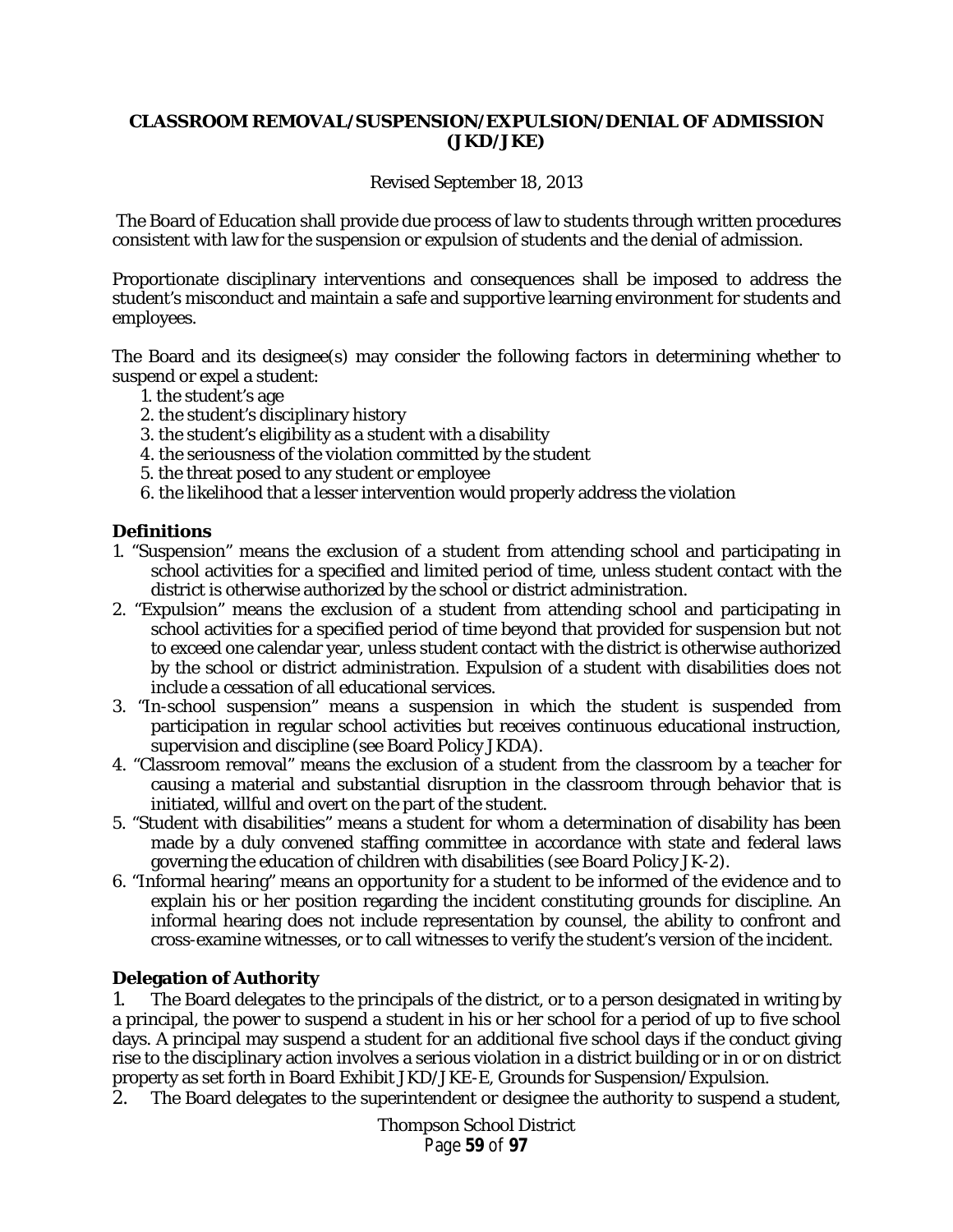in accordance with C.R.S. 22-33-105, for an additional 10 school days plus up to and including an additional 10 school days if necessary in order to present the matter to the Board.

- 3. The total period of suspension shall not exceed 25 continuous school days.
- 4. The Board delegates to the superintendent of schools the authority, in accordance with C.R.S. 22-33-105, to deny admission to or expel for any period not extending beyond one calendar

#### **Expulsion for Unlawful Sexual Behavior or Crime of Violence**

When a petition is filed in juvenile court or district court that alleges a student between the ages of 12 to 18 years has committed an offense that would constitute unlawful sexual behavior or a crime of violence if committed by an adult, basic identification information, as defined in state law, along with the details of the alleged delinquent act or offense must be provided immediately to the school district in which the juvenile is enrolled.

The information shall be used by the Board or designee to determine whether the student has exhibited behavior that is detrimental to the safety, welfare and morals of the other students or district employees and whether educating the student in the school may disrupt the learning environment in the school, provide a negative example for other students or district employees. The Board or designee shall take appropriate disciplinary action, which may include suspension or expulsion, in accordance with the student code of conduct and related policies.

### **Re-enrollment of Expelled Students**

Pursuant to Colorado law, a student who has been expelled for an offense, other than a crime against property, that results in a conviction, deferred judgment or placement in a diversion program shall be prohibited from enrolling or re-enrolling in the same school in which the victim or a member of the victim's family is enrolled or employed. If the district does not know the name of the victim, this option shall be implemented only upon request of the victim or a member of the victim's immediate family.

#### **Annual Reports**

The Board annually shall report to the State Board of Education the number of students expelled from district schools for disciplinary reasons or for failure to submit certificates of immunization. Expelled students shall not be included in calculating the dropout rate for the school or the district.

#### **Information to Parents/Guardians**

If the parent/guardian of an expelled student requests, district employees shall provide them with information concerning the educational alternatives available, including the right of the parent/guardian to request that the district provide services during an expulsion. If the parent/guardian chooses to provide a home-based education program for the student, district employees shall assist the parent/guardian in obtaining appropriate curricula for the student if requested by the parent/guardian.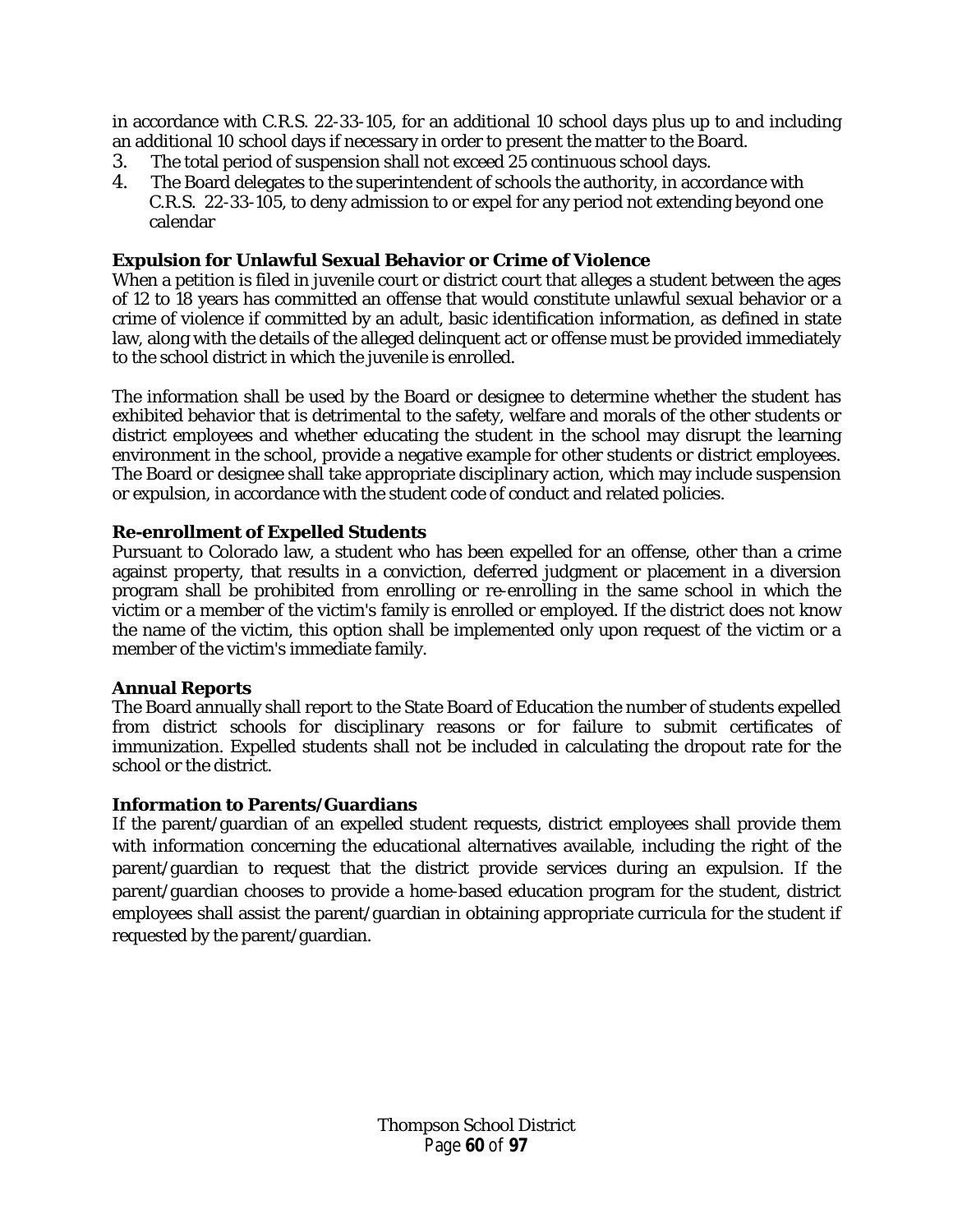## **EDUCATIONAL ALTERNATIVES FOR EXPELLED STUDENTS (JKF)**

Revised September 18, 2013

Upon request of a student or the student's parent/guardian, the district shall provide educational services deemed appropriate by the district for any student expelled from the district. The educational services will be designed to enable the student to return to a district school in which the student was enrolled prior to expulsion, to successfully complete the GED, or to enroll in a non-public, non-parochial school or in an alternative school.

Educational services includes tutoring, alternative educational programs, including on-line programs authorized by state law, or career and technical education programs that provide instruction in the academic areas of reading, writing, mathematics, science and social studies. In addition to educational services, the student or parent/guardian may request any of the services provided by the district through agreements with state agencies and community organizations for at-risk students.

The district shall determine the amount of credit the student shall receive toward graduation for the educational services provided.

Educational services provided by the district shall be designed to provide a second chance for the student to succeed in achieving an education. While receiving educational services, a student may be suspended or expelled pursuant to the conduct and discipline code of the district. Except as required by federal law for special education students, any student who is suspended or expelled while receiving educational services pursuant to this policy shall not receive further services until the period of suspension or expulsion is completed.

The educational services may be provided directly by the district or through agreements with state agencies and community organizations entered into pursuant to state law. The services need not be provided on district property.

Students who are expelled for conduct or behavior involving a threat of harm to district students or employees shall be served through a home-study course or in an alternative school setting designed to address such conduct or behavior, at the discretion of the district.

The superintendent may apply for monies through the expelled and at-risk student services grant program established by Colorado law or any other grant programs to assist in providing such services.

All expelled students receiving services will be included in the district's pupil enrollment, including those expelled prior to the pupil enrollment count date.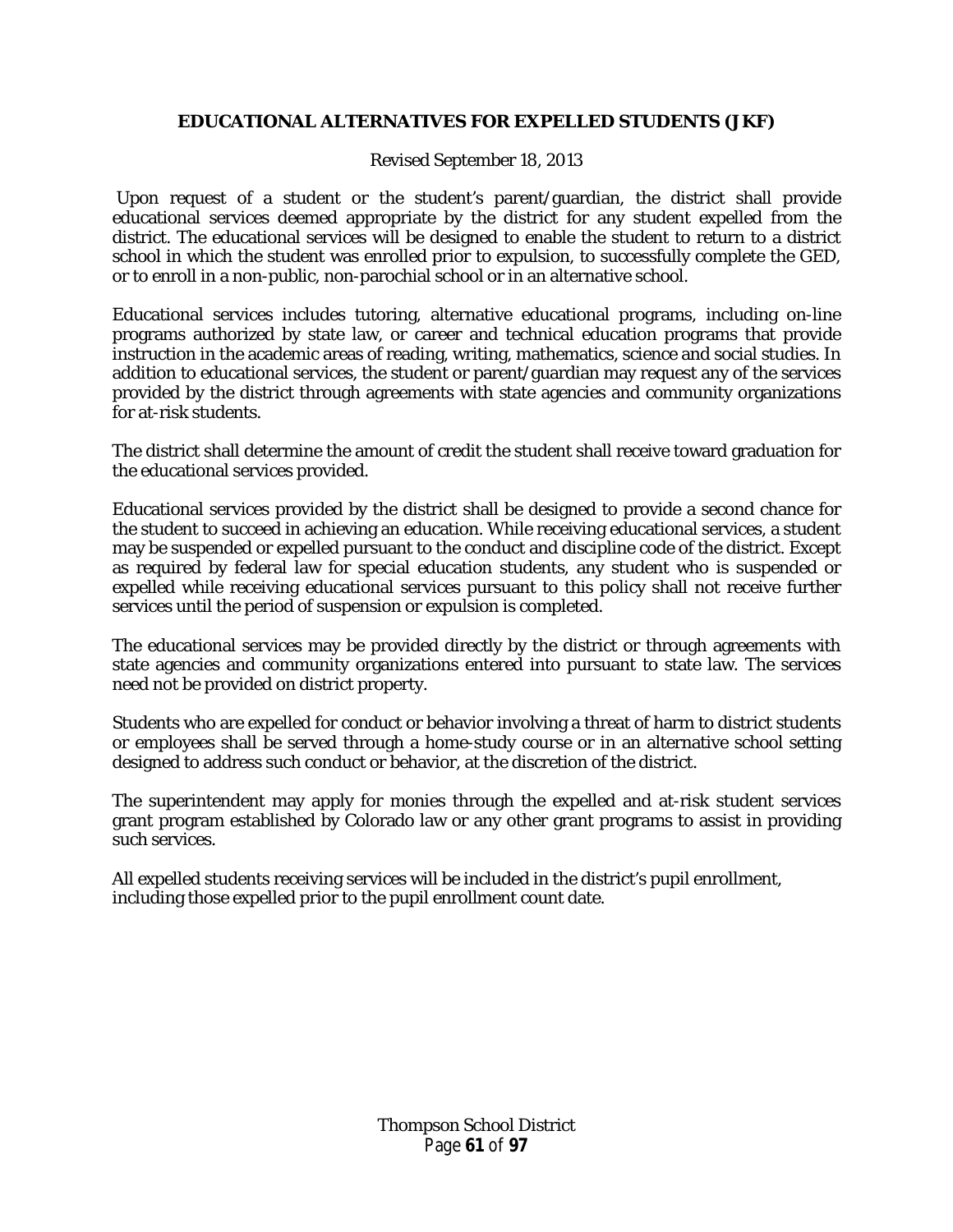# **EXPULSION PREVENTION FOR AT RISK STUDENTS (JKG)**

Revised September 18, 2013

It is the belief of the Board of Education that available interventions and preventions services should be explored to help students who are at risk of expulsion before expulsion becomes a necessary consequence. Expulsion shall be regarded as a punishment of last resort unless a student's behavior would cause imminent harm to others in the school, or when federal law or the conduct and discipline codes require automatic expulsion. The principal of each school shall work with the professional staff to identify students who are at risk of suspension or expulsion. Students who may be at risk are those who have or are likely to be declared habitually truant or habitually disruptive.

Working with the student's parent/guardian, the district shall provide students who are identified as at risk of suspension with information about support services needed to help them avoid expulsion. Such services may include:

- 1. educational services (tutoring, alternative educational programs or vocational programs that provide instruction in the academic areas of reading, writing, mathematics, science and social studies)
- 2. counseling services
- 3. drug or alcohol addiction programs
- 4. family preservation services

In some cases, a remedial discipline plan may be the means by which various intervention and prevention services are identified and made available to a student. Support services may be provided through agreements with appropriate local governmental agencies, appropriate state agencies, community-based organization and institutions of higher education. All such agreements shall utilize standardized forms that have been reviewed by legal counsel.

The failure of the district to identify a student for participation in an expulsion prevention program or the failure of such program to remediate a student's behavior shall not be grounds to prevent school employees from proceeding with appropriate disciplinary measures.

> Thompson School District Page **62** of **97**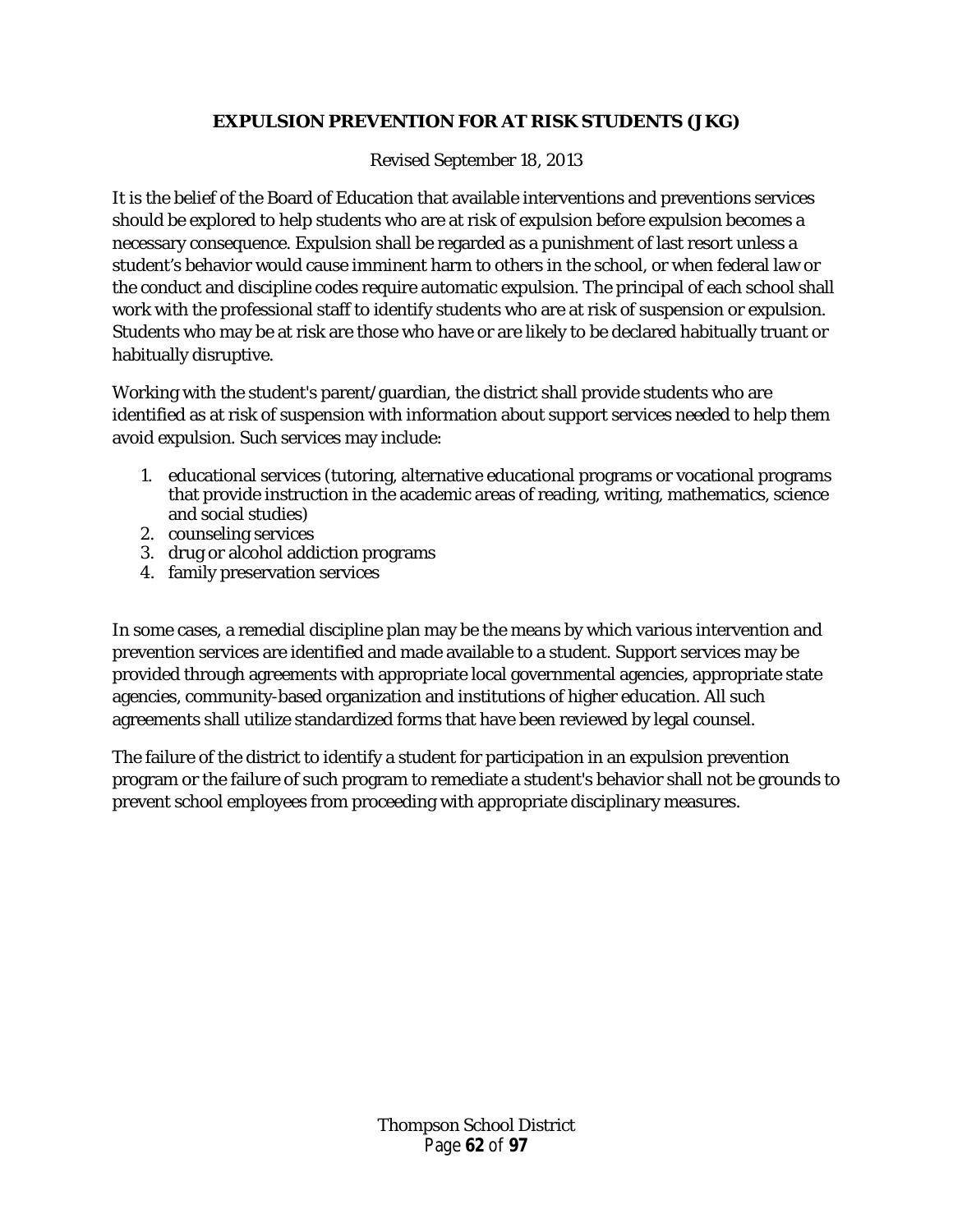## **IMMUNIZATION OF STUDENTS (JLCB)**

Revised April 18, 2012

The Board directs the superintendent or designee(s) to annually provide parents/guardians of each student enrolled in the district a copy of the standardized immunization document developed by the Colorado Department of Public Health and Environment. The standardized immunization document includes a list of required and recommended immunizations and the age at which each immunization should be given.

No student is permitted to attend or continue to attend any school in this district without meeting the legal requirements of immunization against disease unless the student has a valid exemption for health, religious, personal or other reasons as provided by law.

Students who do not submit an up-to-date certificate of immunization or a written authorization signed by one parent/guardian requesting local health officials to administer the immunizations or a valid exemption will be suspended and/or expelled from school according to regulation JLCB-R.

All information distributed to parents/guardians by the district will inform them of their rights to seek an exemption from immunization requirements.

*Note: See State Department of Health regulations.*

Thompson School District Page **63** of **97**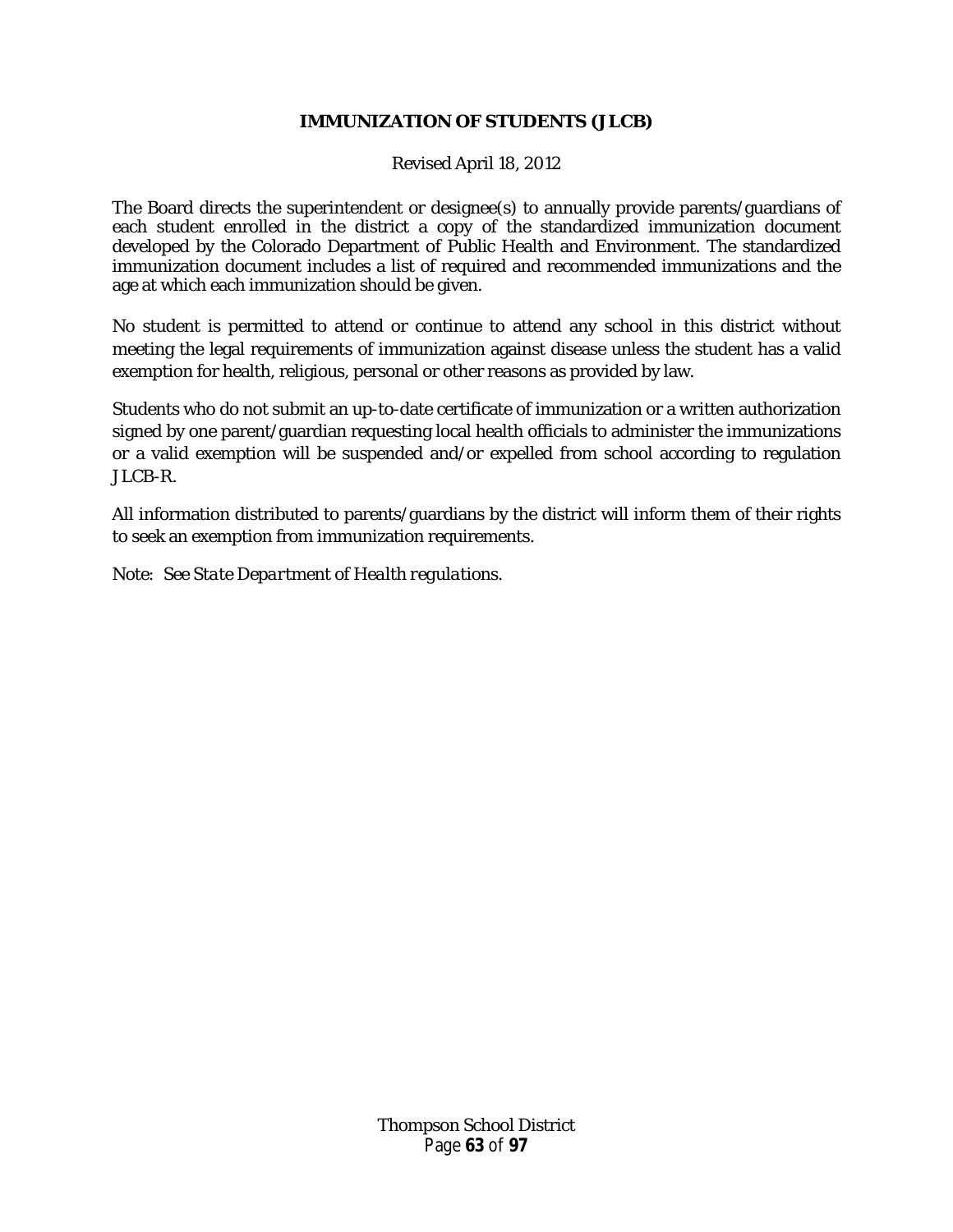# **ADMINISTERING MEDICINE TO STUDENTS (JLCD)**

### Reviewed May 5, 2010

As a rule, students are discouraged from taking daily doses of medications at school; whenever practicable, they should use a time schedule that allows them to take their prescribed dosages at home. If such a schedule is not possible, students should follow the following procedures for non-prescription and prescription medications.

## **For Non-Prescription Medications (not administered by school personnel)**

For non-prescription medications, a student will have to provide the school with a written, signed note from his/her parent or guardian granting permission for the student to take the medication at school.

At no time should a student have in his/her possession more than one day's dosage of any such medication. The medication shall be in the original, properly labeled container.

# **Prescription and Non-Prescription Medications (administered by school personnel)**

Medication may be given legally only by school personnel who have been trained by a registered nurse and delegated the task of giving such medication. No prescription or non-prescription medication shall be administered at school by the school nurse or other school designee without the following requirements:

- 1. Medication shall be in the original, properly labeled container. Prescription medications shall have the student's name, name of the medication, dosage, time for administering, name of physician and current date printed on the container.
- 2. The school shall have received written permission from the doctor or dentist to administer the medication.
- 3. The school shall have received written permission from the parent/guardian to administer the medication. Such permission requests shall include a full release from the responsibilities pertaining to side effects or other medical consequences of such medication.

Upon arrival at school, students taking prescription medication shall notify the employee designated by the principal to administer it, and shall deliver the medication and required notes.

# **Self-administration of Certain Prescription Medications**

Students with asthma, severe allergies, or other related, life-threatening conditions may possess and self-administer related medications after completing the process described under "Prescription and Non-Prescription Medications" and signing a CDE contract describing their

> Thompson School District Page **64** of **97**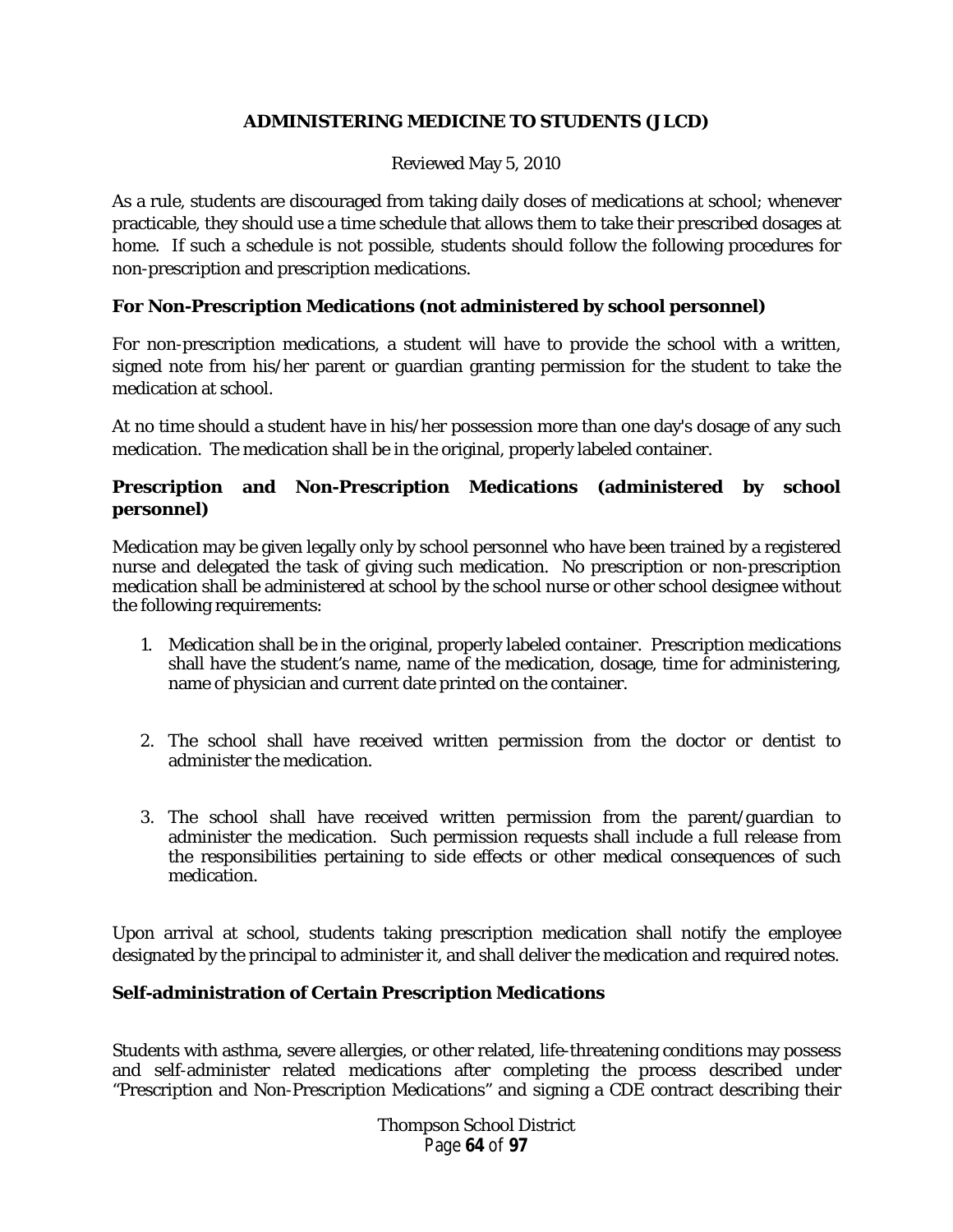responsibilities.

If a student demonstrates an inability to responsibly possess and self-administer such medication, the authorization to self-administer may be limited or revoked by school personnel after consultation with the student's parents. The student may be subject to disciplinary consequences, including suspension and/or expulsion, for abuse of this privilege.

Problems not covered by this policy shall be dealt with by the principal, nurse, and parent, taking into consideration the student, the home, and the school.

This policy shall be published in all student handbooks.

*Note: see "School Nurse Protocols" for procedures for administration.*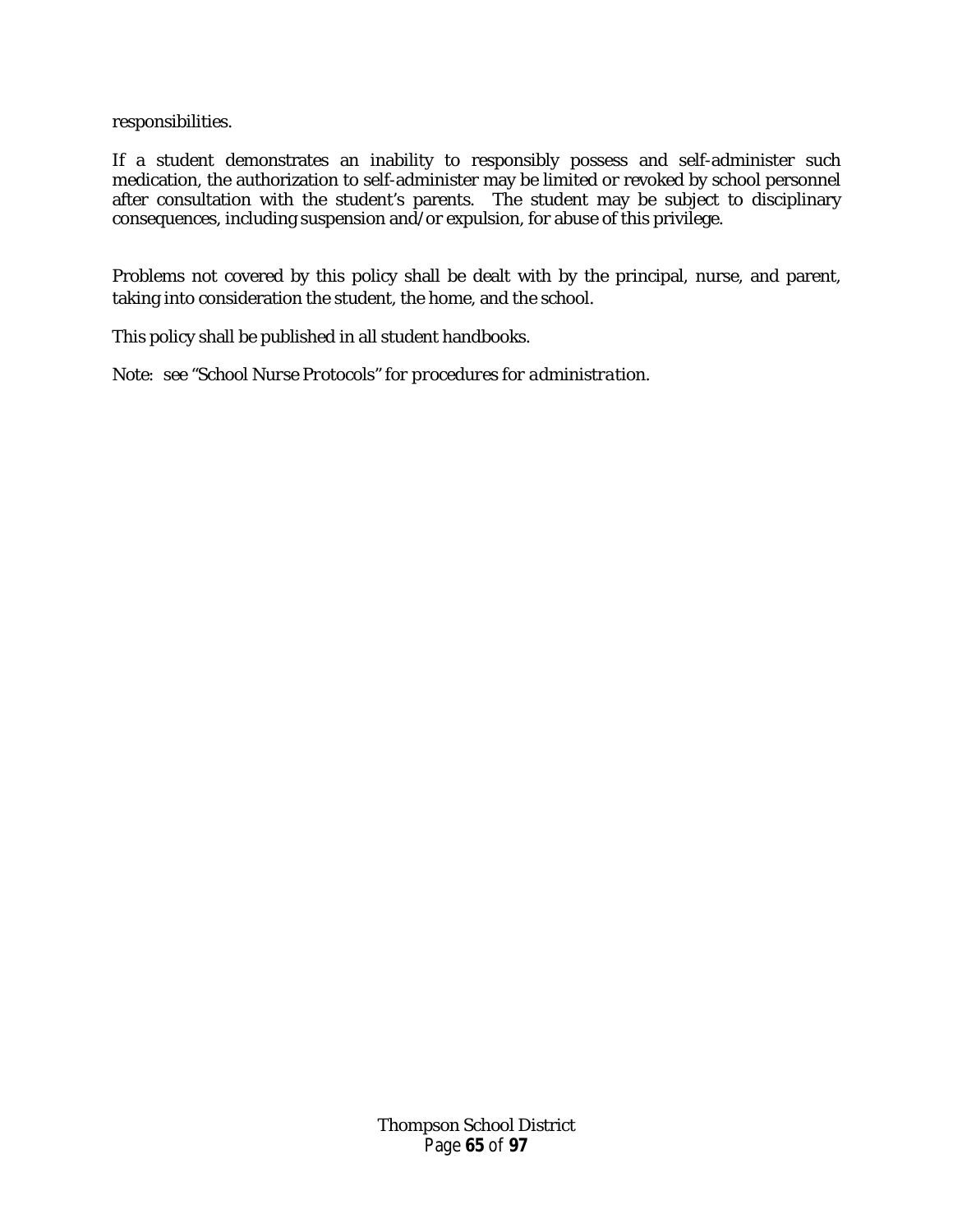## **STUDENTS WITH FOOD ALLERGIES (JLCDA)**

## Adopted June 2, 2010

The Board of Education recognizes that many students are being diagnosed with potentially lifethreatening food allergies. To address this issue and meet state law requirements concerning the management of food allergies and anaphylaxis among students, the Board sets forth the following requirements.

# **Health Care Plan**

The school nurse, or a school administrator in consultation with the school nurse, shall develop and implement a health care plan (plan) for each student with a diagnosis of a potentially lifethreatening food allergy. The plan shall address communication between the school and emergency medical services, including instructions for emergency medical responders. If a student qualifies as a student with a disability in accordance with federal law, the student's Section 504 plan, Individualized Education Program (IEP), and/or other plan developed in accordance with applicable federal law shall meet this requirement.

## **Reasonable Accommodations**

Reasonable accommodations shall be made to reduce the student's exposure to agents that may cause anaphylaxis within the school environment. If a student qualifies as a student with a disability in accordance with federal law, the student's Section 504 plan, IEP, and/or other plan developed in accordance with applicable federal law shall meet this requirement.

# **Access to Emergency Medications**

Emergency medications for treatment of the student's food allergies or anaphylaxis shall be kept in a secure location accessible to designated school staff. Whenever possible and in a timely fashion, the student's parent/legal guardian shall supply the school with the medication needed for treatment of the student's food allergies or anaphylaxis, unless the student is authorized to self-carry such medication in accordance with Board policy JLCD, Administering Medication to Students.

# **Staff Training**

The principal or equivalent school administrator, in consultation with the school nurse, shall determine the appropriate recipients of emergency anaphylaxis treatment training, which shall include those staff directly involved with a student who has a known food allergy during the school day. At a minimum, the training shall prepare staff to have a basic understanding of food allergies and the importance of reasonable avoidance of agents that may cause anaphylaxis, the ability to recognize symptoms of anaphylaxis, and the ability to respond appropriately when a student suffers an anaphylactic reaction. The training shall also include instruction in the administration of self-injectable epinephrine.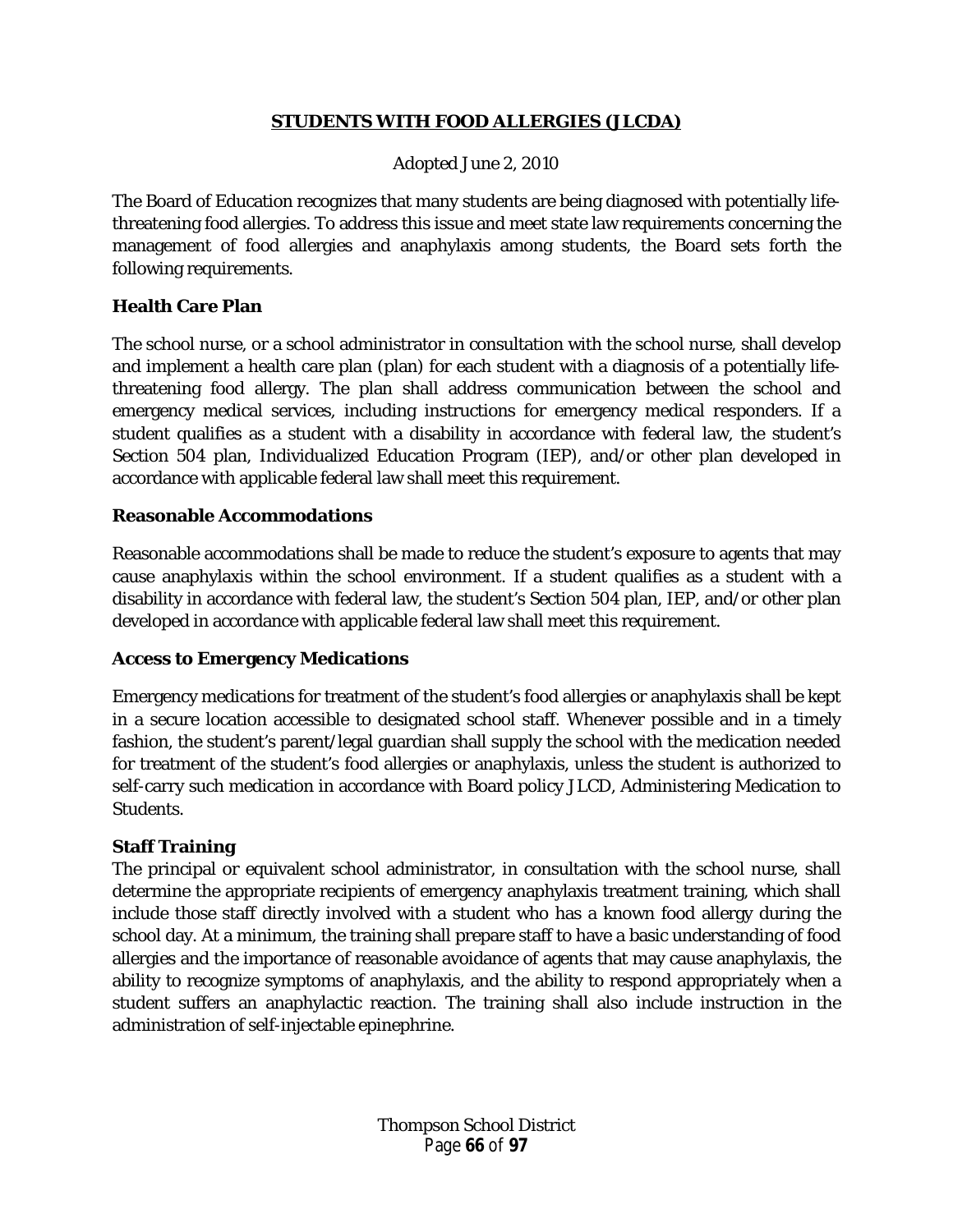# **MEDICAID REIMBURSEMENT (JLCG)**

Revised June 2001

In all cases in which a student is enrolled in the Colorado Medicaid program, the district shall seek reimbursement for health-related services rendered by qualified district staff. District staff shall make a reasonable effort to coordinate care with the student's health care provider to avoid duplication of services.

As a Medicaid provider, the district shall access Medicaid eligibility information for students from Health Care Policy and Financing (HCPF). HCPF is the designated Medicaid agency for the state of Colorado.

Directory information, including names, dates of birth and gender will be released to HCPF to verify Medicaid eligibility of students. The description of health services delivered and information needed to complete claims shall be released to Medicaid and/or the district-billing agent for proper administration of the program.

The district shall obtain written consent annually from parents/guardians before the release of any non-directory information required for billing. To accomplish this, the district shall include a consent form in its "start of school" information each fall and in its packet of IEP materials.

All ongoing health and related services shall be rendered by qualified district staff pursuant to an individual health service plan signed by a professional qualified to provide the types of services described in the plan. The plan may be an Individual Education Plan (IEP), Individual Family Services Plan (IFSP), Section 504 Accommodation Plan or any individual health services plan.

A dated record of all transactions shall be kept on file at the school office.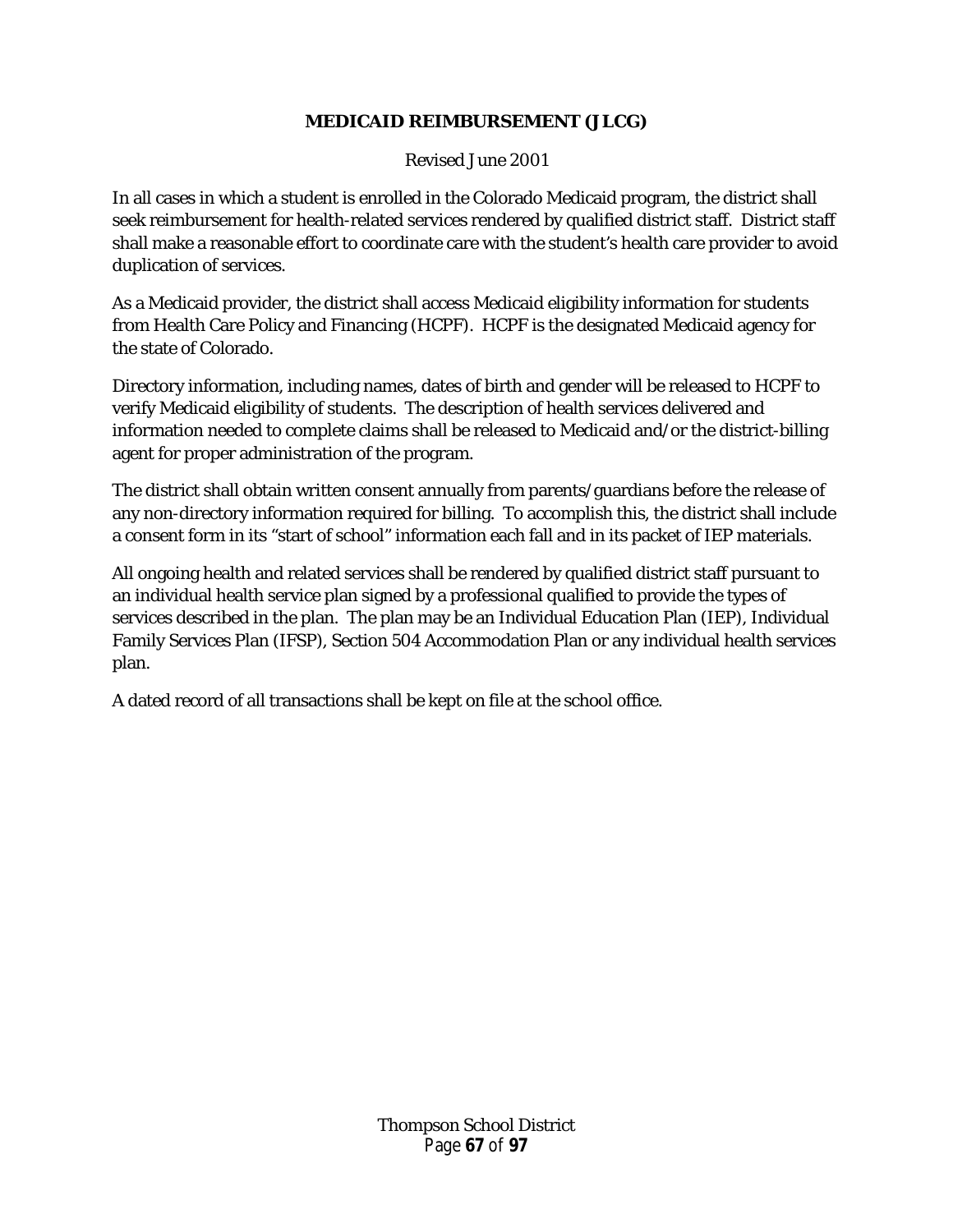#### **SCREENING/TESTING OF STUDENTS (JLDAC)**

(And Treatment of Mental Disorders)

Revised November 14, 2012

Parents/guardians and eligible students have the right to review, upon request, any survey, assessment, analysis or evaluation administered or distributed by a school to students whether created by the district or a third party. For purposes of this policy, "eligible student" means a student 18 years of age or older or an emancipated minor. Any survey, assessment, analysis or evaluation administered or distributed by a school to students shall be subject to applicable state and federal laws protecting the confidentiality of student records.

#### **Survey, Assessment, Analysis or Evaluation for Which Consent is Required**

Except as otherwise permitted by law, students shall not be required to submit to a survey, assessment, analysis, or evaluation that is intended to reveal information, whether the information is personally identifiable or not, without prior written consent of the parent/guardian or eligible student, if that survey, assessment, analysis, or evaluation reveals information in the following areas (**"**protected information"):

- 1. political affiliations or beliefs of the student or the student's parent/guardian
- 2. mental or psychological conditions of the student or the student's family
- 3. sexual behavior or attitudes
- 4. illegal, anti-social, self-incriminating or demeaning behavior
- 5. critical appraisals of other individuals with whom the student has a close family relationship
- 6. legally recognized privileged or analogous relationships, such as those with lawyers, physicians and ministers
- 7. religious practices, affiliations or beliefs of the student or the student's parent/guardian
- 8. income (other than that required by law to determine eligibility for participation in a program or for receiving financial assistance under such program)
- 9. Social Security number

District employees responsible for administering any such survey, assessment, analysis or evaluation shall give written notice at least two weeks in advance to the student's parent/guardian or the eligible student and shall make a copy of the document available for viewing at convenient times and locations. The notice shall offer to provide the following written information upon request:

- 1. records or information that may be examined and required in the survey, assessment, analysis or evaluation
- 2. means by which the records or information shall be examined, reviewed, or disseminated
- 3. means by which the information is to be obtained

Thompson School District Page **68** of **97**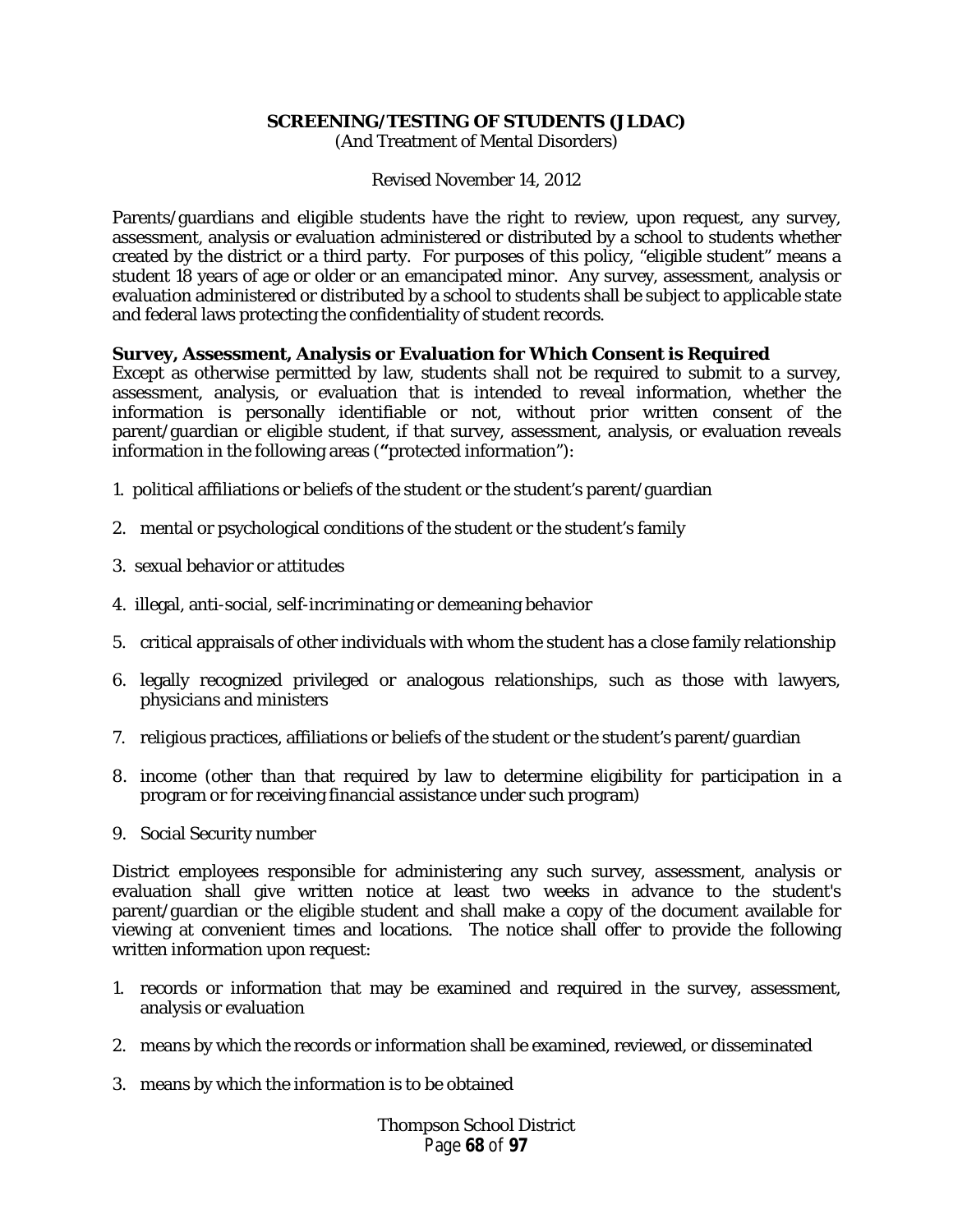- 4. purposes for which the records or information are needed
- 5. entities or persons, regardless of affiliation, who will have access to the information
- 6. method by which a parent/guardian can grant or deny permission to access or examine the records or information

These notice provisions also apply to any survey, analysis or evaluation funded by the U.S. Department of Education.

# **Exceptions to Policy**

Nothing in this section of the policy shall:

- 1. prevent a student who is working under the supervision of a journalism teacher or sponsor from preparing or participating in a survey, assessment, analysis or evaluation without obtaining consent as long as such participation is not otherwise prohibited by law
- 2. be construed to prevent a district employee from reporting known or suspected child abuse or neglect as required by state law
- 3. be construed to limit the ability of a health professional that is acting as an agent of the district to evaluate an individual child
- 4. be construed to require parental notice or consent for a survey, assessment, analysis or evaluation related to educational products or services for or to students or educational institutions. These products and services include, but are not limited to, the following:
	- college or other postsecondary education recruitment or military recruitment activities
	- book clubs, magazines and programs providing access to low-cost literary products
	- curriculum and instructional materials used by schools
	- tests and assessments used by schools to provide cognitive, evaluative, diagnostic, clinical, aptitude, or achievement information about students
	- sale by students of products or services to raise funds for school-related or educationrelated activities
	- student recognition programs
- 5. be construed to require parental notice or consent for assessments used to collect evidence of what a student knows and is able to do and to measure a student's academic progress toward attaining a content standard
- 6. limit the ability of the district to administer a suicide assessment or threat assessment

### **Surveys, Assessment, Analysis or Evaluation for Marketing Purposes**

Parents/guardians and eligible students shall receive notice and have the opportunity to opt a student out of activities involving the collection, disclosure or use of personal information collected from the student for the purpose of marketing or selling that information or otherwise providing the information to others for that purpose.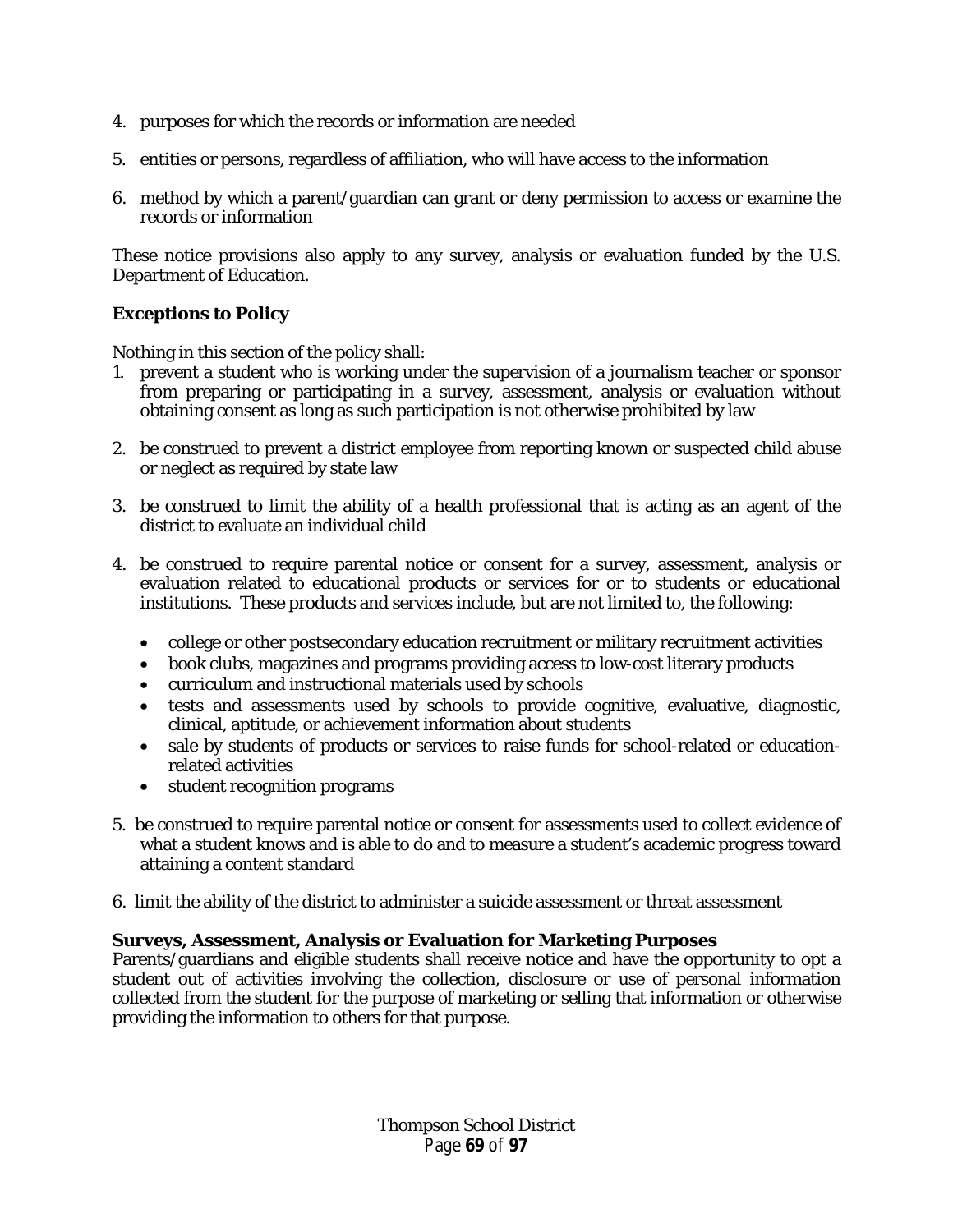## **Annual Notice**

At the beginning of each academic year, the district shall inform parents/guardians and eligible students that the parent/guardian or eligible student has the right to consent before students are required to submit to a survey that concerns one or more of the protected areas and to opt out of the following:

- 1. activities involving the collection, disclosure or use of personal information collected from students for the purpose of marketing or for selling that information
- 2. administration of any protected information survey
- 3. any non-emergency, invasive physical examination or screening that is:
	- required as a condition of attendance
	- administered by the school and scheduled by the school in advance
	- not necessary to protect the immediate health and safety of the student or of other students

### **Psychiatric/Psychological/Behavior Testing Methods or Procedures**

District employees are prohibited under state law from recommending or requiring the use of psychotropic drugs for students. They are also prohibited from testing or requiring testing for a student's behavior without giving notice to the parent/guardian describing the recommended testing and how any test results will be used. Prior to conducting any such testing, district employees shall obtain written permission from the parent/guardian or eligible student in accordance with applicable law.

District employees are encouraged to discuss concerns about a student's behavior with the parent/guardian, and such discussions may include a suggestion that the parent/guardian speak with an appropriate health care professional regarding any behavior concerns that district employees may have. Only those persons appropriately certified or licensed may expose students to any psychiatric or psychological method or procedure for the purpose of diagnosis, assessment or treatment of any emotional, behavioral or mental disorder or disability Such methods or procedures may only be performed after acquiring written permission from a student's parent/guardian, or from the student in those circumstances in which federal or state law allows the student to obtain such services in confidence or without prior notice to the parent/guardian.

Licensed district employees are encouraged to be knowledgeable about psychiatric or psychological methods and procedures but shall not be involved in any diagnosis, assessment or treatment of any type of mental disorder or disability unless appropriately certified. In accordance with state law, district employees including certified school psychologists are not authorized to practice psychotherapy or utilize any psychiatric or psychological procedure outside of or beyond their area of training, experience or competence.

Ordinary classroom instruction, activities and techniques involving the approved curriculum that teach about psychological or psychiatric methods or procedures shall be permissible and considered outside the scope of this policy. It is understood that there is a significant difference between practicing therapy and providing activities that may be therapeutic in nature. Any teacher who questions whether a planned activity is one involving psychiatric or psychological

> Thompson School District Page **70** of **97**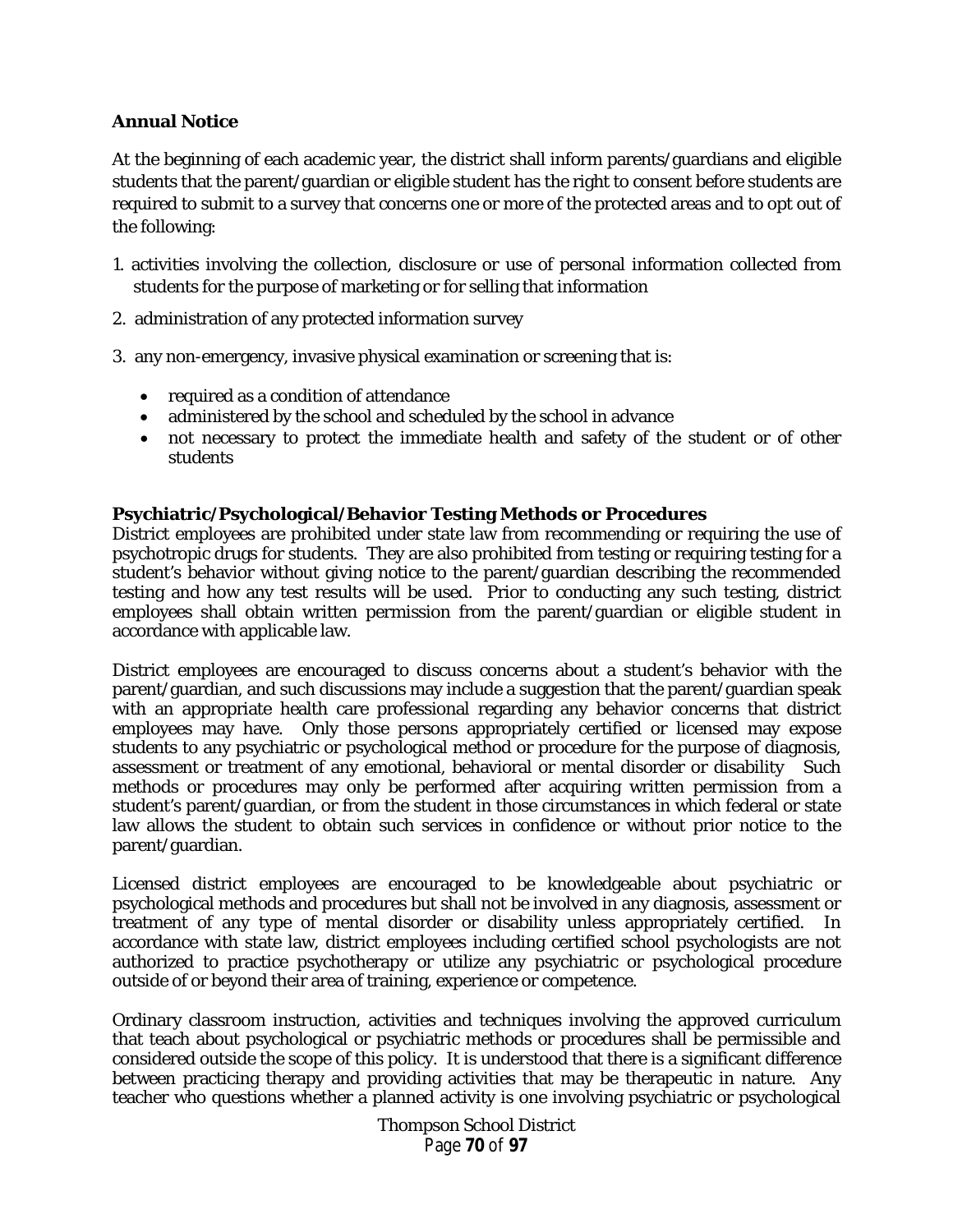methods or procedures for which the teacher may not be properly certified or licensed shall consult with the school principal.

### **Special Education Evaluation**

The giving of parental permission for evaluation or re-evaluation of a student with disabilities and any required consent to the provision of special education services to a student with disabilities is governed by state and federal law and is outside the scope of this policy.

> Thompson School District Page **71** of **97**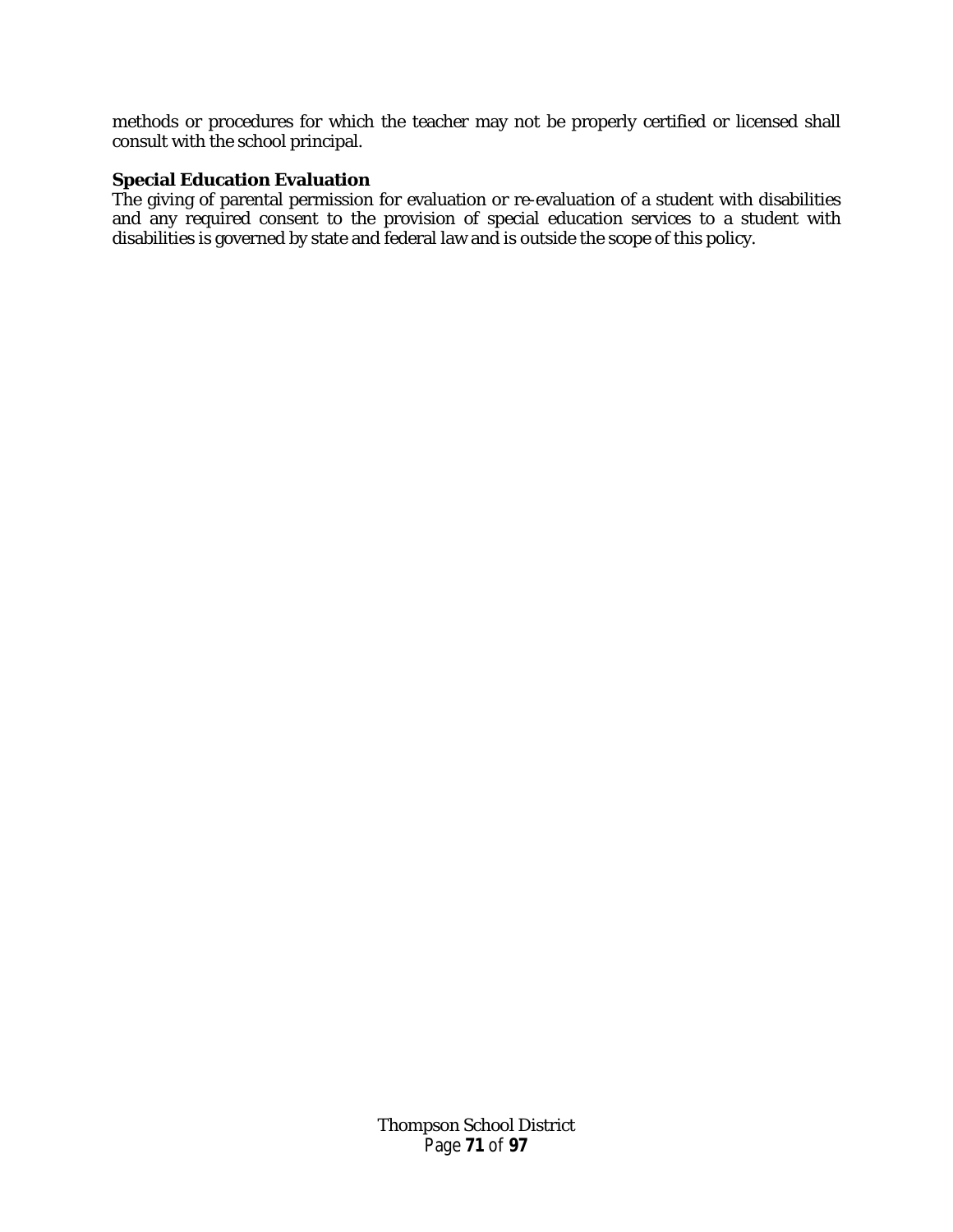## **NOTIFICATION OF RIGHTS UNDER THE PROTECTION OF PUPIL RIGHTS AMENDMENT (PPRA) (JLDAC-E)**

Adopted July, 2008 (CASB)

### **PPRA affords parents/guardians certain rights regarding the conduct of surveys, collection and use of information for marketing purposes, and certain physical exams. These include the right to:**

- 1. Consent before students are required to submit to a survey that concerns one or more of the following protected areas ("protected information survey"), if the survey is funded in whole or in part by a program of the U.S. Department of Education (ED):
	- a. Political affiliations or beliefs of the student or student's parent/guardian.
	- b. Mental or psychological problems of the student or student's family.
	- c. Sex behavior or attitudes.
	- d. Illegal, anti-social, self-incriminating, or demeaning behavior.
	- e. Critical appraisals of others with whom respondents have close family relationships.
	- f. Legally recognized privileged relationships, such as with lawyers, doctors, or ministers.
	- g. Religious practices, affiliations, or beliefs of the student or parents/guardians.
	- h. Income, other than as required by law to determine program eligibility.
- 2. Receive notice and an opportunity to opt a student out of:
	- a. Any other protected information survey, regardless of funding.
	- b. Any non-emergency, invasive physical exam or screening required as a condition of attendance, administered by the school or its agent, and not necessary to protect the immediate health and safety of a student.
	- c. Activities involving collection, disclosure, or use of personal information obtained from students for marketing or to sell or otherwise distribute the information to others.
- 3. Inspect, upon request and before administration or use:
	- a. Protected information surveys of students.
	- b. Instruments used to collect personal information from students for any of the above marketing, sales, or other distribution purposes.
	- c. Instructional material used as part of the educational curriculum.

These rights transfer from the parents/guardians to a student who is 18 years old or an emancipated minor ("eligible student") under state law.

The district will develop and adopt policies, in consultation with parents/guardians, regarding these rights, as well as arrangements to protect student privacy in the administration of protected information surveys and the collection, disclosure, or use of personal information for marketing, sales, or other distribution purposes.

> Thompson School District Page **72** of **97**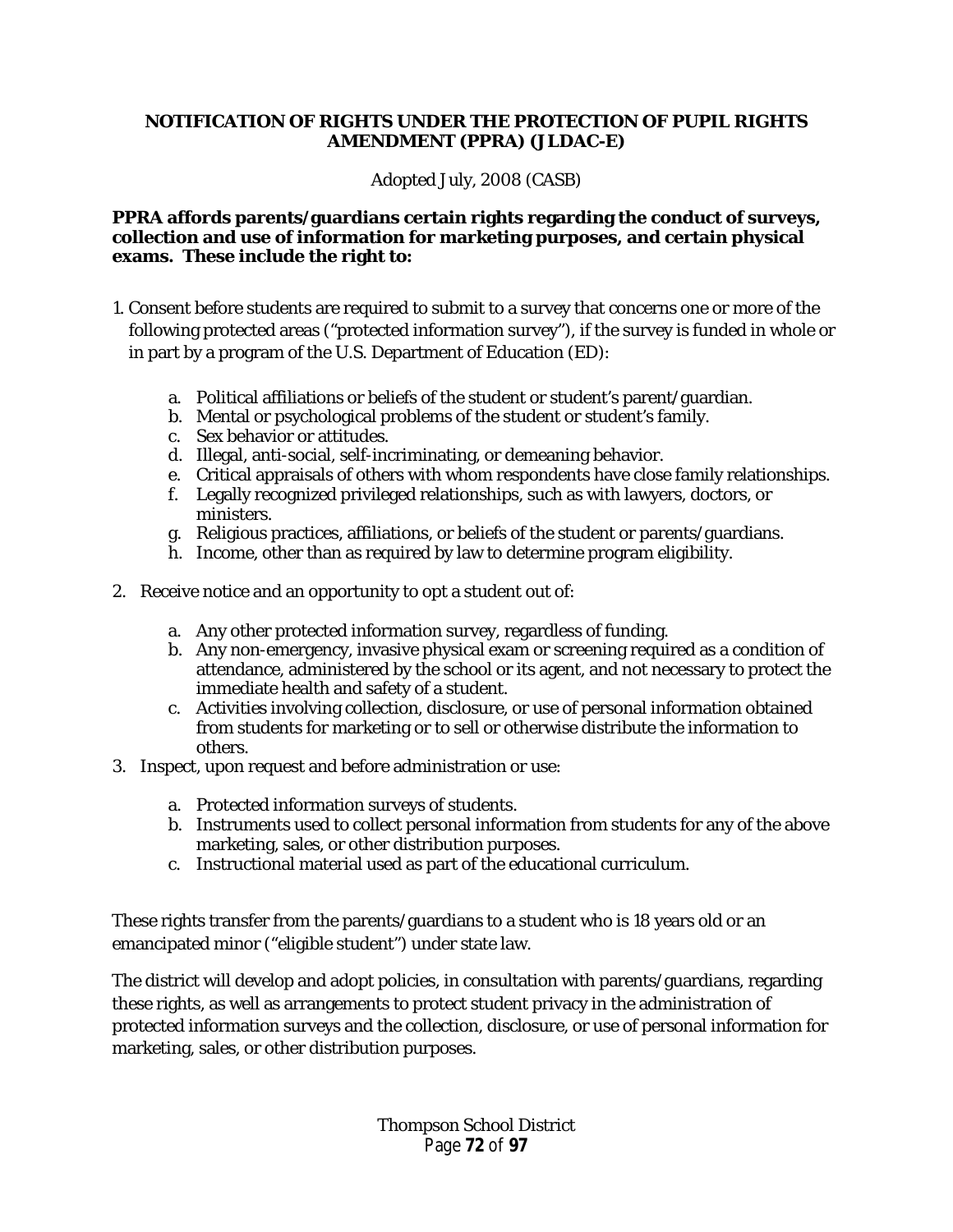The district will directly notify parents/guardians of these policies at least annually at the start of each school year and after any substantive changes. The district will also directly notify, such as through U.S. Mail or electronic mail, parents/guardians of students who are scheduled to participate in the specific activities or surveys noted above and will provide an opportunity for the parent/guardian to opt his or her child out of participation in the specific activity or survey. The district will make this notification to parents/guardians at the beginning of the school year if the district has identified the specific or approximate dates of the activities or surveys at that time.

For surveys and activities scheduled after the school year starts, parents/guardians will be provided reasonable notification of the planned activities and surveys listed below and be provided an opportunity to opt their child out of such activities and surveys. Parents/guardians will also be provided an opportunity to review any pertinent surveys.

Following is a list of the specific activities and surveys covered under this requirement:

- 1. Collection, disclosure, or use of personal information for marketing, sales or other distribution.
- 2. Administration of any protected information survey not funded in whole or in part by ED.
- 3. Any non-emergency, invasive physical examination or screening as described above.

Parents/guardians and eligible students who believe their rights have been violated may file a complaint with:

> *Family Policy Compliance Office* U.S. Department of Education 400 Maryland Avenue, SW Washington, D.C. 20202-5901

> > Thompson School District Page **73** of **97**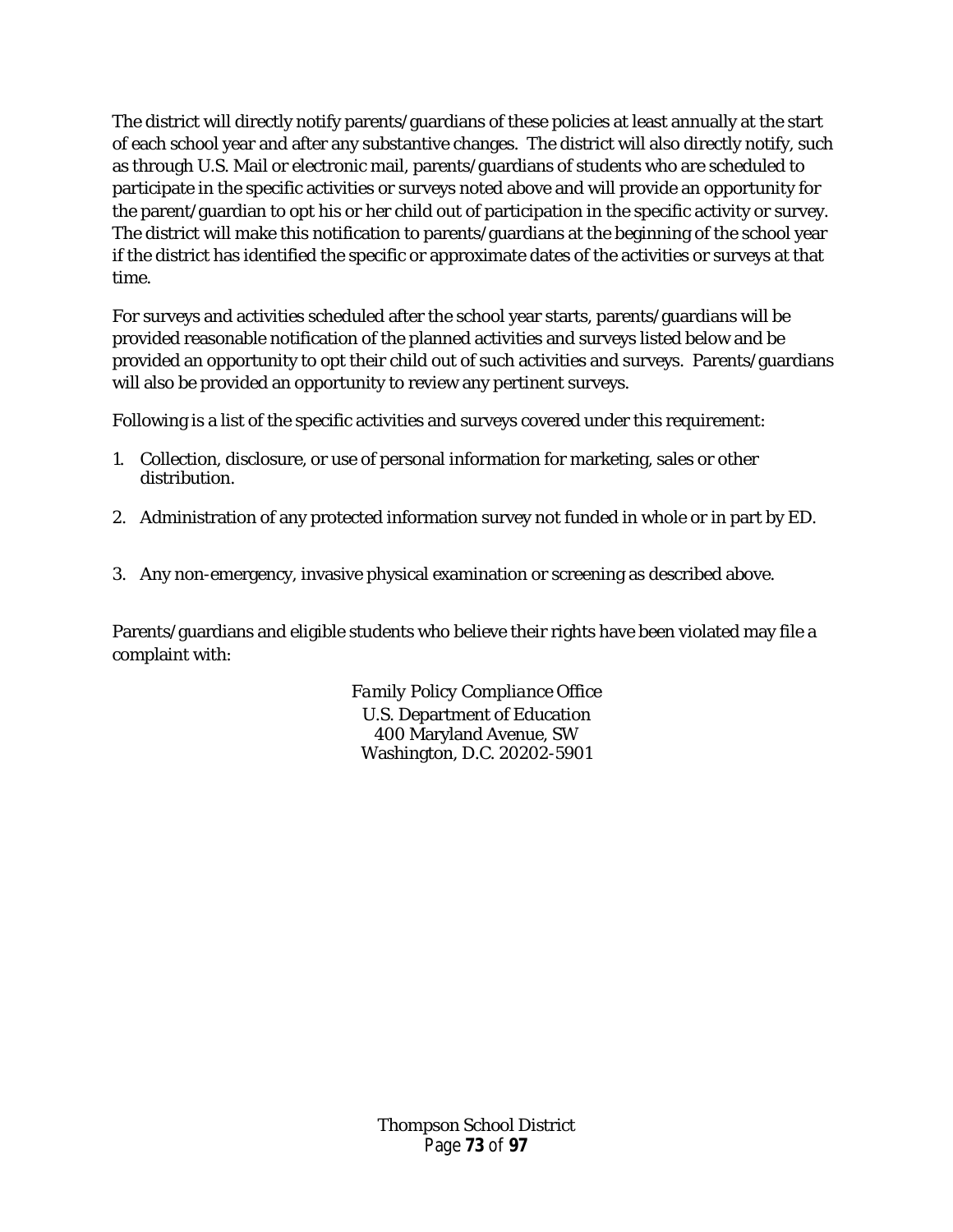# **REPORTING CHILD ABUSE/CHILD PROTECTION (JLF)**

# Revised April 12, 2000

It is the policy of the Board of Education that the school district complies with the Child Protection Act and with the mandatory reporting requirements of that act.

To that end, any school official or employee who has reasonable cause to know or suspect that a child has been subject to abuse or neglect or who has observed the child being subjected to circumstances or conditions which would reasonably result in abuse or neglect, as defined by statute, shall immediately report or cause a report to be made to the County Department of Social Services or local law enforcement agency. All school officials and employees are affirmatively charged with familiarizing themselves with these reporting requirements. Failure to report promptly may result in civil and/or criminal liability. A person who reports child abuse or neglect in good faith is immune from civil or criminal liability.

Reports of child abuse or neglect, the name and address of the child, family or informant or any other identifying information in the report shall be confidential and shall not be public information.

The Board shall provide periodic in-service programs for all teachers in order to provide them with information about the Child Protection Act and appropriate legislation, to assist them in recognizing and reporting instances of child abuse and to instruct them on how to assist victims and their families.

School employees and officials shall not contact the child's family or any other persons to determine the cause of the suspected abuse or neglect.

It is not the responsibility of the school official or employee to prove that the child has been abused or neglected.

The superintendent shall submit such procedures as are necessary to the Board for approval to accomplish the intent of this policy.

> Thompson School District Page **74** of **97**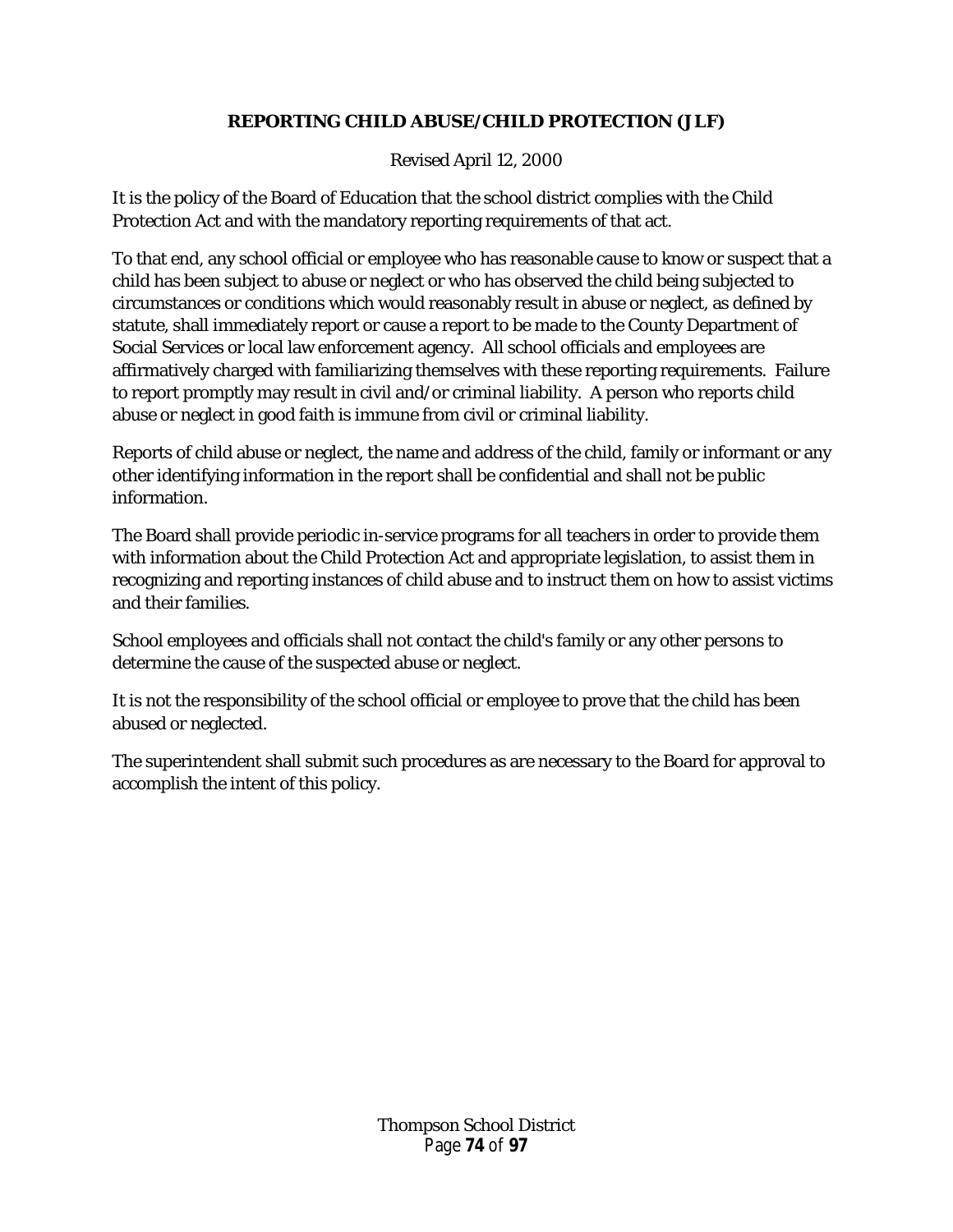# **REPORTING CHILD ABUSE (JLF-R)**

Revised December 11, 2002

## **Definition of Abuse or Neglect**

The Child Protection Act of 1987 contains the following definition of child abuse or neglect:

A. Child abuse or neglect is defined as an act or omission in one of the following categories, which threatens the health or welfare of a child:

1. Any case in which a child exhibits evidence of skin bruising, bleeding, malnutrition, failure to thrive, burns, fracture of any bone, subdural hematoma, soft tissue swelling, or death, and such condition or death is not justifiably explained, or where the history given concerning such condition or death is at variance with the degree or type of such condition or death; or when circumstances indicate that such condition or death may not be the product of an accidental occurrence.

- 2. Any case in which a child is subjected to unlawful sexual behavior as defined in state law.
- 3. Any case in which a child's parents, legal guardians or custodians fail to take the same actions or to provide adequate food, clothing, shelter, medical care or supervision that a prudent parent would take.
- 4. Any case in which a child is subjected to emotional abuse, which results in an identifiable and substantial impairment of the child's intellectual or psychological functioning or development or a substantial risk or impairment of the child's intellectual or psychological functioning or development.
- 5. Any case in which, in the presence of a child, on the premises where a child is found, or where a child resides, a controlled substance, as defined by law, is manufactured or attempted to be manufactured.
- 6. Any act or omission described as neglect in state law, specifically:
	- a. A parent, guardian or legal custodian has abandoned the child or has subjected him or her to mistreatment or abuse or allowed another to mistreat or abuse the child without taking lawful means to stop such mistreatment or abuse and prevent it from recurring.
	- b. The child lacks proper parental care through the actions or omissions of the parent, guardian or legal custodian.
	- c. A parent, guardian or legal custodian fails or refuses to provide the child with proper or necessary subsistence, education, medical are or any other care necessary for his or her health, guidance or well-being.

Thompson School District Page **75** of **97**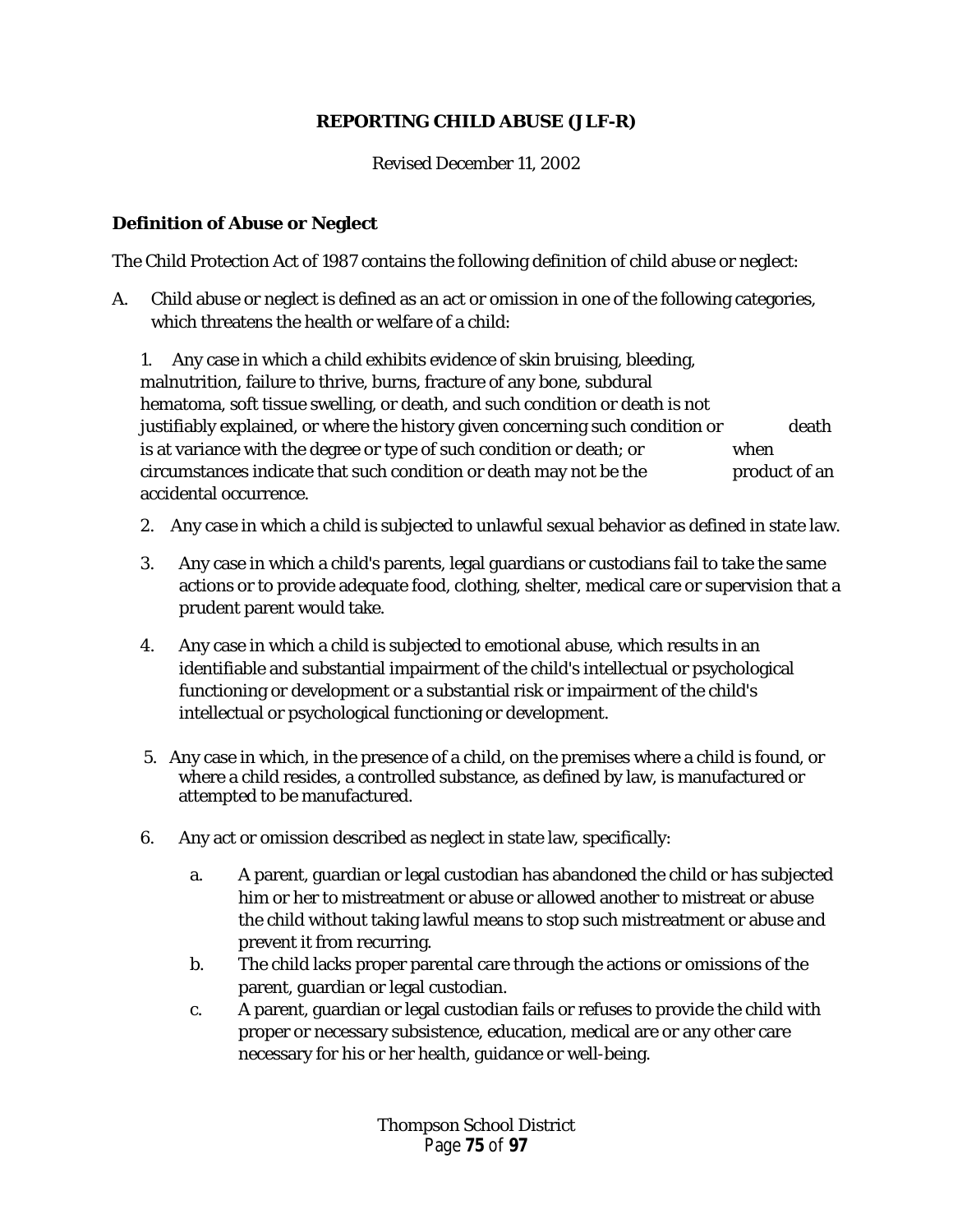- d. The child is homeless, without proper care or not domiciled with his or her parent, guardian or legal custodian through no fault of such parent, guardian or legal custodian.
- e. The child has run away from home or is otherwise beyond the control of his or her parent, guardian or legal custodian.
- f. A parent, guardian or legal custodian has subjected another child or children to an identifiable pattern of habitual abuse and the parent, guardian or legal custodian has been the respondent in another proceeding in which a court has adjudicated another child to be neglected or dependent based upon allegations of sexual or physical abuse or has determined that such parent's, guardian's or legal custodian's abuse or neglect cause the death of another child; and the pattern of habitual abuse and the type of abuse pose a current threat to the child.

An act of a teacher or other school employee is not considered child abuse if the act was performed in good faith and in compliance with the school district's discipline code, or if the act was an appropriate expression of affection or emotional support.

# **School Employee's Legal Responsibility**

Any school employee who suspects abuse or neglect has a legal responsibility immediately upon receiving such information to report or cause a report to be made to County Social Services or the appropriate law enforcement agency. A willful violation of the reporting requirements is a class three misdemeanor and may, upon conviction, result in a fine not to exceed \$750, a maximum penalty of six months imprisonment, or both, as well as liability for damages proximately caused. A person making a good faith report is immune from criminal or civil liability and employment sanctions.

School employees have a legal responsibility to maintain confidentiality concerning reports of child abuse and neglect. Child abuse or neglect reports must be kept in a confidential file.

# **Reporting Child Abuse and Neglect**

- 1. Any school official or employee who has reasonable cause to know or suspect that a child has been subject to abuse or neglect or who has observed the child being subjected to circumstances or conditions which would reasonably result in abuse or neglect, as defined by statute, shall immediately report or cause a report to be made to the County Department of Social Services.
- 2. School Employee:
	- a. Suspects abuse or neglect.
	- b. Informs the building principal that a report is being made.
	- c. Calls the Department of Social Services, Child Protection Unit (679-4490).
	- d. Completes district-reporting form. (Send original to Social Services, one copy to building principal and one copy to school social worker at Central Office.)

Thompson School District Page **76** of **97**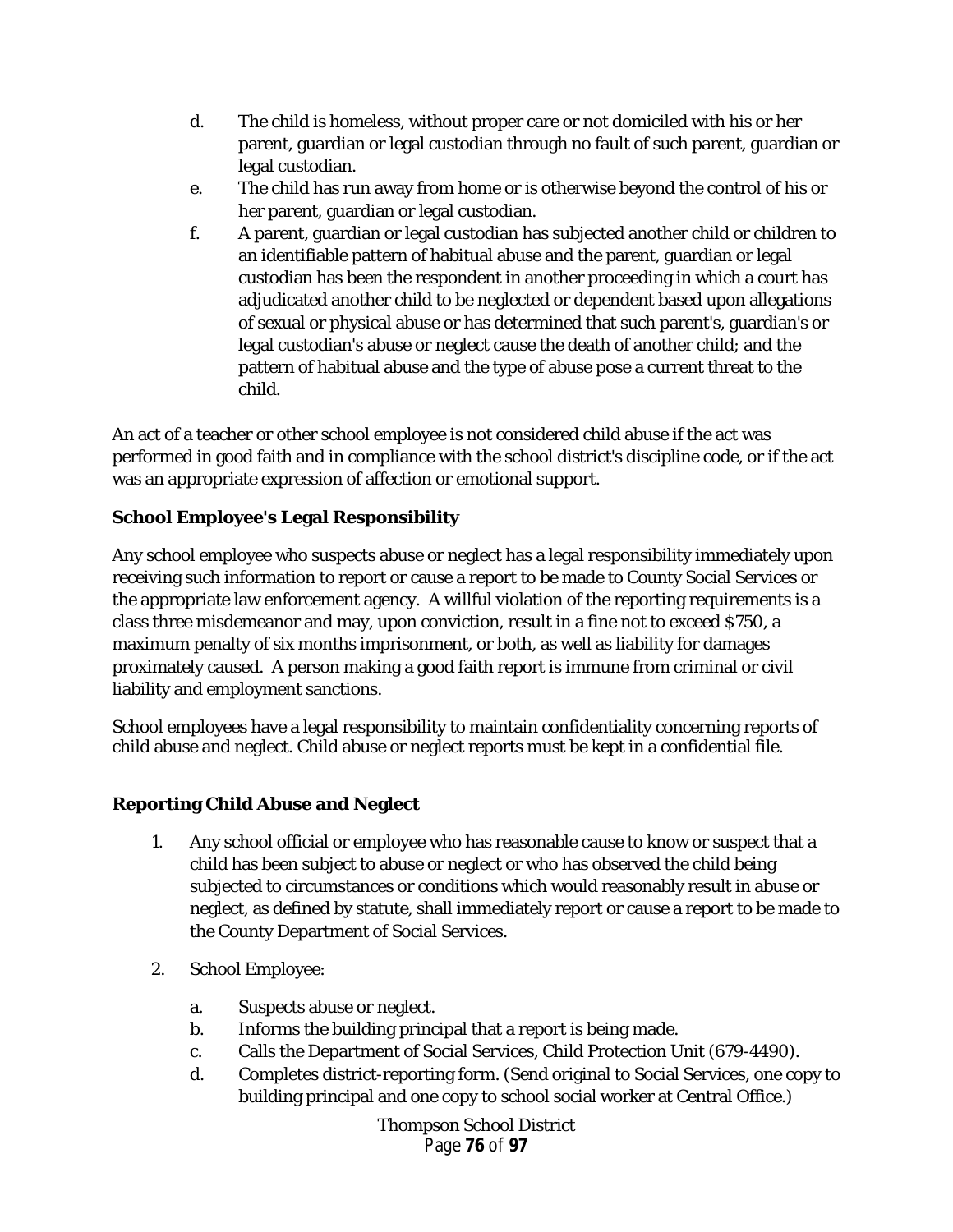- 3. A school employee is not required to investigate the incident, and the employee should not contact the child's family or any other person to determine the cause of the suspected abuse or neglect. The employee may inquire of the child, however, how an injury occurred. A school employee's reasonable cause to suspect that a child has been subjected to abuse or neglect may arise from a child's vague or inconsistent response to such an inquiry, or from an explanation, which does not fit the injury.
- 4. After the report is made to the County Department of Social Services, district and school staff members will make themselves available for meeting with the agency's representative to facilitate communication. The school will report any further incidents of abuse or neglect to the agency's representative.
- 5. School personnel are required by law to make both an oral and a written report of suspected child abuse or neglect. Every effort should be made to report the suspicion immediately. This will help facilitate investigations in a timely manner for the safety of the child. In an emergency situation, law enforcement officials have the legal authority to take custody of the child. In other situations, a court order must be obtained to legally withhold a child from his parent or guardian.
- 6. Once a report of child abuse is given to the County Social Services, the responsibility for investigation and follow-up lies with that agency. It is not the responsibility of the school staff to investigate the case. Therefore, the school staff will not engage in the following activities:
	- a. Make home visits for investigative purposes.
	- b. Take the child for medical treatment (this does not preclude taking action in an emergency situation).
	- c. Convey messages between the agency and the parents/guardians.
- 7. School health and other educational records may only be released as part of an investigation if furnished in compliance with a judicial order or pursuant to a lawfully issued subpoena.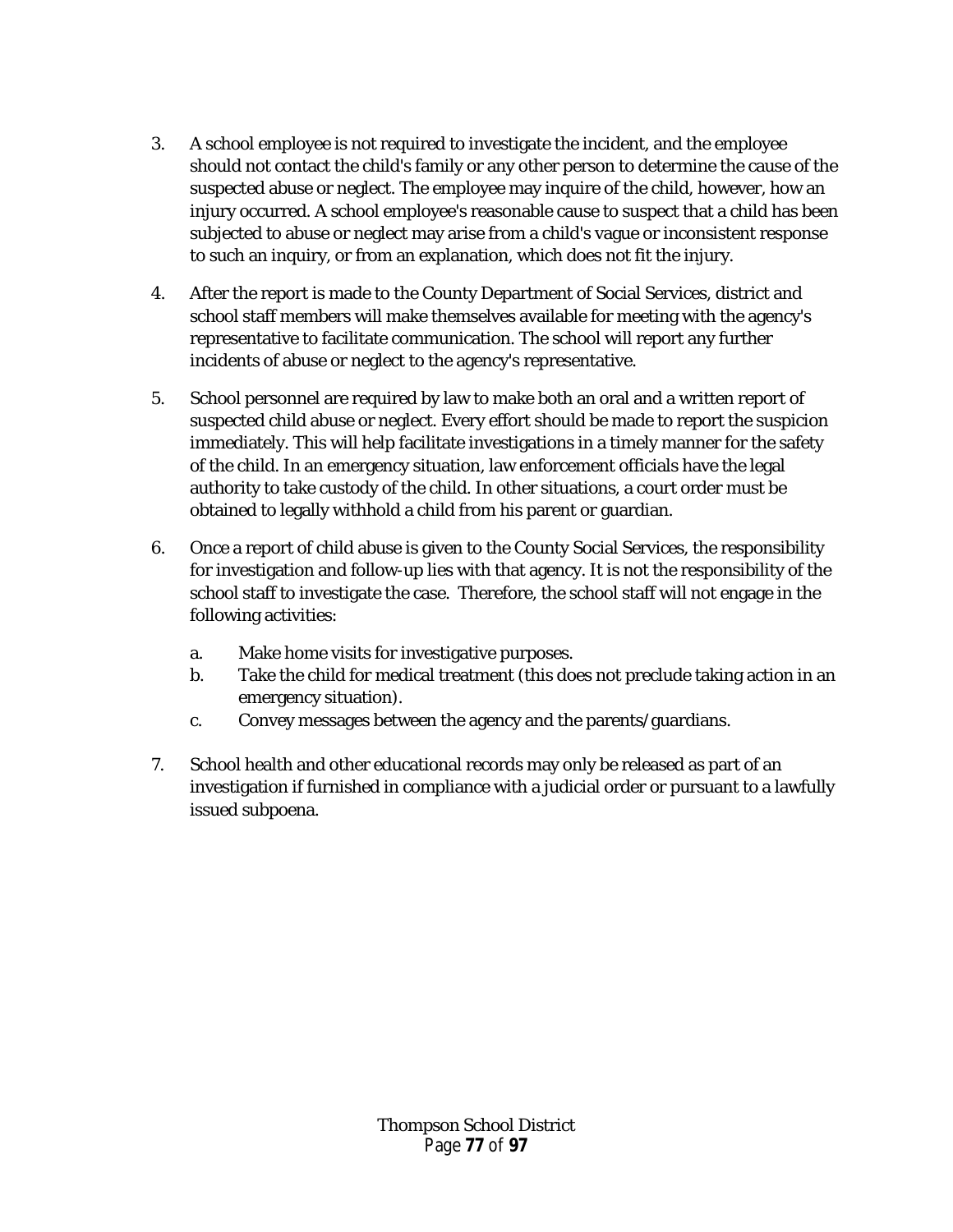#### **SEX OFFENDER INFORMATION (JLFF)**

Adopted November 17, 2004

At the beginning of each school year, the district shall provide written information to parents and eligible students identifying where and how community members may obtain information related to registered sex offenders that has been collected by law enforcement agencies. This information will also be posted on the district's web site.

> Thompson School District Page **78** of **97**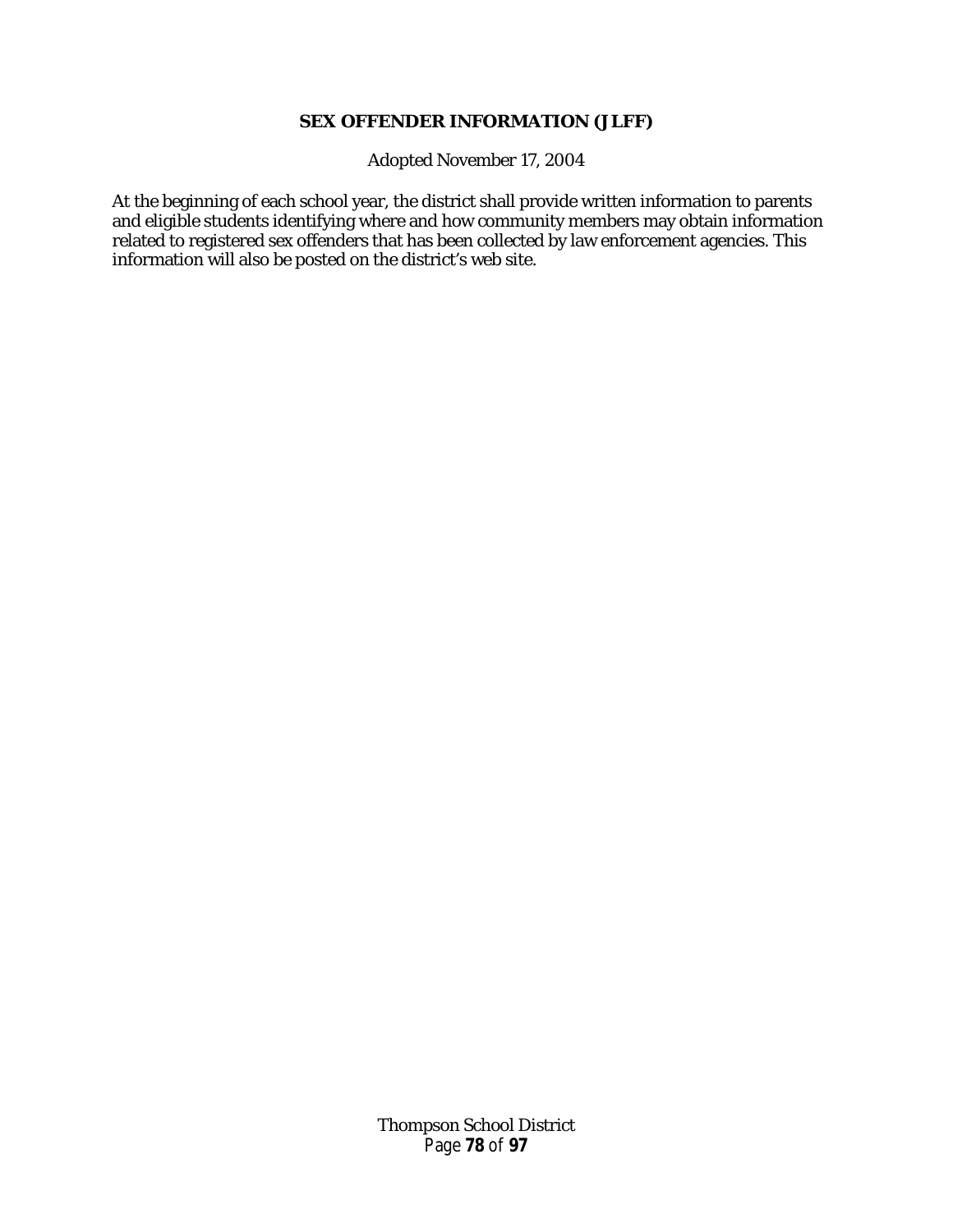# **STUDENT FEES, FINES AND CHARGES (JQ)**

Revised March 4, 2009

Students shall not be charged a fee as a condition of enrollment in school or as a condition of attendance in any class that is considered part of the academic portion of the district's educational program, except tuition allowed by law. However, state law allows the district to require students to pay textbook fees, fees for expendable materials and other miscellaneous fees.

The district will not furnish expendables such as pencils, crayons, notebooks and incidentals necessary for students' personal work. Teachers shall use good judgement in requiring or requesting students to supply notebooks, specialized tools and paper and shall only require them to furnish reasonably priced, standard sorts of materials.

All student fees and charges shall be adopted by the Board. The fees shall remain in place until modified or removed by Board resolution. All student fees adopted by the Board shall be used for the purposes set forth in the resolution and shall not be spent for any other purpose.

Any information publicizing any fee authorized under this policy shall specify whether the fee is voluntary or mandatory and the specific activity from which a student will be excluded if the fee is not paid.

## **Instructional Materials Fees and Fines**

The district loans textbooks to students. Students may be asked to pay a non-refundable rental fee reasonably related to the actual cost of some or all of the textbooks provided to them. Rental fees shall be adopted by the Board each spring for the following school year. Fees for expendable instructional materials shall be adopted at the same time. No rental fee will be assessed for classroom reference materials or library books.

It is expected that students shall return textbooks to the school in good condition, except for ordinary wear. Students shall be assessed fines for lost, damaged or defaced books, materials or equipment, including items checked out from the media center. The fines will be for the amount of the loss.

If the district has made a reasonable effort to obtain payment for lost or damaged textbooks or materials checked out from the media center to no avail, it may withhold the diploma, transcript or grades of any student who has failed to return or replace them by the end of the semester or the school year. The district may also deny the privilege of participating in the graduation ceremony to students who have failed to return or replace such items by the date of the ceremony. Parents or guardians of such students may, however, view their records and make copies of them at their own expense, in accordance with federal law.

Students who have difficulty in paying fines may arrange for alternative payment methods such as installment plans or school service. No student shall be refused the use of textbooks because of failure to pay the required fees.

> Thompson School District Page **79** of **97**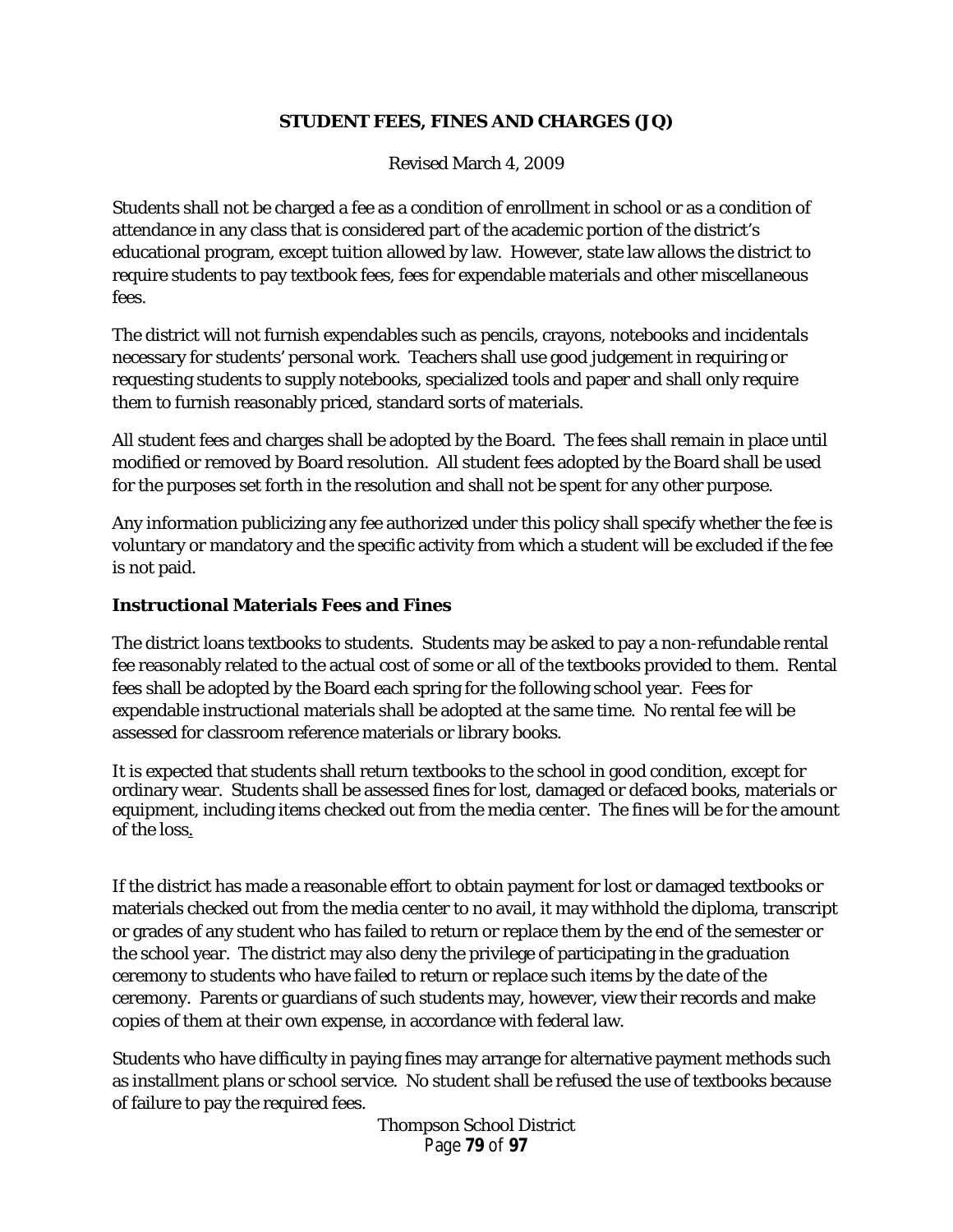# **Fees for Extra Supplies and Materials**

The district may charge fees for specific classes that consume more supplies and materials than normal classroom instruction or result in projects that become the personal property of a student or his family.

# **Various School and Activity Fees**

Students may be asked to pay fees voluntarily as a condition of participating in or attending a school-sponsored activity or program that is not within the academic portion of the educational program.

Upon the recommendation of the superintendent, the Board shall approve fees for the use of school-owned items such as lockers, choral robes, band uniforms and musical instruments.

Students participating in a school activity which is not required by their teacher or used in determining a grade may be required to pay charges covering the cost of the activity. Such charges may include, but are not limited to, entrance or admission fees, meals and lodging. The transportation costs of academically related field trips cannot be charged. The teacher and principal should make every effort to see that no student who wishes to participate is denied the opportunity to take part because of lack of funds.

The district may impose and collect a fee for the payment of excess transportation costs, in accordance with state law, but only those students who use the district transportation services shall be required to pay such a fee.

# **Waiver of Fees**

Indigent students shall not be required to pay textbook rental or expendable materials fees, fines for lost or damaged books or other charges and fees, including any transportation fee. An indigent student is defined as any child who is eligible for a free or reduced price lunch under the federal poverty income guidelines. Students qualifying for a fee waiver will receive it without unnecessary embarrassment or public exposure of their need.

All fees for textbooks, expendable supplies and materials, and miscellaneous fees shall be waived for students in out-of-home placements, as that term is defined by C.R.S. 22-32-138  $(1)(e)$ .

# **Fee Schedule**

The district shall prepare and make available upon request a complete list of student fees. Interested parties may contact individual schools or district administration to learn the purpose of each fee and how the amount was determined.

The fee schedule shall inform parents how to apply for a waiver of fees, whether fees are voluntary or mandatory and the specific activity from which a student will be excluded if a fee is not paid.

> Thompson School District Page **80** of **97**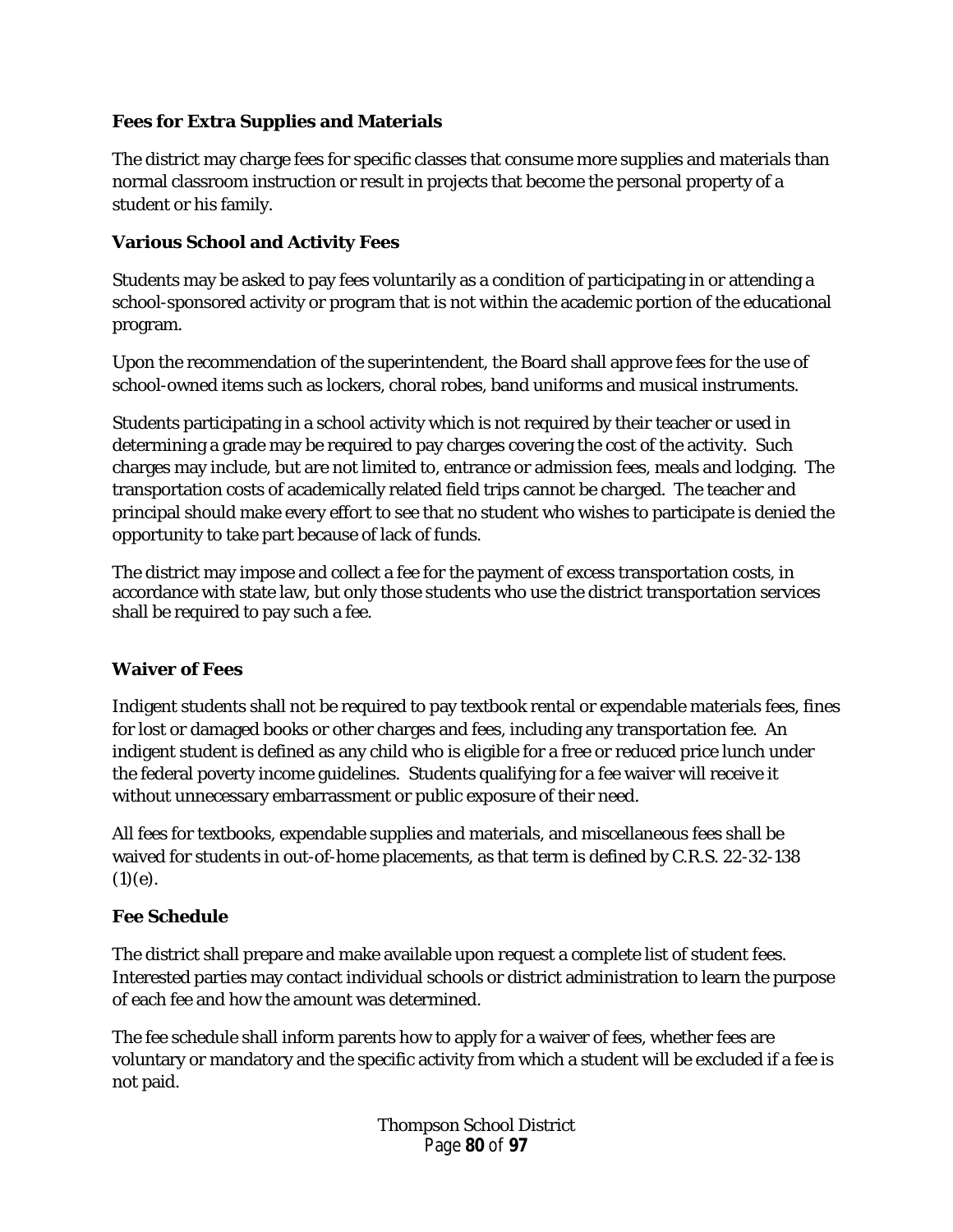## **STUDENT RECORDS/RELEASE OF INFORMATION ON STUDENTS (JRA/JRC)**

### Revised August 21, 2013

In recognition of the confidential nature of student education records, no person or agency may access student education records without prior written consent from the student's parent/guardian or the eligible student, except as set forth in law and this policy.

The superintendent or designee shall provide for the proper administration of student records in accordance with law, including the implementation of safeguard measures or procedures regarding access to and disclosure of student education records.

#### **Content and Custody of Records/Information**

Student education records in all formats and media, including photographic and electronic, may contain, but will not necessarily be limited to, the following information: identifying data; academic work completed; level of achievement (grades, standardized achievement test scores); attendance data; scores on standardized intelligence, aptitude and psychological tests; interest inventory results; health and medical information; family background information; teacher or counselor ratings and observations; reports of serious or recurrent behavior patterns; and any individual education program (IEP).

Student education records do not include records maintained by a law enforcement unit of the school or district that are created by that unit for the purpose of law enforcement.

Nothing in this policy shall prevent employees from disclosing information derived from personal knowledge or observation and not derived from a student's education records.

School employees who share disciplinary and attendance information concerning a student pursuant to this policy are immune from civil and criminal liability if they act in good faith compliance with state law.

All requests for inspection and review of student education records and requests for copies of such records, as well as disclosure of personally identifiable information except as provided by law, shall be maintained as a part of each student's record.

School employees shall use reasonable methods to authenticate the identity of parents/guardians, students, school officials, and any other party to whom they disclose student education records. Authentication of identity prior to disclosure of electronic records through passwords or other security measures shall be required.

The principal is the official custodian of student records in his or her building.

## **Access to Records by Parent/Legal Guardian/Custodian of Record and Eligible Students**

A parent/legal guardian/custodian of record ("parent") has the right to inspect and review their child's education records. However, if a student is 18 years old or older ("eligible student"), the student may inspect or review his or her own records and provide written consent for disclosure of such records and personally identifiable information therein. If an eligible student is a dependent for federal income tax purposes, the parent also is entitled to access his/her child's educational records despite the lack of written consent from the eligible student or the disclosure is in connection with a health or safety emergency.

> Thompson School District Page **81** of **97**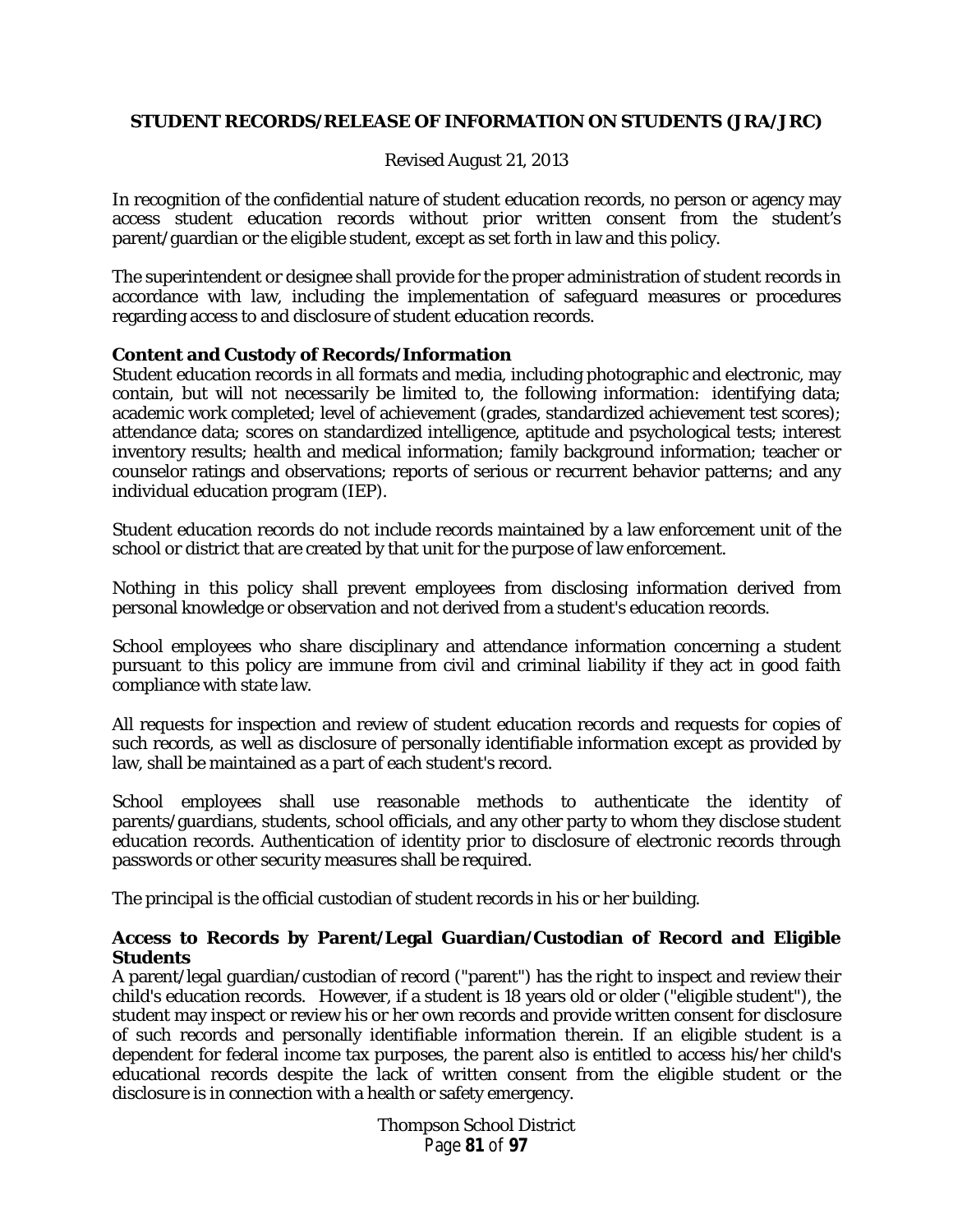### **Transferring Records to Other School Districts/Post-Secondary Institutions**

Student records, including disciplinary records, may be transferred without consent to officials of another school, school system, or post-secondary institution that has requested the records and in which the student seeks or intends to enroll. The district will provide a copy of the record to the eligible student or student's parents if so requested.

#### **Requesting and Receiving Information and Records from State Agencies**

Within the bounds of state law, district employees shall seek to obtain such information regarding students as is required to perform their legal duties and responsibilities, including protecting public safety and the safety of the student. Such information may be obtained from the judicial department or any state agency that performs duties and functions under the Colorado Children's Code.

District employees receiving such information shall use it only in the performance of their legal duties and responsibilities and shall otherwise maintain the confidentiality of all information obtained. School employees who knowingly violate this provision are subject to disciplinary action pursuant to Board policy and to a civil penalty of up to \$1,000.

If such information is shared with another school or school district to which a student may be transferring, it shall only be shared in compliance with the requirements of federal law, including the Family Education Rights and Privacy Act of 1974 ("FERPA").

When a petition is filed in juvenile court or district court that alleges a student between the ages of 12 and 18 years has committed an offense that would constitute unlawful sexual behavior or a crime of violence if committed by an adult, basic identification information, as defined in state law, along with the details of the alleged delinquent act or offense, is required by law to be provided immediately to the school district in which the juvenile is enrolled.

The information shall be used by the Board to determine whether the student has exhibited behavior that is detrimental to the safety, welfare, and morals of the other students or school employees and whether educating the student in the school may disrupt the learning environment in the school, provide a negative example for other students, or create a dangerous and unsafe environment for students and employees. The Board shall take appropriate disciplinary action, which may include suspension or expulsion, in accordance with the student code of conduct and related policies.

## **Request to Amend Education Records**

A parent or eligible student may ask the district to amend a student education record they believe is inaccurate, misleading or otherwise violates the privacy rights of the student. Student grades cannot be challenged pursuant to this policy. Requests to amend a student education record shall be in accordance with the exhibit accompanying this policy.

#### **Disclosure with Written Consent**

Whenever the district is required by law or policy to seek written consent prior to disclosing personally identifiable information regarding a student, the notice provided to the parent or eligible student shall contain the following:

- a. Specific records to be disclosed
- b. Specific reasons for such disclosure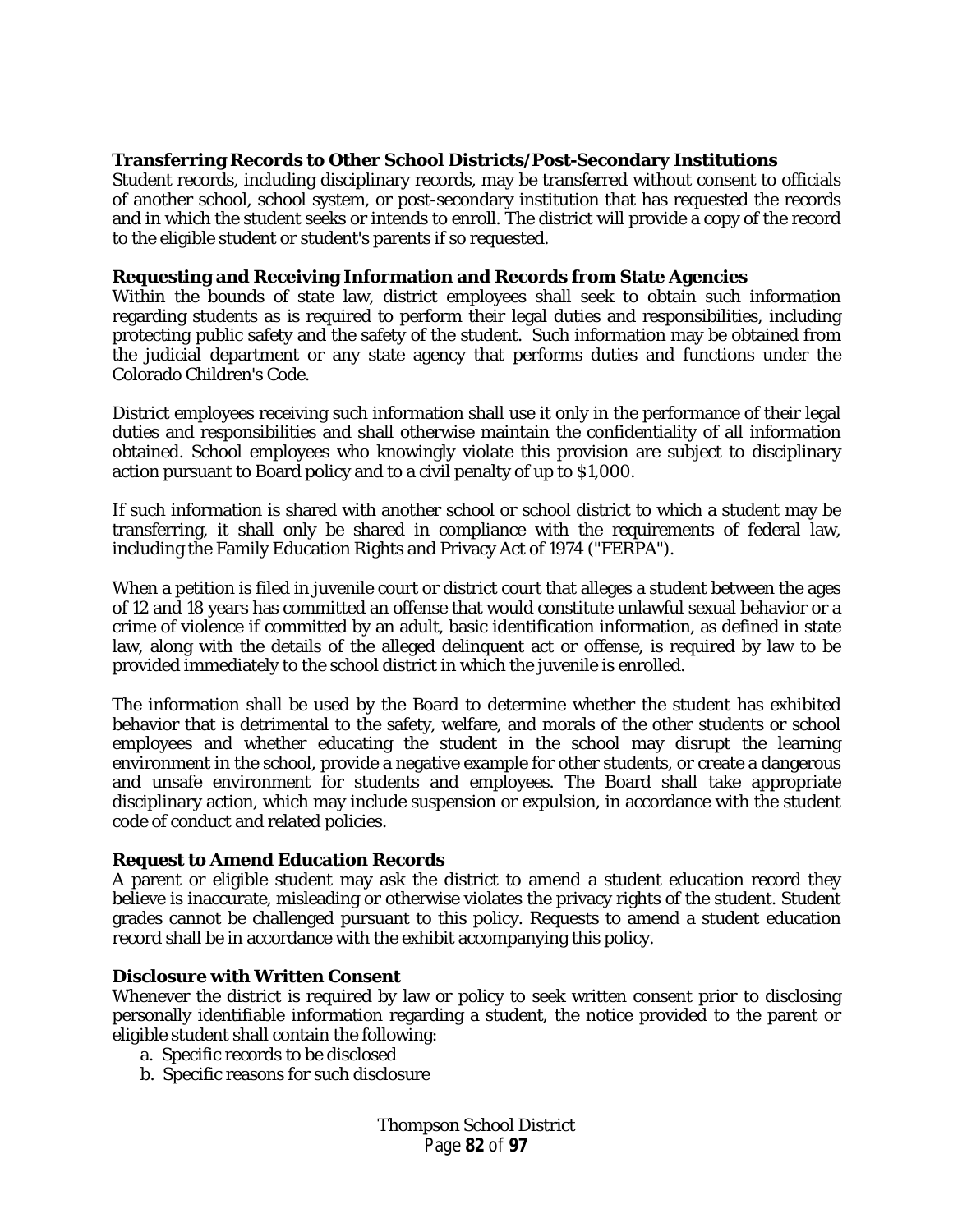- c. Specific identity of any person, agency or organization requesting such information and the intended uses of the information
- d. Method or manner by which the records will be disclosed
- e. Right to review or receive a copy of the records to be disclosed

Parent or eligible student consent shall only be valid for the specific instance for which it was given. Consent for a student to participate in any course, school activity, special education program or in any other school program shall not constitute the specific written consent required.

All signed consent forms shall be retained by the district.

#### **Disclosure without Written Consent**

The district may disclose student education records or personally identifiable information contained therein without written consent of the parent or eligible student if the disclosure meets one of the following conditions:

- 1. The disclosure is to a school official having a legitimate educational interest in the student education record or the personally identifiable information contained therein. In accordance with law, only those school officials who have a legitimate educational interest as described in this policy shall be permitted access to specific student education records.
	- a. For purposes of this policy, a "school official" is a person employed by the district as an administrator, supervisor, teacher or support staff member; a person serving on the Board of Education; a person or company with whom the district has contracted to perform specialized tasks (such as attorneys, auditors, consultants and health care providers); or a parent or student serving on an official committee or assisting another school official in performing his or her tasks.
	- b. A school official has a "legitimate educational interest" if disclosure to the official is:(1) necessary for that official to perform appropriate tasks that are specified in his or her position description or by a contract agreement; (2) used within the context of official district business and not for purposes extraneous to the official's areas of responsibility; (3) relevant to the accomplishment of some task or to a determination about the student; and (4) consistent with the purposes for which the data are maintained.
- 2. The disclosure is to officials of another school, school system or postsecondary institution that has requested the records and in which the student seeks or intends to enroll, or has enrolled. Any records sent during the student's application or transfer period may be supplemented, updated or corrected as necessary.
- 3. The disclosure is to authorized representatives of the Comptroller General of the United States, the Attorney General of the United States, the Secretary of the U.S. Department of Education or state and local educational authorities.
- 4. The disclosure is in connection with a student's application for, or receipt of, financial aid.
- 5. The disclosure is to state and local officials and concerns the juvenile justice system's ability to effectively serve, prior to adjudication, the student whose records are disclosed

Thompson School District Page **83** of **97**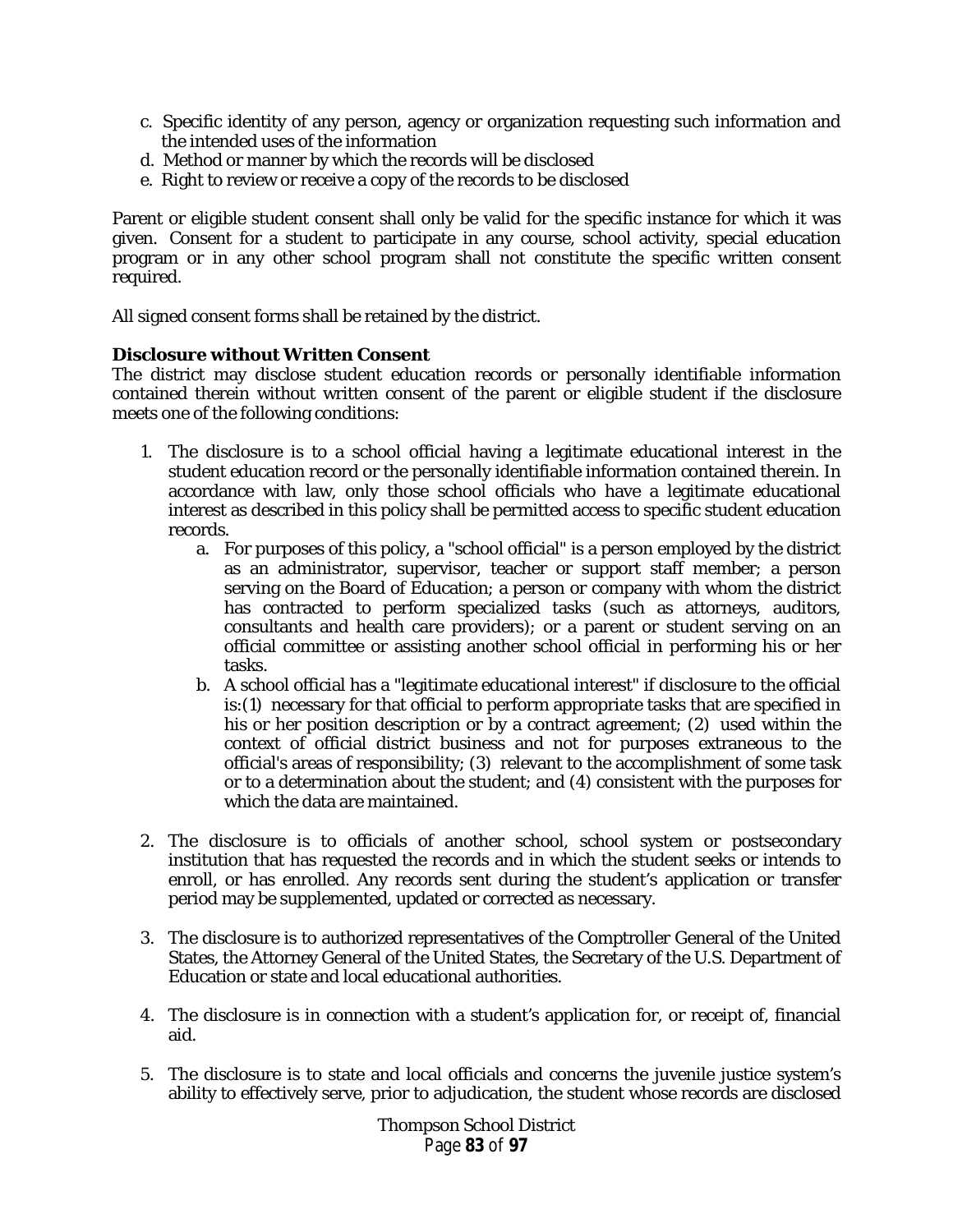as provided under the Colorado Open Records Act and Colorado Children's Code. Such records and personally identifiable information shall only be disclosed upon written certification by the officials that the records and information will not be disclosed to any other party, except as specifically authorized or required by law, without the prior written consent of the parent or eligible student.

- 6. The disclosure is to organizations conducting studies for, or on behalf of, educational agencies or institutions to develop, validate or administer predictive tests; to administer student aid programs; or to improve instruction.
- 7. The disclosure is to accrediting organizations for accrediting functions.
- 8. The disclosure is to the parent of an eligible student and the student is a dependent for IRS for tax purposes.
- 9. The disclosure is in connection with an emergency, if knowledge of the information is necessary to protect the health or safety of the student or others.
- 10. The disclosure is to comply with a judicial order or lawful subpoena. Unless specified in the order of subpoena, the district shall make a reasonable effort to notify the parent or eligible student prior to complying with the order or subpoena.
- 11. The disclosure is of "directory information" as defined by this policy.

## **Disclosure of Disciplinary Information to School Personnel**

In accordance with state law, the principal or designee shall communicate disciplinary information concerning any student enrolled in the school to any teacher who has direct contact with the student in the classroom and to any counselor who has direct contact with the student.

Any teacher or counselor to whom disciplinary information is reported shall maintain the confidentiality of the information and shall not communicate it to any other person. The principal or designee is required to inform the student and the student's parent when disciplinary information is communicated and to provide a copy of the disciplinary information. The student and/or the student's parent may challenge the accuracy of such disciplinary information through the process outlined in JRA/JRC-E.

#### **Disclosure to Military Recruiting Officers**

Names, addresses and home telephone numbers, as well as directory information, of secondary school students shall be released to military recruiting officers within ninety (90) days of the request unless a parent or student submits a written request that such information not be released. Reasonable and customary actual expenses directly incurred by the district in furnishing this information will be paid by the requesting service.

#### **Disclosure to Medicaid**

In all cases in which a student is enrolled in the Colorado Medicaid program, the district shall release directory information consisting of the student's name, date of birth and gender to Health Care Policy and Financing (Colorado's Medicaid agency) to verify Medicaid eligibility of students. The district shall obtain written consent annually from a parent before the release of any non-directory information required for billing. To accomplish this, the district shall include a consent form with individualized education plan (IEP) packet materials.

> Thompson School District Page **84** of **97**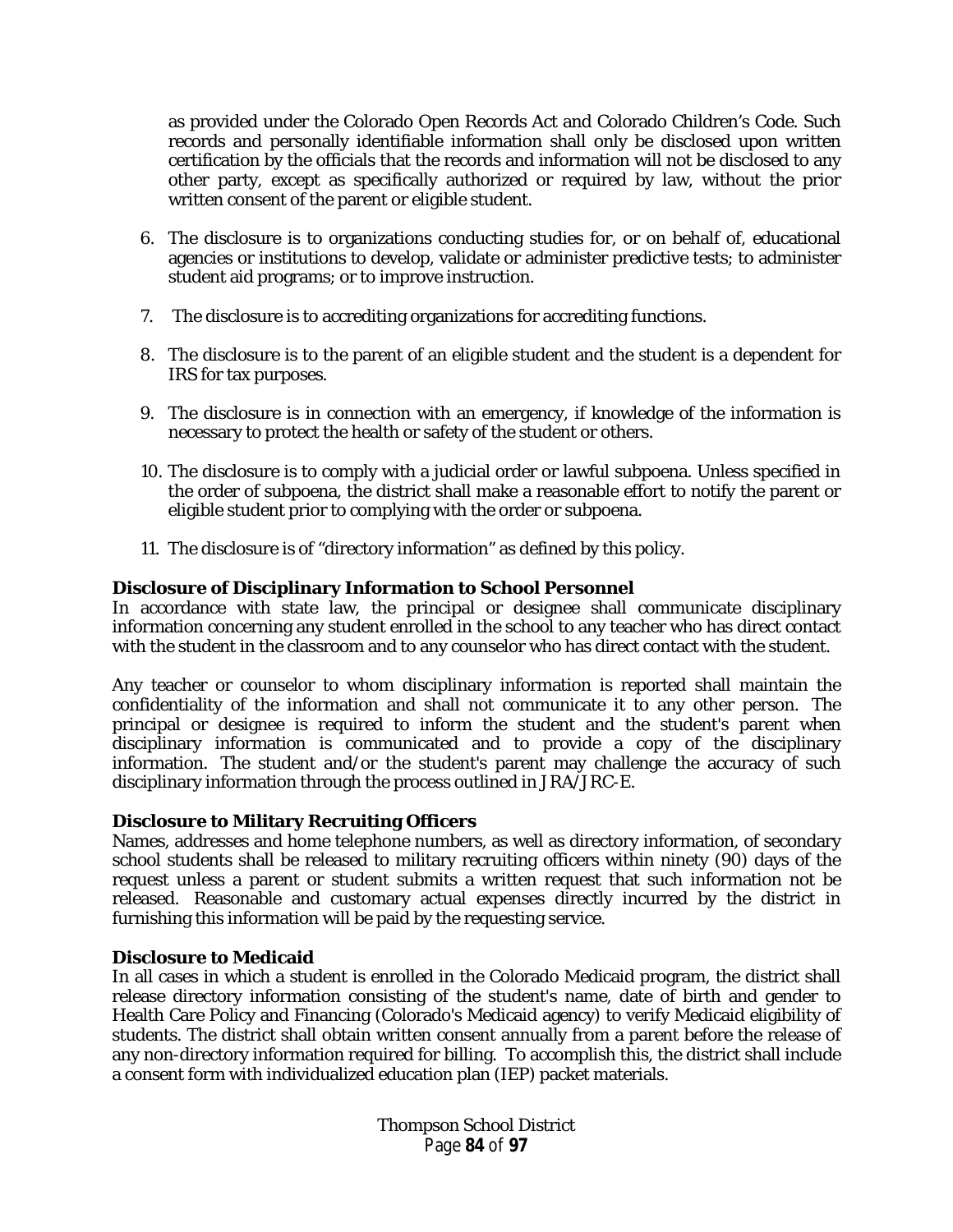## **Disclosure to Criminal Justice Agencies**

The superintendent or designee is authorized by law to share disciplinary and attendance information with a criminal justice agency investigating a criminal matter concerning a student enrolled or who will enroll in the district when necessary to effectively serve the student prior to adjudication. Such information shall only be shared upon written certification by the criminal justice agency that the information will not be disclosed to any other party, except as specifically authorized or required by law, without the prior written consent of the student's parent.

### **Disclosure to the Colorado Commission on Higher Education (CCHE)**

On or before December 31 of each school year, the district shall disclose to the CCHE the names and mailing addresses of those students enrolled in the eighth grade for use in mailing the notice of postsecondary educational opportunities and higher education admission guidelines as required by state law.

#### **Disclosure to Other Parties**

Except as noted in this policy, student records will not be released to other individuals and parties without a written request and authorization of the parent or eligible student.

## **Disclosure of Directory Information**

The district may disclose directory information without written consent of the parent or eligible student. The parent or eligible student has the right to refuse to permit the designation of any or all of the categories of directory information if such refusal is received in writing in the office of the principal of the school where the student is in attendance no later than September 7 or the following Monday if September 7 falls on a weekend.

"Directory information" means information contained in a student's education record that would not generally be considered harmful or an invasion of privacy if disclosed. Directory information which may be released includes but is not limited to the student's name, e-mail address, photograph, date and place of birth, major field of study, participation in officially recognized activities and sports, weight and height of members of athletic teams, dates of attendance, grade level, enrollment status, degrees, honors and awards received, the most recent previous education agency or institution attended by the student, and other similar information. Directory information also includes a student identification number or other unique personal identifier displayed on a student ID badge or used by the student to access or communicate in electronic systems, but only if the identifier cannot be used to gain access to student education records except when used in conjunction with one or more factors that authenticate the user's identity, such as a password known only by the authorized user.

Student telephone numbers and addresses shall not be disclosed pursuant to this section.

## **Annual Notification of Rights**

The district shall notify parents and eligible students of their rights pursuant to this policy at the beginning of each academic year. For notice to parents or eligible students who are disabled or whose primary or home language is other than English, the format or method of notice will be modified so it is reasonably likely to inform them of their rights.

A copy of FERPA and this policy may be obtained from the office of the superintendent during normal business hours.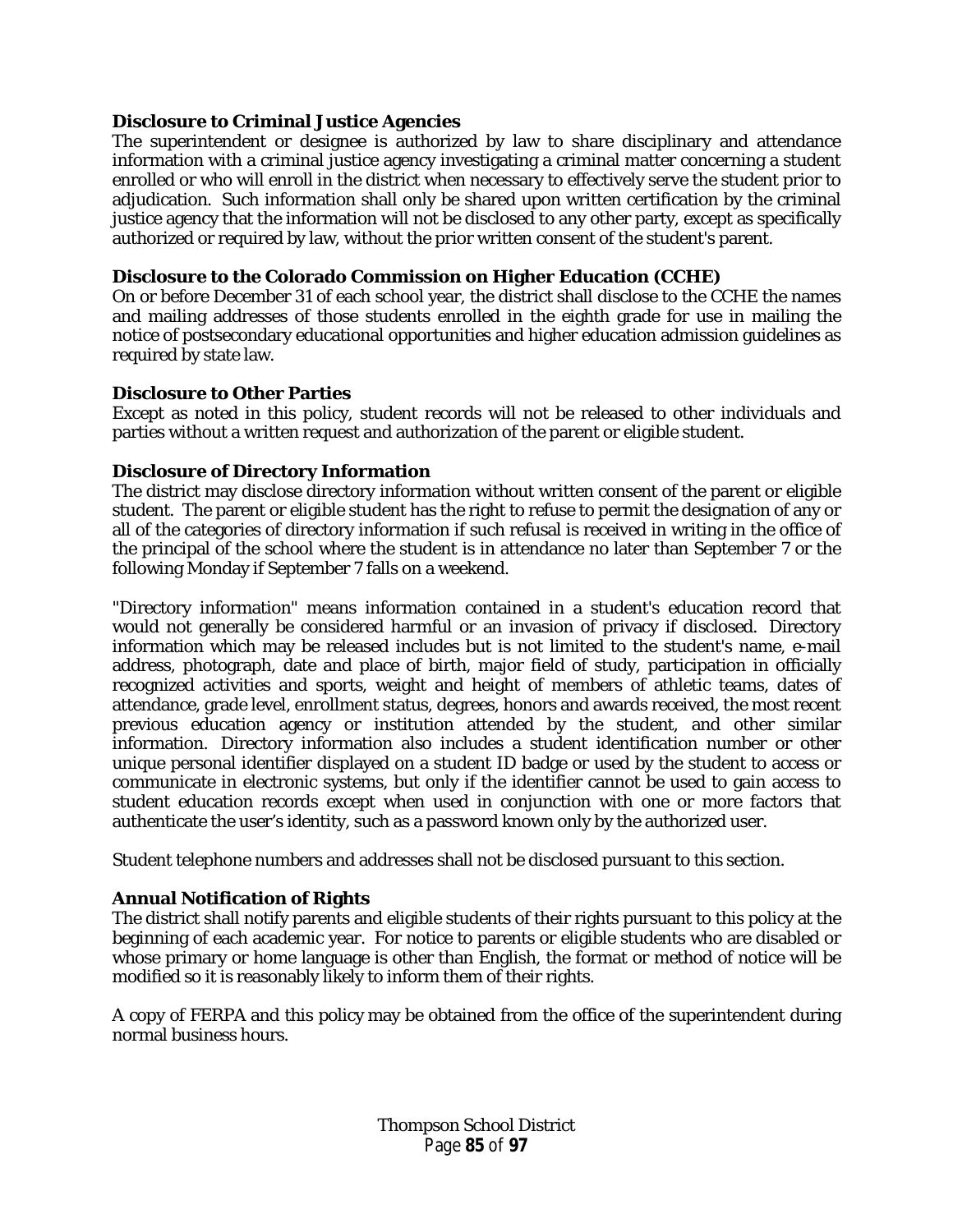#### **Governing Law**

The district shall comply with FERPA and its regulations as well as state law governing the confidentiality of student education records. The district shall be entitled to take all actions and exercise all options authorized under law.

In the event this policy or accompanying exhibit does not address a provision in applicable state or federal law, or is inconsistent with or in conflict with applicable state or federal law, the provisions of applicable state or federal law shall control.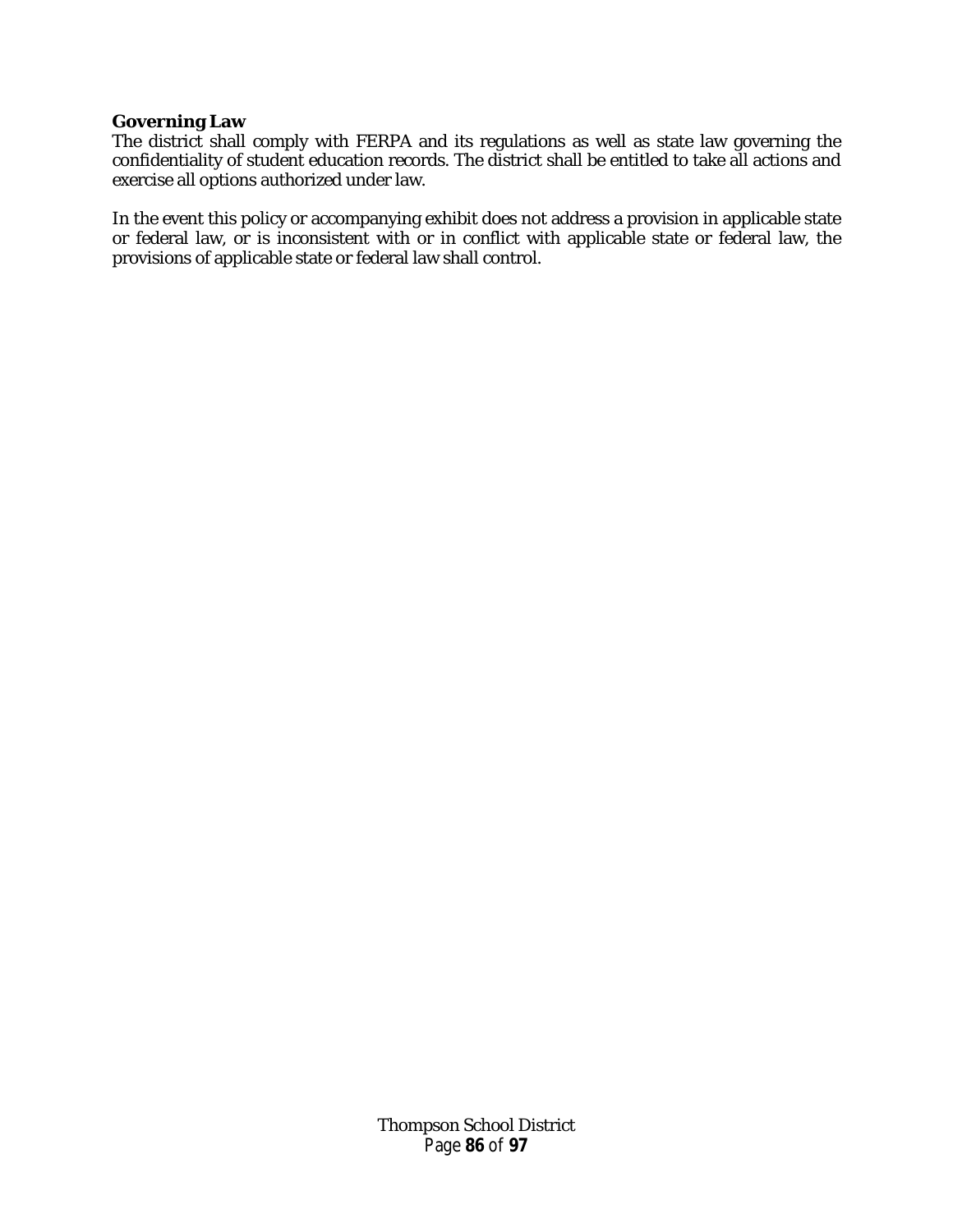## **STUDENT RECORDS/RELEASE OF INFORMATION ON STUDENTS (JRA/JRC-E) (Notification to Parents/Legal Guardians/Custodians of Record and Students of Rights Concerning Student Education Records)**

## Revised June 19, 2013

The Family Educational Rights and Privacy Act ("FERPA") and Colorado law afford parents/legal guardians/custodians of record ("parent") and students over 18 years of age ("eligible students") certain rights with respect to the student's education records, as follows:

1. The right to inspect and review the student's education records within three (3) days of the district receiving a request for access.

A parent or eligible student making such a request must submit to the school principal (or appropriate school official) a written request that identifies the record (s) they wish to inspect. The principal (or appropriate school official) will make arrangements for access and notify the parent or eligible student of the time and place where the records may be inspected.

The parent or eligible student shall examine the student's education records in the presence of the principal and/or other person(s) designated by the principal. The record itself shall not be taken from the district building.

During inspection and review of student education records by a parent or eligible student and when requested by them, the principal will provide personnel necessary to give explanations and interpretations of the records.

Upon request, one copy of the record shall be provided within a reasonable time to the parent or eligible student at a cost not to exceed .25 per page.

2. The right to request the amendment of the student's education records that the parent or eligible student believes are inaccurate, misleading or otherwise violate the privacy rights of the student.

A parent or eligible student may ask the district to amend a record they believe is inaccurate, misleading or otherwise violates the privacy rights of the student by writing to the school principal (or appropriate school official) within 10 days of the date records were first examined, clearly identifying the part of the record they want changed and specifying why it is inaccurate, misleading or otherwise violates the privacy rights of the student.

If the principal, after consulting with other persons having relevant information, decides not to amend the record as requested, the principal will notify the parent or eligible student of the decision and advise them of their right to a hearing regarding the request for amendment. Additional information regarding the hearing procedures will be provided to the parent or eligible student when notified of the right to a hearing.

> Thompson School District Page **87** of **97**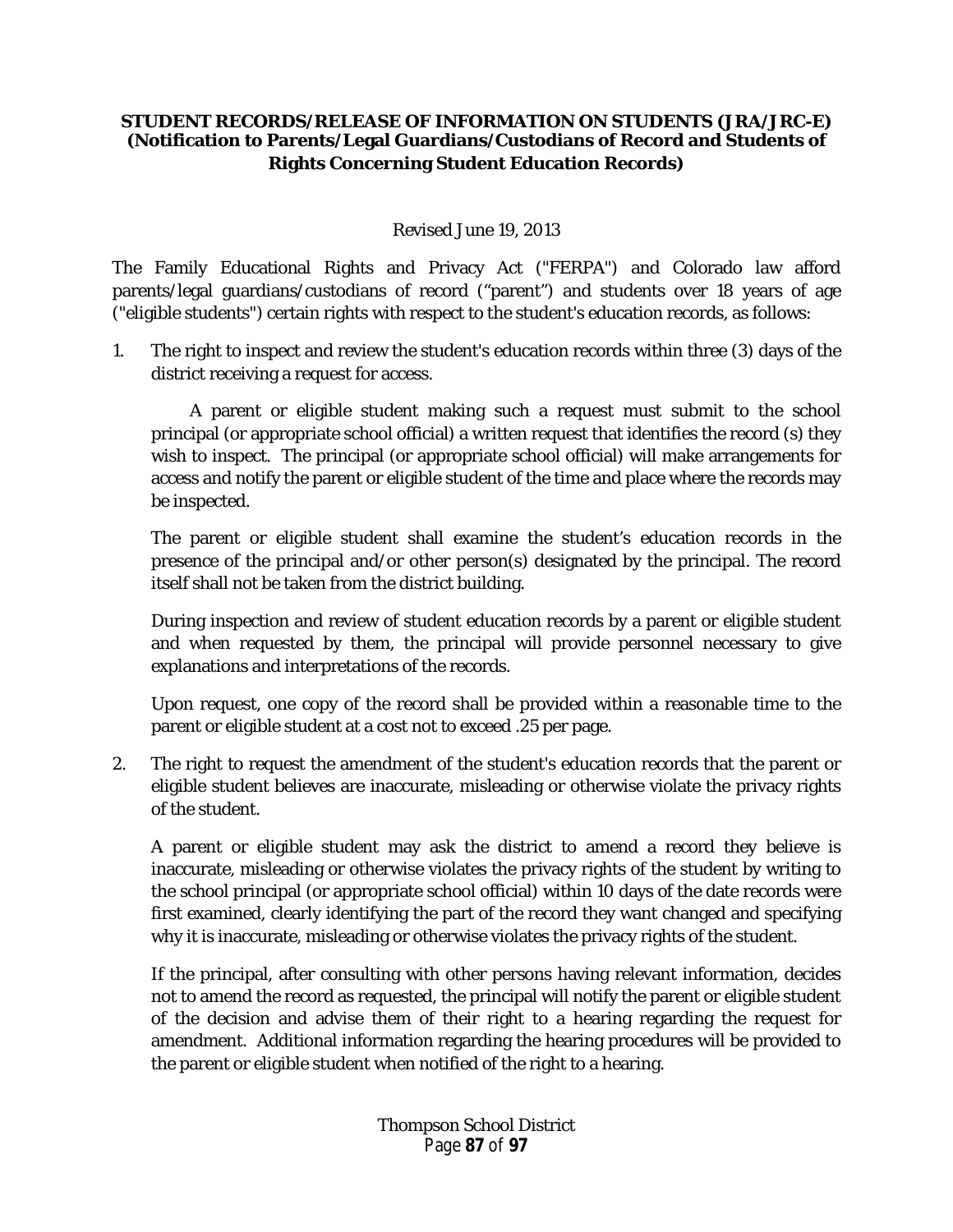A request for a formal hearing must be made in writing and addressed to the superintendent of schools. The district response to the request shall be mailed within ten (10) school days. The hearing shall be held in accordance with the following:

- a. The hearing will be held within fifteen (15) school days after receipt of the request. Notice of the date, place and time of the hearing will be forwarded to the parent or eligible student by certified mail.
- b. The hearing will be conducted by a principal or higher administrative official as designated in writing by the superintendent. The official conducting the hearing shall not be the principal who made the initial decision nor shall it be anyone with a direct interest in the outcome of the hearing.
- c. Parent or eligible student shall be afforded a full and fair opportunity to present evidence relevant to the issues raised and may be assisted or represented by individuals of their choice at their own expense, including an attorney.
- d. The official designated above shall make a decision in writing within ten (10) school days following the conclusion of the hearing and shall notify the parent or eligible student of that decision by certified mail.
- e. The decision of the official shall be based upon the evidence presented at the hearing and shall include a summary of the evidence and the reason for the decision.
- f. The decision shall include a statement informing the parents or eligible student of their right to place in the student records a statement commenting upon the information in the records and/or setting forth any reason for disagreement. Any explanation placed in the records shall be maintained by the district. If the student record is disclosed by the school to any other party, the explanation shall also be disclosed to that party.
- 3. The right to privacy of personally identifiable information contained in the student's education records, except to the extent that FERPA and state law authorize disclosure without consent.

The district may disclose group scholastic achievement data from which the individual cannot be identified without written consent of the parent or eligible student.

4. The right to file a complaint with the U.S. Department of Education concerning alleged failures by the district to comply with the requirements of FERPA. The name and address of the office that administers FERPA is:

Family Policy Compliance Office, U.S. Department of Education

400 Maryland Avenue, SW, Washington, DC 20202-4605

5. The right to refuse to permit the designation of any or all of the categories of directory information.

6. The right to request that information not be provided to military recruiting officers. Names, addresses and home telephone numbers as well as directory information of secondary school students will be released to military recruiting officers within ninety (90) days of the request unless a student submits a written request that such information not be released.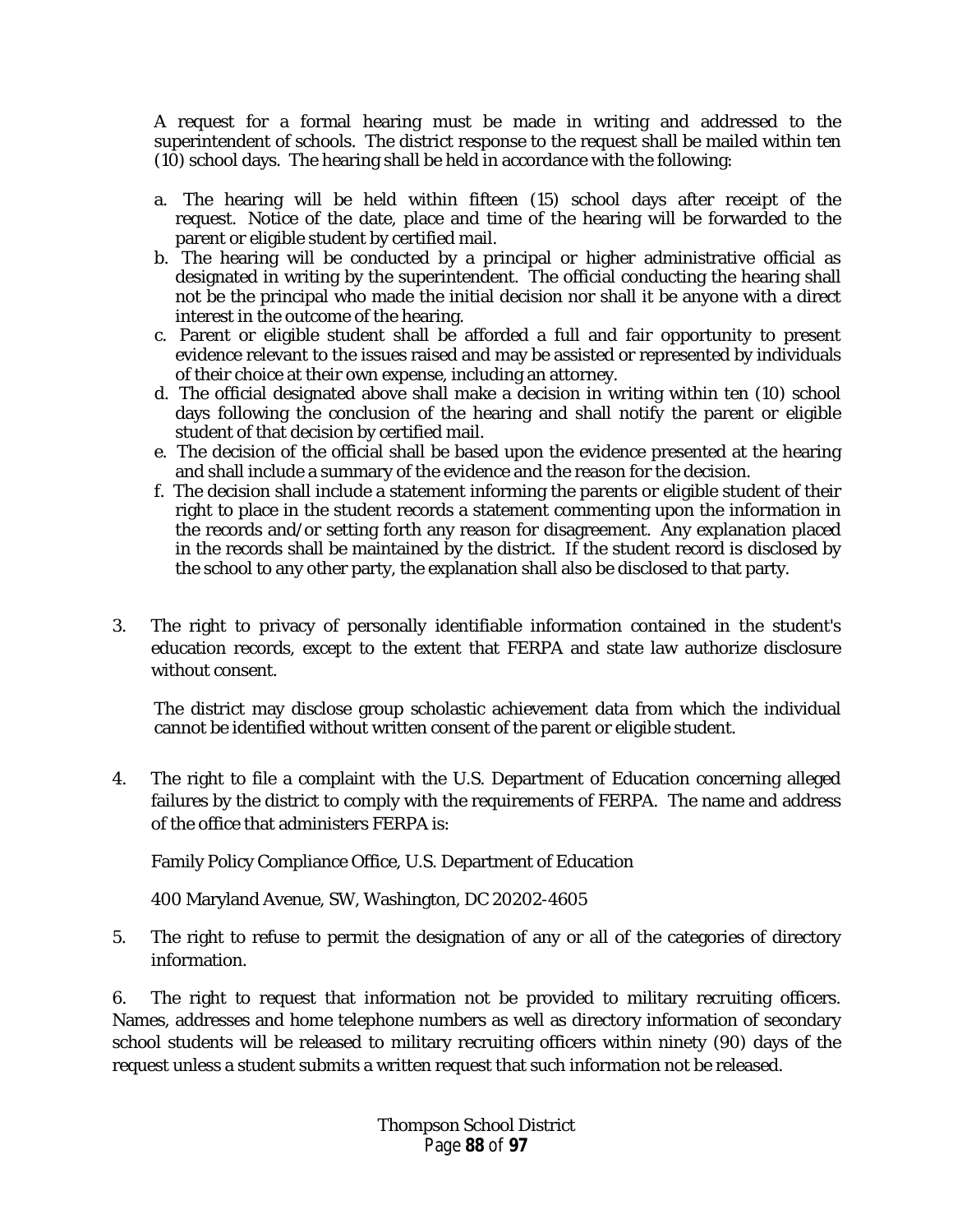# **STUDENT USE OF THE INTERNET AND ELECTRONIC COMMUNICATIONS (JS)**

Revised December 19, 2012

The Board of Education believes that the Internet and electronic communications (e-mail, interactive electronic environments, and other forms of electronic communication) have vast potent to support and enhance the district curriculum and to provide students with opportunities to learn and to inform.

Use of the Internet and electronic communications require students to think critically, analyze information, write clearly, use problem-solving skills, and hone computer and research skills that employers demand. Use of these tools also encourages an attitude of lifelong learning and offers an opportunity for students to participate in distance learning activities, ask questions of and consult with experts, communicate with other students and individuals, and locate material to meet educational and personal information needs.

The Internet and electronic communications are fluid environments in which students may access materials and information from many sources, including some that may be harmful to students. While it is impossible to predict with certainty what information students might locate or come into contact with, the district shall take reasonable steps to protect students from accessing material and information that is obscene, child pornography or otherwise harmful to minors, as defined by the Board. Students shall take responsibility for their own use of district technology devices to avoid contact with material or information that may be harmful to minors.

#### **Blocking or Filtering Obscene, Pornographic and Harmful Information**

Firewall systems provided by the district are in use that meet CIPA (Children's Internet Protection Act) mandates that block or filter material and information that is obscene, child pornography or otherwise harmful to minors, as defined by the Board, that allow for access to the Internet by a minor, from any location. Students shall report access to material and information that is obscene, child pornography, harmful to minors or otherwise in violation of this policy to authorized personnel or district employees. If a student becomes aware of other students accessing such material or information, he or she shall report it to the supervising employee.

## **No Expectation of Privacy**

District technology devices are owned by the district and are intended for educational purposes at all times. Students shall have no expectation of privacy when using the Internet or electronic communications. The district reserves the right to monitor, inspect, copy, review and store (at any time and without prior notice) all usage of district technology devices, including all Internet and electronic communications access and transmission/receipt of materials and information. All material and information accessed/received through district technology devices shall remain the property of the district.

## **Unauthorized and Unacceptable Uses**

Students shall use district technology devices in a responsible, efficient, ethical and legal manner.

Because technology and ways of using technology are constantly evolving, every unacceptable use of district technology devices cannot be specifically described in policy. Therefore, examples of unacceptable uses include, but are not limited to, the following.

No student shall access, create, transmit, retransmit or forward material or information:

- that promotes violence or advocates destruction of property including, but not limited to, access to information concerning the manufacturing or purchasing of destructive devices or weapons
- that is not related to district education objectives
- that contains pornographic, obscene or other sexually oriented materials, either as pictures or writings, that are intended to stimulate erotic feelings or appeal to prurient

Thompson School District Page **89** of **97**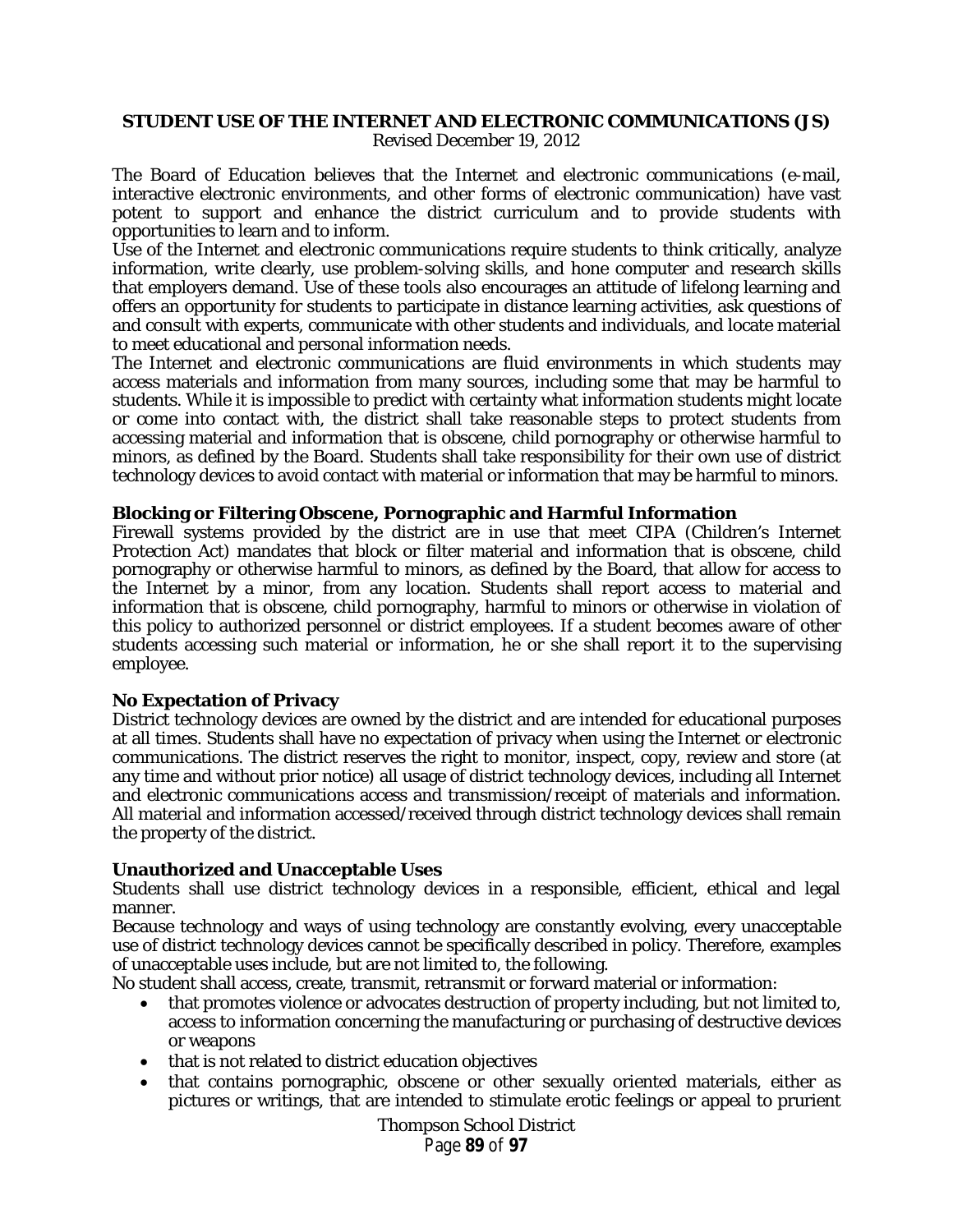interests in nudity, sex or excretion

- that harasses, threatens, demeans, or promotes violence or hatred against another person or group of persons in violation of the district nondiscrimination policies
- for personal profit, financial gain, advertising, commercial transaction or political purposes
- that plagiarizes the work of another with express consent
- that uses inappropriate or profane language likely to be offensive to others in the school community
- that is knowingly false or could be construed as intending to purposely damage another person's reputation
- in violation of any federal or state law or district policy, including but not limited to copyrighted material and material protected by trade secret
- that contains personal information about themselves or others, including information protected by confidentiality laws
- using another individual's Internet or electronic communications account without written permission from that individual
- that impersonates another or transmits anything anonymously mailed
- that accesses fee services without specific permission from the system administrator

#### **Security**

Security on district technology devices is a high priority. Students who identify a security problem while using the Internet or electronic communications must immediately notify a district employee. Students should not demonstrate the problem to other users. Logging on to the Internet or electronic communications as a system administrator is prohibited. Students shall not:

- use another person's password or any other identifier
- gain or attempt to gain unauthorized access to district technology devices
- read, alter, delete or copy, or attempt to do so, electronic communication of other system users

Any user identified as a security risk, or as having a history of problems with technology, may be denied access to the Internet and electronic communications.

#### **Safety**

In the interest of student safety, the district shall educate students and parents about appropriate online behavior, including cyber-bullying awareness and response, interacting on social networking sites and in interactive electronic environments, and other forms of direct electronic communications.

Students shall not reveal personal information, such as home address or phone number, while using the Internet or electronic communications. Without first obtaining permission of the district employee, students shall not use their last name or any other information that might allow another person to locate him or her. Students shall not arrange face-to-face meetings with persons met on the Internet or through electronic communications.

#### **Vandalism**

Vandalism will result in cancellation of privileges and may result in school disciplinary action, including suspension or expulsion, and/or legal action. Vandalism is defined as any malicious or intentional attempt to harm, destroy, modify, abuse or disrupt operation of any network within the district or any network connected to the Internet, operation of any form of electronic communications, the data contained on any network or electronic communications, the data of another user, usage by another user, or district-owned technology devices. This includes, but is not limited to, the uploading or creation of computer viruses and the use of encryption software.

> Thompson School District Page **90** of **97**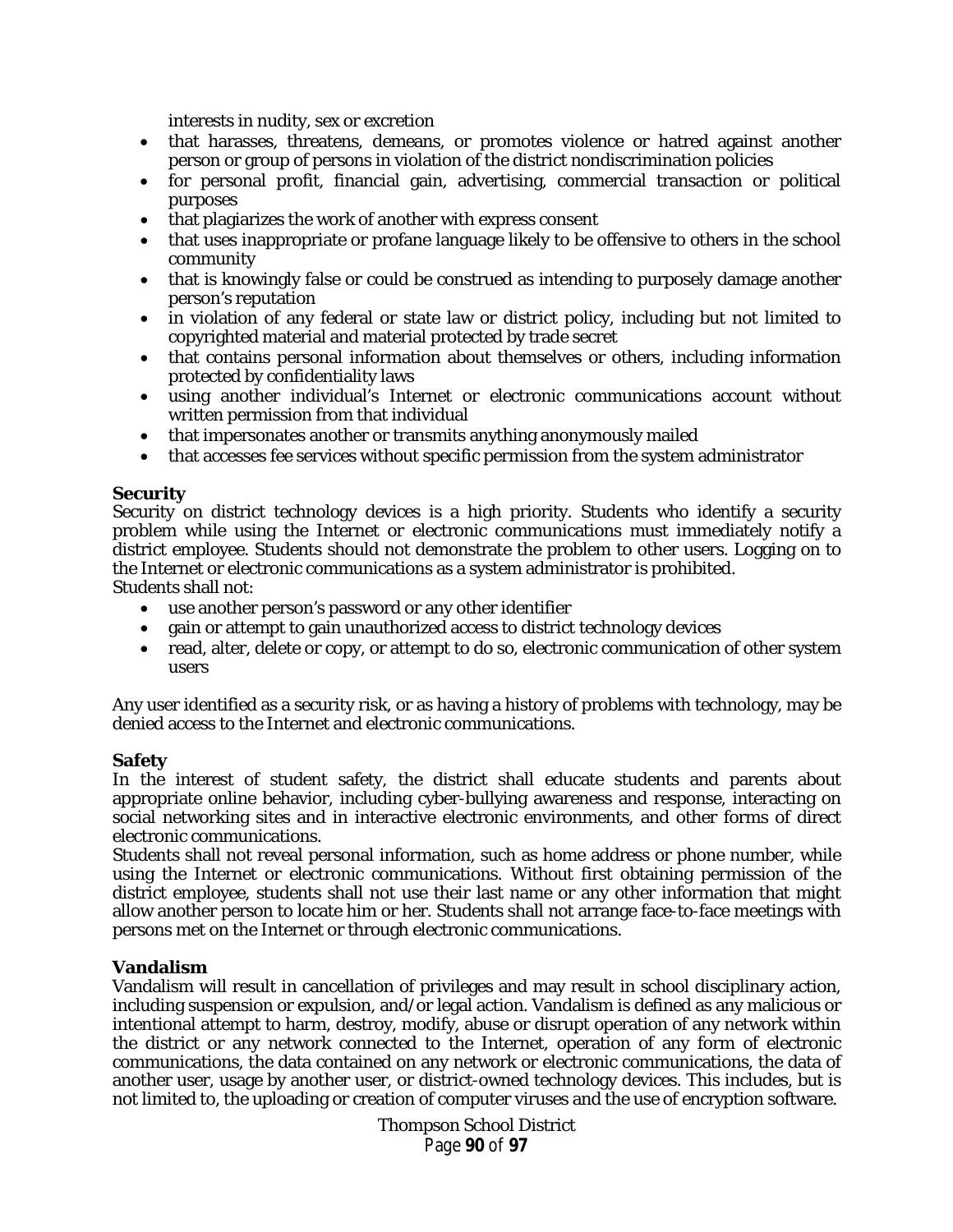#### **Unauthorized Software**

Students are prohibited from using or possessing any software, application, mobile application, or other content that has been downloaded or is otherwise in the user's possession without appropriate registration and payment of any fees.

#### **Assigning Student Projects and Monitoring Student Use**

The district will make reasonable efforts to see that the Internet and electronic communications are used responsibly by students. Administrators, teachers and employees have a professional responsibility to work together to monitor students' use of the Internet and electronic communications, help students develop the intellectual skills needed to discriminate among information sources, to identify information appropriate to their age and developmental levels, and to evaluate and use information to meet their educational goals. Students shall have specifically defined objectives and search strategies prior to accessing material and information on the Internet and through electronic communications.

Opportunities shall be made available on a regular basis for parents to observe student use of the Internet and electronic communications in schools.

#### **Student Use Is a Privilege**

Use of the Internet and electronic communications demands personal responsibility and an understanding of the acceptable and unacceptable uses of such tools. Student use of the Internet and electronic communications is a privilege, not a right. Failure to follow the use procedures contained in this policy shall result in the loss of the privilege to use these tools and restitution for costs associated with damages, and may result in school disciplinary action, including suspension or expulsion, and/or legal action. The district may deny, revoke or suspend access to district technology devices or close accounts at any time. Students and parents/guardians shall be required to sign the district's acceptable use agreement annually before Internet or electronic communications accounts shall be issued or access shall be allowed.

#### **School District Makes No Warranties**

The district makes no warranties of any kind, whether expressed or implied, related to the use of district technology devices including access to the Internet and electronic communications services. Providing access to these services does not imply endorsement by the district of the content, nor does the district make any guarantee as to the accuracy or quality of information received. The district shall not be responsible for any damages, losses or costs a student suffers in using the Internet and electronic communications. This includes loss of data and service interruptions. Use of any information obtained via the Internet and electronic communications is at the student's own risk.

> Thompson School District Page **91** of **97**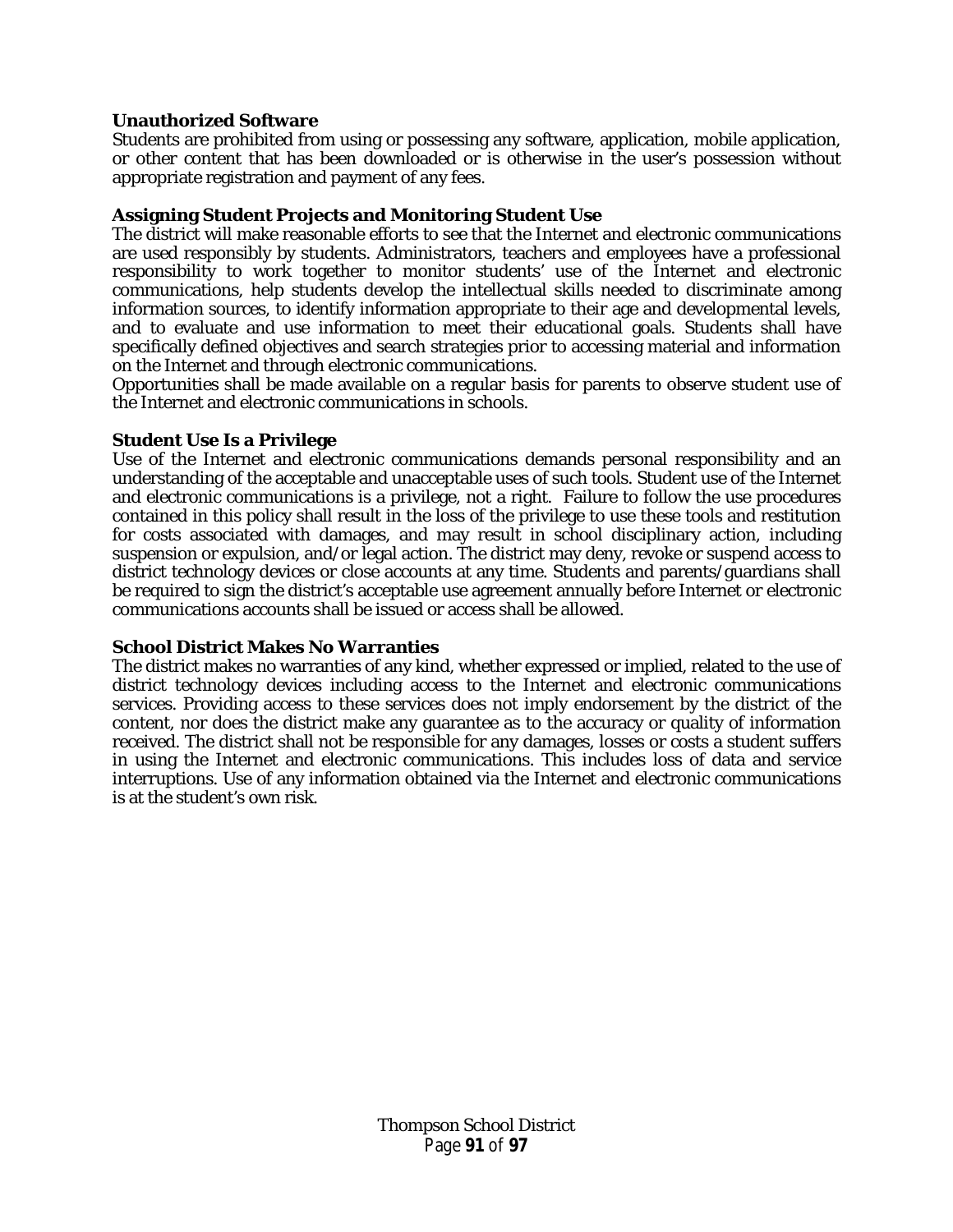# **STUDENT USE OF THE INTERNET AND ELECTRONIC COMMUNICATIONS (JS-E) (Acceptable Use Agreement)**

Revised December 19, 2012

The purpose of this agreement is to ensure that the use of Internet and electronic communications in the Thompson School District is consistent with the district's mission, goals, and objectives. The district requires all users in the Thompson Schools to read, sign, and agree to the terms of Board policy and this exhibit regarding acceptable use of the Internet and electronic communications. Student use of district technology devices including access to the Internet and electronic communications accessed from off campus and use of personal technology devices while on or near school campus, in school vehicles, and at schoolsponsored activities, shall also adhere to the terms of this agreement. The district reserves the right to modify terms and conditions at any time. The latest version is available from the district website at www.thompsonschools.org. Please read this document carefully before signing.

Telecommunications and networked services have significantly expanded the informational and instructional resources available to schools "and individual students". Access to these resources will enable students to expand their learning horizons as they explore thousands of libraries and databases while exchanging information with other users across the globe. Providing students with opportunities to develop skills to effectively locate, evaluate, and ethically use such resources is fundamental in the preparation of contributing citizens and future employees.

The goal of the district in providing these services is to promote educational excellence in the district and to facilitate resource sharing, innovation and communication. In addition, these services will be used to improve school and district communication, enhance productivity, and assist students in upgrading their skills. The services will also assist the district in sharing information with the local community, including parents, social service agencies, government agencies, and businesses.

The access and resources available are to be used for educational purposes only. With access to information and people all over the world comes the possibility of accessing material that may not be considered to be of educational value in the context of the school setting. The district has taken reasonable precautions to restrict access to inappropriate or offensive materials. Secure Computing SmartFilter filtering and Secure Computing Sidewinder firewall systems are in use that meet CIPA (*Children's Internet Protection Act*) mandates, but it is impossible to control the quality of all materials that might be accessed. We firmly believe that the value of information and interaction available through district technology devices far outweighs the possibility that users may encounter material that is not consistent with the educational goals of the district.

Internet access is coordinated through a complex association of government agencies and regional and state networks. Smooth operation of this network depends on the proper conduct of the users. In general, such conduct involves efficient, ethical and legal utilization of the network resources. This document contains guidelines to make you aware of the responsibilities expected of you as a Thompson School District Internet-and electronic communications user. If you violate any of these provisions, your account will be terminated.

> Thompson School District Page **92** of **97**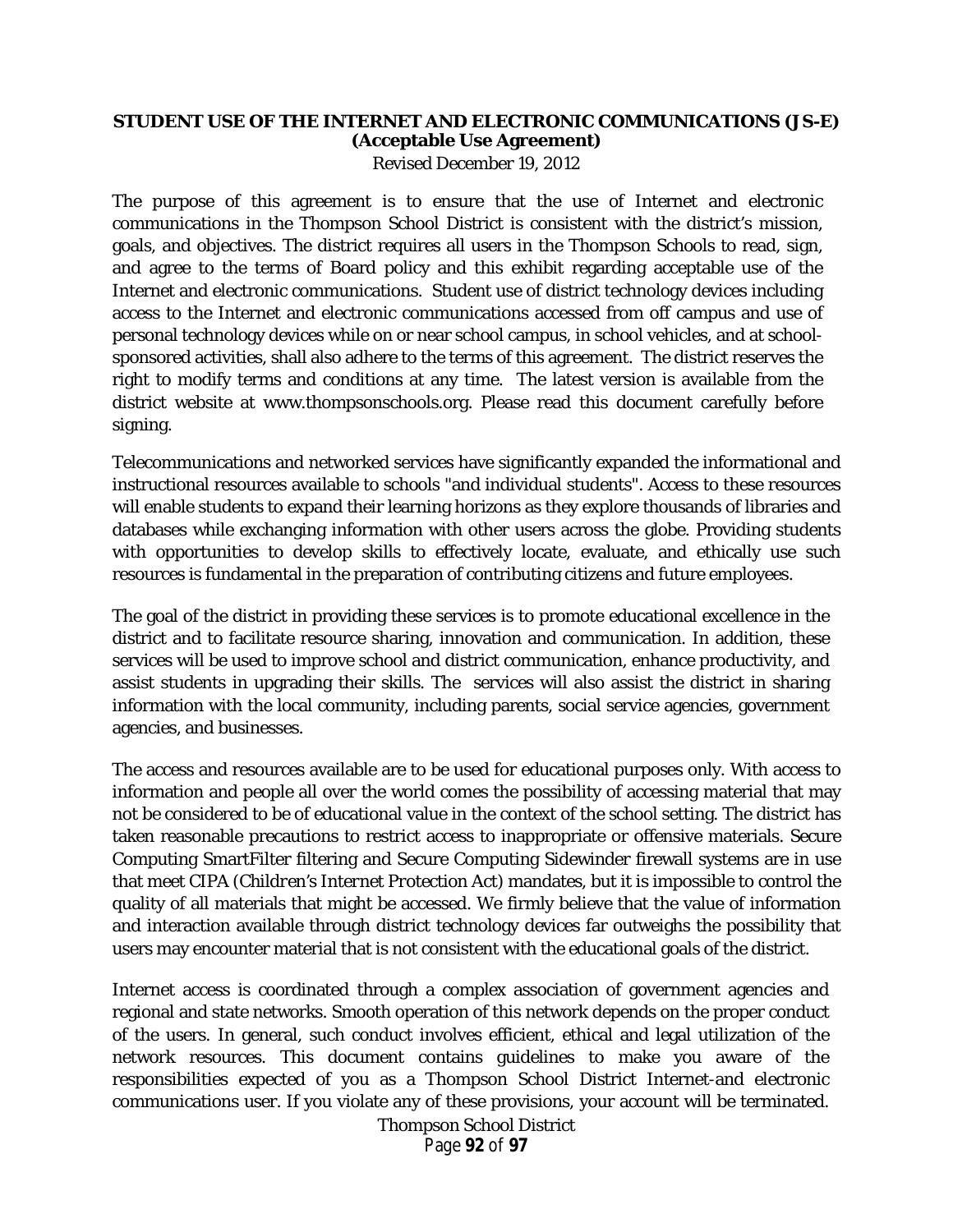Depending on the nature of the violation, you may also be denied access to district technology devices the Internet and electronic communications and/or be subject to other disciplinary or legal action.

The signatures at the end of this document are legally binding and indicate the parties who signed it have read the terms and conditions carefully and understand their significance.

# **Internet and Electronic Communications - Terms and Conditions of Use**

- 1. Students are responsible for good behavior on district technology devices while accessing the Internet and electronic communications, just as they are in a classroom or on a school campus. General rules and policies for behavior and communications in the district apply. Users are subject to all local, state and federal laws. Illegal activities are strictly forbidden.
- 2. The Internet and electronic communications are provided for students to conduct research and communicate with others. They are to be used for educational and other school related uses only. Access is a privilege - not a right, and is given to students who agree to act in a considerate and responsible manner. Access entails responsibility. Inappropriate use will result in a suspension or cancellation of privileges and may also result in other penalties. Authorized personnel may close an account at any time as warranted. The administration, teachers and employees may also request authorized personnel to deny, revoke, or suspend specific user accounts.
- 3. Users are expected to abide by generally accepted rules of Internet and electronic communications etiquette and to conduct themselves in a responsible, ethical, and polite manner while utilizing district technology devices for this purpose. These rules include, but are not limited to, the following:
	- a. Be polite. Do not send abusive messages to others.
	- b. Use appropriate language. Do not use obscene, profane, lewd, vulgar, disrespectful, threatening or inflammatory language or swear, use vulgarities or any other inappropriate language. Harassment and personal attacks, including the use of prejudicial, discriminatory, racist or sexist language, are prohibited.
	- c. Do not reveal personal information such as name, age, addresses, telephone numbers, or location, and do not reveal such information about others, except in district employee approved protected situations. We encourage the responsible use of an online user identity.
	- d. Do not repost or forward personal communications without the sender's consent.
	- a. Do not use the Internet and electronic communications in a way that disrupts the use of the Internet and electronic communications by others. Abuse of resources is prohibited, such as the sending of annoying or unnecessary messages to a large number of people or other functions that might restrict or interrupt data flow.
- 4. Users are not permitted to use district technology devices for personal gain or commercial purposes, including advertising or purchasing products or services, political lobbying or campaigning, promoting personal or religious ideas or causes, or inciting action by others.
- 5. Users are not permitted to transmit, receive, submit or publish any defamatory, prejudicial, discriminatory, abusive, obscene, profane, sexually oriented, threatening, offensive or illegal material. Students should not knowingly transmit, submit or publish inaccurate material. Students should notify school officials of any known infractions.

Thompson School District Page **93** of **97**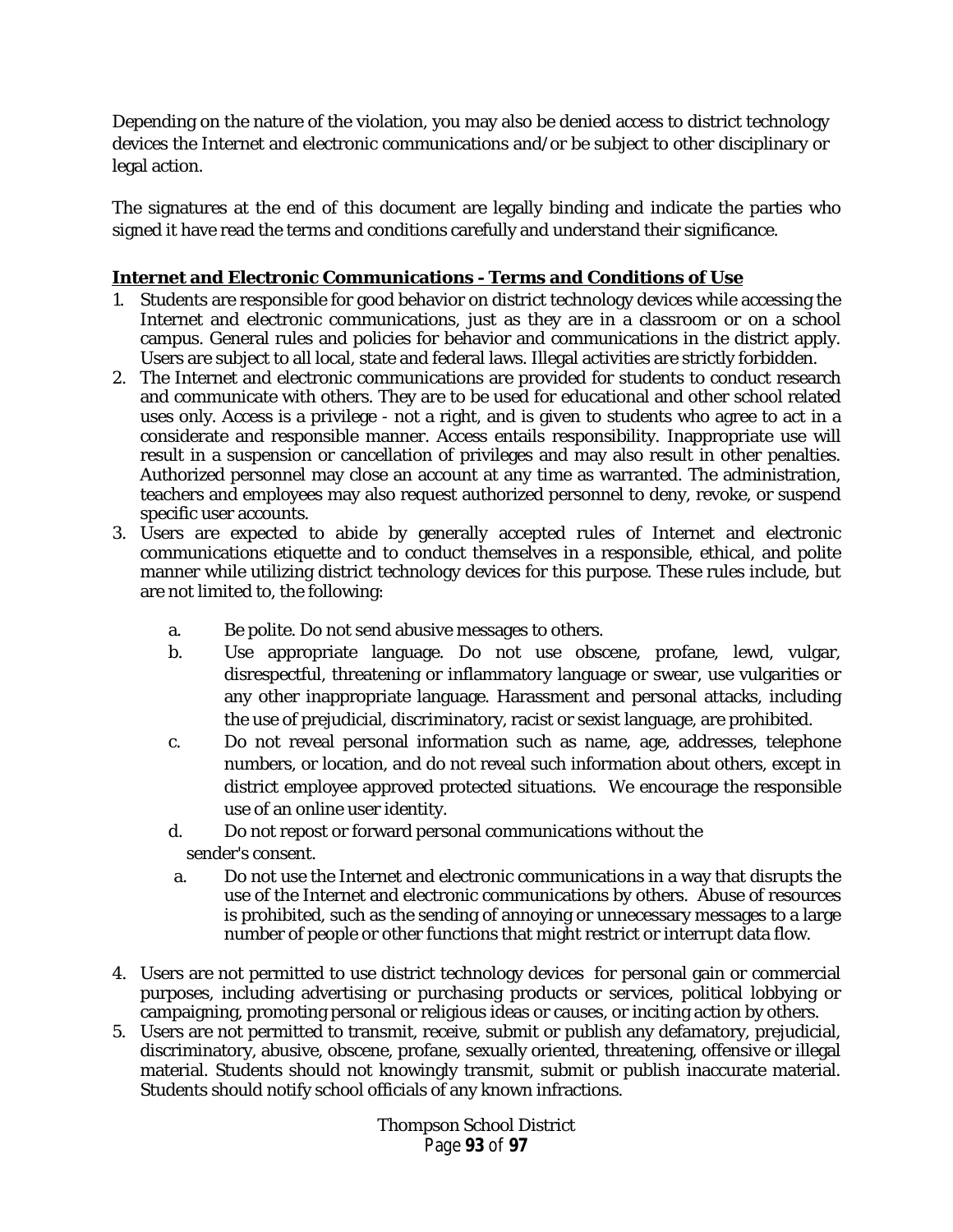- 6. Any attempt to harm, alter, or destroy data of another user or any data on district technology devices or related systems or agencies is prohibited. This includes, but is not limited to, the uploading, emailing or creation of computer viruses.
- 7. Damaging or altering district technology devices is prohibited. This can include installing or removing software/hardware without authorization. Electronic tampering with district technology devices is not permitted. Gaining or attempting to gain unauthorized access to district technology devices, Internet, electronic communications, files or data may result in cancellation of privileges and/or further disciplinary and/or legal action.
- 8. Users must comply with all licensing and copyright laws. Copyright guidelines are available at every school library media center; misuse or plagiarism in any form will not be tolerated.
- 9. Security on any district technology device is a high priority, especially when the system involves many users. Users are prohibited from giving out passwords, using someone else's password, or impersonating other users on district technology devices, Internet or electronic communications. If you think you can identify any security problem on the district's technology devices, you must notify authorized personnel or district employees. Do not demonstrate the problem to others. Security infractions may result in cancellation of privileges and/or further disciplinary action.
- 10. The Thompson School District makes no warranties of any kind, whether expressed or implied, for the service it is providing. We assume no responsibility or liability for any charges, costs or fees, nor for any damages that a user may suffer. This includes loss of data resulting from delays, non-deliveries, or service interruptions caused by accident, errors or omissions. Use of any information obtained via the Internet or electronic communications is at your own risk. The district specifically denies any responsibility for the accuracy or quality of information obtained through its technology devices or services.
- 11. Although electronic communication and information is generally treated as private property, users on district technology devices do not have personal rights of privacy in anything they create, receive, send, or store on or through the Internet or electronic communications. Authorized personnel (which may include a student's parents or legal guardians) may review files and documents to maintain system integrity and ensure that users are using the system responsibly. The principal or designee also may review files, documents, email, or communication forums. Documents, files or emails related to or in support of illegal activities may be reported to the authorities.
- 12. Web pages placed on the school network and/or web server must be reviewed by authorized personnel to ensure that they adhere to the student code of conduct and the guidelines for Thompson School District Websites. Unauthorized access to and/or altering of websites may result in disciplinary and/or legal action.
- 13. Users are not permitted to use Internet interactive electronic environments or instant messaging because of the potential danger to users and to network security. To protect student and system privacy and safety, it is a violation for anyone to directly access an Internet interactive electronic environment through any district technology device unless specifically assigned by an employee. Should anyone unintentionally enter an interactive electronic environment or encounter inappropriate content, he/she must immediately disconnect from that site and report the information to an employee.. Use of specific instructional Internet or network conferences or other closed, teacher-monitored environments are permitted.
- 14. Student participation in non-teacher initiated and moderated instructional use of blogs, wikis, social networks, games or other interactive electronic environments is prohibited.
- 15. Any violation of this policy will result in serious consequences which may include loss of computer privileges up to one year, dismissal from computer related classes, loss of all Internet and electronic communications, a temporary ban from computer labs, and/or other consequences imposed by Board policies and/or local, state or federal law, where applicable.

Thompson School District Page **94** of **97**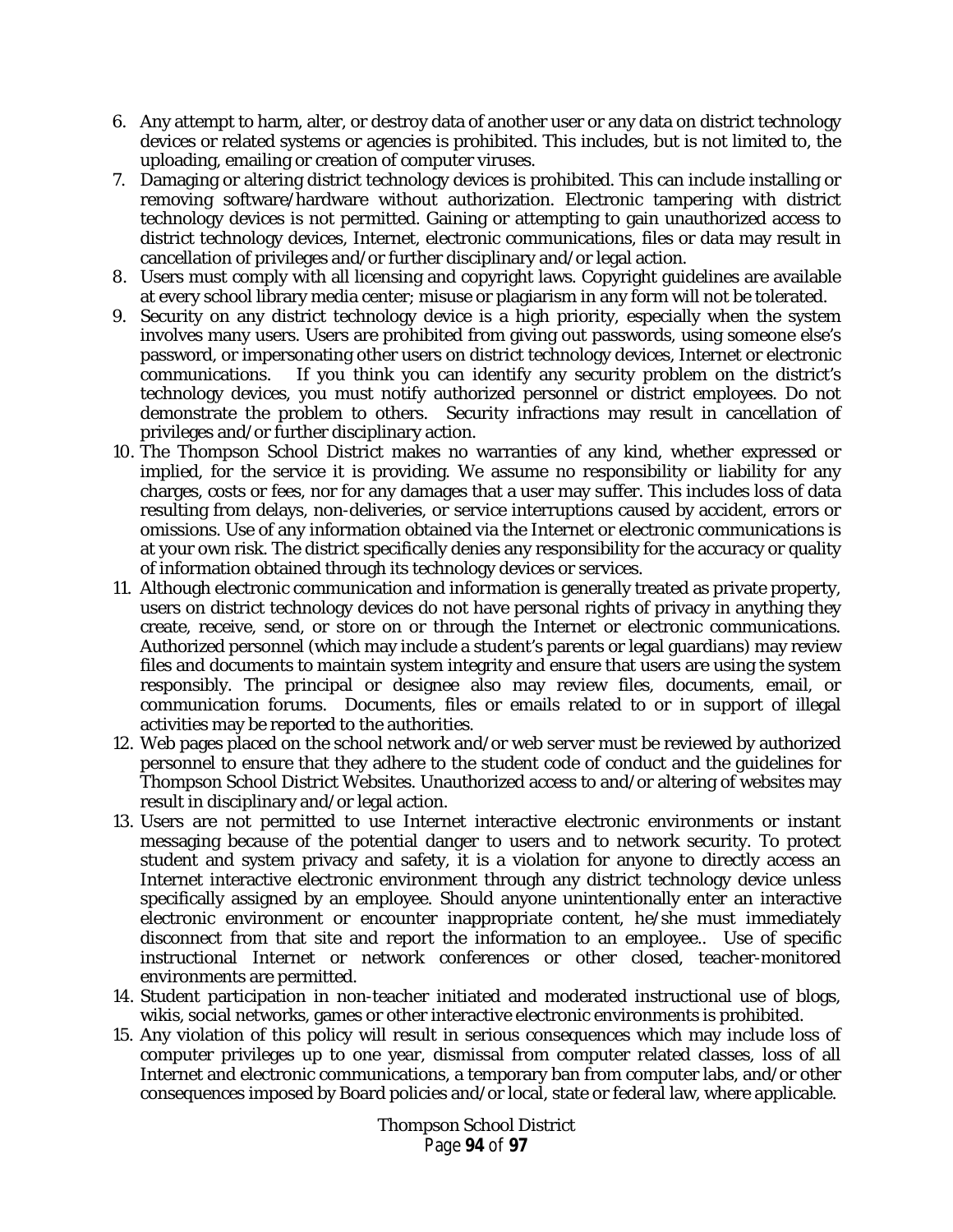## **STUDENT INTERNET AND ELECTRONIC COMMUNICATIONS FORM (Acceptable Use Agreement)**

I have read, understand and will abide by the Board policy and this exhibit regarding student acceptable use of the Internet and electronic communications. I further understand that any violation or misuse of my access to district technology devices, including the use of the Internet and electronic communications, may cause my access privileges to be revoked, and school disciplinary action and/or appropriate legal action may be taken.

If I am 18 years of age or older, I hereby release the district from all costs, claims, damages or losses resulting from my use of district technology devices, the Internet and electronic communication, including but not limited to any user fees or changes incurred through the purchase of goods or services.

I understand that my signature on the acceptable use agreement is binding and indicates I have read the Board policy and this exhibit regarding Student Use of the Internet and Electronic Communications and understand its significance.

| <b>User's Full Name:</b> | <b>Grade or Graduation Yr.</b> |
|--------------------------|--------------------------------|
|                          |                                |
| User's Signature:        | Date:                          |

Parent or Guardian (If user is under 18 years of age):

I have read the Internet and electronic communications acceptable use agreement and discussed it with my student. I understand that this access is designed for educational purposes and the Thompson School District has taken reasonable precautions to block or filter inappropriate material and information that is obscene, child pornography or otherwise harmful to minors as defined by the Board of Education. I also recognize that it is impossible for the district to prevent access to all materials or information I might find harmful or controversial and I agree not to hold the district responsible for any such material and information accessed by my student. Further, I accept full responsibility for supervision if and when my student's Internet or electronic communication use is not in a school setting, or when using personal technology devices while on or near school campus, in school vehicles, and at school-sponsored activities. I hereby release the district from all costs, claims, damages, or losses resulting from my student's use of district technology devices including use of the Internet or electronic communications including but not limited to any user fees or charge incurred through the purchase of goods or services. . I hereby give permission to issue an Internet and electronic communication account for my student and certify that the information contained on this form is true and correct.

Parent or Guardian's Name: (Please print): \_\_\_\_\_\_\_\_\_\_\_\_\_\_\_\_\_\_\_\_\_\_\_\_\_\_\_\_\_\_\_\_\_\_\_\_\_\_\_\_\_\_\_\_

Parent or Guardian's Signature:

- \* If at any time you would like to revoke this permission, notify the school office.
- \* This agreement must be submitted for school transfers and all incoming 6th and 9th graders.
- \* Individual schools may, at their discretion, require more frequent submissions.
- \* If you feel it is necessary to make specific modifications to this permission form, notify the school office.

This space reserved for Network Administrator Assigned User Name: \_\_\_\_\_\_\_\_\_\_\_\_\_\_\_\_\_\_\_\_\_\_\_\_\_\_\_\_\_\_\_\_\_ Assigned Password:

> Thompson School District Page **95** of **97**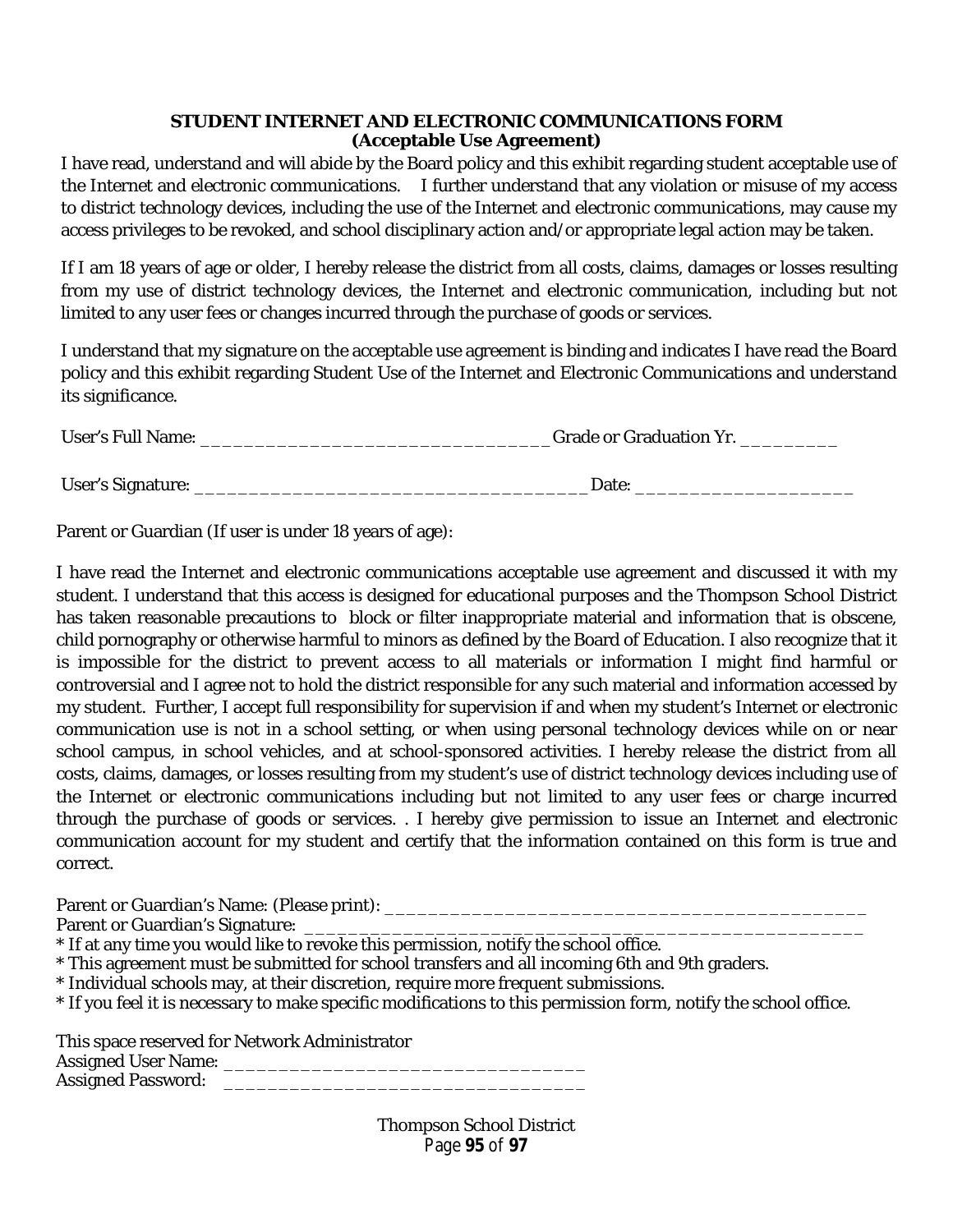## **Discipline Code Review Verification Form**

I acknowledge that I have been provided with information to access the Discipline Code Book available on the Thompson School District website. I understand it is my responsibility to review this document with my student.

| <b>Parent Name Printed</b>                                 |      |       |  |  |
|------------------------------------------------------------|------|-------|--|--|
| <b>Parent Signature</b>                                    |      | Date  |  |  |
| <b>Student Name Printed</b>                                |      | Grade |  |  |
| <b>Student Name</b>                                        | Date |       |  |  |
|                                                            |      |       |  |  |
| www.thompsonschools.org                                    |      |       |  |  |
| <b>Select Parents&gt;</b><br><b>Select Discipline Code</b> |      |       |  |  |

To be returned to school personnel by September 15, 2014

Thompson School District Page **96** of **97**